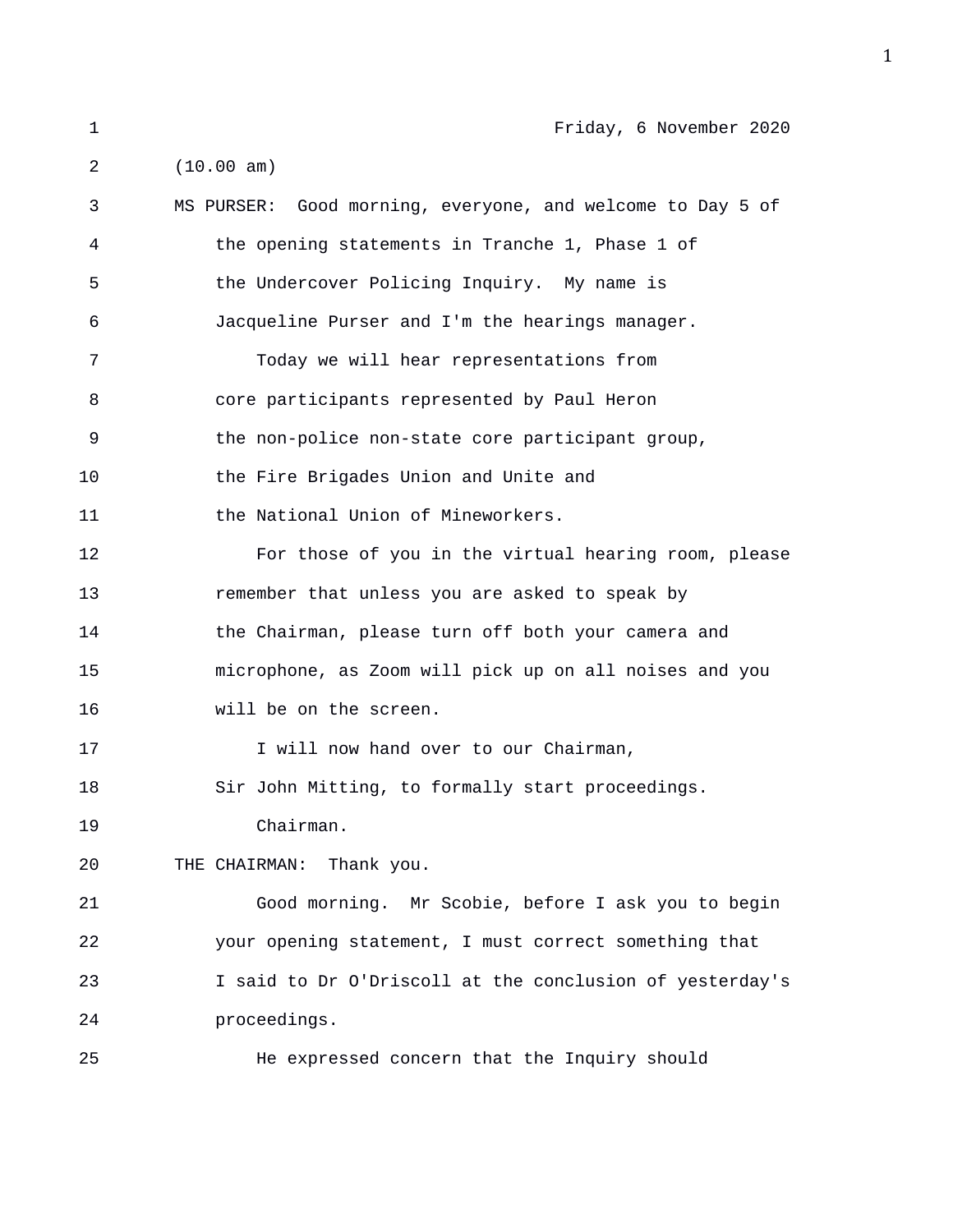1 investigate three issues: the interaction of undercover 2 units with the private sector, the international 3 element, and the relationship between 4 the Security Service and undercover units, in particular 5 the SDS. 6 I wrongly said that the first two were in my terms 7 of reference but the second wasn't; an obviously 8 nonsensical statement. 9 It is 1 and 3 which are in the terms of reference 10 and which I will investigate, but 2, the international 11 element, which is outside the terms of reference. 12 Thank you. Mr Scobie? 13 Opening statement by MR SCOBIE 14 MR SCOBIE: Good morning, sir. I appear along with 15 Piers Marquis from Doughty Street Chambers and 16 Paul Heron from the Public Interest Law Centre in our 17 opening statement on behalf of Lois Austin, Richard 18 Chessum, "Mary", Dave Nellist, Hannah Sell and Youth 19 Against Racism in Europe. 20 Before I embark, can I just give everyone some 21 notice of what you're about to hear. There are going to 22 be five chapters: an introductory one, chapter 1; 23 chapter 2 will be headed "The Purpose of and Need for 24 Policing"; chapter 3 will be the infiltration 25 of peaceful democratic organisations and the curtailment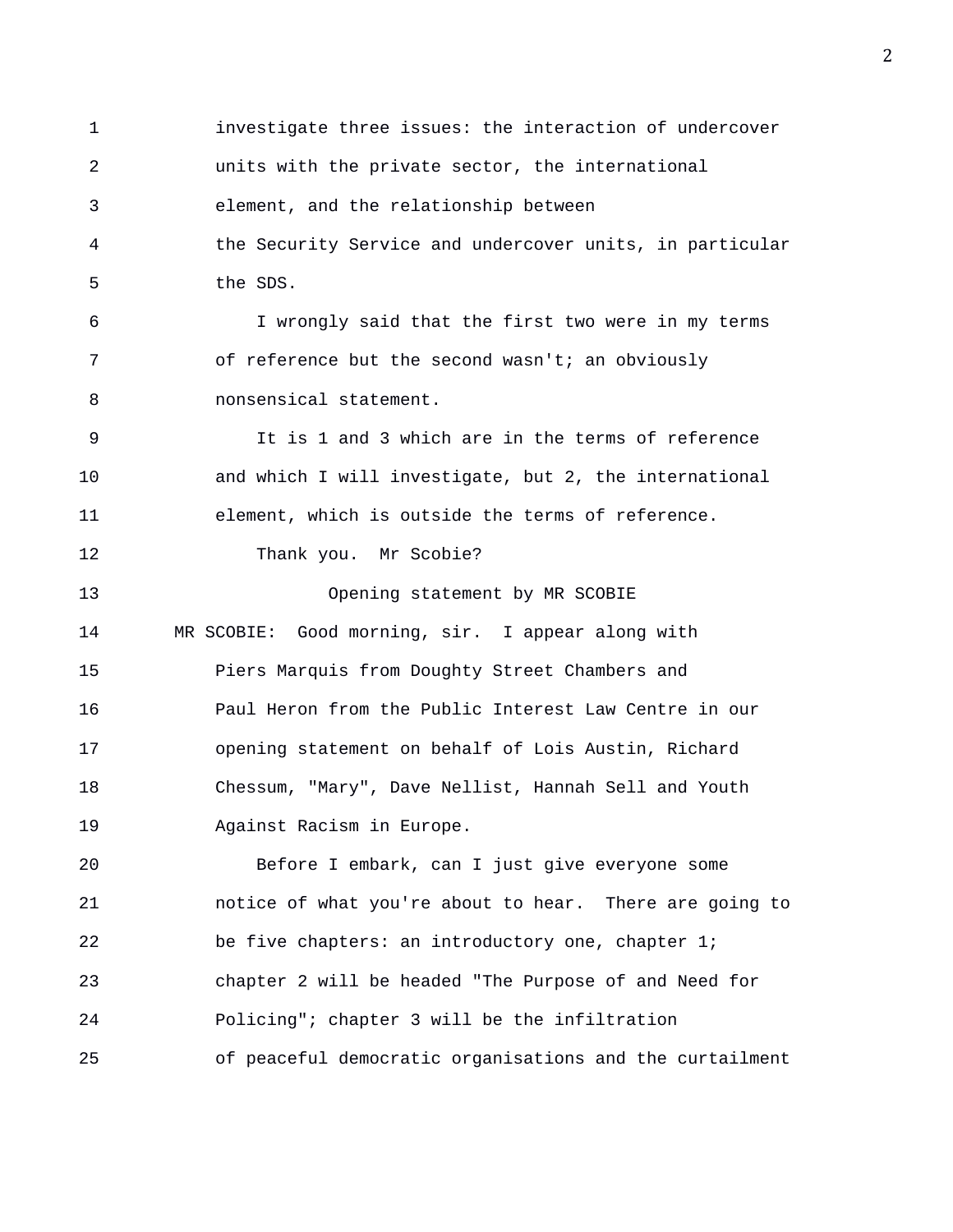1 of democratic activity.

2 There will be chapter 4, which is effectively 3 a nine-segment chapter, headed "The Use of Specific 4 Tactics Used by the SDS". And you'll know when we're 5 coming to a close when we move on to chapter 5, headed 6 "The Involvement of the State".

7 So let's go back, really, to chapter 1 and 8 the introduction.

9 We represent two core participants in Tranche 1, 10 Richard Chessum and "Mary", and core participants in 11 later tranches, Youth against Racism in Europe, YRE, 12 Hannah Sell, Lois Austin and Dave Nellist, the former 13 Labour Member of Parliament.

14 Their evidence will span the decades between 1974 15 and the early 2000s, and demonstrate that the most 16 invidious of the practices and tactics utilised by 17 the Special Demonstration Squad, or the SDS, were in 18 place at the very outset, and had been allowed or 19 encouraged to proliferate over more than 40 years.

20 Throughout that time, the state has targeted 21 peaceful democratic campaigns, in the full knowledge 22 that the individuals spied upon were not criminally 23 motivated in any way. The state has used subterfuge and 24 deceit to interfere with democratic organisations, 25 slowing progress towards better lives for its citizens.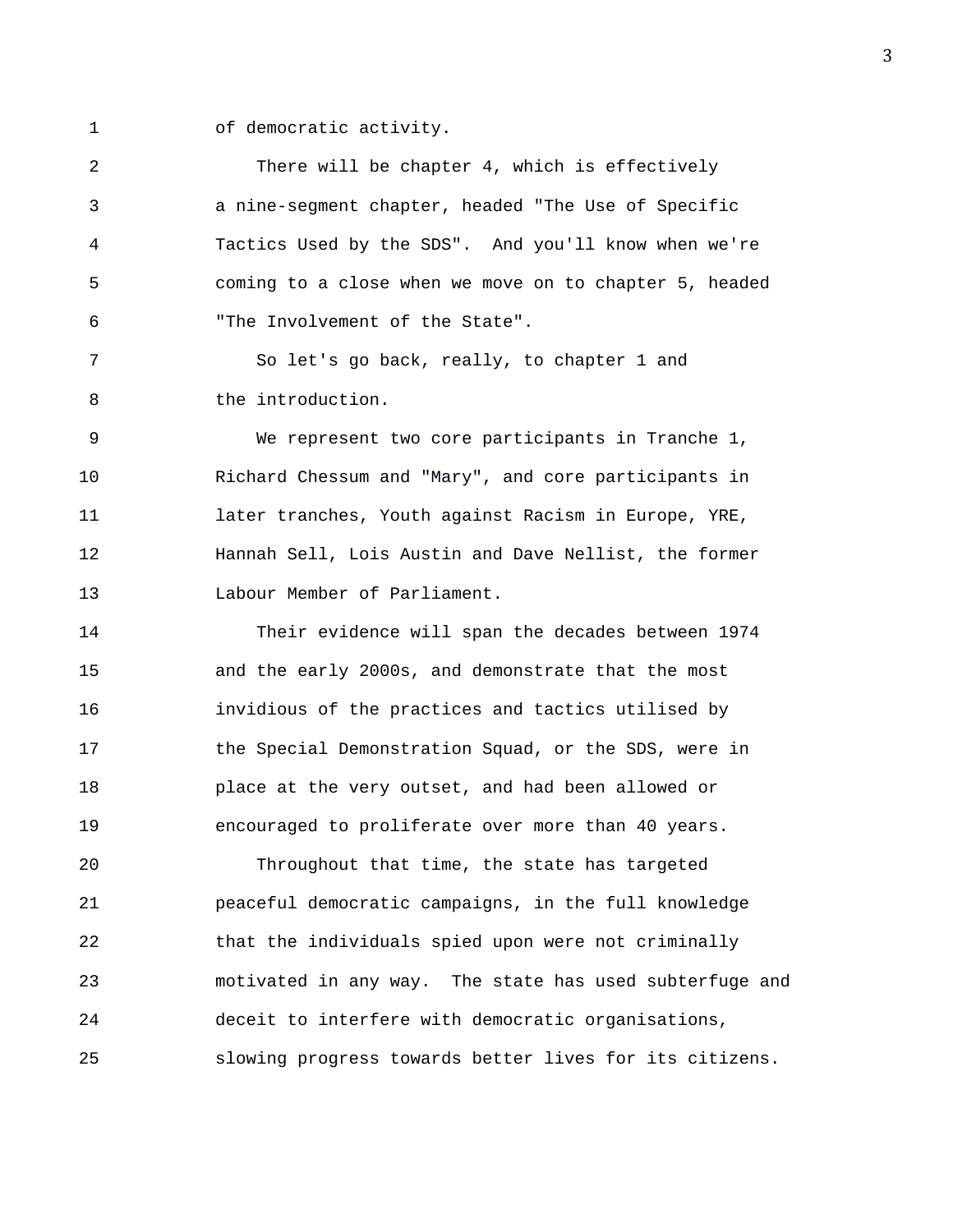1 The state has infiltrated legal, non-violent political 2 parties, spying on Members of Parliament elected to 3 serve their constituents.

4 The state has invaded the privacy of its citizens. 5 It has betrayed the trust of the its citizens. 6 The state has sexually violated and exploited its 7 citizens.

8 Richard Chessum and "Mary" will give evidence that 9 will rebut any suggestion that these tactics developed 10 over time, or that they were the work of "rogue 11 officers" without direction from above.

12 The bulk of the tactics that have outraged and 13 disgusted society, to the extent that this Inquiry had 14 to be called, were being used as far back as 1975. 15 These tactics were not aberrations; they were repeated 16 time and time again. They were systematic and systemic.

17 When you have the same tactics being used over 18 a period of at least four decades, it renders it 19 incredible that those tactics were not widely known 20 within the highest levels of government.

21 And then the question arises: to what extent 22 were they encouraged, endorsed or instigated by 23 the highest authority? When tactics like these are 24 being used for more than 40 years, there are only two 25 alternative scenarios. Either they were known about in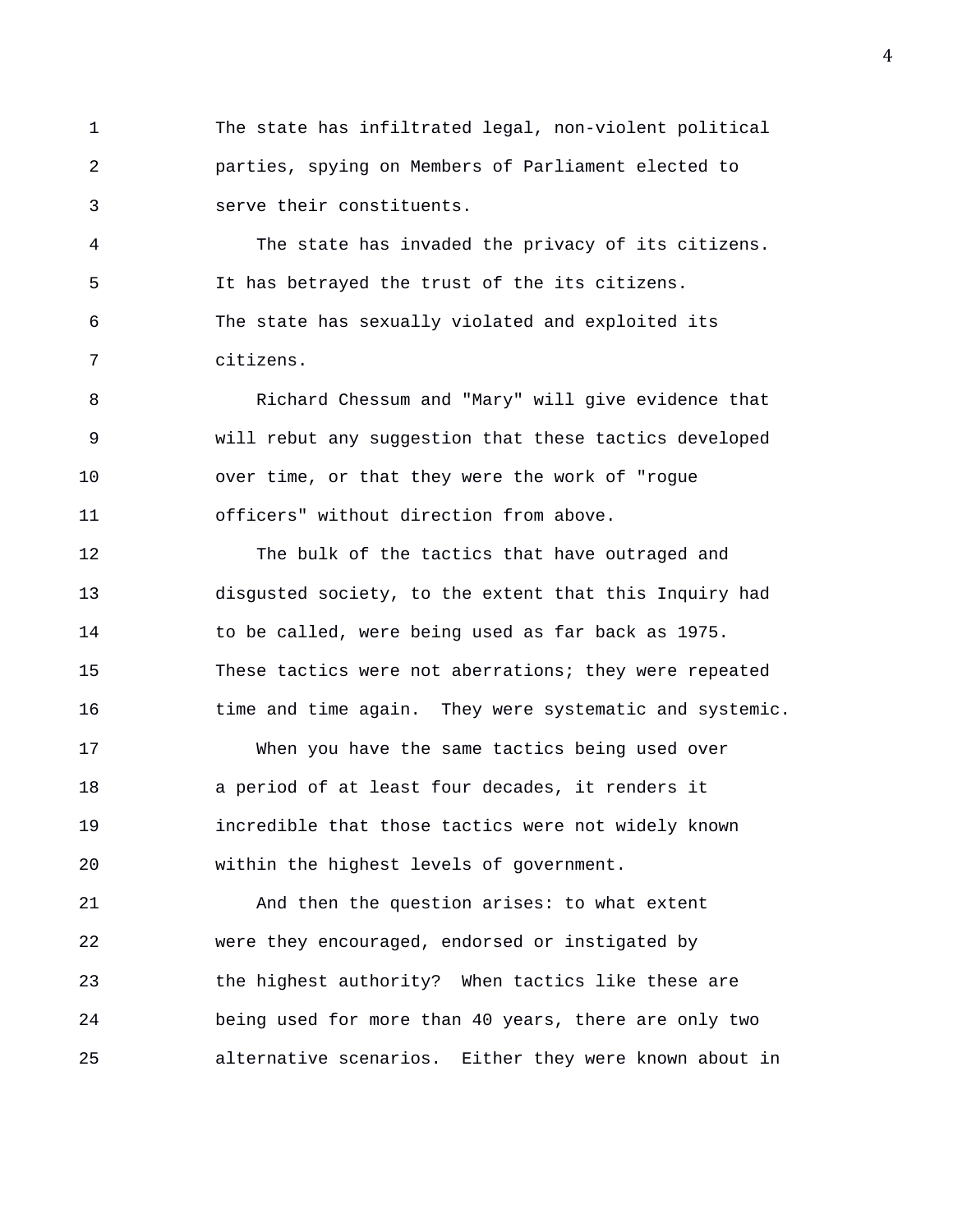1 government, instigated, endorsed and allowed to 2 flourish; or successive governments were unable, or 3 unwilling, to prevent a secret police force functioning 4 with impunity and without oversight or authority for at 5 least four decades. Which of these two scenarios is the 6 most frightening and outrageous?

7 What the state has also done, from 1968 up until 8 today, is to do everything it can to make sure that 9 the facts and details of this do not come to light. 10 That approach has continued right into the preparation 11 of this Inquiry. For five years, the victims that we 12 are representing have been demanding information. 13 The delay has been unconscionable, and adds to 14 the punishment they have already been subjected to. 15 The disclosure that we have received from this Inquiry 16 has been piecemeal, limited and late. For vast swathes 17 of the subject matter relating to our core participants, 18 there has been nothing at all.

19 Is it the state that is being deliberately 20 obstructive? Or is it the police? Can the state not 21 control its police force to the extent of forcing it to 22 properly comply with the remit of this Inquiry? Or 23 is it the Inquiry itself which is failing?

24 The impact of this lack of sharing of information is 25 that non-state non-police core participants have been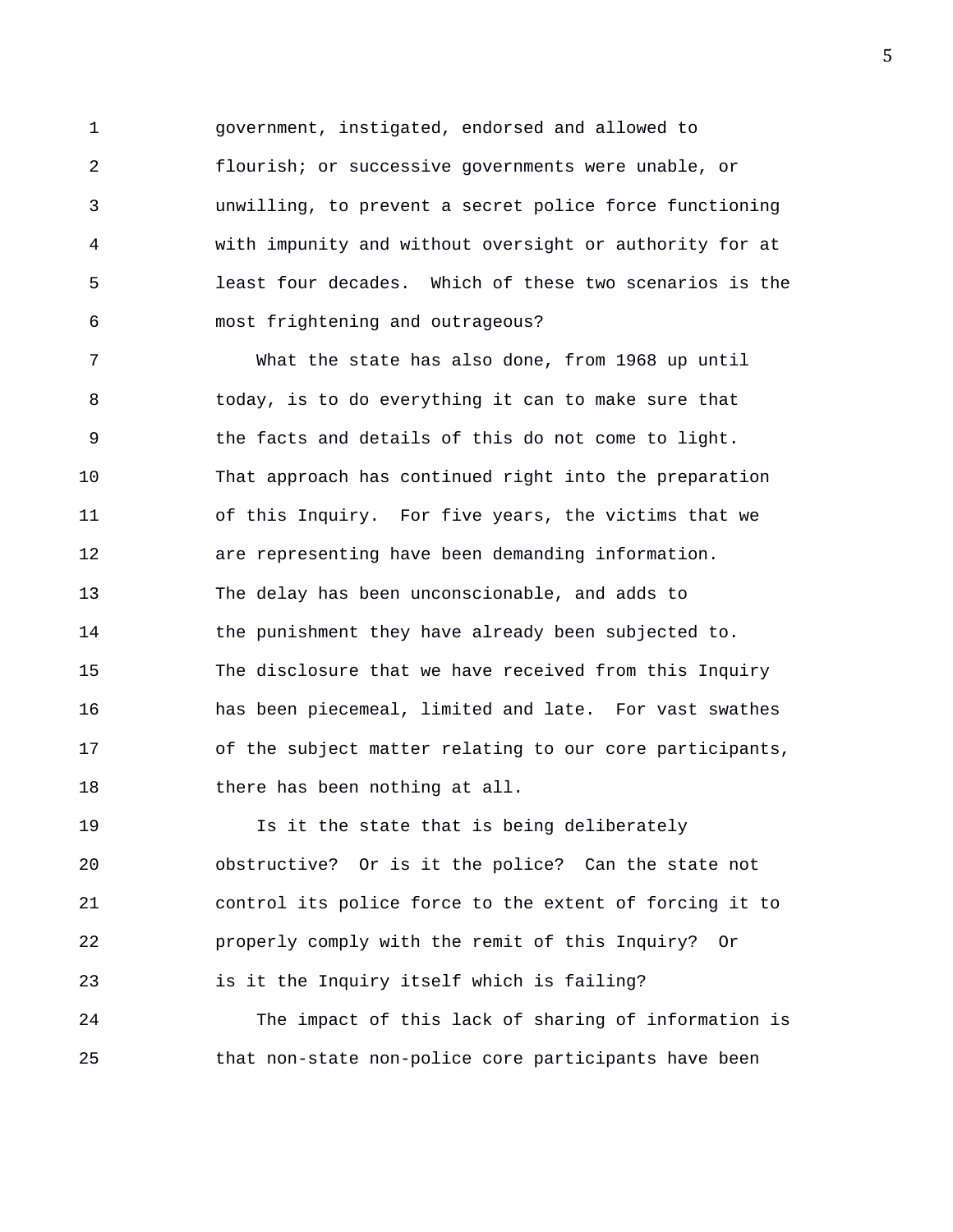1 excluded from the investigative process. If this 2 Inquiry wants us to assist, it needs to include us. 3 Currently, we are in the dark. The overwhelming feeling 4 amongst the non-state core participants is that they 5 always will be.

6 We will deal with the detail of the lack of 7 disclosure and the approach of the Inquiry later. For 8 the moment, it needs to be underlined that this opening 9 statement is made in the terms that it is, despite 10 the almost complete, and apparently deliberate, vacuum 11 of information from the state.

12 Chapter 1 -- or 2, in fact: Purpose of and need for 13 policing.

14 This is an inquiry into the police, who should exist 15 to safeguard citizens, and to prevent and deal with 16 crime. None of the people that we represent are 17 criminals.

18 Between the five of them, they have a grand total of 19 two fines. Even those incidents arose from 20 community-minded interventions: one to prevent a racist 21 altercation, and the other to prevent a 77-year old 22 decorated ex-paratrooper from being tried and imprisoned 23 because he could not pay his poll tax. Two fines that 24 reflect a tendency to criminalise peaceful, democratic 25 protest and civil disobedience; a theme that reoccurs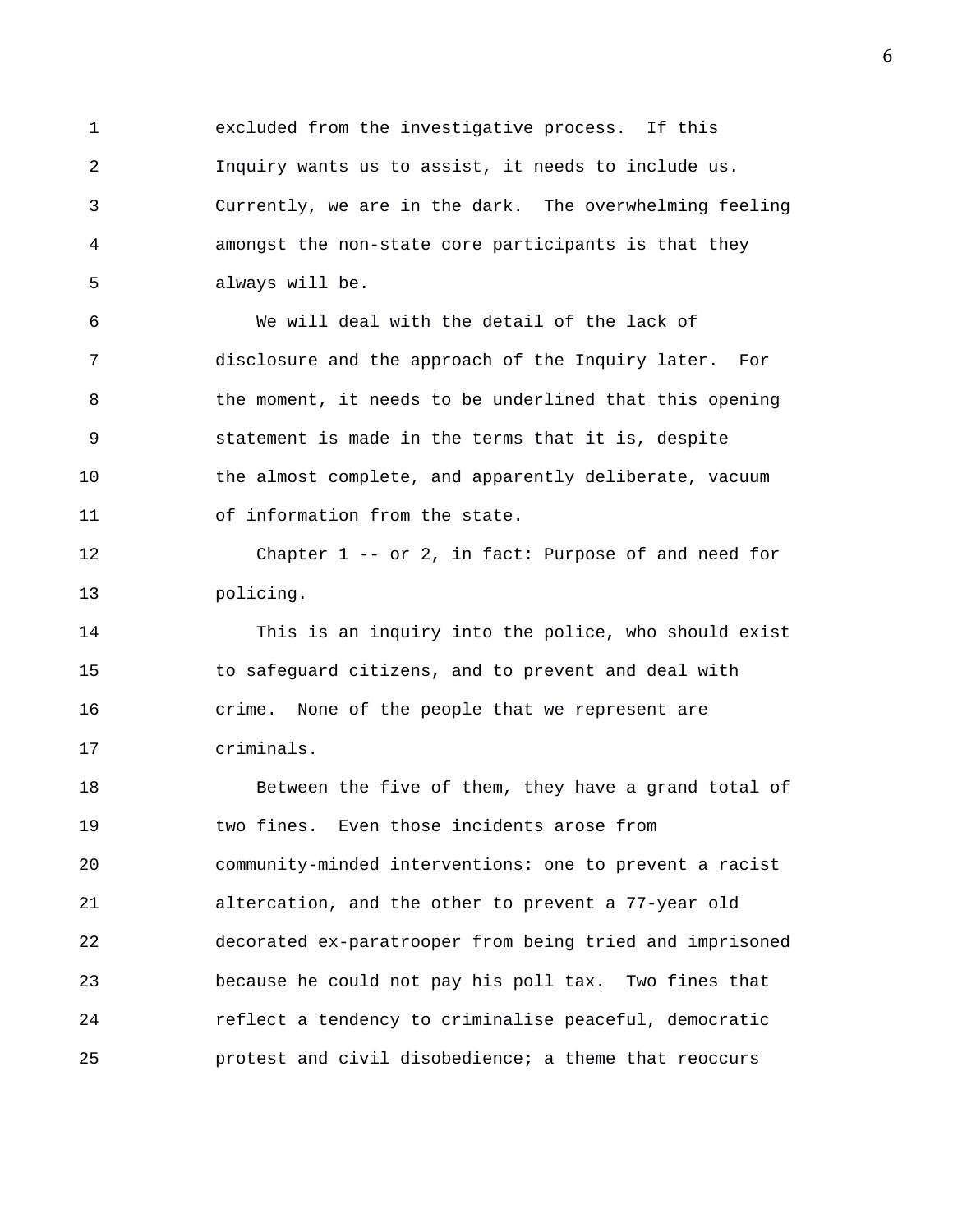1 across the non-state non-police core participants more 2 generally.

3 All of our core participants are decent people, with 4 a common commitment to helping others.

5 The limited disclosure that we have seen in relation 6 to our Tranche 1 clients only are SDS and Special Branch 7 files, covering the period of 1974 to 1976. They 8 confirm the contentions of both Richard Chessum and 9 "Mary". But there is not even the slightest suggestion 10 that either of them were involved in any criminality in 11 any form. Across those files, there is no concern 12 raised about them being potentially involved in any 13 threat to public order.

14 Even as far back as 1970, there was a clear 15 recognition from the police that not all targets were 16 either engaging, or likely to be engaged, in acts 17 leading to public disorder. The police knew that they 18 were targeting innocents.

19 It must have been crystal clear to Rick Gibson, 20 the officer that spied on Richard Chessum and "Mary", 21 that both were vigorously anti-violence, and that 22 neither were concerned with any form of criminality. 23 And yet they were both subjected to intrusion in their 24 personal lives, with far-reaching ramifications in both 25 of their cases.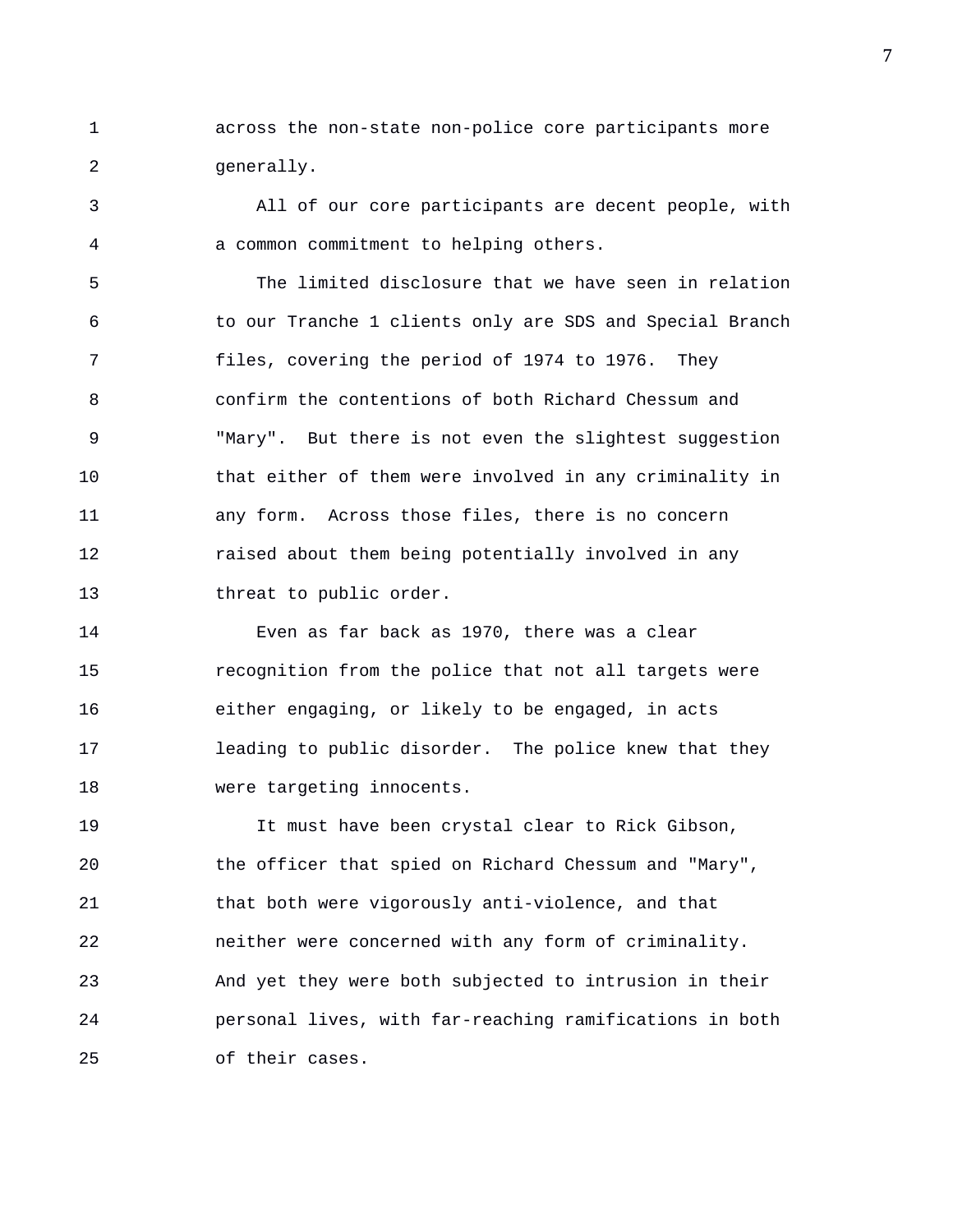1 "Mary" was sexually violated by an officer acting on 2 the orders of the state. She has had to live with 3 the fact of that violation and the fact that it was 4 sponsored by the state. 5 Richard Chessum's life has been irrevocably, 6 unfairly and detrimentally altered. 7 In common with so many of the non-state 8 core participants, they were subjected to the wholesale 9 use of deceit, manipulation and exploitation by 10 the state, using a police force whose purpose is 11 purportedly to deal with crime. 12 Chapter 3: The infiltration of peaceful democratic 13 organisations and the curtailment of democratic 14 activity. 15 The Metropolitan Police Service's position is that 16 the SDS was conceived to limit the impact of public 17 disorder in the aftermath of the 1968 demonstrations in 18 Grosvenor Square. 19 It will be suggested that, originally, the SDS was 20 a justified means of achieving a legitimate aim, in 21 the context of public order. 22 Even if that were so, it is clear that within a very 23 short time, it had transformed into something else. It 24 became a tool used by the state to curtail 25 the activities of peaceful, democratic organisations.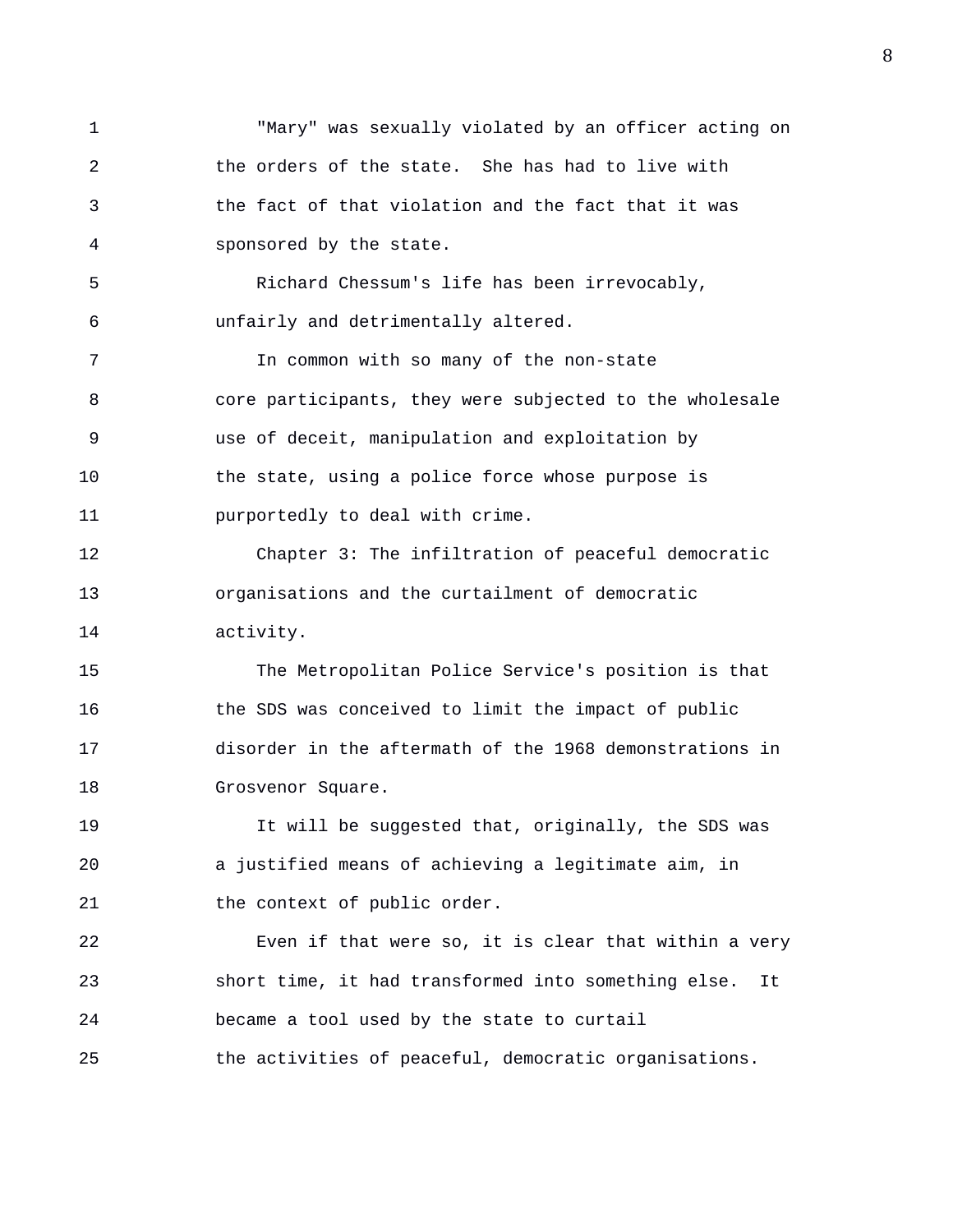1 The aims of those organisations were, and are, supported 2 by significant sections of society, but they happen to 3 be contrary to the policies of the state.

4 All of our core participants campaigned for social 5 justice, in defence of human rights, for peace, for an 6 end to discrimination. They campaigned for better 7 conditions for working people, better housing, better 8 opportunities for women. All of these campaigns were 9 run on an open and democratic basis. None of them were 10 secret.

11 Dealing with "Mary" and Richard Chessum 12 specifically, as the spying on them happened so long 13 ago, we can look back at the causes that they campaigned 14 for. And we can ask ourselves: what were those causes? 15 What were their aims? Were they helpful? Would they 16 have improved people's lives? Would they have saved 17 people's lives?

18 The Troops Out Movement argued that the withdrawal 19 of the British military from Northern Ireland was an 20 essential precursor to peace. They argued that 21 the bombings, the sectarian murders, the carnage that 22 blighted the lives of the people of Northern Ireland and 23 Britain would not end until British troops were out. 24 Was that a just cause? Well, hasn't history given 25 the answer to that? During the 1990s peace process,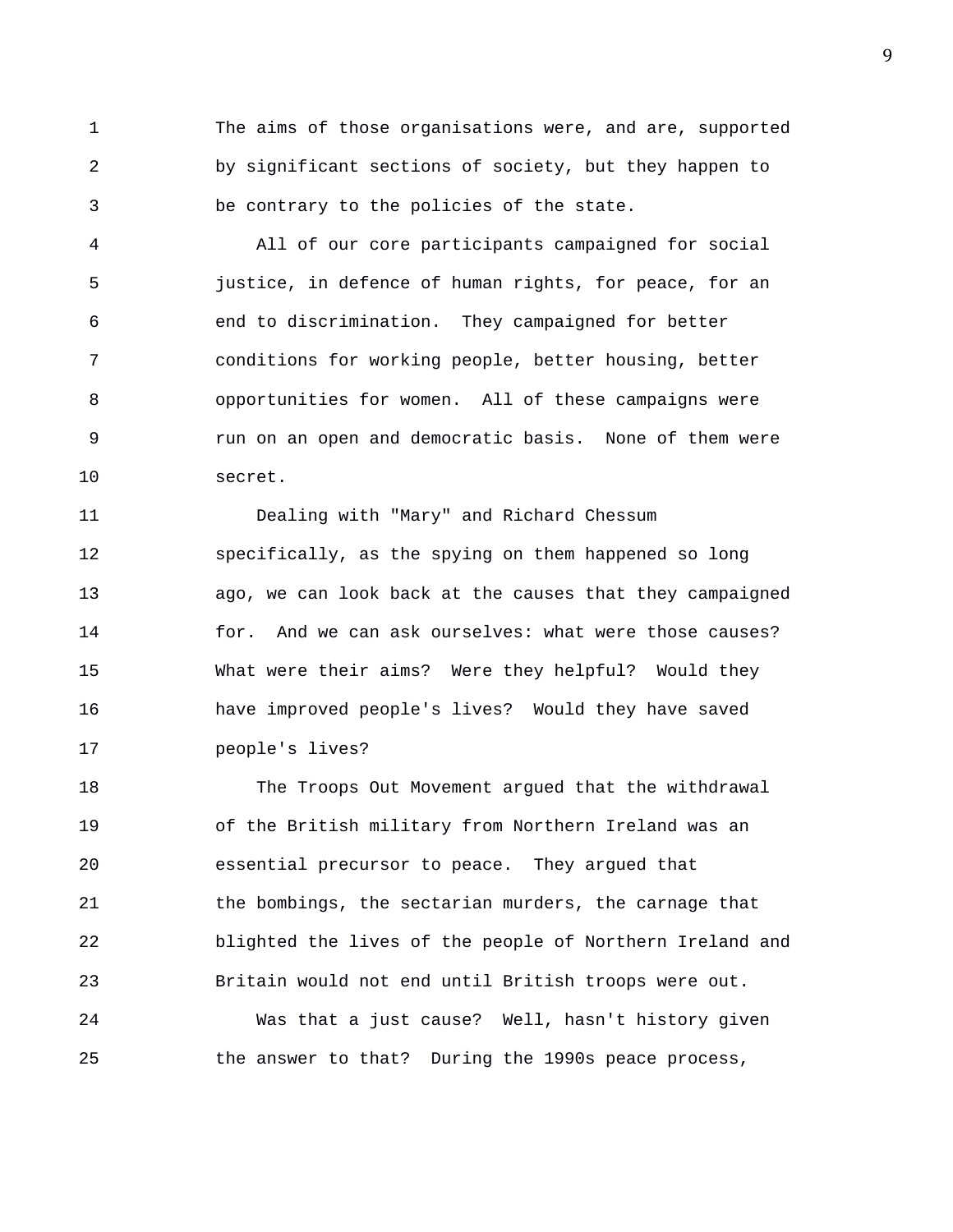1 successive British, Irish and US Governments, and all 2 the main Westminster political parties, accepted that 3 a demilitarisation process of Northern Ireland was an 4 essential step towards peace.

5 "Mary" and Richard Chessum campaigned against mass 6 incarceration without trial, internment, and other 7 draconian state measures in Northern Ireland and 8 Britain. They argued that these sweeping, repressive 9 powers acted as a recruiting sergeant for those disposed 10 towards violence, fueling and prolonging the conflict. 11 Was that a just cause? Again, hasn't history given 12 the answer to that question?

13 Richard Chessum and "Mary" campaigned for justice in 14 the aftermath of Bloody Sunday, arguing, again, that 15 state violence such as that just served to fill 16 the ranks of the Provisional IRA and Loyalist 17 paramilitaries, ensuring the cycle of violence 18 continued. Decades later, the inordinately protracted 19 Saville Inquiry provided some of the answers. The state 20 was forced to apologise. Two little, too late.

21 "Mary" and Richard campaigned for the Anti-Apartheid 22 Movement against the racist, segregationist policies of 23 the South African government, against atrocities like 24 the Sharpeville massacre, against a legal system that 25 actively discriminated against non-whites in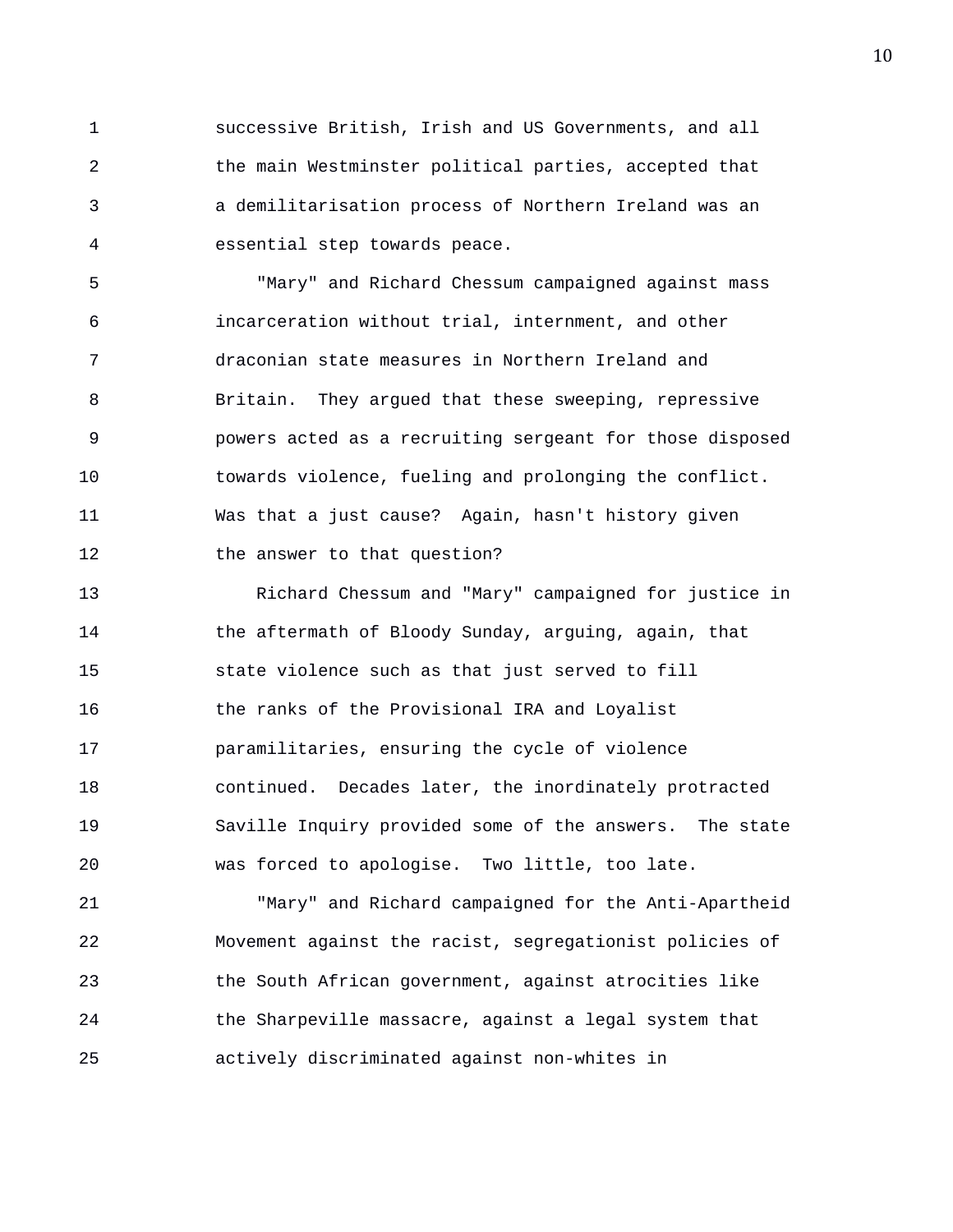1 South Africa, at a time when the British state was 2 supportive of what was going on over there. Was that 3 a just cause? And once more, hasn't history given 4 the answer to that question? 5 They campaigned against institutional racism in 6 the police force, a fact confirmed by 7 the Macpherson Report. 8 10 In each case, ask yourself: were they, have they 9 been proved to be on the right side of history? Yet in 10 each case, the state interfered with, spied on, reported 11 on and actively sought to undermine the campaigns of 12 Richard and "Mary" and others, in each case prolonging 13 the violence. 14 The next chapter: The use of specific tactics. As 15 as I have said, we are dividing these into nine separate 16 tactics or devices used by the SDS. 17 So, number one: the targeting of non-criminal 18 political organisations. 19 The methods used by the SDS were tactics. They were 20 devices designed to achieve an end. For the most part, 21 it is clear that they were developed at an early stage

22 and used and reused over the decades. Those tactics, 23 alone and cumulatively, amounted to a strategy. It is 24 the evidence of their reuse that goes to the heart of 25 the question of the extent to which they were accepted,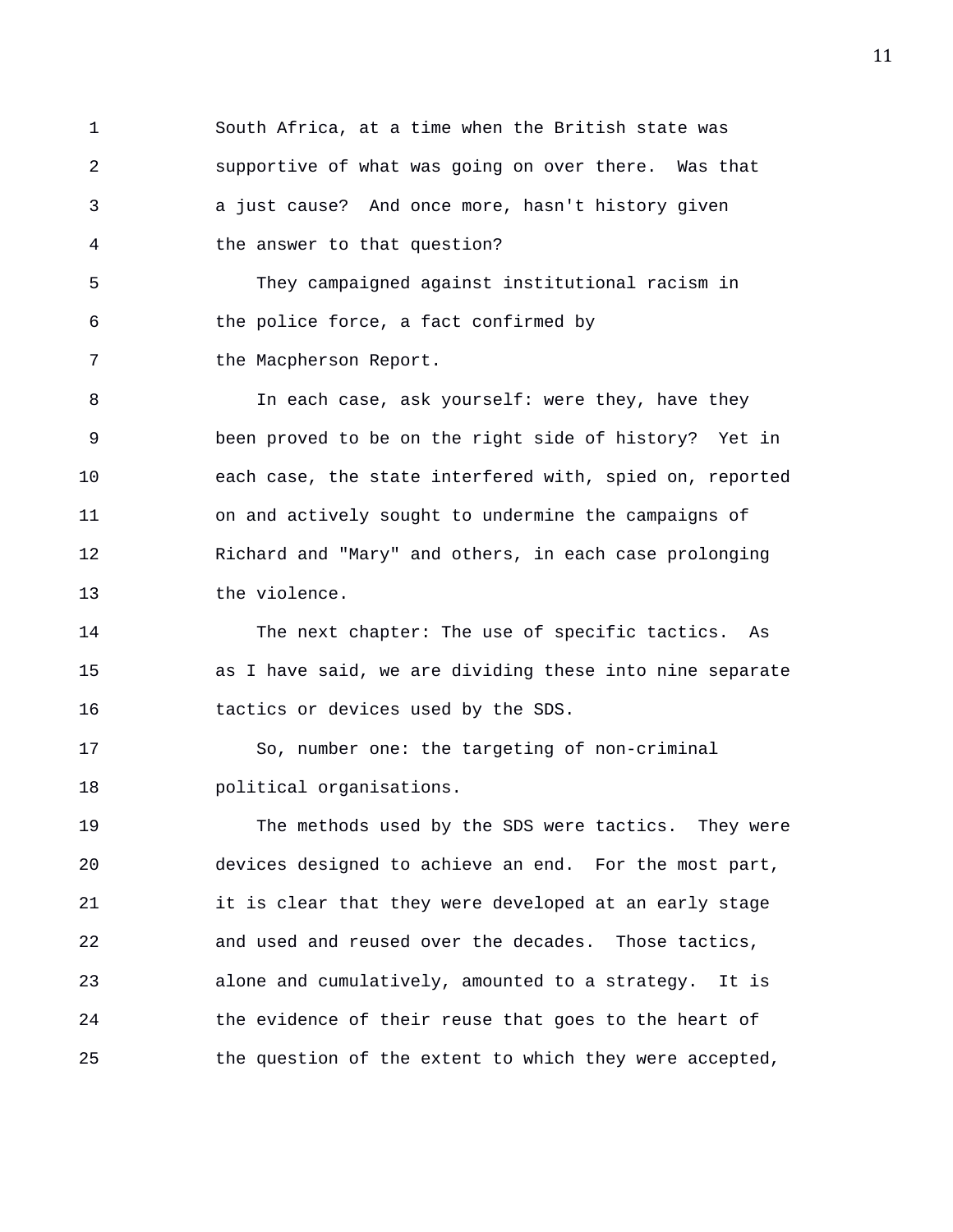1 endorsed, encouraged and authorised by those in 2 the highest authority.

3 The first and most fundamental tactic to address is 4 that, apparently in pursuance of the protection of 5 public order, organisations were targeted that posed no 6 threat to the public. The Troops Out Movement posed no 7 such threat. They were an open public campaigning group 8 that drafted alternative White Papers on legislation. 9 They organised public meetings and lobbies. They 10 organised demonstrations, in accordance with the right 11 to demonstrate. They spoke with elected representatives 12 and local councils and Parliament. They did what any 13 campaign group does, from Shelter to the Child Poverty 14 Action Group. The difference is policy. Their aims 15 were contrary to the stated policies of the state.

16 The infiltration of, and sustained spying on, 17 the Troops Out Movement was not to prevent crime or 18 public disorder. The police were used to infiltrate and 19 influence political movements. They used exploitation 20 and deceit to discredit and curtail the progress of 21 those political movements. This was not criminal 22 policing, it was political policing. And this tactic 23 was in place, at the very latest, by 1974, if not 24 significantly before. As with other tactics that 25 the SDS employed, it became embedded as a strategy.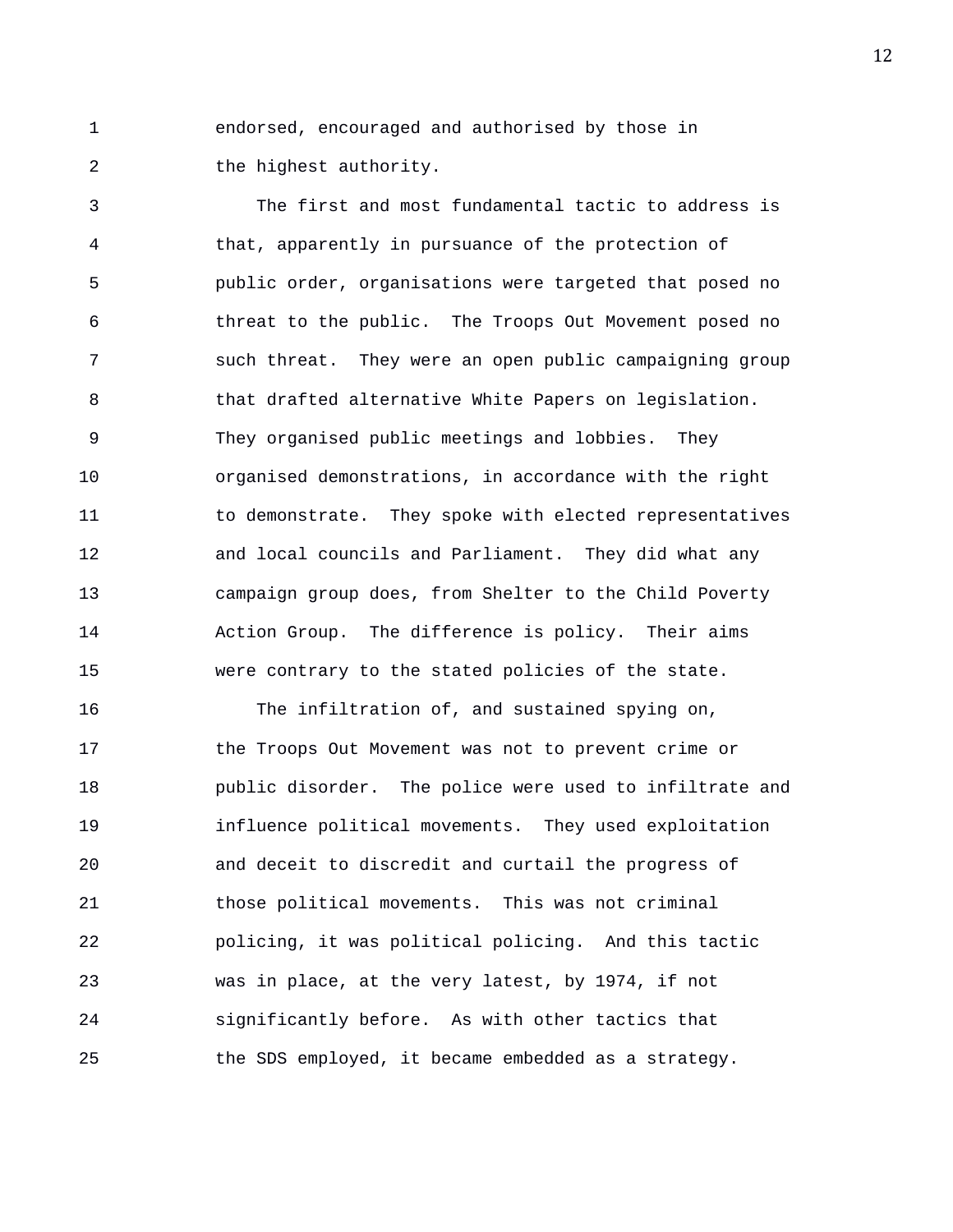1 Tactic 2: the infiltration of left and left-leaning 2 political movements only.

3 A notable theme that stretches across our 4 core participants and once more over the decades, is 5 that the infiltration of political movements was 6 overwhelmingly confined to movements to the left of 7 the political spectrum: trade unions, socialists, 8 anti-racists, internationalists and others.

9 From "Mary" in the early 1970s: who was involved in 10 campaigning against fascists, who at that time had 11 united under one organisation, the National Front.

12 "Mary" had been driven to campaigning by a firm 13 conviction that the state was doing little or nothing to 14 prevent this extreme right-wing organisation. She 15 watched National Front members smash up a meeting in 16 East Ham whilst police officers stood by.

17 Her conviction is given credence when one looks at 18 the activities of the SDS. There was no infiltration of 19 right-wing groups at all in those early days.

20 Richard Chessum, Lois Austin, Hannah Sell, 21 Youth against Racism in Europe and Dave Nellist MP were, 22 and are, all committed anti-racist campaigners.

23 Looking back now over 40 years of SDS infiltration 24 of activist groups, we do not know exactly how many 25 groups were infiltrated, because we have not been told.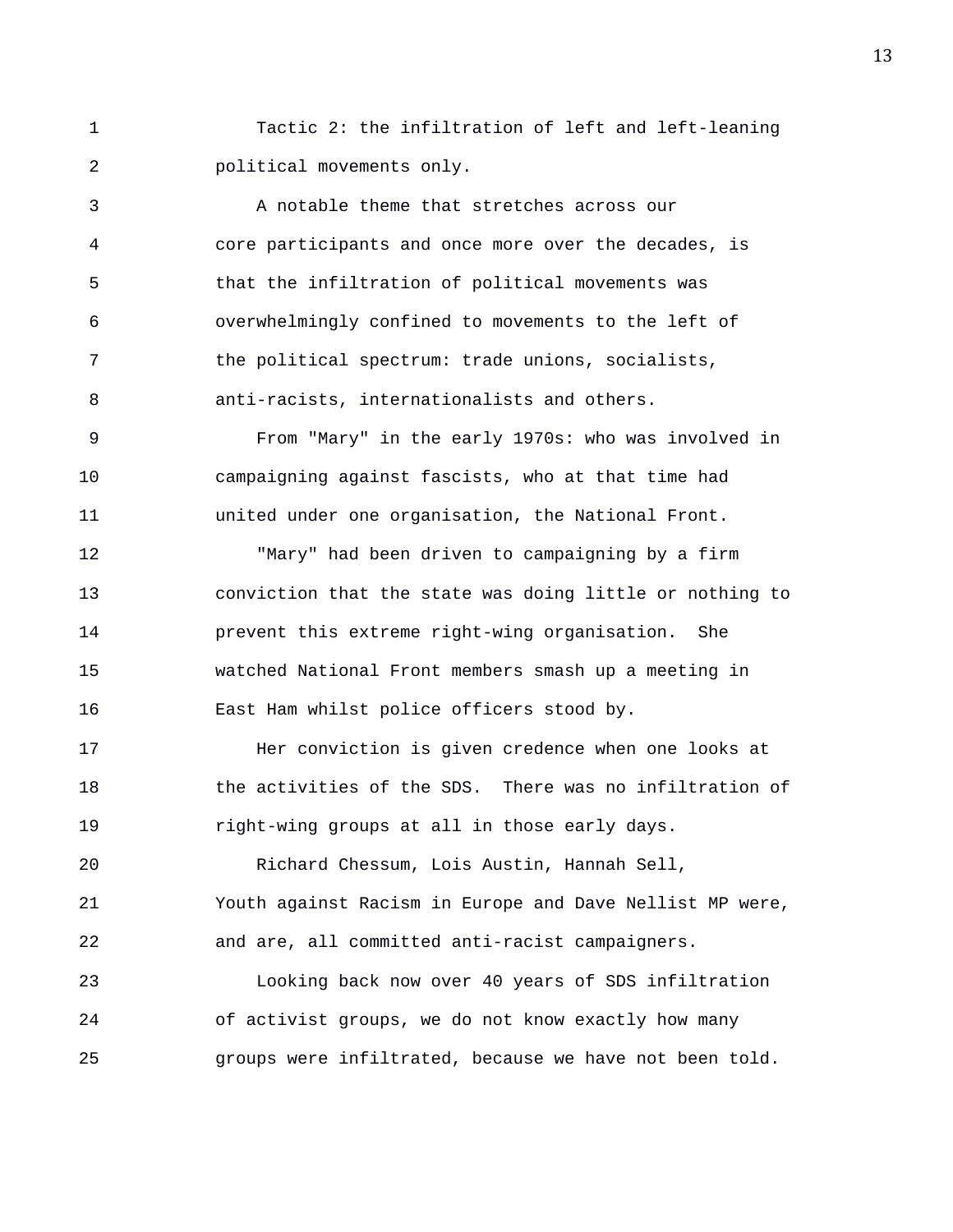1 1 It seems that there were over a thousand; and only 2 the tiniest of fractions, perhaps only three, were from 3 the right wing.

4 Wouldn't a unit that was genuinely prioritising 5 public order and violence be putting resources into 6 groups that actually go so far as openly advocating 7 violence?

8 But rather than concentrating on organisations that 9 fracture community cohesion, the concentration has been 10 on individuals and organisations, like all of our 11 core participants, who have spent their lives 12 campaigning for peace, workers' rights, better living 13 conditions, wages, jobs and the environment. What does 14 that say about the nature of the British state and its 15 priorities?

16 Again, this tactic has been in place since 1974 at 17 the very earliest. It was part of the strategy.

18 Tactic 3: political police officers: the obtaining 19 of high office in targeted organisations.

20 The infiltration of non-threatening and 21 non-extremist organisations coincided in the early 22 1970s, if not before, with the introduction of another 23 tactic. This one had been specifically prohibited in 24 the first days of the squad, for good and obvious 25 reasons.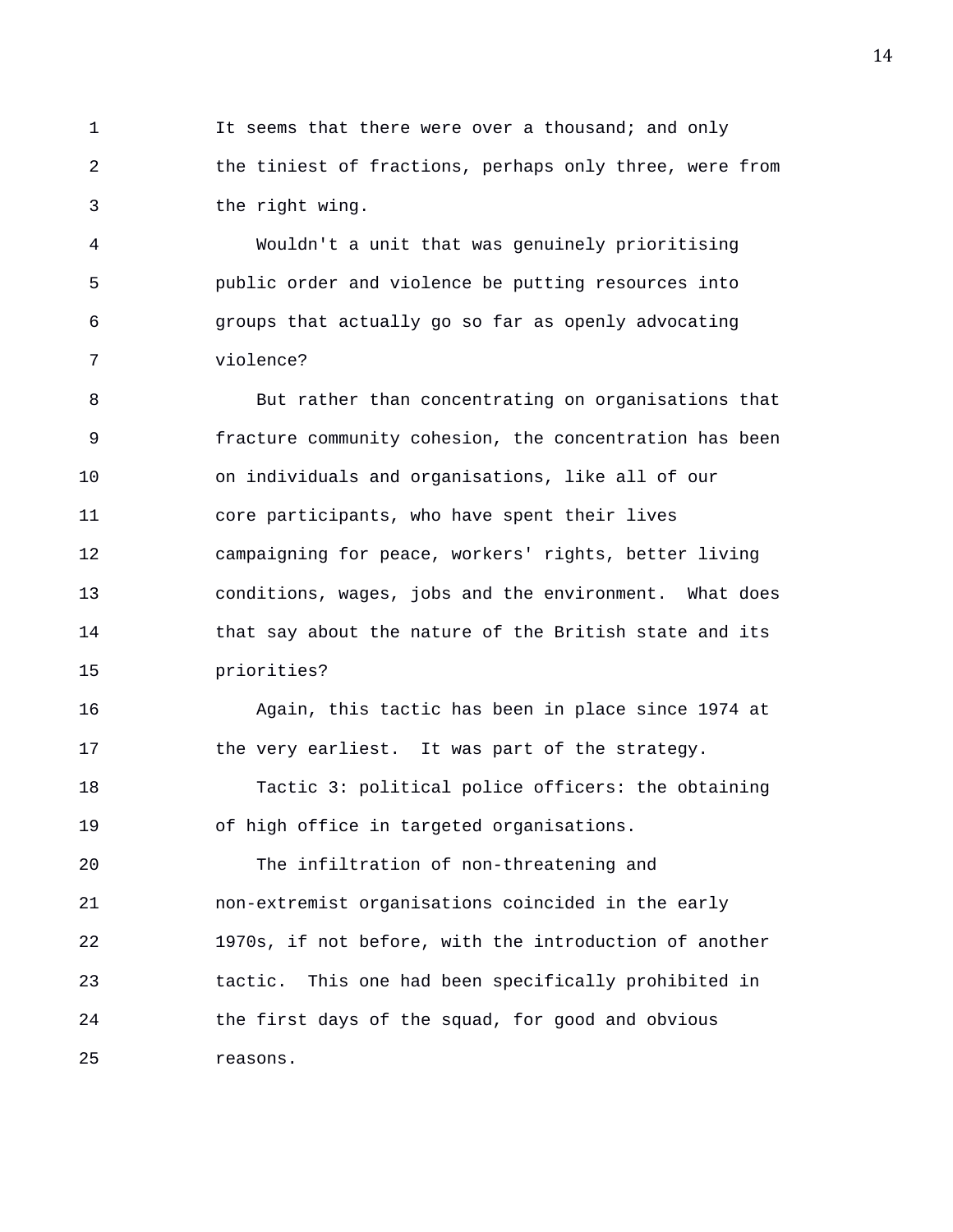1 In the Tranche 1 Phase 1 disclosure that was served 2 on 30 September this year, a document was provided that 3 had been penned by Chief Inspector Dixon, who founded 4 the Squad and was its earliest commanding officer. That 5 document, entitled "The Penetration of Extremist 6 Groups", attempts to lay down basic principles for this 7 type of operation.

8 In fact, it dealt primarily with practical issues 9 rather than ethical considerations. However, in 10 a section marked "Scope of Activities", it did lay down 11 one fundamental principle. It stated:

12 "A firm line must be drawn between activity as 13 a follower and a leader, and members of the squad should 14 be told, in no uncertain terms, that they must not take 15 office in a group, chair meetings, draft leaflets, speak 16 in public or initiate activity."

17 No rationale is given for this clear policy 18 decision. But one would hope that it was designed to 19 ensure that the police would not influence, or at least 20 would not be seen to be influencing, the direction of 21 the infiltrated political movements.

22 Interestingly, all of the early SDS officers who 23 have provided statements pre-1974, maintain that they 24 had not taken any positions of office within any 25 organisation.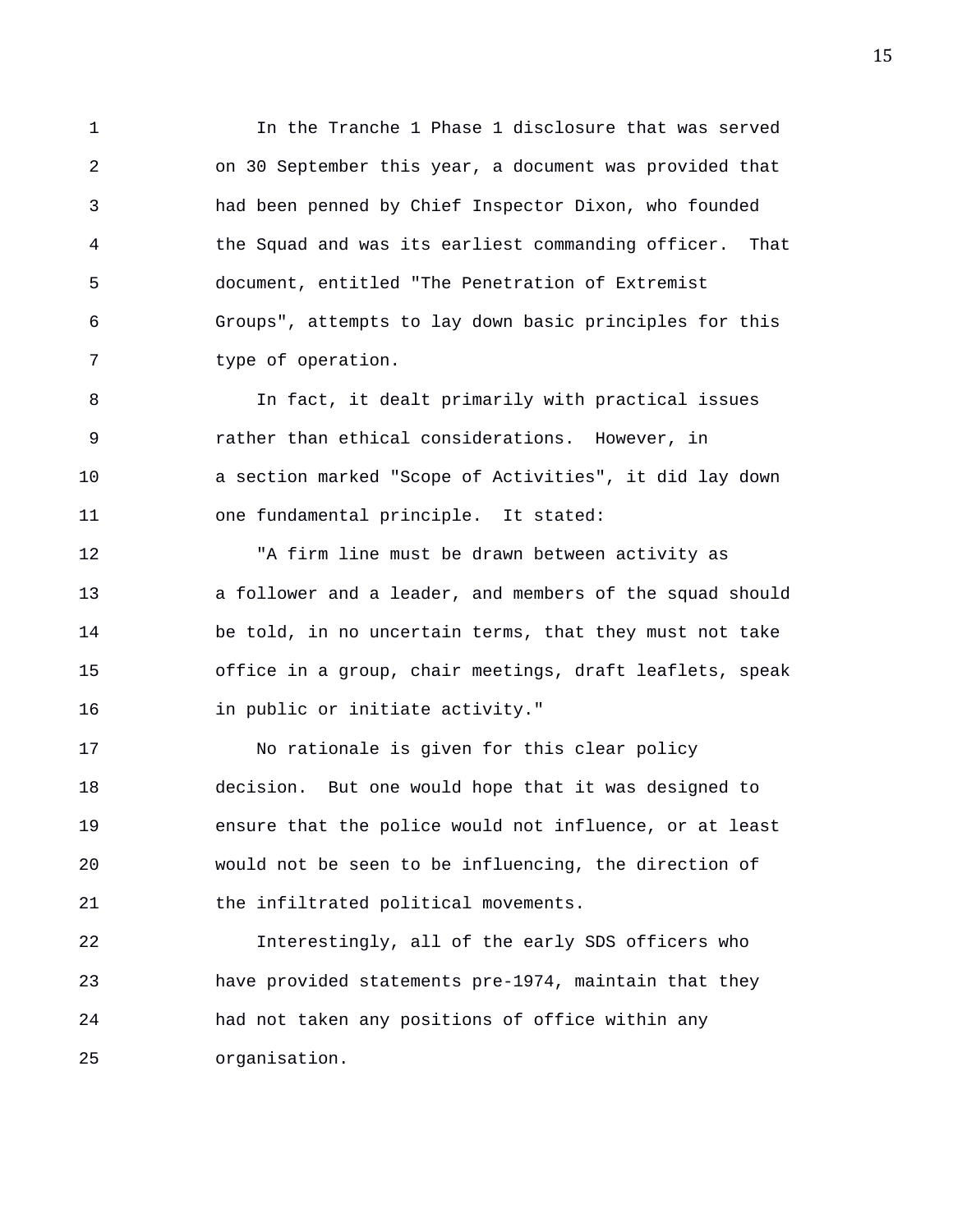1 Within a few short years, this policy had not only 2 been abandoned but had been completely overturned. By 3 1974 to '76, with the full knowledge of his superiors, 4 Rick Gibson had first assisted in establishing 5 the south-east London branch of the Troops Out Movement, 6 moved on to become the London Organiser, member of 7 the Secretariat and Convenor of the Secretariat, and 8 then the Joint National Secretary of the whole movement. 9 He was speaking at and chairing meetings -- not only 10 of the Troops Out Movement but also at the Marxist 11 discussion group Big Flame. He was producing 12 promotional material. He had access to national 13 membership lists. He had the potential for influencing

14 the direction of the movement as a whole.

15 We know from one SDS report that Gibson reported to 16 his superiors that he used his position to launch 17 a scathing attack on sectarianism within the movement. 18 He was effectively using his position to discredit 19 others within the organisation and assist in sowing 20 discord.

21 It is apparent that he used his advanced knowledge 22 of the locations of public meetings to enable uniformed 23 officers to attend the meeting venues and tell 24 the proprietors, falsely, that the Troops Out Movement 25 was an illegal organisation. The venues were encouraged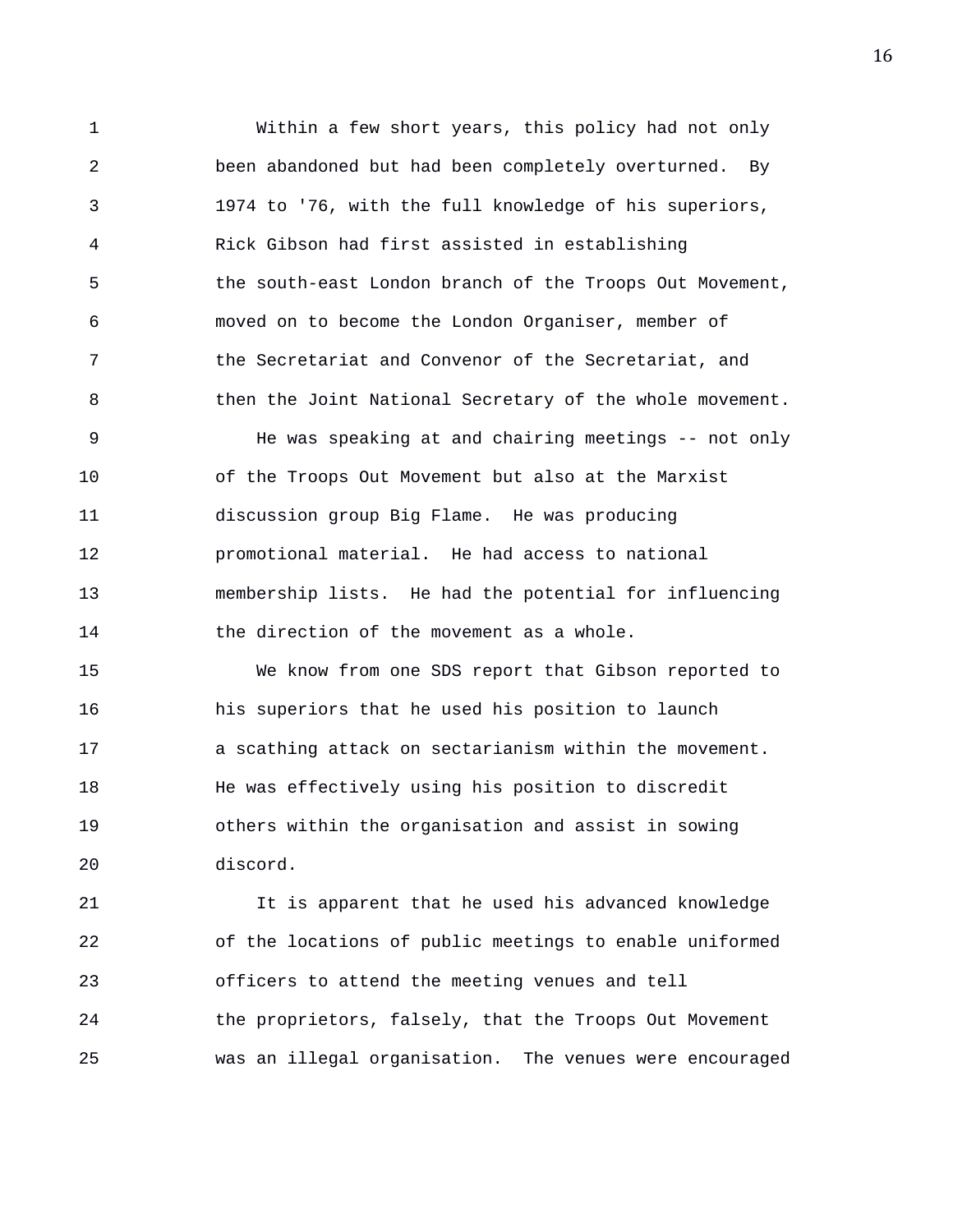1 to cancel the meetings. Gibson used his position to 2 curtail the progress of the movement.

3 This political policing was undertaken with the full 4 knowledge of his superior officers. They in turn 5 submitted reports up and along the chain of command, 6 passing the information beyond the squad itself and 7 across, at the very at least, the different departments 8 of Special Branch and to MI5.

9 We do not know what material we have not had access 10 to, be it because of redaction, non-disclosure, 11 misplacing or shredding. We have not yet seen anything 12 in relation to our core participants in later tranches. 13 But what is clear from the material we have seen is that 14 rational policies designed to limit police activity and 15 prevent the police from exerting covert political 16 influence had been abandoned.

17 And that abandonment of policy was not the work of 18 a maverick officer, it was done with the full knowledge 19 and endorsement, not just of the commanding officers of 20 the SDS, but with Special Branch as a whole and 21 the secret service at the very least.

22 Any suggestion that it went no further than that, 23 that the Metropolitan Police Service, with the consent 24 and knowledge of the secret service, were acting 25 independently of government, just is not credible.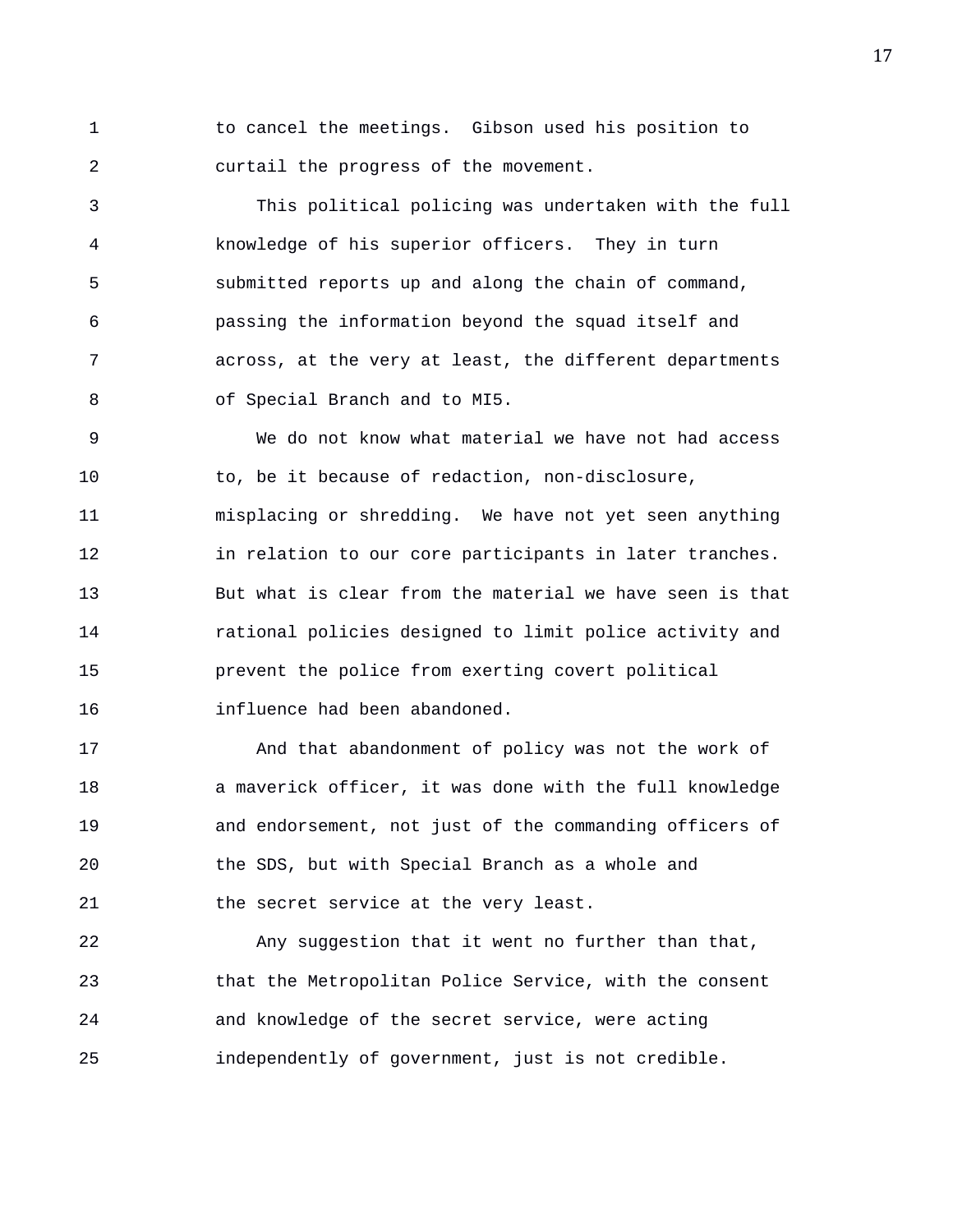1 By 1975, the only ethical policy on the scope of 2 the SDS activity envisaged by Chief Inspector Dixon had 3 been entirely scrapped. The scrapping of that policy 4 gave police officers the platform to stifle, inhibit and 5 derail the progress of legitimate democratic political 6 activity.

7 The inhibition of that activity amounts to 8 the inhibition of democracy itself. This is state 9 interference with the right to organise, campaign, 10 demonstrate and to progress to a better world. 11 Political policing of the very democracy that Britain is 12 supposed to be proud of.

13 It is clear, once again, that what went wrong here 14 went wrong at a very early stage.

15 Tactic 4: the exploitation of trust and friendship 16 relationships.

17 Again, the statements provided by the pre-1974 18 officers maintain that none of them formed close 19 relationships with any of their targets. Whether that's 20 true or not remains to be seen. But, by 1974, it 21 certainly was not true.

22 Richard Chessum had been a lay preacher with 23 the Methodist Church and a member of the Christian 24 Socialist Movement. In the 1960s he worked at the South 25 London mission. He was actively involved in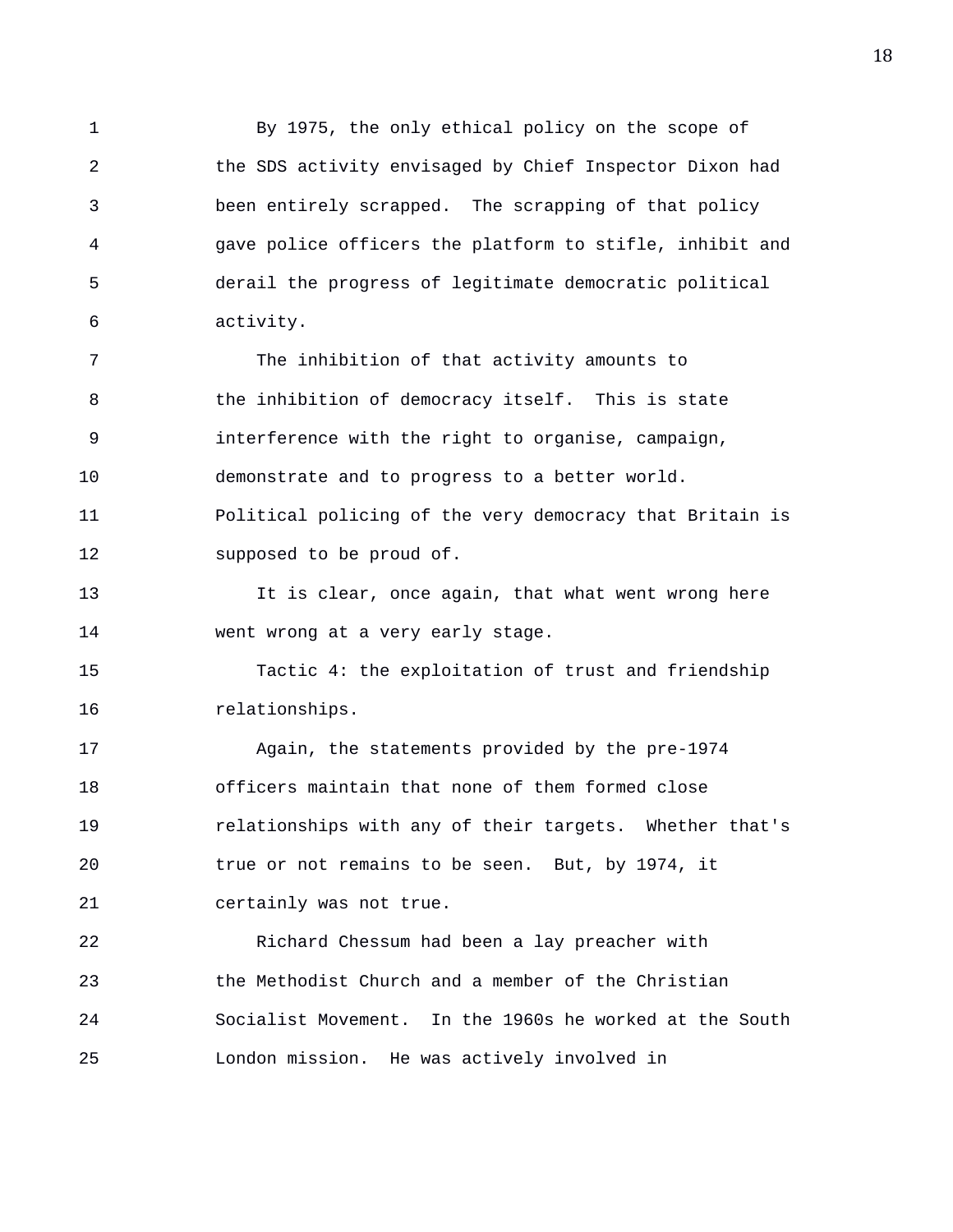1 the Fellowship of Reconciliation, an international 2 movement of people who commit themselves to active 3 non-violence as a way of life. He worked for 4 the mid-Bedfordshire Labour Party and for CND. He was 5 the secretary of his local United Nations Association. 6 He wanted to help people in this country and beyond. He 7 dedicated his life to doing that. He is a thoroughly 8 decent, caring and intelligent individual who campaigned 9 for peace and a better way of life for others. He has 10 spent the last 17 years setting up a charity for asylum 11 seekers, helping thousands of homeless and destitute 12 people.

13 Richard came to the attention of Special Branch 14 because he wrote an article for a newspaper. And after 15 that, he was systematically spied upon, along with his 16 sister and his then girlfriend, who later became his 17 wife.

18 Richard was targeted by Rick Gibson, because he ran 19 the Socialist Society at Goldsmiths College in 20 south-east London. Prior to the involvement of 21 Rick Gibson, there was no branch of 22 the Troops Out Movement in south-east London. 23 Richard Chessum was encouraged by Gibson to set up 24 a local branch.

25 Gibson, inveigled his way into a friendship with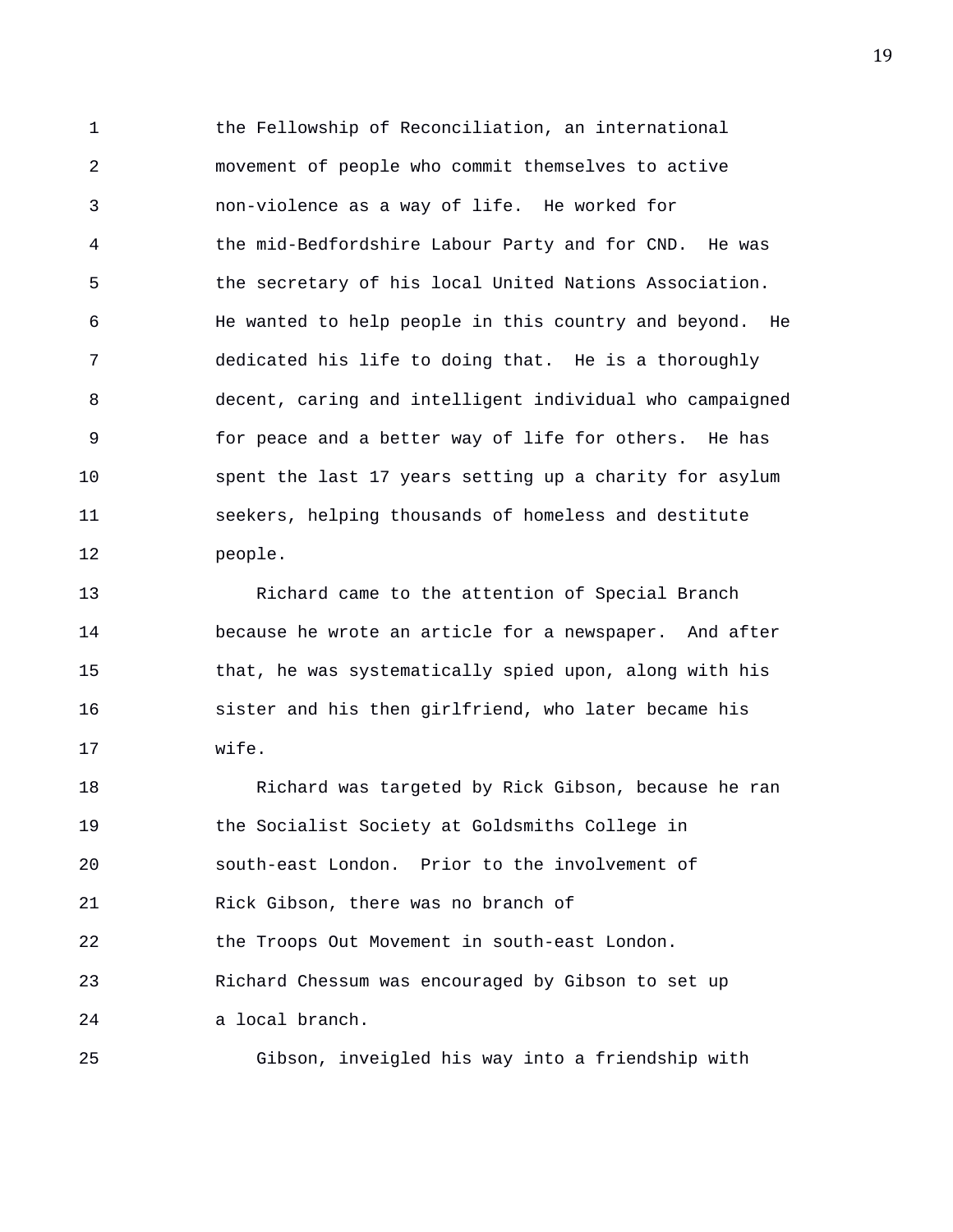1 Mr Chessum, and cultivated that friendship to exploit 2 him. They socialised together, spending time in pubs, 3 going to football matches, eating with him as a guest in 4 his home on many occasions, invited in to break bread, 5 spending time with him and his partner. 6 The whole time, Gibson was reporting back 7 the intricate details of Richard Chessum's life to 8 the state; exploiting and betraying the trust given to 9 him by a decent man. For what purpose? Why? 10 That tactic was in place from 1974 and used over and 11 over again in the decades that followed. 12 Tactic 5: blacklisting. 13 That friendship and the details of Mr Chessum's 14 life, however innocuous, were passed back amongst 15 Special Branch and the secret service. 16 Despite his clear and acknowledged lack of 17 involvement in any criminality, despite his decency and 18 intelligence, and despite his university-level 19 education, he was refused job after job over the next 20 two decades. 21 He applied for teacher training courses and was 22 refused. He could not secure any lecturing positions. 23 Applications for research posts were rejected. 24 Overqualified though he was, he applied for a job 25 sorting mail at the Post Office. He scored 86% in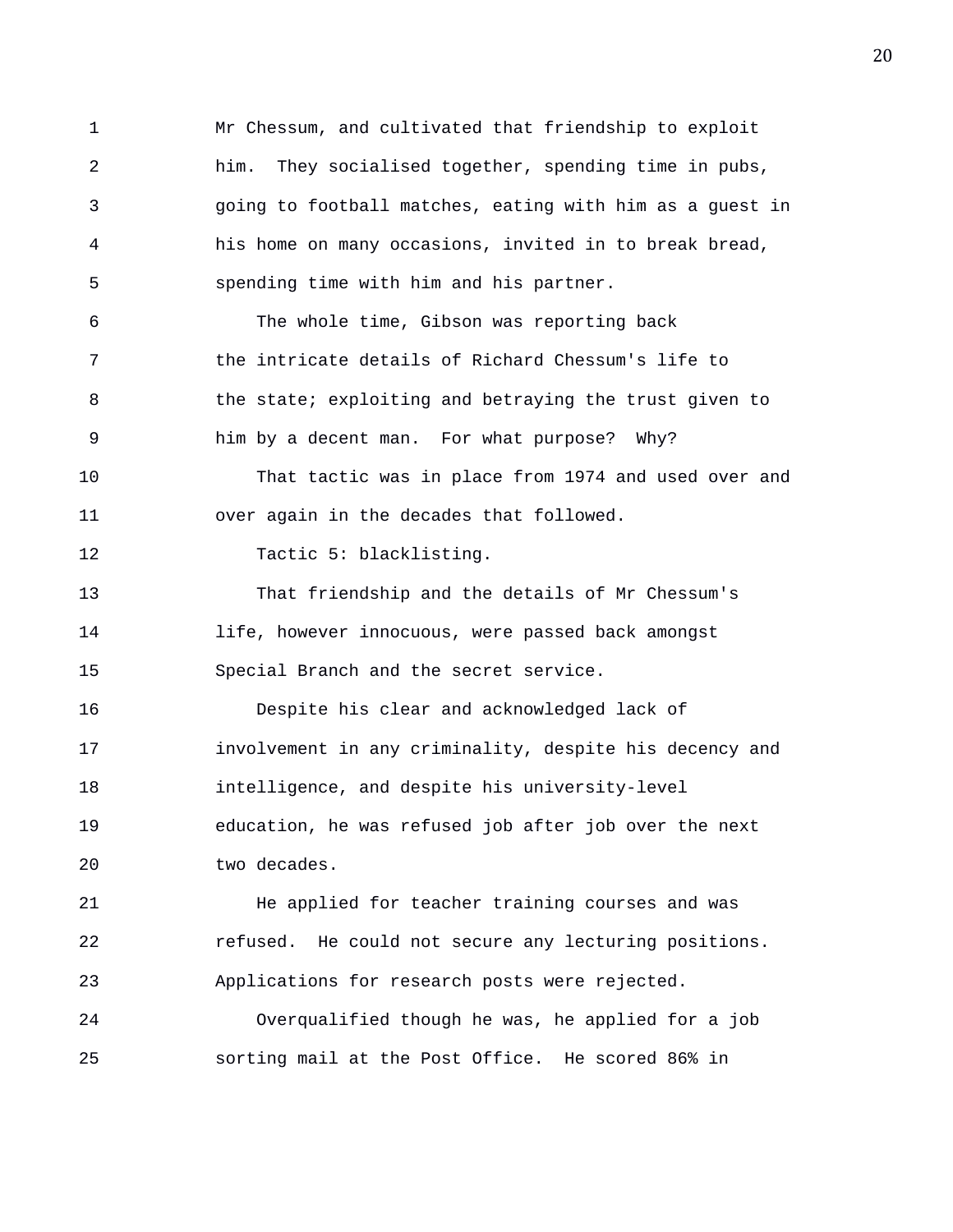1 the entry test, and then again he was refused. When he 2 asked why, he was told that they were "not at liberty to 3 say". That is Orwellian.

4 Blacklisting was always a fear of campaigners. Such 5 was the concern that members of the International 6 Marxist Group used pseudonym party names precisely 7 because they were aware that political opinions could 8 lead to economic blacklisting. Richard Chessum was 9 "Churchill" and "Mary" was "Millwall".

10 That fear was not unfounded. In 2009, 11 the Information Commissioner established that thousands 12 of files had been held blacklisting workers purely on 13 the basis of their views. Peter Francis has admitted 14 that he and other undercover officers passed information 15 directly to blacklist companies working for private 16 industry and big business.

17 What was not known was the extent to which SDS 18 officers passed on information about decent citizens 19 that helped to ensure that they would essentially never 20 work again. Their whole lives were fettered and 21 restricted. Decent people were prevented from being 22 productive and fulfilling their potential, simply 23 because of their political opinions. The unlawful 24 victimisation of citizens because of their politics is 25 a scandalous use of police surveillance and public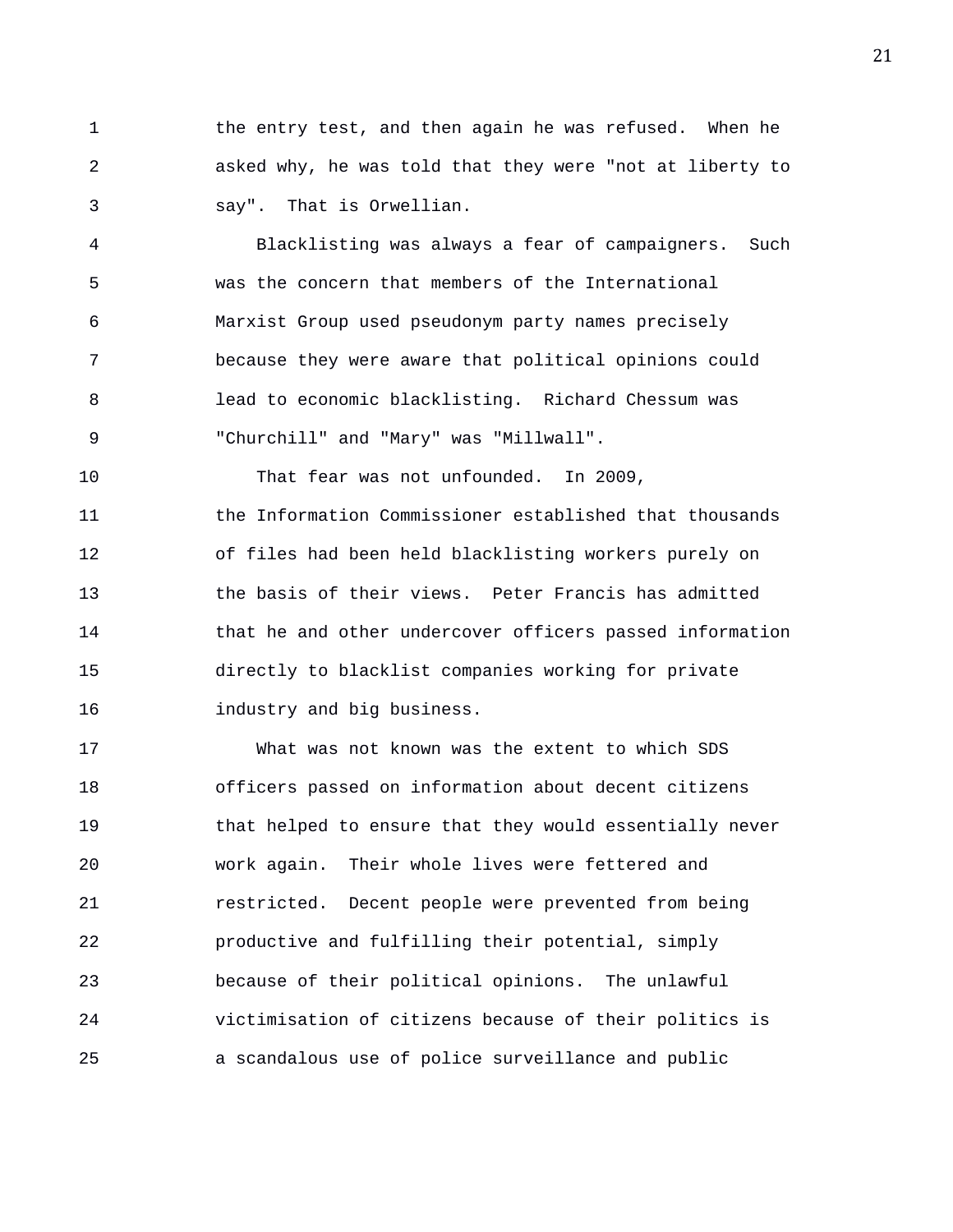1 funds.

2 Richard Chessum does not know if he was blacklisted. 3 He knows that a Special Branch file was opened on him 4 simply because he wrote a letter to a newspaper. He 5 knows that he could not secure employment for most of 6 his working life, despite his qualifications. We have 7 raised this issue with the Inquiry, and so far we have 8 heard nothing. 9 Tactic 6: sexual exploitation and targeting. 10 "Mary" was a student at Goldsmiths College. She was 11 a member of that college's Socialist Society, another 12 victim of a tactic of infiltration of places of learning 13 by Special Branch and the secret service. 14 She was involved in campaigns for student welfare, 15 providing crèches at the college, expressing support for 16 trade unions, hospital workers and miners. She had 17 a certificate in nursery education. She was committed 18 to helping others. 19 "Mary" knew Richard Chessum through

20 Goldsmiths College. She also campaigned for 21 the Troops Out Movement. And so she was also spied upon 22 by Rick Gibson.

23 But in her case, she was also sexually exploited by 24 him. Gibson made advances on her and initiated a sexual 25 relationship with her. "Mary" is clear, unsurprisingly,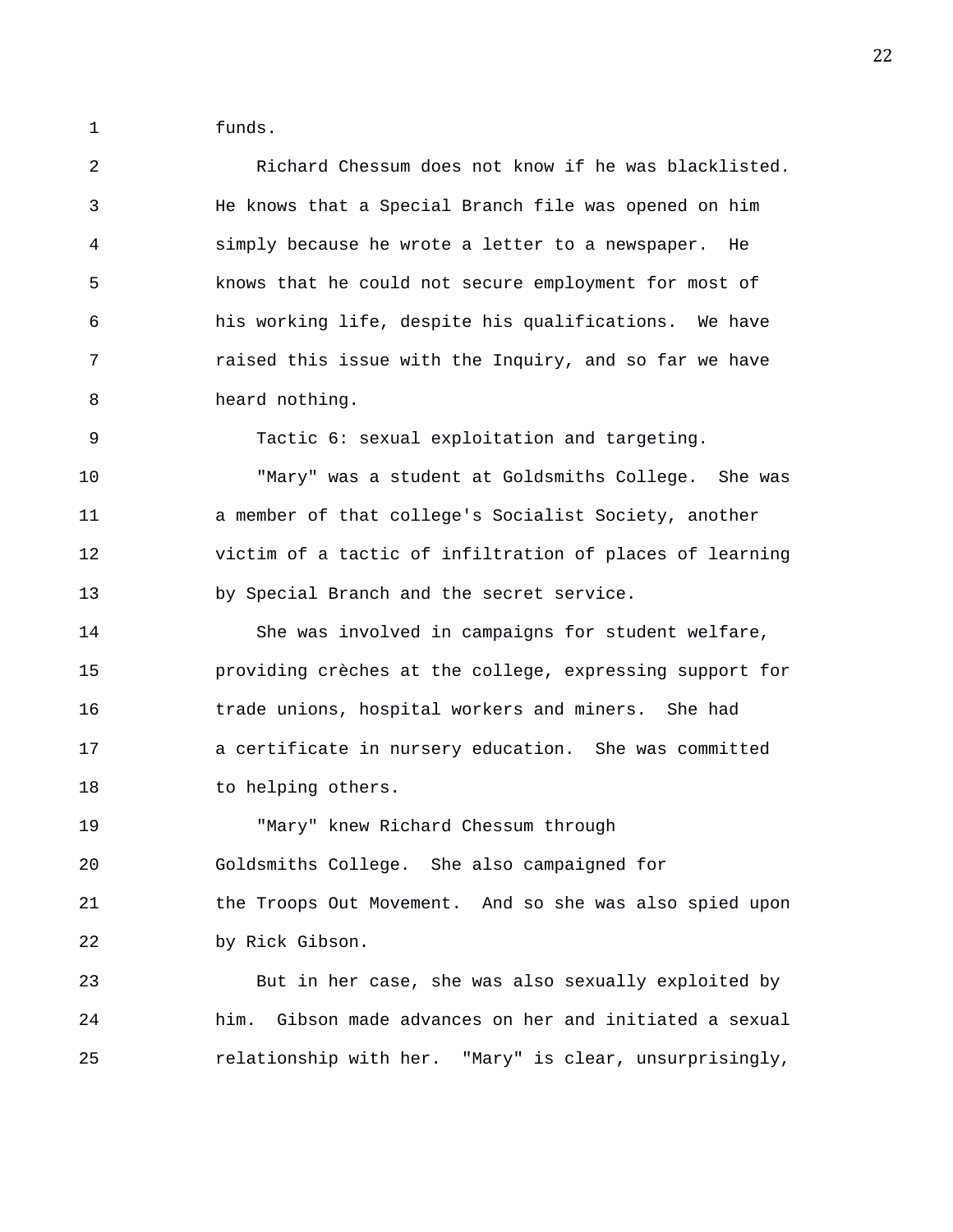1 that had she known that he was a police officer, there 2 is no way that she would ever have consented to any form 3 of relationship with him.

4 He used her for sex to consolidate his history, 5 cement his reputation and get closer to a group of 6 activists. Sex was used as a tactic of undercover 7 policing. There can be no doubt about it.

8 Sexual exploitation and manipulation was used by 9 the state to obtain information and disrupt political 10 activity by decent people. This is exploitation of 11 the most intimate kind. It is nothing less than state 12 rape.

13 And it was not a one-off. Gibson was involved in at 14 least four different sexual relationships with activists 15 in his time in the Troops Out Movement and Big Flame. 16 At least one of those was a long-term relationship, with 17 a victim whose emotional wellbeing was seriously 18 exploited, as well as her body.

19 After Gibson was outed as an undercover officer, he 20 wrote to her explaining his reasons for having to "go 21 away". He was lying, of course. This was an exit 22 tactic, that we will hear has been used time and time 23 again.

24 The exit tactic was used to further deceive 25 the many, many women who have been sexually and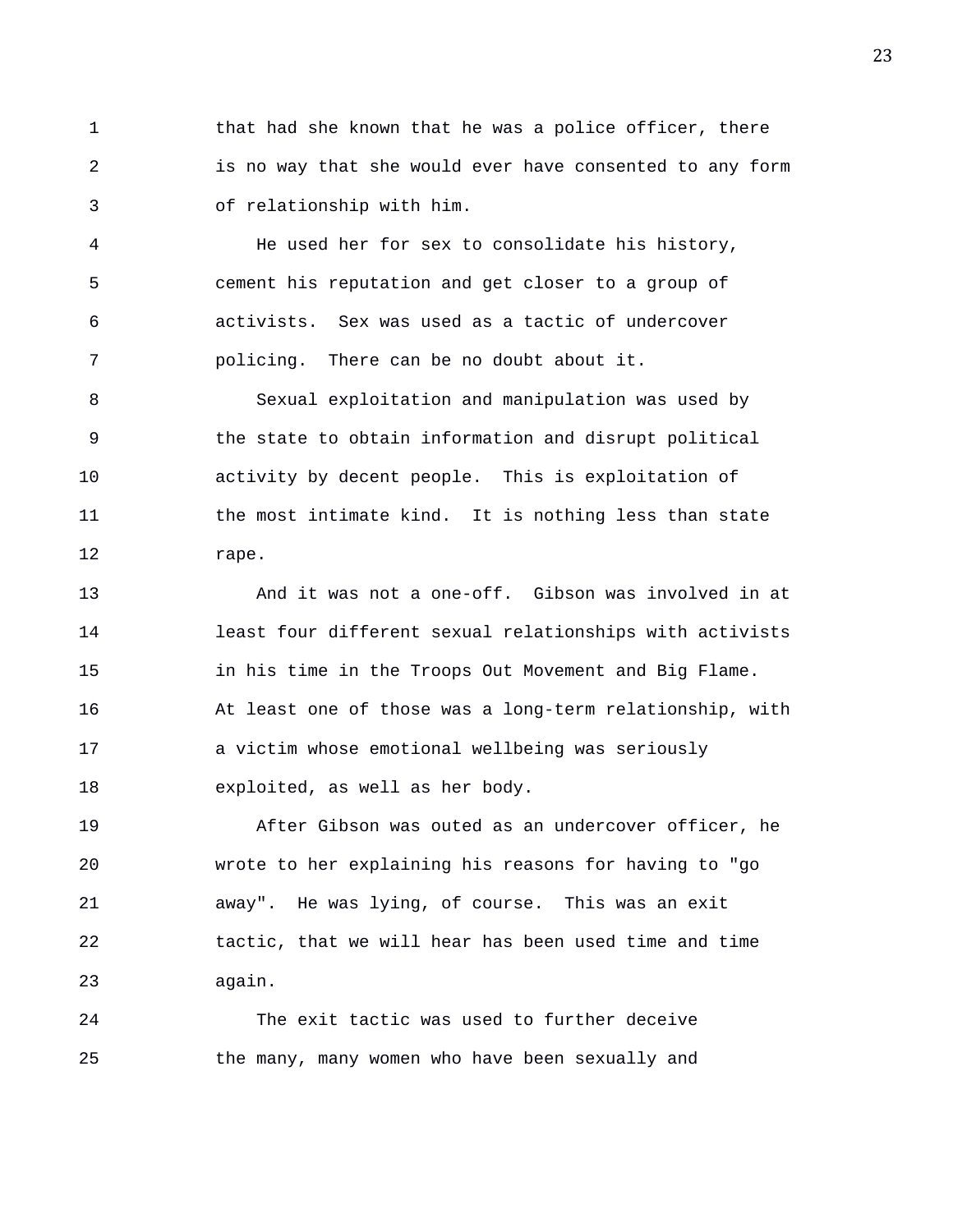1 emotionally abused at the hands of the state over 2 the following decades. It is the last in a series of 3 lies, and it was designed only to hide the fact that 4 this is what the state was doing.

5 Any presumption that sexual targeting started much 6 later in the history of the squad, or that it was an 7 occasional occurrence, or that the officers were 8 mavericks, has been shattered.

9 On behalf of the undercover officers, the Designated 10 Lawyers have sought to minimise both the frequency and 11 impact of this sexual violation, referring to "simply 12 one night stands ...of the kind that happen". That 13 claim does not stand up to even cursory scrutiny, but it 14 does give us an insight into the total disregard that 15 they had for the women they abused.

16 Sexual targeting and the accompanying exit strategy 17 were tactics that were in place from 1975, at the very 18 latest. They were repeated time and time again, to 19 the extent that they became part of the DNA of political 20 policing in Britain.

21 Tactic 7: theft of the identities of deceased 22 children.

23 Unconcerned as they were with the questionable 24 morality of targeting the living in the way they did, 25 the SDS also had no qualms about targeting the dead.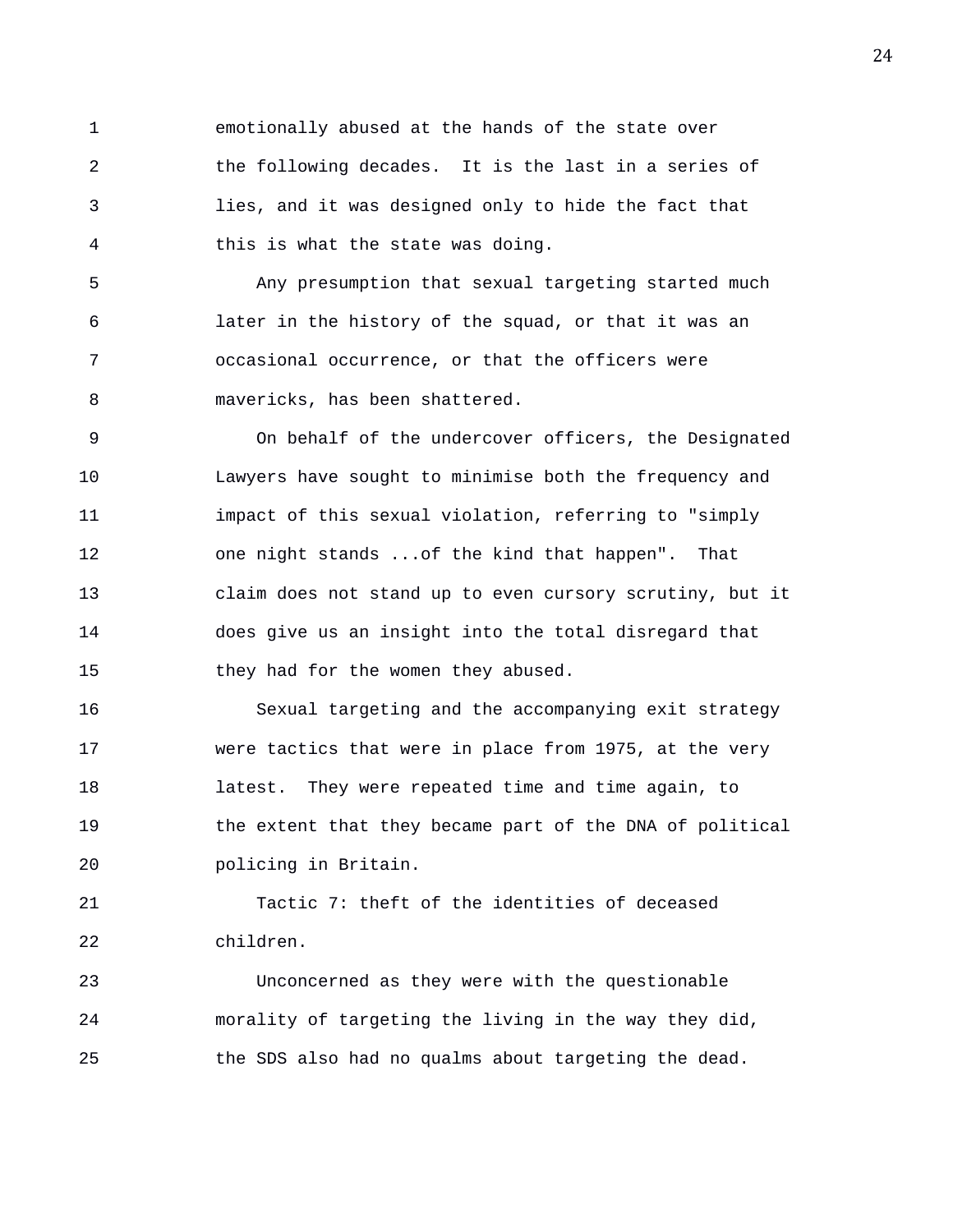1 The Designated Lawyers on behalf of 2 the undercover officers have referred to this practice 3 as "the using of birth certificate information". They 4 have said that it is inappropriate to refer to 5 the practice as "theft". 6 Theft is the dishonest appropriation of property 7 belonging to another, with the intention of permanently 8 depriving them of it. We know that the identities of 9 deceased children were appropriated by the SDS. There 10 is no doubt that that was done dishonestly. 11 The memories of children have been permanently 12 stained by this tactic, without the slightest regard to 13 the impact on their families. 14 The Designated Lawyers may well seek to argue, 15 legalistically and robotically, about the nature of 16 property. But let's say it as it is: this is the theft 17 of the identities of dead children. 18 In terms of policy in 1968, all that has been 19 disclosed on the theft of the identities of deceased 20 children is Conrad Dixon's paper. Amongst the heavy 21 redactions in the section on "Identity and Background", 22 it states the following: 23 "On joining the squad an officer has to supply an

24 autobiography covering his new identity, and after 25 the various inconsistencies have been eradicated he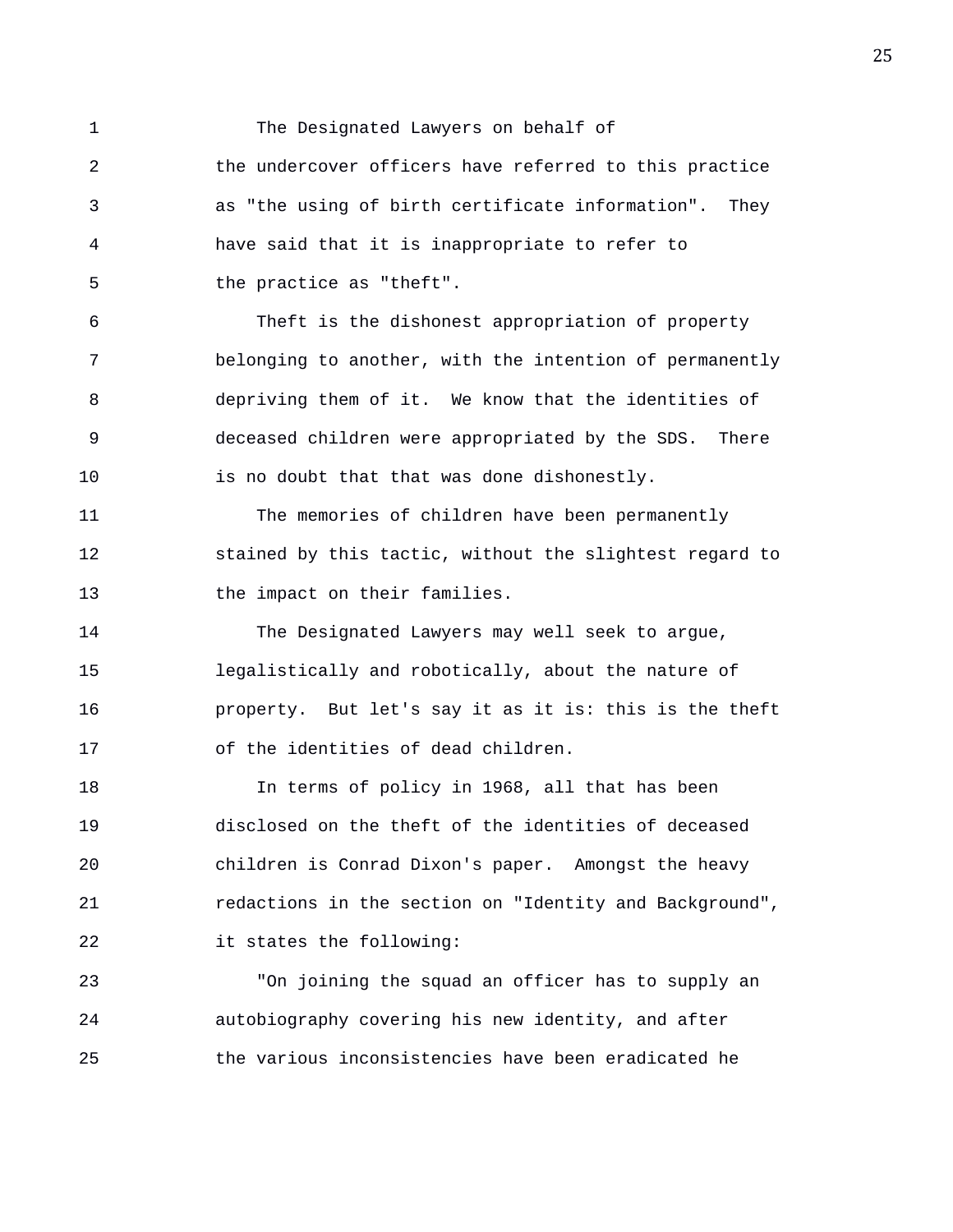1 obtains the necessary papers to confirm it."

2 That entry suggests that the burden of identity 3 creation is placed on individual officers, with some 4 input from superiors or others to "eradicate 5 inconsistencies".

6 It is an interesting placement of responsibility 7 away from those in charge onto the individual officers 8 themselves. That is a theme that we expect to see 9 repeated throughout this Inquiry.

10 It's also interesting because it is so very short on 11 detail, with no explanation or guidance as to exactly 12 how new identities are to be forged, and how 13 the necessary papers are obtained.

14 Interestingly, every one of the witness statements 15 of the officers deployed in the very early days states 16 that they did not use the identities of deceased 17 children. Some express disgust that such a tactic would 18 be utilised. Disgust, no doubt, that the state would 19 sink to such a level, languishing in the sewers.

20 The heavily redacted SDS Tradecraft Manual, that's 21 been published as evidence, shows that by 1995, 22 the theft of the identities of deceased children and 23 research into the families of those children had long 24 been an established, routine practice. It was expressed 25 in robotic terms and exposed a lack of even basic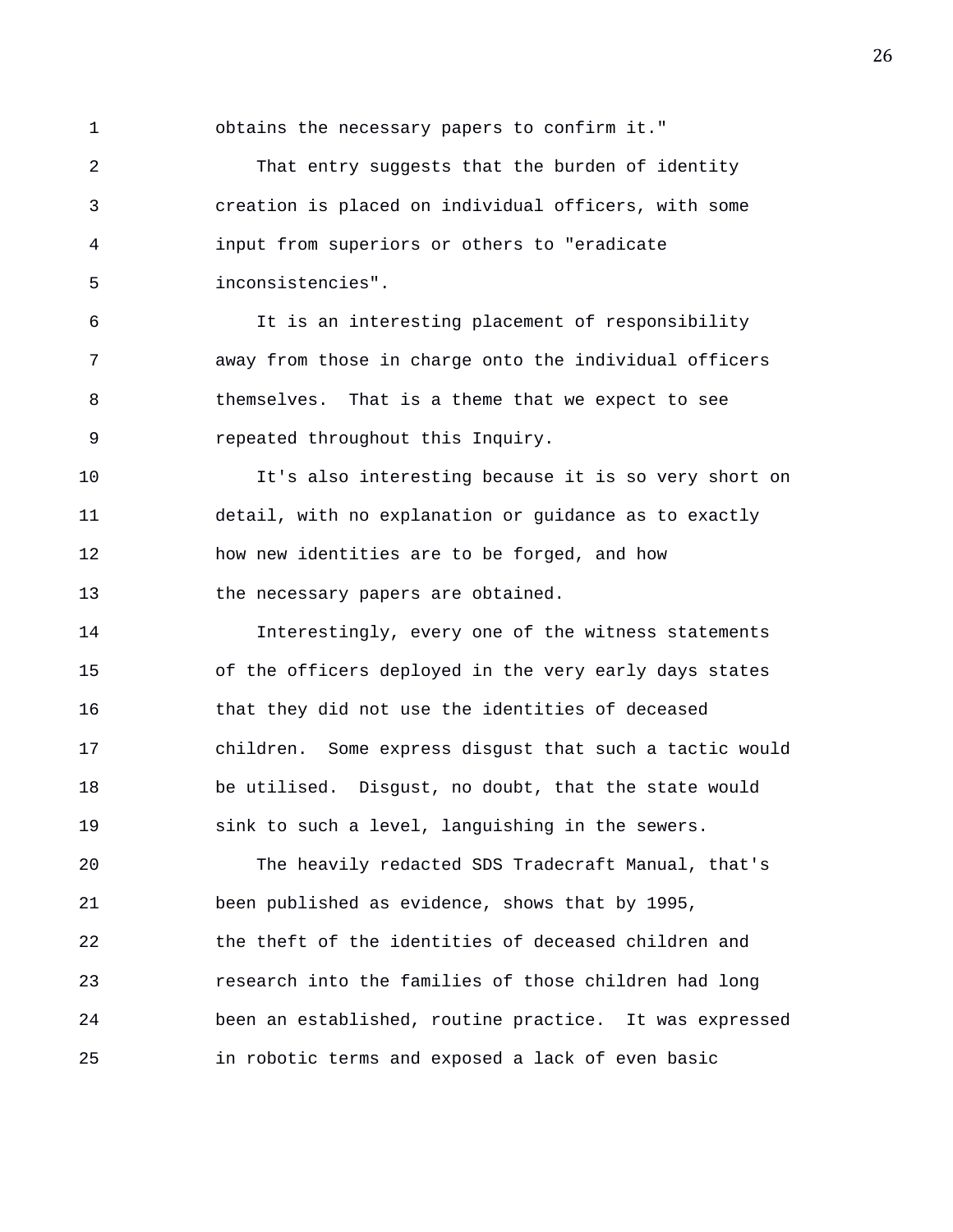1 humanity.

2 The manual cautions: 3 "We are all familiar with the story of an 4 SDS officer being confronted with his 'own' death 5 certificate." 6 That SDS officer was Rick Gibson, who was discovered 7 by members of the Big Flame group at the time of 8 the infiltration of the Troops Out Movement and his 9 association with Richard Chessum and "Mary". 10 The response of SDS officers and managers is 11 shocking. The discovery of the death certificate should 12 have been a wake up call. It was the opportunity for 13 them to realise that what they were doing was appalling 14 and unlawful. It was their opportunity to stop. 15 Instead, they doubled down on the tactic. They 16 embedded it into a strategy to provide officers with 17 a new identity. Rick Gibson' discovery did not become 18 a lesson in their immorality. It became a lesson in how 19 not to get caught. It was a lesson in maintaining 20 secrecy whatever the cost. 21 Once more, by 1975, without any question of a doubt, 22 what went wrong had certainly gone wrong at this early 23 stage. The interference with democratic organisations, 24 the sexual violation of activists, and the theft of dead

25 children's identities.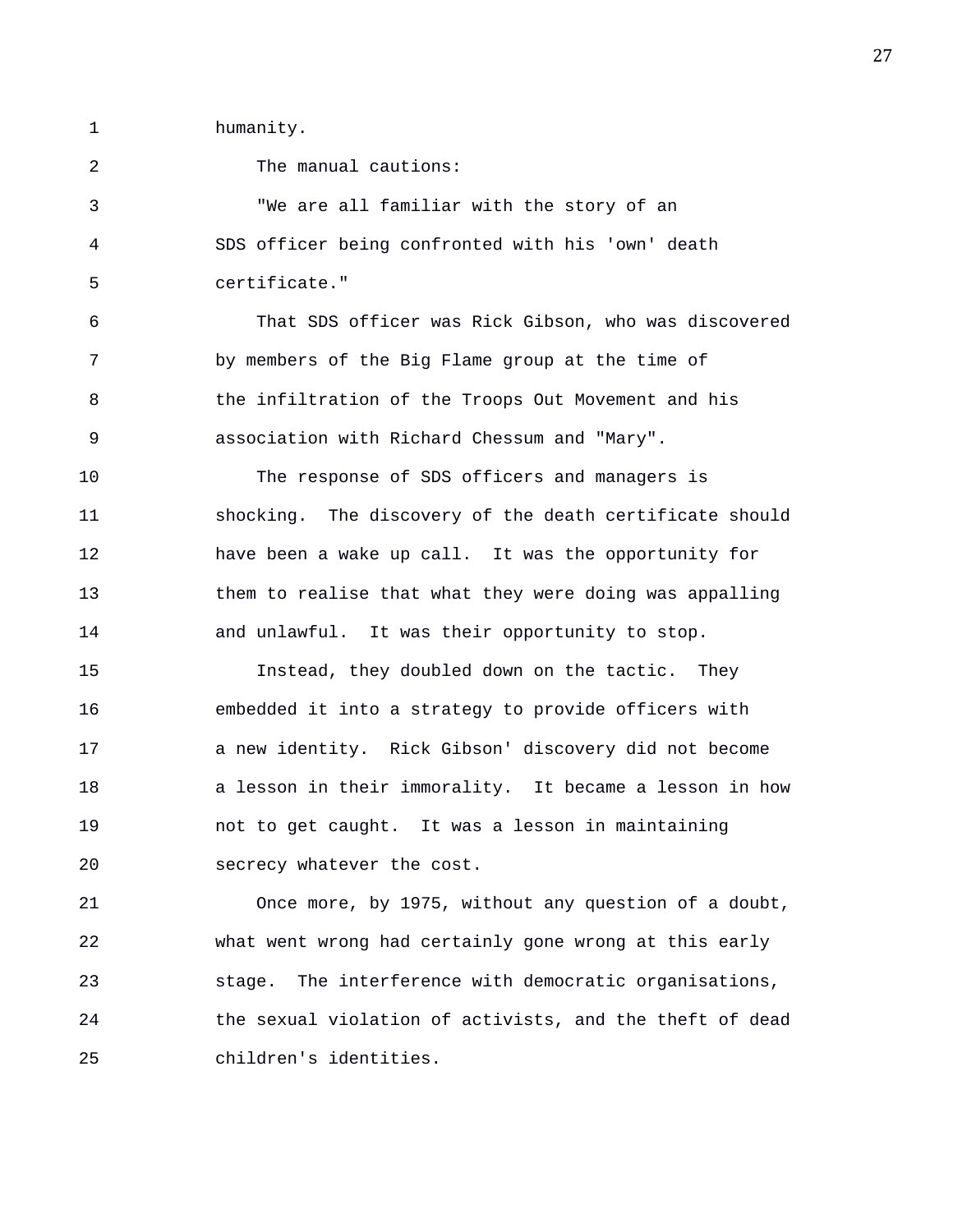1 Tactic 8: provocation of criminality.

2 Both Richard Chessum and "Mary" categorically state 3 that as far as they are aware, Rick Gibson did not 4 engage in encouraging or promoting activists to engage 5 in criminality.

6 Certainly by the early 1990s, that position had 7 changed.

8 Hannah Sell and Lois Austin joined the Labour Party 9 and the Labour Party Young Socialists when they were 10 teenagers. They have spent their lives working and 11 campaigning within the Labour movement generally, and 12 particularly as the leading figures in Militant Labour, 13 which became the Socialist Party. For decades they have 14 effectively dedicated their lives to campaigning for 15 a fairer society.

16 In the early 90s, they were aware of the rising 17 racist attacks across Europe, but particularly from 18 their perspective in London. They helped set up 19 Youth against Racism in Europe; a campaigning group 20 aimed at a united response to racism and racist 21 violence.

22 It was a mass protest movement, advocating peaceful 23 change, combating racism with socialist ideas rather 24 than violence, and campaigning around the concept of 25 jobs and homes not racism.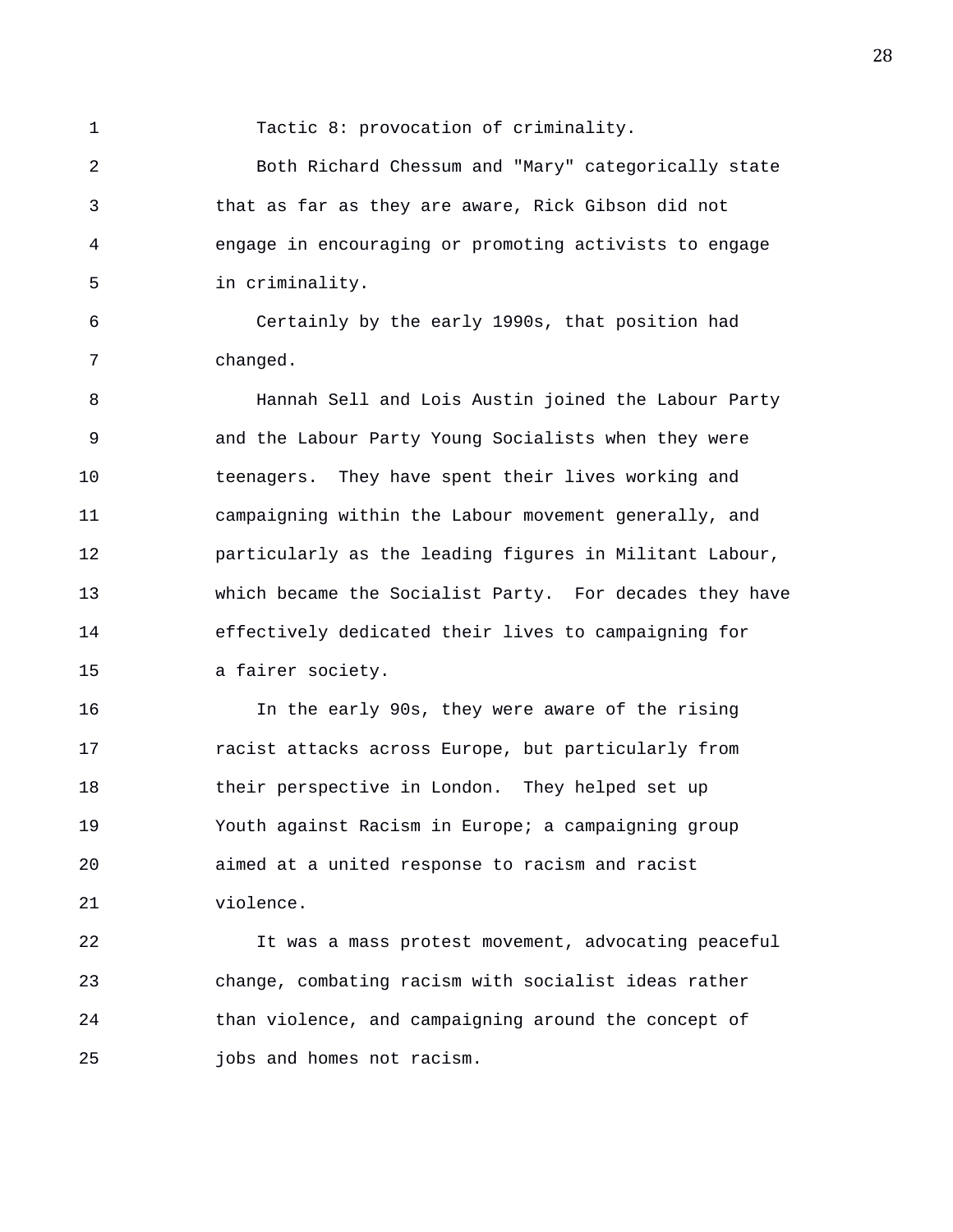1 A significant part of their campaign was against 2 the British National Party in Tower Hamlets and 3 south-east London. In the latter, the British National 4 Party set up their headquarters in Welling. They began 5 recruiting locally, even outside of schools, and 6 the incidence of racist attacks increased significantly 7 and escalated in severity.

8 In February 1991, Rolan Adams was murdered. In 9 July 1992, Rohit Duggal was murdered. In April 1993, 10 Stephen Lawrence was murdered. That is real crime that 11 needed to be prevented. That is a job for the police.

12 YRE campaigned to close down the BNP 13 Welling Headquarters, lobbying the local council and 14 organising large demonstrations, to show that 15 the violence and racism was not acceptable and that 16 the closure of that office had widespread public 17 support.

18 It was in this context that they were infiltrated by 19 the undercover officer Peter Francis.

20 Peter Francis' deployment lasted for five years. It 21 started within YRE, but followed Hannah Sell and 22 Lois Austin, over the years, into Militant Labour.

23 Francis was followed into Militant Labour, then 24 known as the Socialist Party, by another officer, Carlo 25 Neri.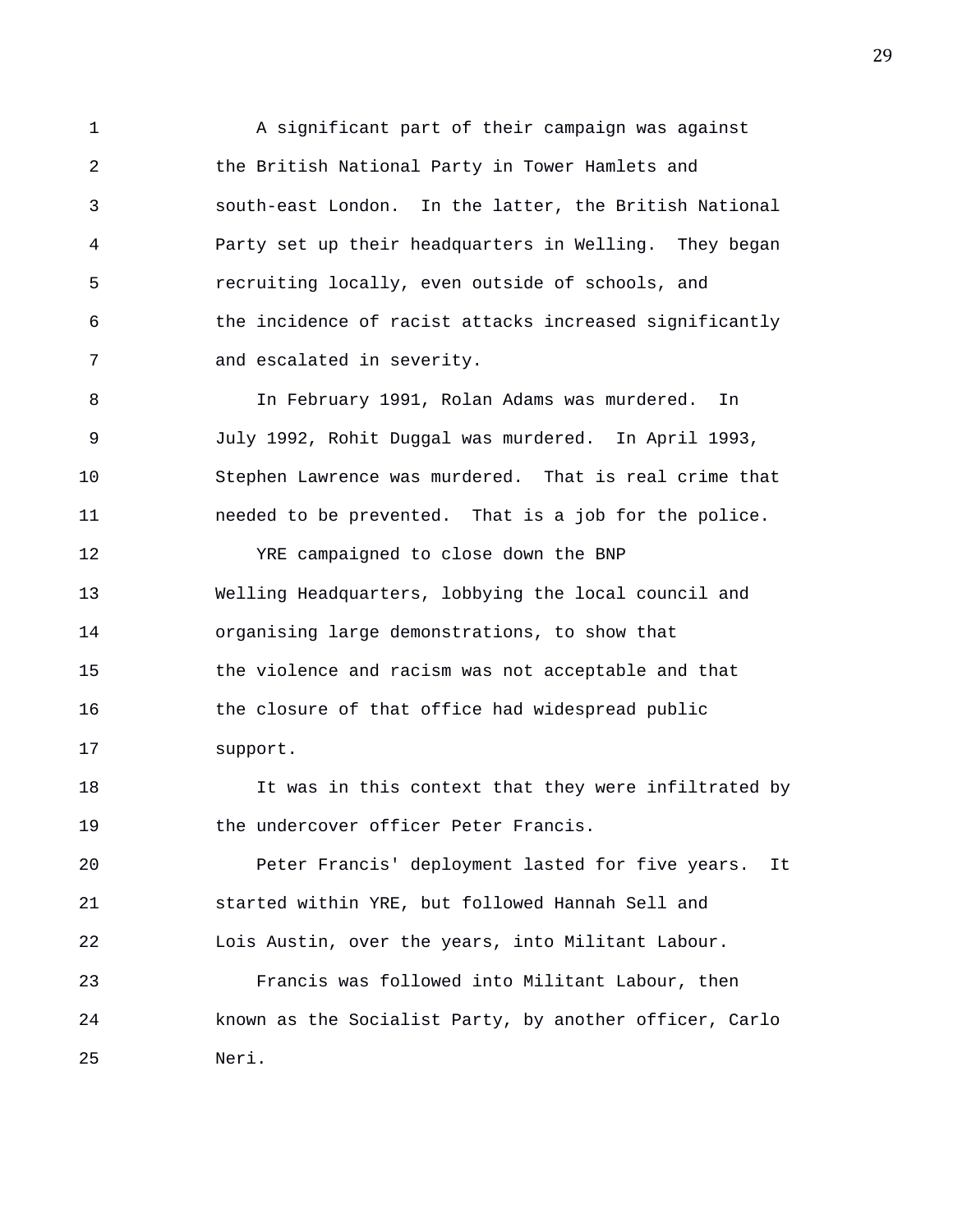1 And I stop there to say there is an issue about 2 whether or not his real identity should be named. We 3 support that application, but we do not seek to take 4 the point here. But I only raise it now as a side 5 point, because it was raised this morning.

6 Tactically, Francis and Neri followed the SDS 7 playbook to the letter. They used the whole array of 8 dirty tactics that had been in play for at least 9 20 years.

10 Both targeted organisations that were endeavouring 11 to improve society. Both obtained officer positions 12 within an organisation, which entitled them to go to 13 regional and national conferences: Neri as branch 14 treasurer of the Hackney Socialist Party, involved in 15 recruitment; Francis as branch secretary for Hackney 16 Militant Labour. They both attended regional and 17 national conferences.

18 Francis, at the very least, stole the identity of 19 a deceased child.

20 Both formed close relationships with decent people 21 and betrayed their trust. Eating with them, drinking 22 with them, confiding in them, spending weekends away 23 together.

24 Both had exploitative sexual relationships with 25 members of the groups they were targeting. Each had at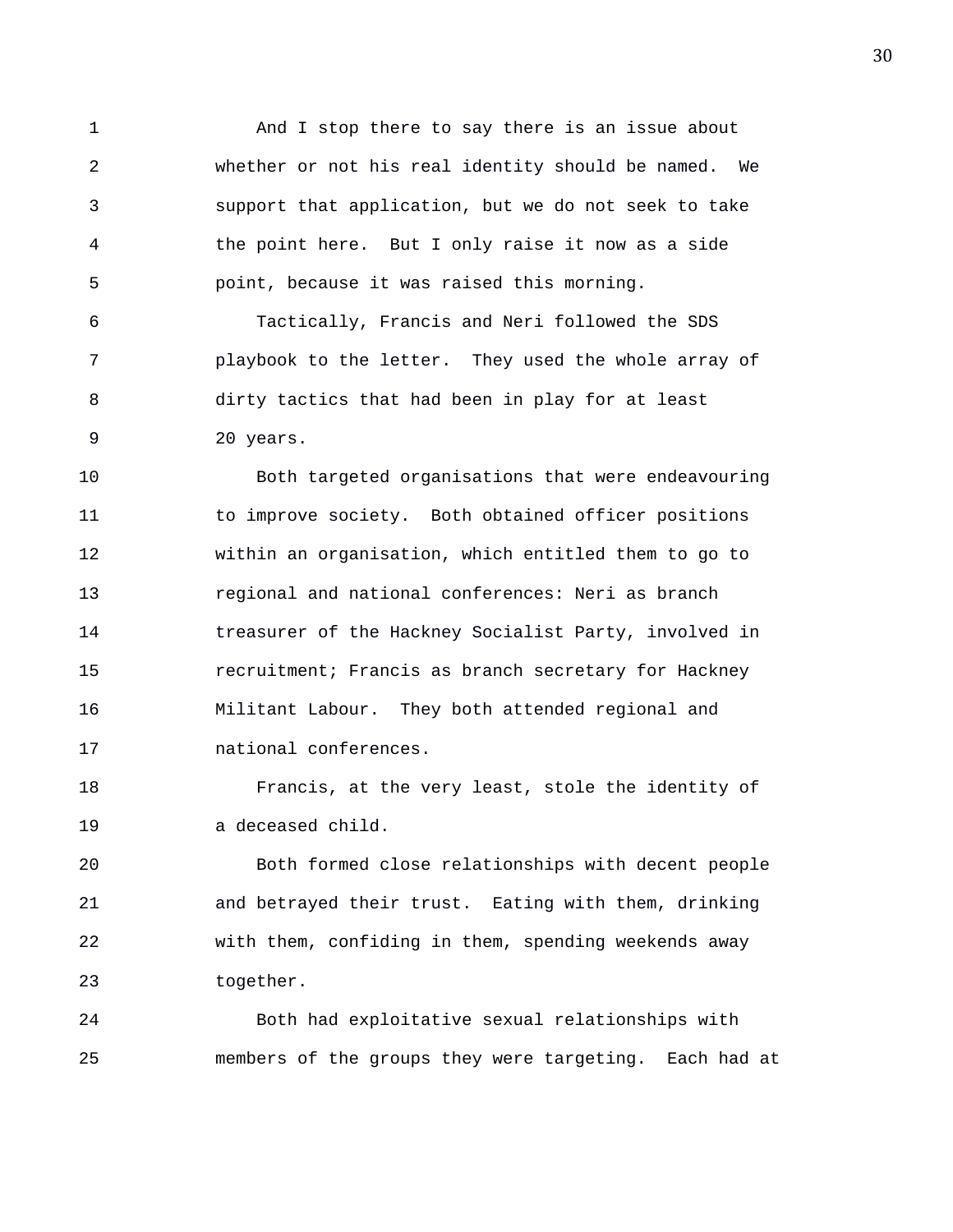1 least two such relationships. Francis admitted to 2 journalists that sexually exploiting activists was 3 indeed a "tool to maintain cover and glean 4 intelligence". It was a tactic.

5 But where they were fundamentally different to 6 Rick Gibson was their willingness to encourage and even 7 engage in criminality.

8 Francis has described himself as being a "natural 9 fighter", having a "very aggressive" dimension to his 10 personality.

11 Hannah Sell and Lois Austin within YRE argued that 12 defeating racists and fascists was a political task that 13 needed patient campaigning in working class communities. 14 YRE was prepared to defend itself against attack from 15 fascists, and on occasion had to do exactly that. But 16 the group's aims and methods were political.

17 Peter Francis, on the other hand, repeatedly tried 18 to persuade YRE activists to engage in violence with 19 fascists. He encouraged activists to attack others, not 20 only in direct opposition to the ethos and aims of YRE, 21 but also completely contradicting the stated aims of 22 the SDS and the purpose of the police force that is 23 supposed to protect us.

24 Hannah Sell has no doubt that he was consciously 25 trying to get them to do things that they could be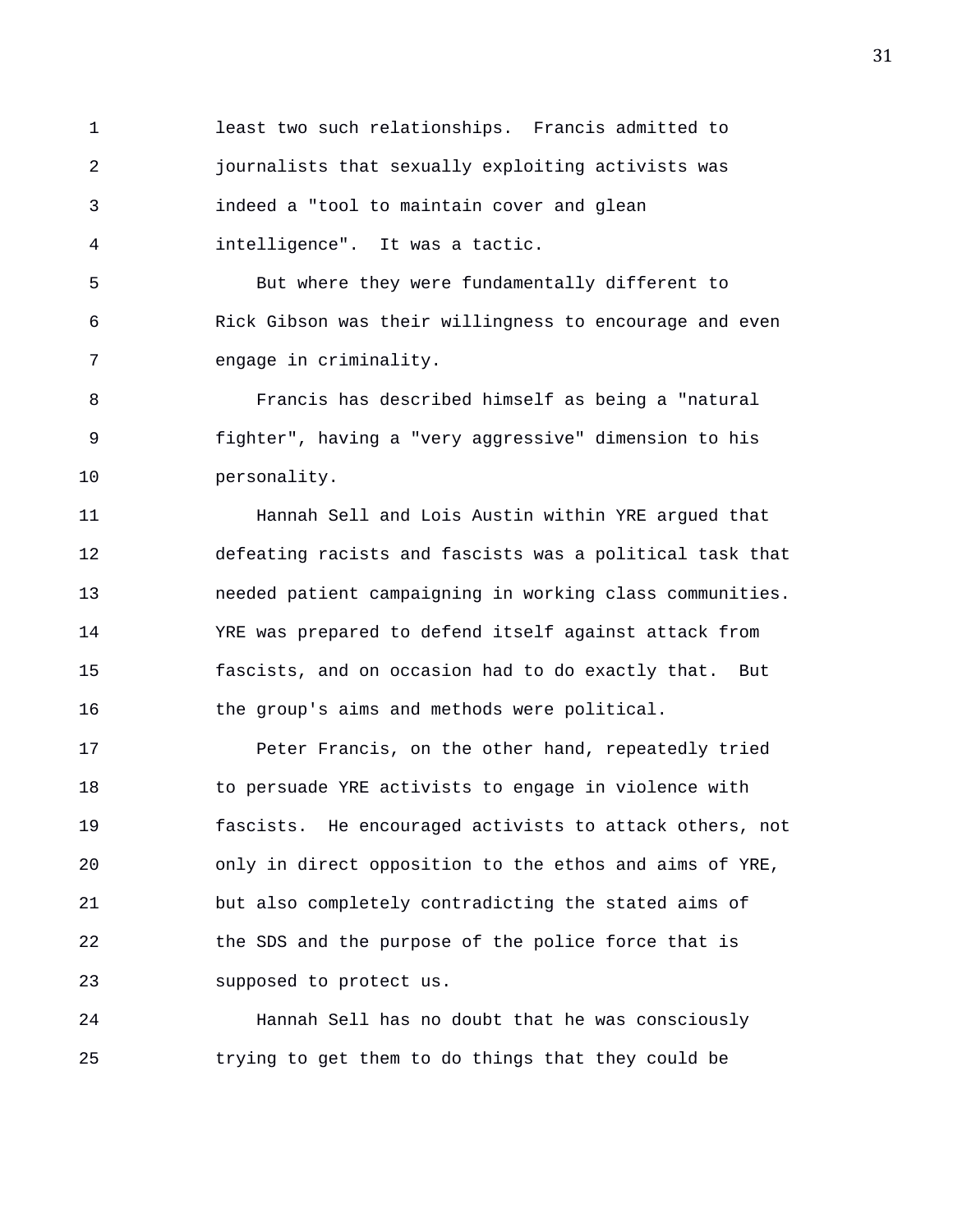1 arrested for.

2 A few years later, in 2003, Carlo Neri took things 3 much further than Peter Francis had ever done. He took 4 anti-fascist members of the socialist party to show them 5 a charity shop in West London that was being used as 6 a front for raising money for fascists. 7 He told them that it was owned by a well known 8 Italian fascist who had been convicted, in his absence, 9 in Italy for being a member of the political wing of 10 the Armed Revolutionary Nuclei, a fascist terrorist 11 group. That group was implicated in the Bologna bombing 12 of 1980 which killed 85 people. 13 The shop was on a residential street. On more than 14 one occasion, Neri suggested that they firebomb 15 the premises. Burn it down. 16 Not only were those undercover police officers 17 encouraging crime, they were encouraging serious crime. 18 They were prepared to criminalise decent people. In 19 a case of that kind, a serious arson attack, they were 20 prepared to have law-abiding people imprisoned for 21 a very significant period of time. They were also 22 prepared to put the lives of local residents at risk. 23 Again, this was not an isolated example. This was not 24 the first or only time that an undercover officer 25 incited arson.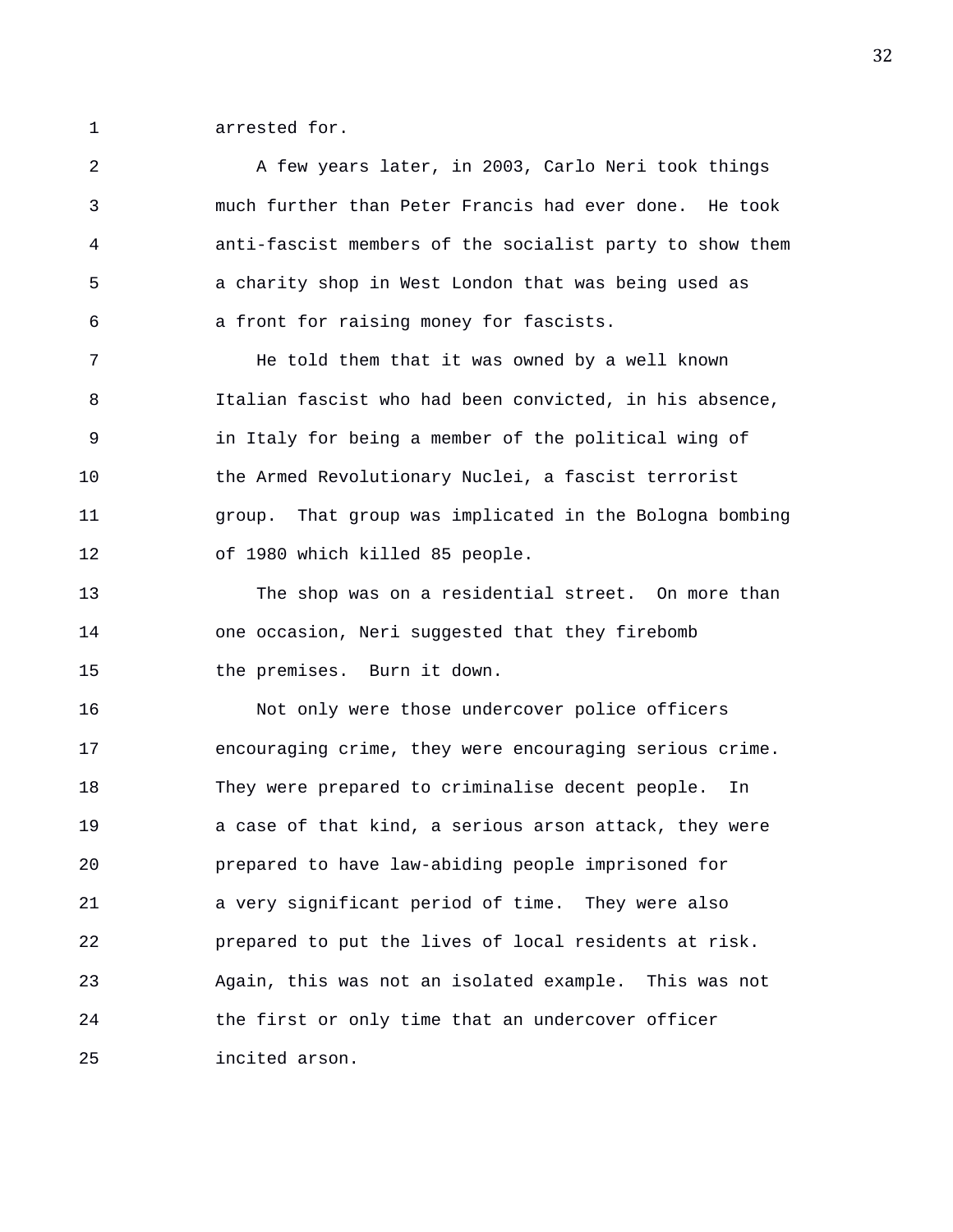1 Provocation of serious criminality would not just 2 discredit organisations, it would destroy them. Why 3 were undercover officers encouraging criminality? 4 Was it to discredit? Was it because the SDS were trying 5 to justify their existence, creating crime where there 6 was none? Was it another extension of the strategy used 7 to keep their cover?

8 It raises another issue: as with all of these 9 tactics and strategies, has the use of these tactics 10 been stopped since the Inquiry was ordered in 2015? To 11 what extent are they all still ongoing?

12 Currently, the government is seeking to introduce 13 legislation that, if it remains in its current form, 14 would establish a framework for legitimising the use of 15 criminality in undercover work. Why is that?

16 And why now? Is it an attempt to undermine these 17 proceedings and fetter any recommendations that are 18 made?

19 Tactic 9: infiltration of political parties and 20 elected representatives.

21 The other aspect of Francis and Neri's deployments 22 that differed from most of the early SDS activity was 23 their infiltration of a political party rather than 24 a campaigning group.

25 This goes beyond state interference with democratic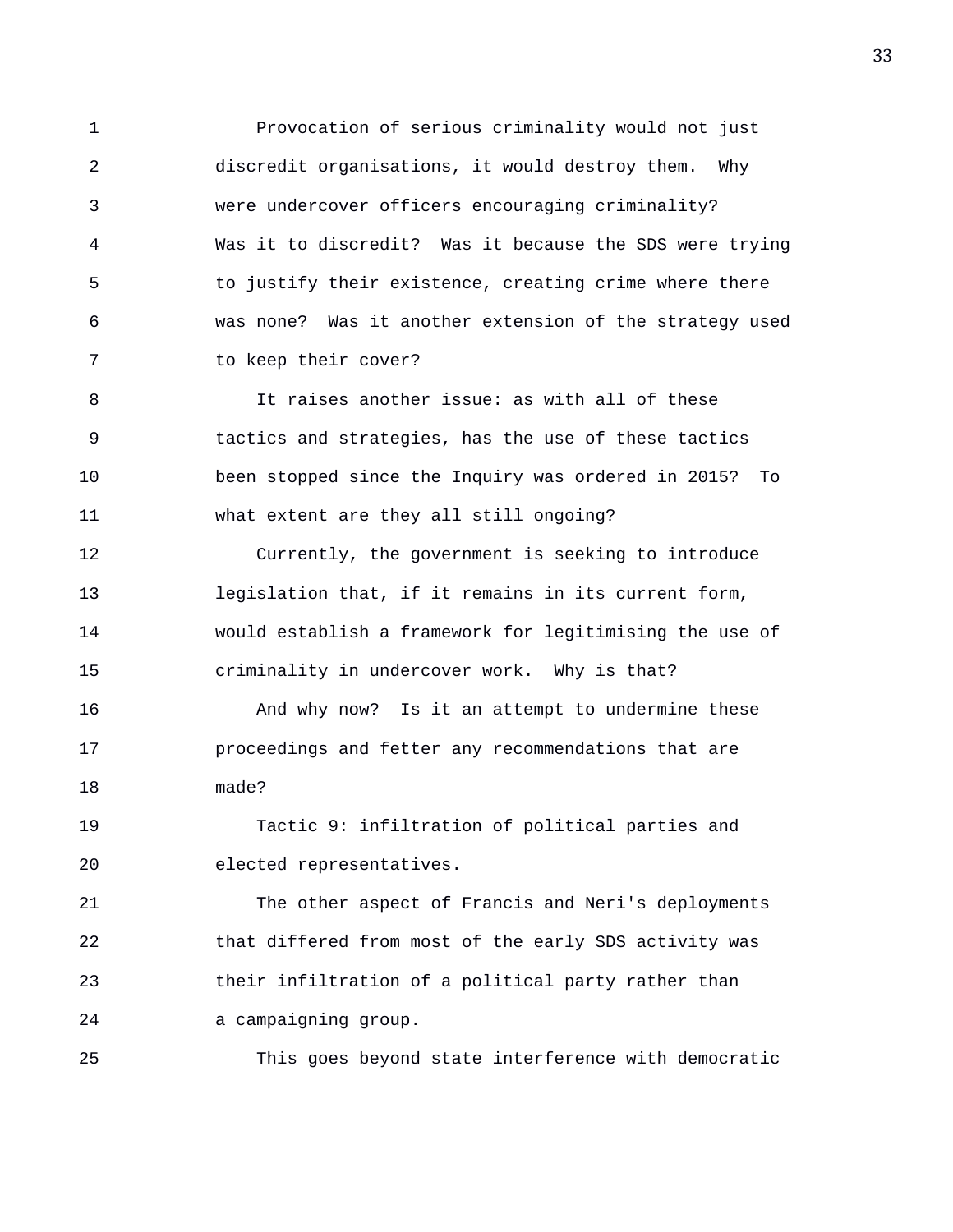1 organisations on single issues, and goes to the heart of 2 electoral democracy.

3 The infiltrations included putting officers into 4 the Labour Party, the opposition to government. This is 5 interference with democracy full stop.

6 Francis and Neri infiltrated and interfered with 7 Militant Labour and the Socialist Party, which we say is 8 6 1 the tip of the iceberg. Bearing in mind the leading 9 role of Militant supporters in Liverpool City Council, 10 the poll tax campaign and anti-racist campaigns, we 11 contend that political policing by SDS and MI5 was 12 sanctioned at the highest levels. This political 13 interference goes back historically at least to the mid 14 to late 1980s.

15 Dave Nellist was the Labour Party Member of 16 Parliament for Coventry South East from 1983 to 1992. 17 He was always, avowedly, a socialist member of 18 the Labour Party. He was a constituency MP who was well 19 known for his support of the Militant newspaper, and 20 a member of the Socialist Campaign Group, of Labour MPs, 21 which including Jeremy Corbyn, Tony Benn and Dennis 22 Skinner.

23 He was thoroughly committed to his constituents, 24 spending a significant part of his time in his 25 constituency, concentrating on local issues. Alongside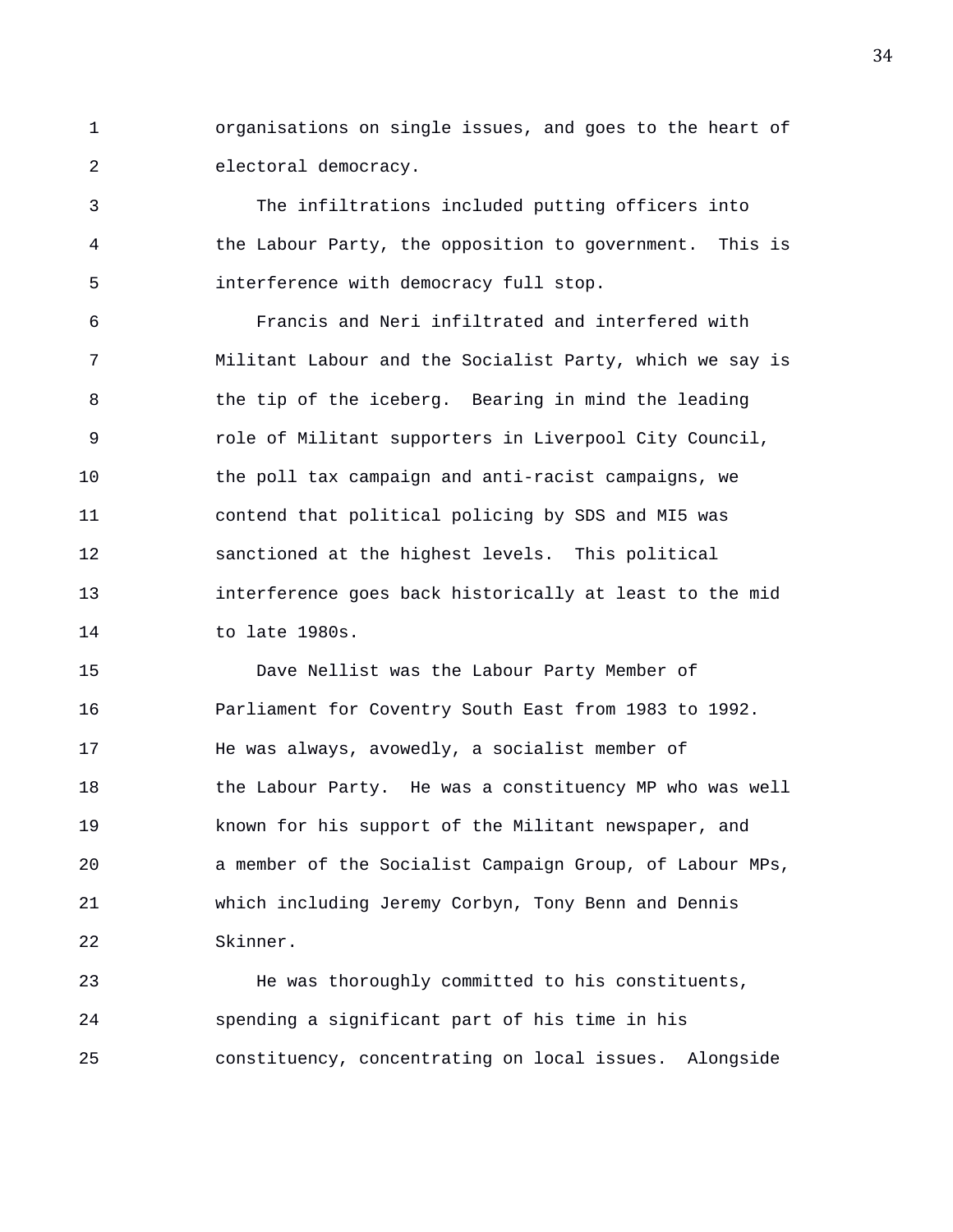1 that local commitment, he nevertheless managed to 2 maintain one of the highest voting records in Parliament 3 throughout his nine years as an MP.

4 It was widely known throughout his time in 5 Parliament that he only retained part of his MP's salary 6 for himself and his family. Every year, he lived off 7 the average wage of a skilled worker in Coventry. 8 The rest of his salary was donated to the Labour 9 Movement and to socialist causes.

10 He organised the opposition to increases in MPs' 11 pay, forcing a vote in July 1987, arguing that 12 Members of Parliament should live at the same standard 13 as those they represented. 36 MPs voted against the pay 14 rise, whilst more than 400 voted for it.

15 Eventually, in 1992, he was expelled from 16 the Labour Party as a result of his dedicated opposition 17 to the poll tax and his support of the estimated 18 14 million people who could not or would not pay that 19 tax.

20 His constituency party was suspended and another 21 Labour candidate was imposed on Coventry South East. 22 Ironically, that was the year that he was awarded 23 the "Backbencher of the Year" award by the Spectator. 24 Later, in 1997, he helped launch the Socialist

25 Party, alongside Hannah Sell and others.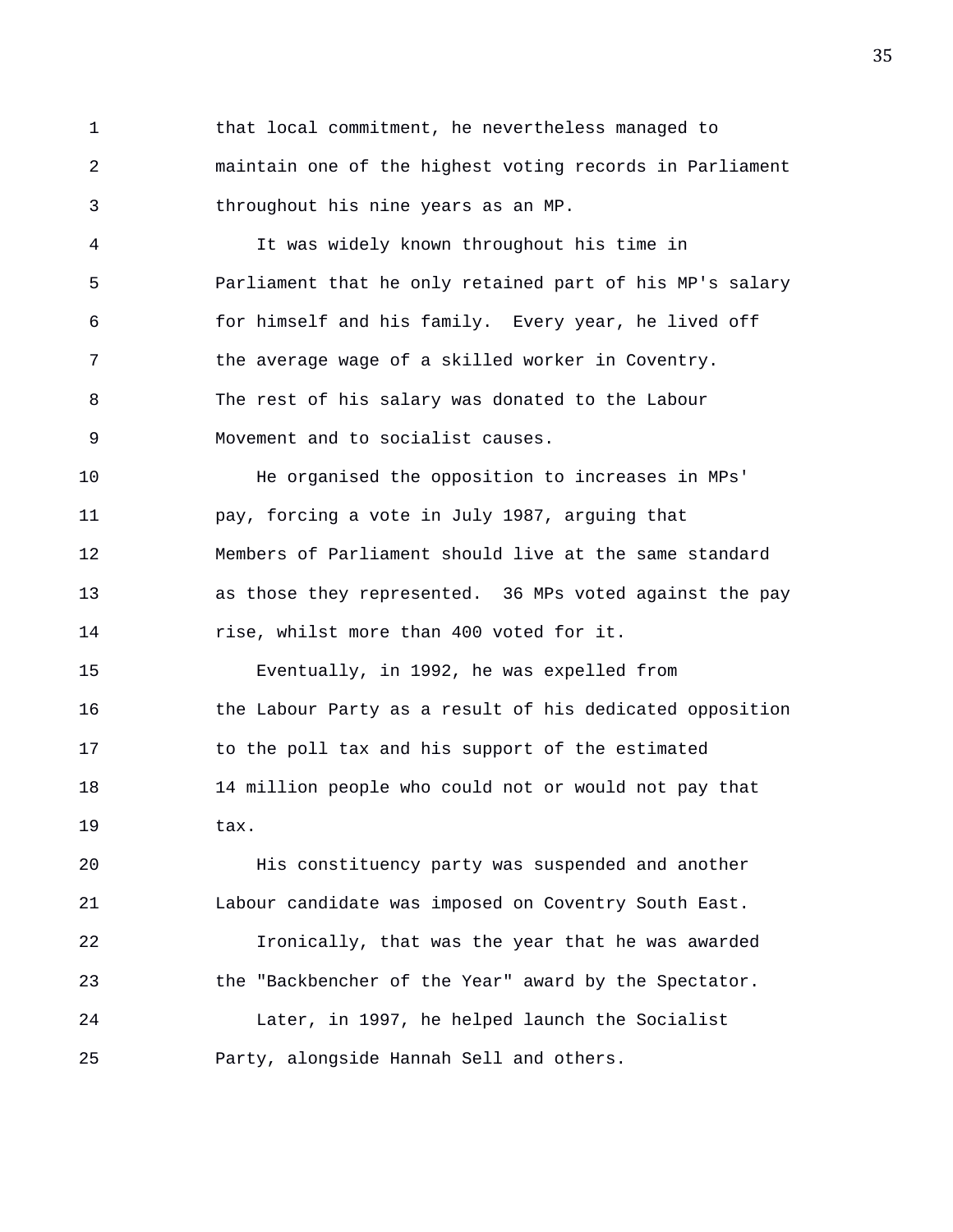1 But whilst he was a serving Labour MP, MI5 contacted 2 the West Midlands Police Force, and having been tasked 3 to infiltrate Militant, they targeted Dave Nellist.

4 We know this only as a result of the police 5 admissions on a documentary programme "True Spies", 6 broadcast back in 2002. An agent, supposedly tasked to 7 infiltrate Militant, in fact cultivated Dave Nellist, 8 getting close to him, helping him and accompanying him 9 to meetings. The clear inference is that an 10 undercover officer was planted within his Labour Party 11 constituency office.

12 The targeting of Dave Nellist is different to that 13 of other MPs. He was not targeted on the basis that he 14 was associated with a campaigning group, he was 15 a constituency MP who happened to support the Militant 16 newspaper. His constituency office where he worked on 17 behalf of the people of south-east Coventry was 18 infiltrated by the West Midlands police. He was 19 a serving Member of Parliament in opposition to 20 the government of the day.

21 Apart from the fact that this was a blatant attack 22 on the functioning of our democracy, this infiltration 23 raises other issues.

24 The first is that the targeting was at the behest of 25 MI5. We know that from the very outset. In 1968,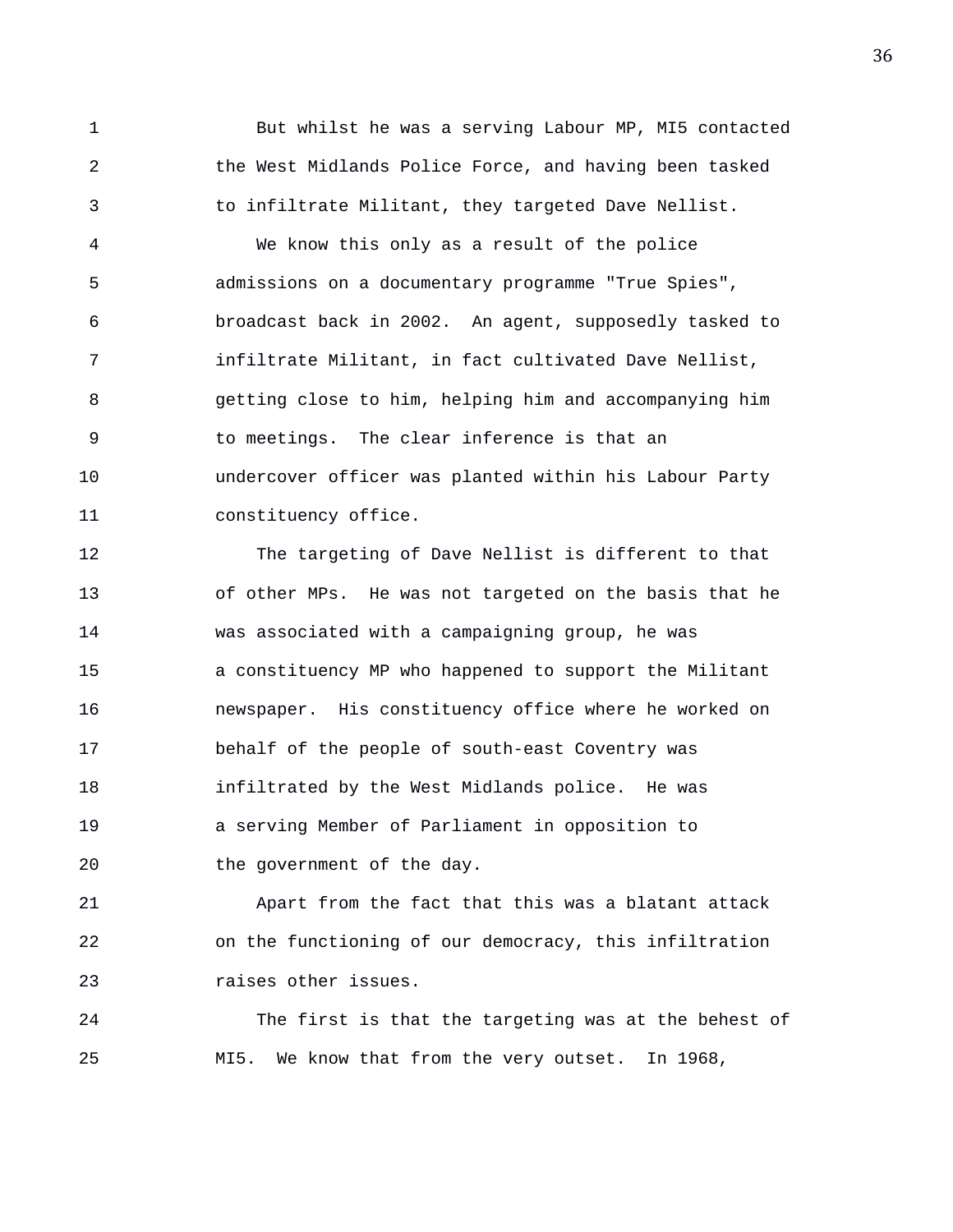1 the SDS was supplying material to the secret service. 2 Peter Francis maintains that he supplied MI5 with files 3 in relation to members of Militant. He states that he 4 outed an ineffective MI5 officer who was spying on 5 Militant.

6 Some critical questions arise that need to be 7 answered. How engaged was MI5 within the Socialist 8 Party? Why is the state putting agents into political 9 parties?

10 The state may not like the policies of 11 the Socialist Party, but their remit is to protect us 12 from terrorism and criminality. We choose who we want 13 to elect. That should be the essence of Parliamentary 14 democracy.

15 This is not the only example of MI5 operating covert 16 surveillance of organisations within which Militant 17 supporters had won elected positions. When cabinet 18 papers from 1984 were released under the 30-year rule, 19 they revealed that Cabinet Secretary Lord Armstrong, at 20 the behest of MI5, presented a paper expressing concerns 21 about the election of Militant supporters in the civil 22 servants' trade union, CPSA.

23 Lois Austin is a full-time official for the Public 24 and Commercial Services Union, the PCS, which is 25 the current incarnation of the CPSA.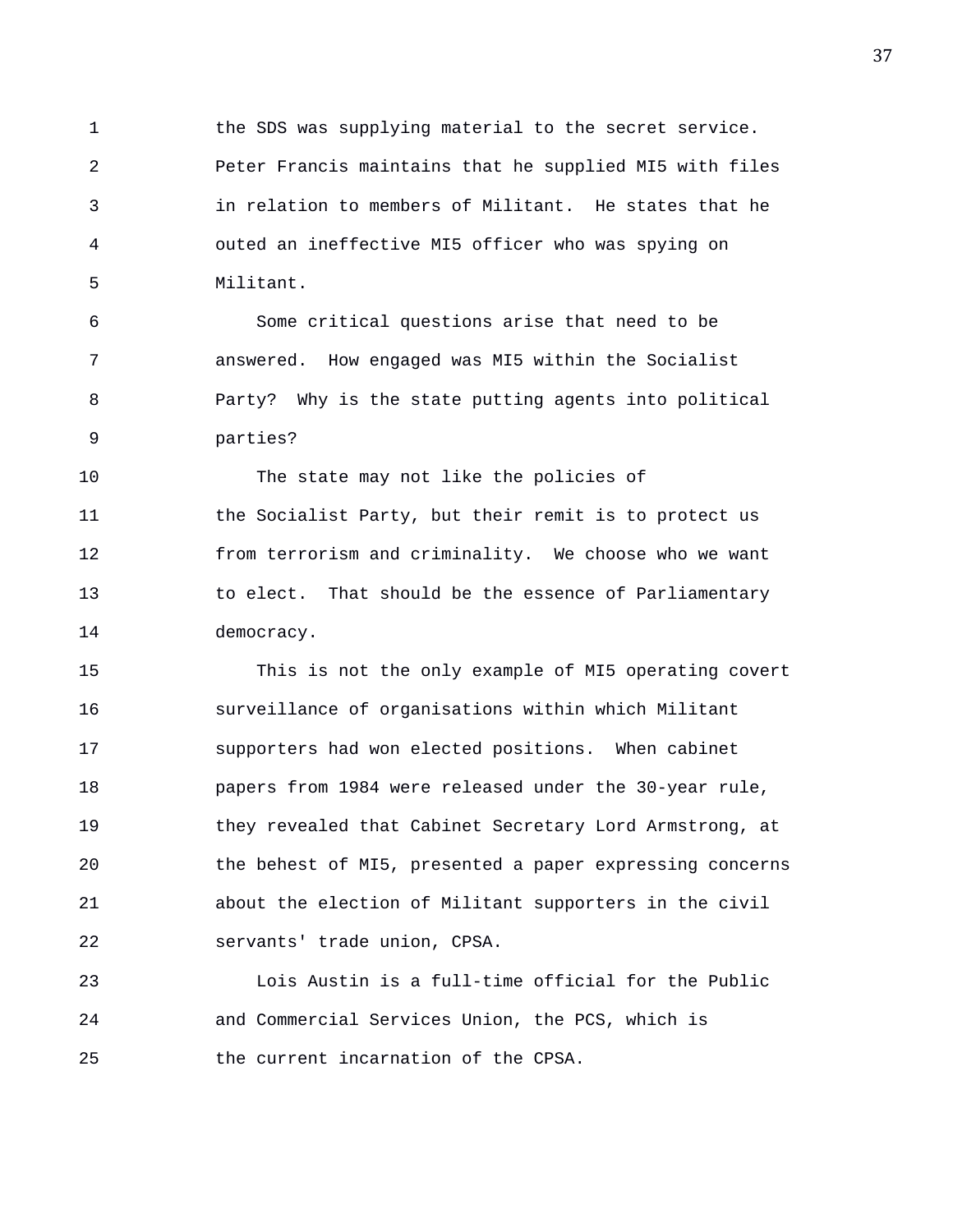1 The result was the establishment of 2 the Orwellian-sounding "Interdepartmental Group on 3 Subversives in Public Life". With Prime Minister 4 Margaret Thatcher recorded as stating that the civil 5 service should be "very ready to sack subversive 6 troublemakers".

7 This was government-sanctioned victimisation of 8 democratically elected trade unionists. Meetings of 9 the interdepartmental Group were attended by 10 the Metropolitan Police Deputy Assistant 11 Commissioner and officials from the security services.

12 As for Dave Nellist, at what stage did the security 13 service and the police start to work so closely together 14 that MI5 was asking the West Midlands Police to 15 infiltrate a serving Member of Parliament?

16 How were the West Midlands Police in such a position 17 as to be able to manage that kind of a deployment?

18 This Inquiry has prioritised questions in respect of 19 the London-based SDS. But the West Midlands Police were 20 able to put an officer into an MP's constituency office. 21 They were spying on one of their own elected 22 representatives. This goes beyond the SDS. Political 23 policing was taking place nationwide.

24 How did this specific infiltration happen? 25 The Chief Constable must have been asked. Who was that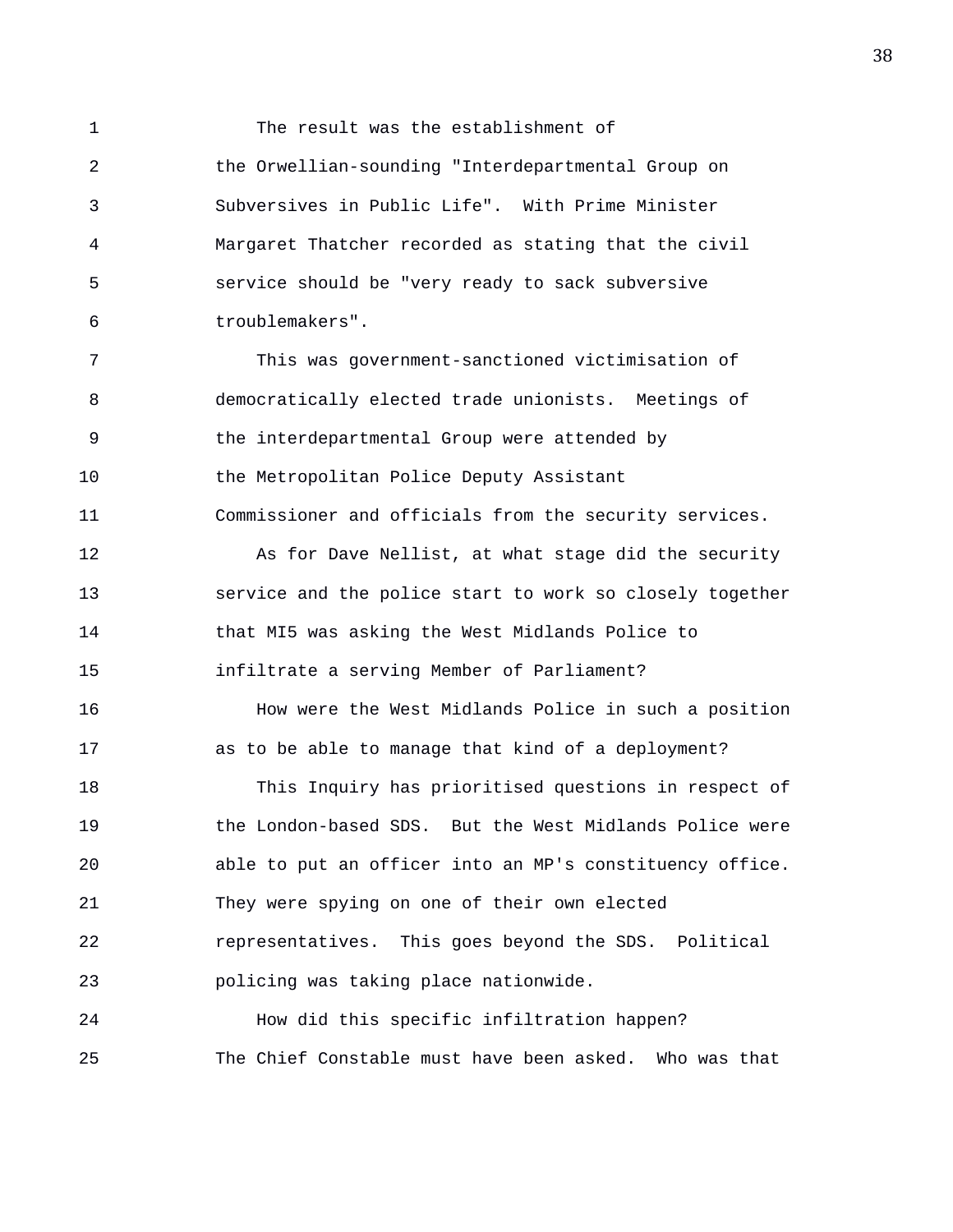1 officer accountable to? How could such an assault 2 on democracy be sanctioned without asking high 3 authority? What authority? 4 Did the West Midlands write to the Home Office for 5 authority in respect of this request? If not, why not? 6 Is it really conceivable that they did not? 7 Which Home Secretary did they ask? Between 1983 and 8 1992. Was it Leon Brittan? Douglas Hurd? David 9 Waddington, Kenneth Baker? Who was it? 10 And how could a Home Secretary endorse this kind of 11 policing without recourse to the Prime Minister? Is it 12 really credible in any way that this could be the work 13 of a rogue or maverick minister of state, without 14 the highest authority being engaged? 15 And this brings us to the key question in this 16 Inquiry: how high did this go? 17 Chapter 5: the involvement of the state. 18 We know that at its conception, the SDS was 19 authorised and funded by the Home Office. We know from 20 SDS officer witness statements that there was a clear 21 feeling amongst the rank and file of the squad that 22 the unit had been ordered by the Home Office, and that 23 the Home Secretary, James Callaghan, had himself been 24 put under pressure from above to do something. 25 We know there was clear concern from the outset that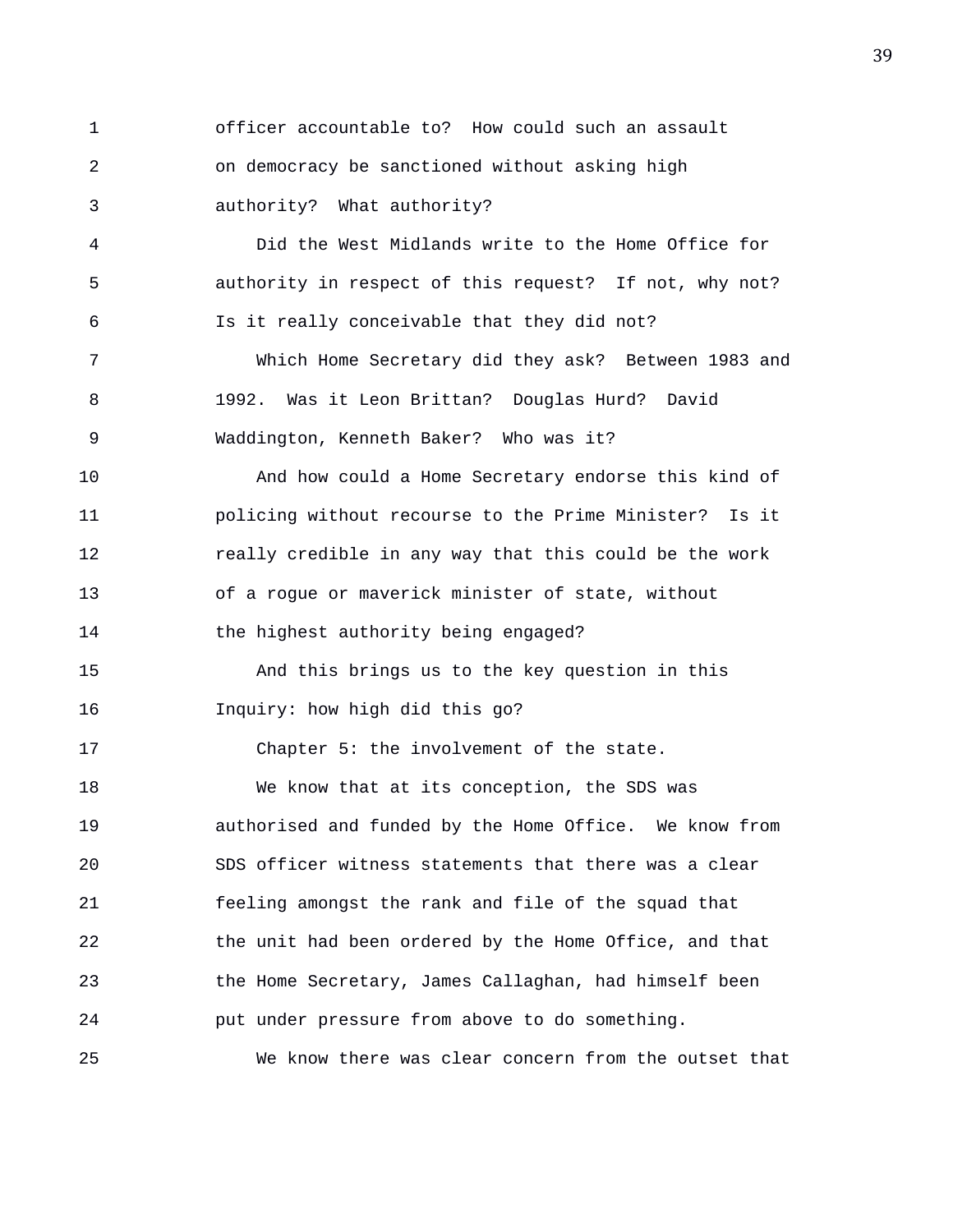1 the existence of the squad could cause acute 2 embarrassment for the Home Secretary. The Home Office 3 needed assurance that a careful watch be kept to guard 4 against disclosure.

5 In 1969, Commander Smith of Special Branch wrote: 6 "The Home Office view may be that the exceptional 7 methods as practised by the Squad are only justified in 8 special circumstances when the importance of the product 9 outweighs the political danger run by the Government 10 should its existence and methods of operation be 11 officially exposed."

12 There was clear recognition of Home Office and 13 government involvement. And there was clear recognition 14 that the government was terrified of exposure.

15 We also know from the witness statement of David 16 Robertson that Special Branch would go to extreme 17 lengths to make sure that responsibility for the unit 18 was never discovered.

19 When his deployment was discovered by campaigners, 20 the fear of exposure within the Metropolitan Police was 21 so extreme that both the Head of Special Branch and 22 the Deputy Commissioner went to speak to him in person. 23 They instructed him to say that he was acting 24 "completely off his own bat". You carry the can. 25 Is "can carrying" going to become a recurring theme?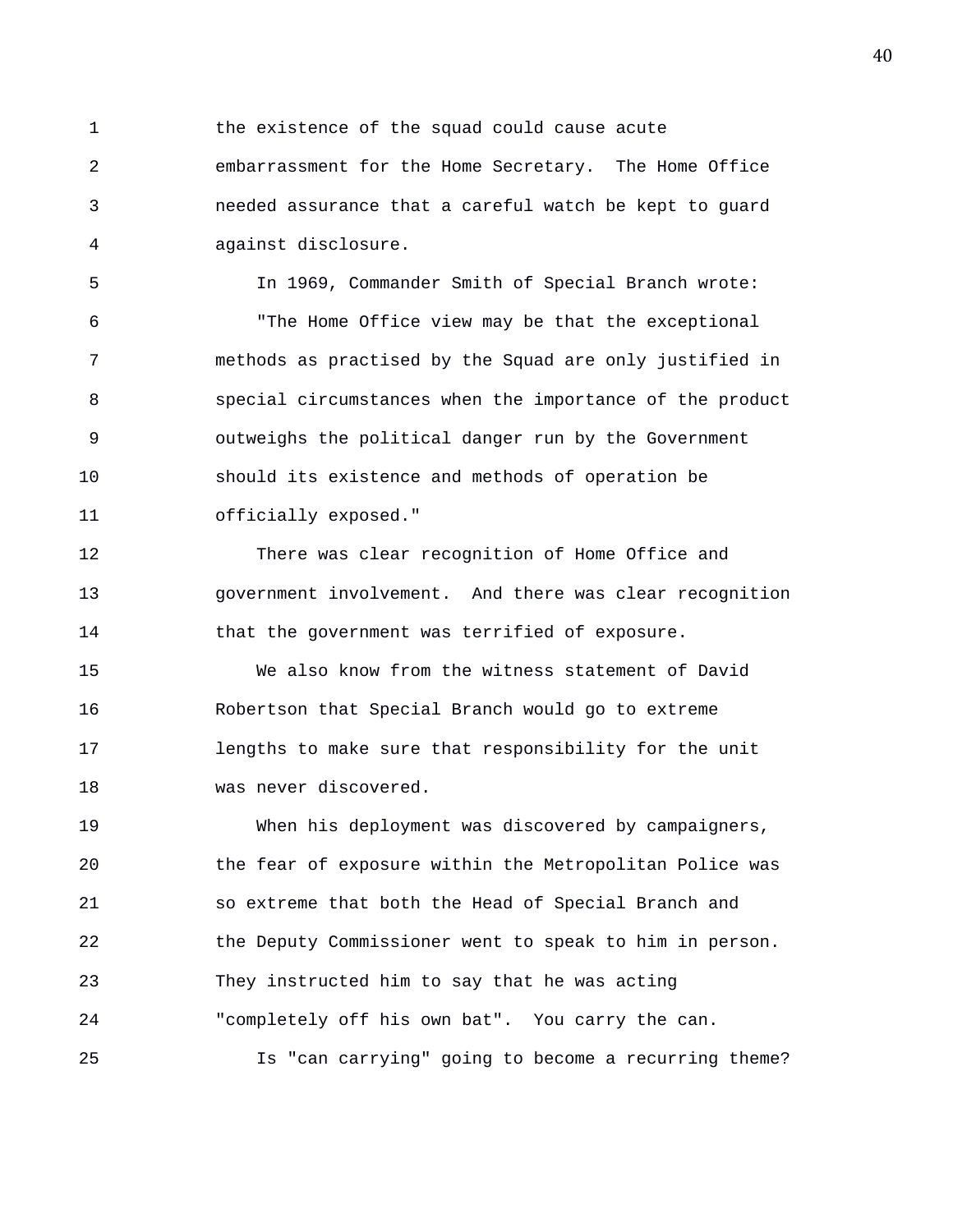1 Interestingly, since our opening statement was first 2 submitted, we've been told by the Inquiry that David 3 Robertson will no longer be called to give evidence due 4 to health reasons. There will be no questions asked on 5 the detail of the visit to him by two of the country's 6 most senior police officers, or of his own apparently 7 livid reaction to that visit. In the Inquiry's opening 8 to Monday there was no reference to this important 9 point. An early example of cover-up sanctioned at least 10 by the very upper echelons of the police. 11 Richard Chessum, "Mary", Lois Austin, Hannah Sell, 12 YRE and Dave Nellist show that all of the tactics in 13 the playbook were in use for more than four decades. By

14 now, the tactics have become ingrained devices, endemic 15 to the whole system of undercover policing.

16 **Are we really going to be told that all of this was** 17 off the officers' own bats?

18 Thus far, the disclosure from the Inquiry has 19 consisted of material from police files only. On 20 the face of it, there have been no internal government 21 documents sourced from government files provided to us. 22 We do not know what, if any, work the Inquiry has

23 actually done on researching how far up the chain this 24 went. How far have Home Office and government files 25 been accessed in relation to the SDS? Does anyone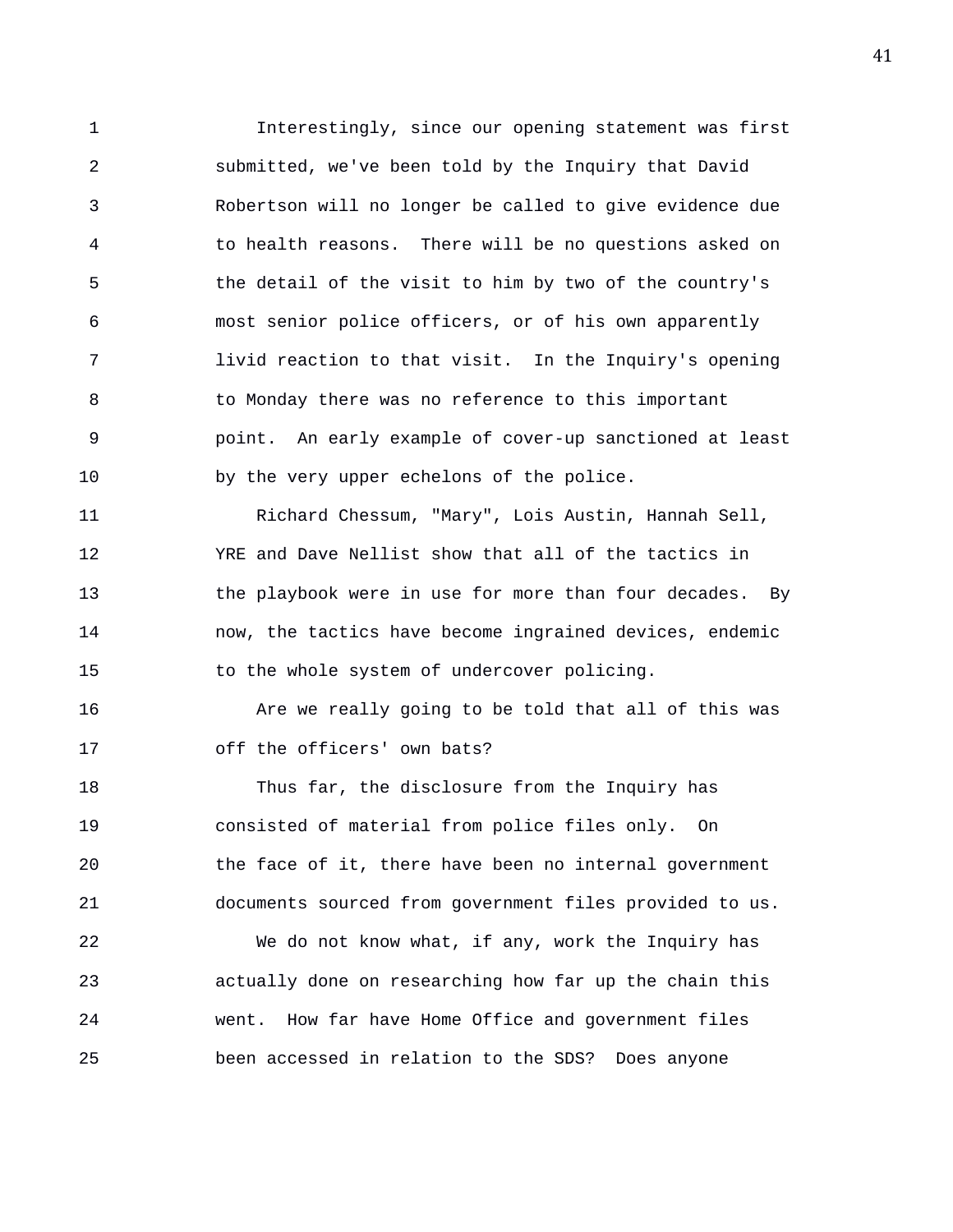1 seriously think you're going to find the answer to 2 the ultimate question of accountability by asking 3 the police to provide you with this material? 4 We have heard in the Home Office opening statement 5 that they purport to have disclosed 6,000 documents to 6 the Inquiry. 7 Where are these documents? What do they deal with? 8 Why have they not been disclosed? 9 We've heard from the Designated Lawyers for the UCOs 10 on the one hand they claim there's been no SDS 11 infiltration of elected MPs, or justice campaigns, or 12 trade unions, and no involvement in blacklisting. On 13 the other hand, they say that Special Branch was charged 14 by the Home Office with assisting MI5. MI5, who 15 the Designated Lawyers say, actively received and 16 consumed the majority of the SDS intelligence. MI5, 17 who, again for the Designated Lawyers, apparently vetted 18 up to 3,000 enquiries a day, asked the Westminster 19 police to spy on a Labour MP and regularly infiltrated 20 trade unions.

21 Bearing in mind the astonishingly close links 22 the Designated Lawyers have accepted between the SDS and 23 MI5, and the obviously close links between MI5 and 24 the Home Office, are these not the areas that should be 25 being explored by the Inquiry?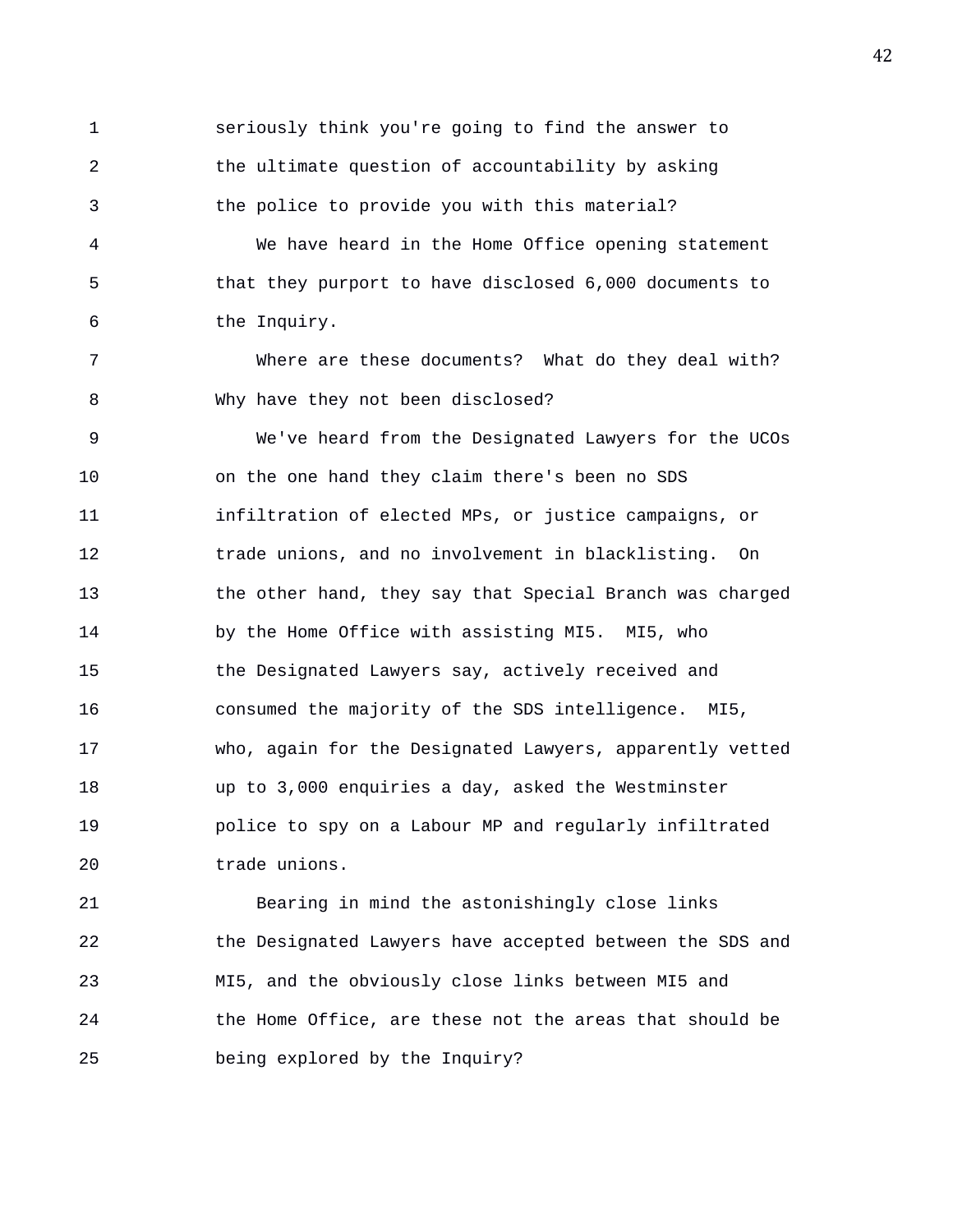1 Are the entire SDS being asked to carry the can by 2 the Home Office?

3 Accountability should be the ultimate aim and 4 responsibility of this Inquiry. You have the access and 5 resources. To date, we have seen nothing to suggest 6 that that responsibility has been undertaken to any safe 7 and satisfactory level. This has to be done.

8 It can be done. In other cases it has been done. 9 We refer particularly to the ongoing appeal of Ricky 10 Tomlinson and of the Shrewsbury 24. Campaigners have 11 unearthed declassified material in the National Archives 12 that show the extent to which the government, to 13 the very top, including the Prime Minister Ted Heath, 14 was interfering in and curtailing the activities of 15 trade unions.

16 This Inquiry has access to more than any campaigner 17 could ever have access to. It can be done. And so far, 18 the indications are that it will not be.

19 On behalf of all the non-state non-police core 20 participants, Ruth Brander will be dealing, in detail, 21 with the Inquiry's approach to disclosure and procedural 22 issues very shortly. So we will simply highlight some 23 of the main issues that have impacted on our 24 core participants so far.

25 It has been five years since this Inquiry was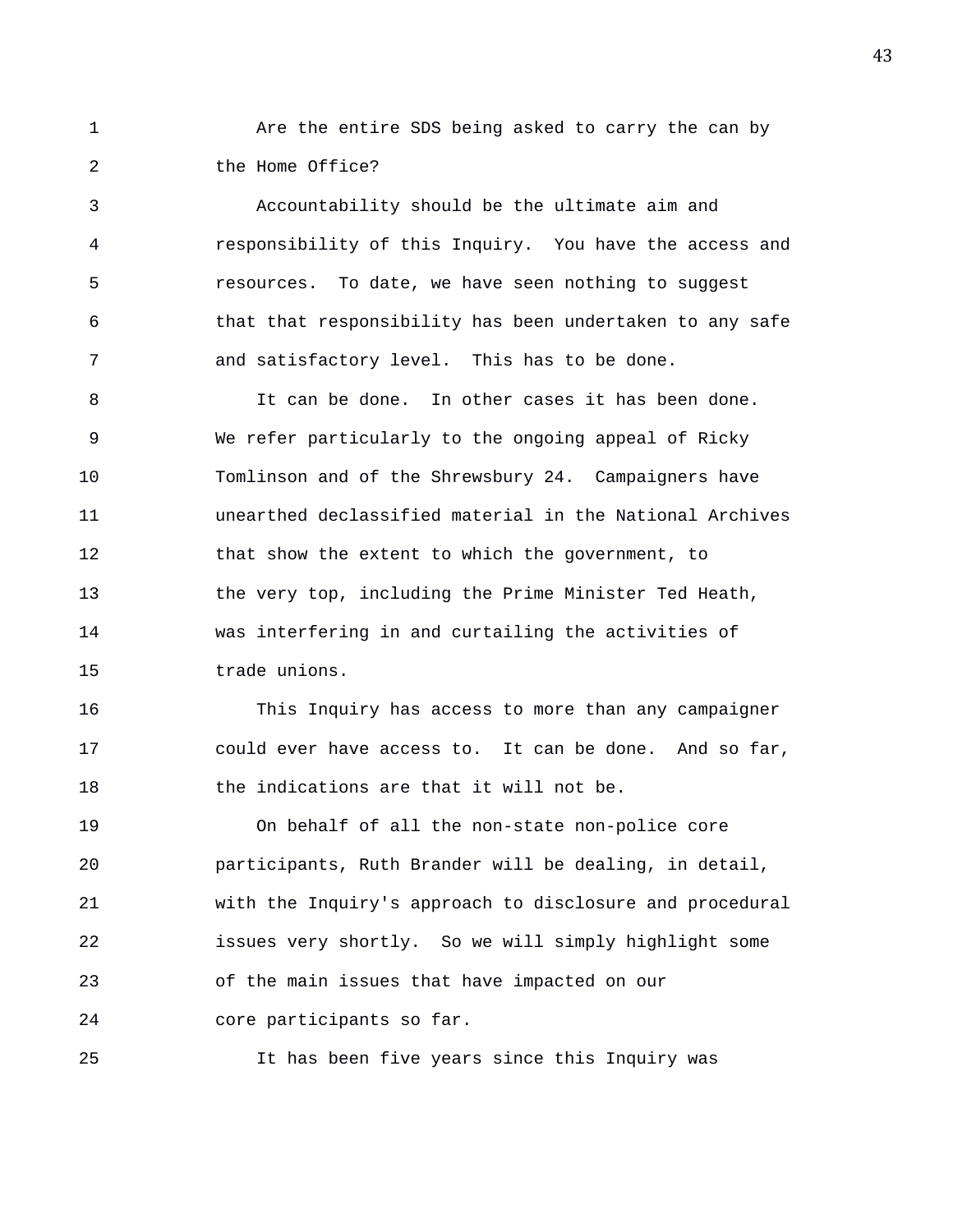1 announced. Our core participants in the later tranches 2 have not received a single statement or a single page 3 from the police files that were kept on them.

4 Richard Chessum and "Mary", in Tranche 1 and 5 Phase 2, due to be heard at the end of January next 6 year, have not received a single witness statement in 7 relation to the infiltration that they were subjected 8 to.

9 They've been told that the witness statements exist. 10 They've been given the cover names of three further 11 undercover officers that spied on them and asked if they 12 can comment on those individuals: Gary Roberts, David 13 Hughes, Jim Pickford.

14 Both Richard Chessum and "Mary" have made it clear 15 that after 45 years, it's difficult to remember 16 the names, and have asked if they could see photographs 17 to see if they can assist. We're talking about 18 photographs from 45 years ago, of two men who were 19 presumably in their 20s then and would be in their 70s 20 now, and one of whom is deceased.

21 We're talking about those photographs being shown to 22 our two core participants who were victims of their 23 spying, who are also both of advanced years and who have 24 lived blameless lives. Nothing has been forthcoming. 25 So "Mary" in particular has been told that other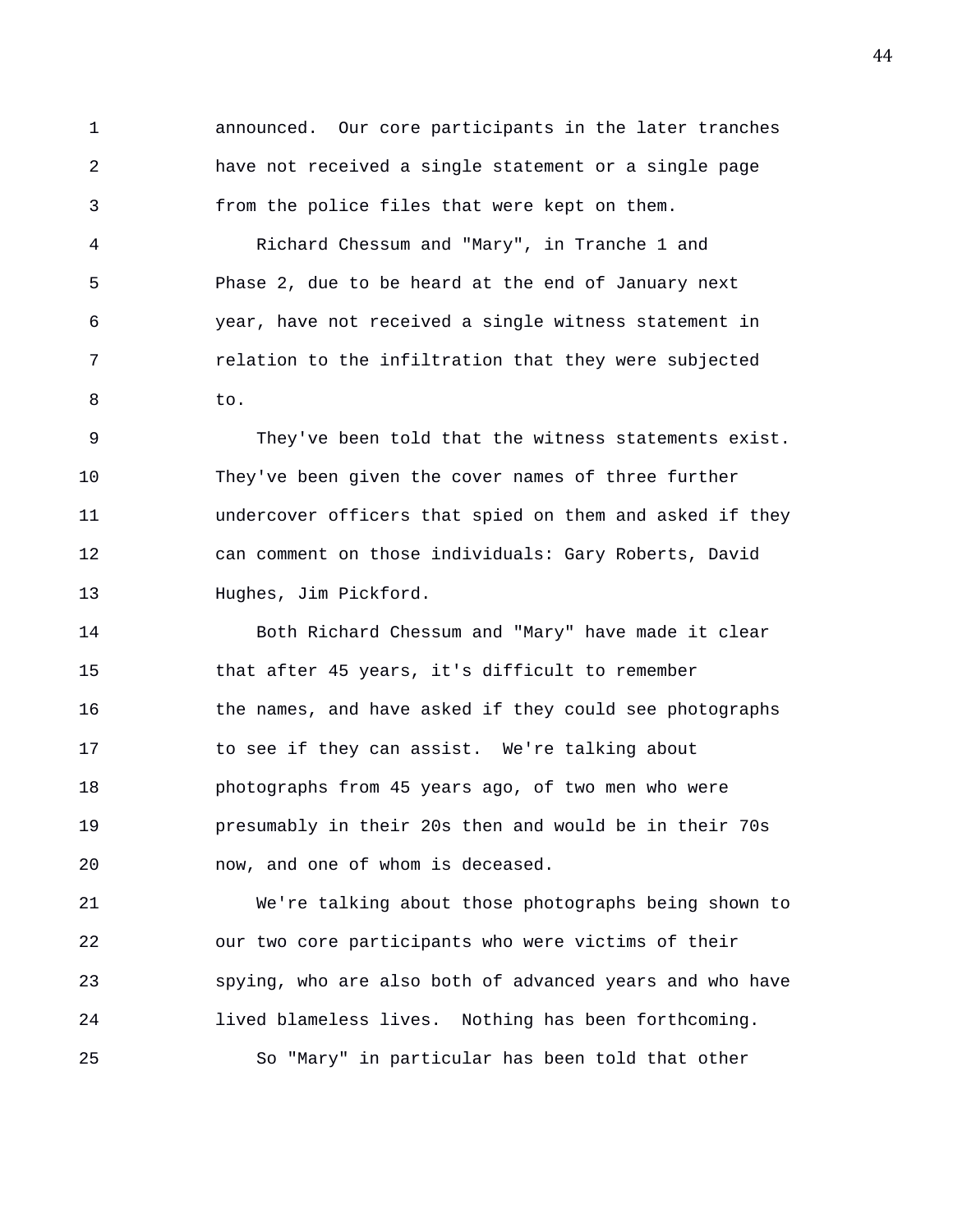1 officers infiltrated her life, but other than being 2 given their unremarkable cover names, has no idea who 3 they could be.

4 How can assistance be given to the Inquiry in 5 respect to the activities of these officers if 6 the Inquiry will not give us access to the material that 7 we need to assist them?

8 The documents that we have been allowed to see in 9 respect of the Troops Out Movement and SDS spying on 10 Richard Chessum and "Mary" are heavily redacted, with 11 chunks of material blacked out.

12 12 In any event, they are nothing more than sanitised, 13 secondhand reports of intelligence received. There is 14 no first-hand original material at all. There is little 15 or nothing in relation to policy.

16 Where is it? If the Inquiry doesn't have it, why 17 don't they have it? And what does that tell us of 18 the approach that the police and government are taking 19 to disclosure? Who is monitoring the police's approach 20 to providing material to this Inquiry? Why has there 21 not been a specialised team of independent investigators 22 to assist the Inquiry?

23 The files we have seen do show us one thing of 24 importance in respect of one group:

25 the Troops Out Movement. They show that many tens, if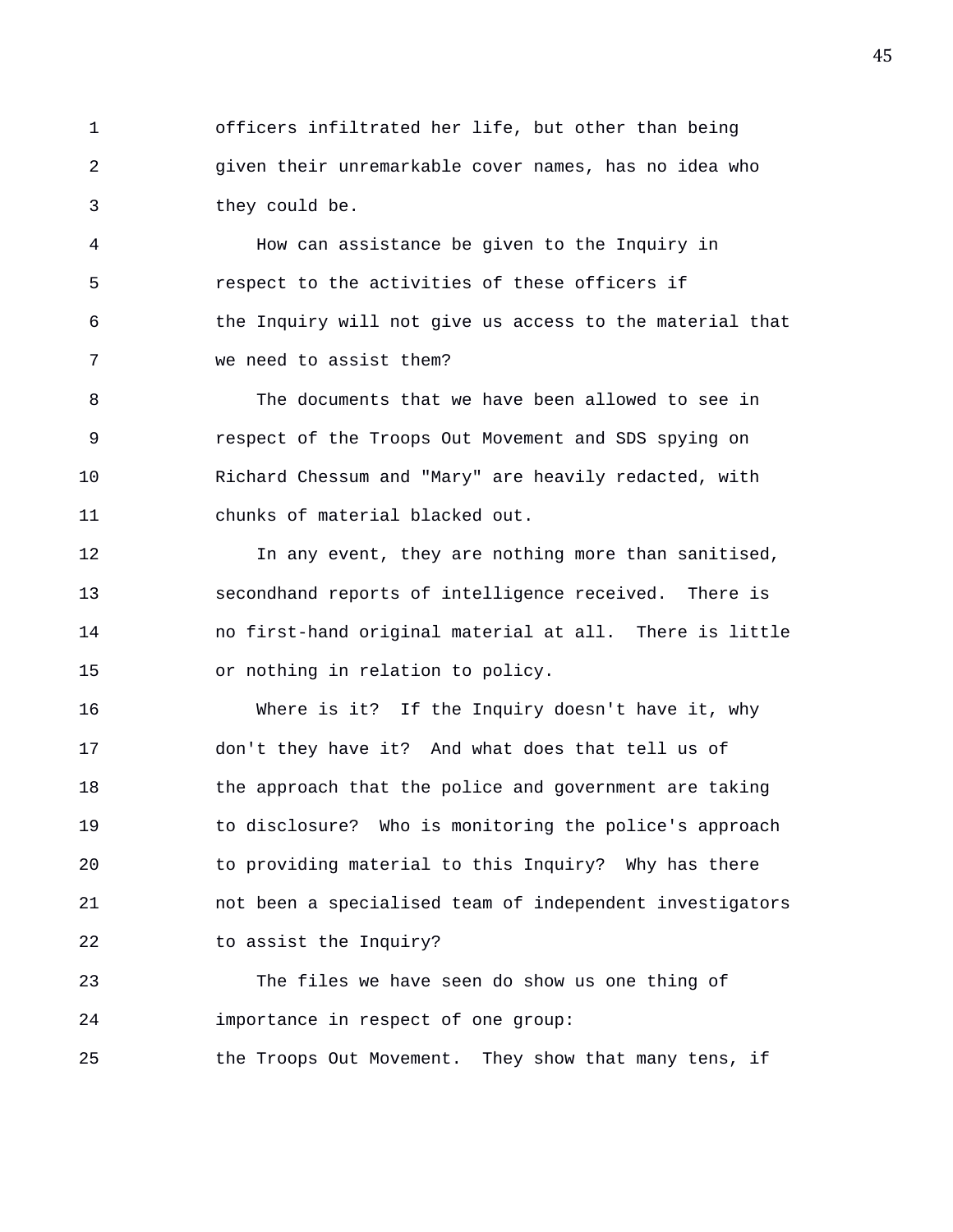1 not hundreds, of citizens were being spied on and were 2 the subject of Special Branch files. Just one group. 3 It is estimated that over a thousand groups were 4 infiltrated. How many innocent people have been spied 5 upon? How many people have had the course of their 6 lives changed irrevocably because the state did not like 7 their politics?

8 This spying was conducted on an industrial scale. 9 But how many of these individuals have been contacted 10 and told that they were direct or indirect targets of 11 undercover policing? How many have been asked for their 12 accounts? We can't ask them. We know who some of them 13 are, but for us to even have had sight of the material 14 in the first place we would have had to sign restriction 15 orders preventing us from disclosing their contents.

16 How is this an open inquiry, seeking to get to 17 the truth of what we contend are state crimes committed 18 over decades, on its own people?

19 We have not even been told the names and number of 20 groups that were targeted. We have had documents 21 provided with names of organisations blacked out. How 22 can the public get any idea of the magnitude of what is 23 state-sanctioned criminality and gratuitous abuse of its 24 powers?

25 Instead of being open with us, we are faced with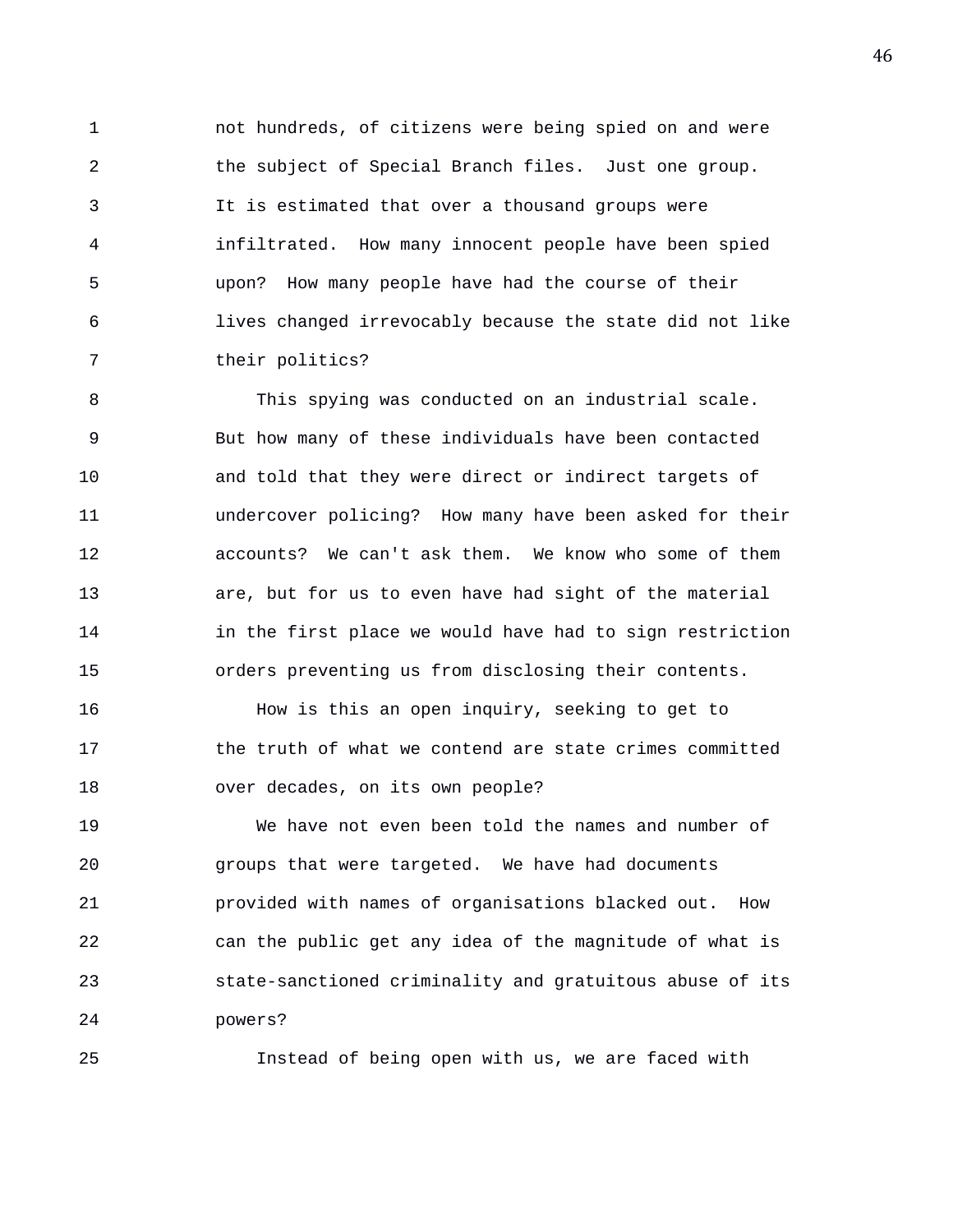1 numerous anonymity applications, restricting 2 the identities of police officers. Having had their 3 rights to privacy abused by the state for such a long 4 time, those we represent are well aware of the need to 5 protect the privacy of the families of some of these 6 officers. But many of the applications refer to harm, 7 suggesting an element of danger that simply does not 8 exist.

9 The police are trying to steer this Inquiry to 10 a conclusion that there was criminality that had to be 11 prevented. This is nothing more than an attempt to 12 **justify** the unjustifiable.

13 We expect to see more of that, in the same way that 14 we expect to see investigations into accountability 15 going no further up the chain than some 16 undercover police officers and their direct superiors 17 being cut loose and rendered expendable.

18 If the democratic rights of ordinary citizens are to 19 be protected, this Inquiry has to go further than that. 20 It has to concentrate on the victims, properly include 21 them, provide them with the material and representation 22 that they need to be genuinely assisted. Otherwise, 23 they are being treated with a disdain that mirrors 24 the behaviour of the state and the SDS.

25 It has to lift the veil of secrecy that was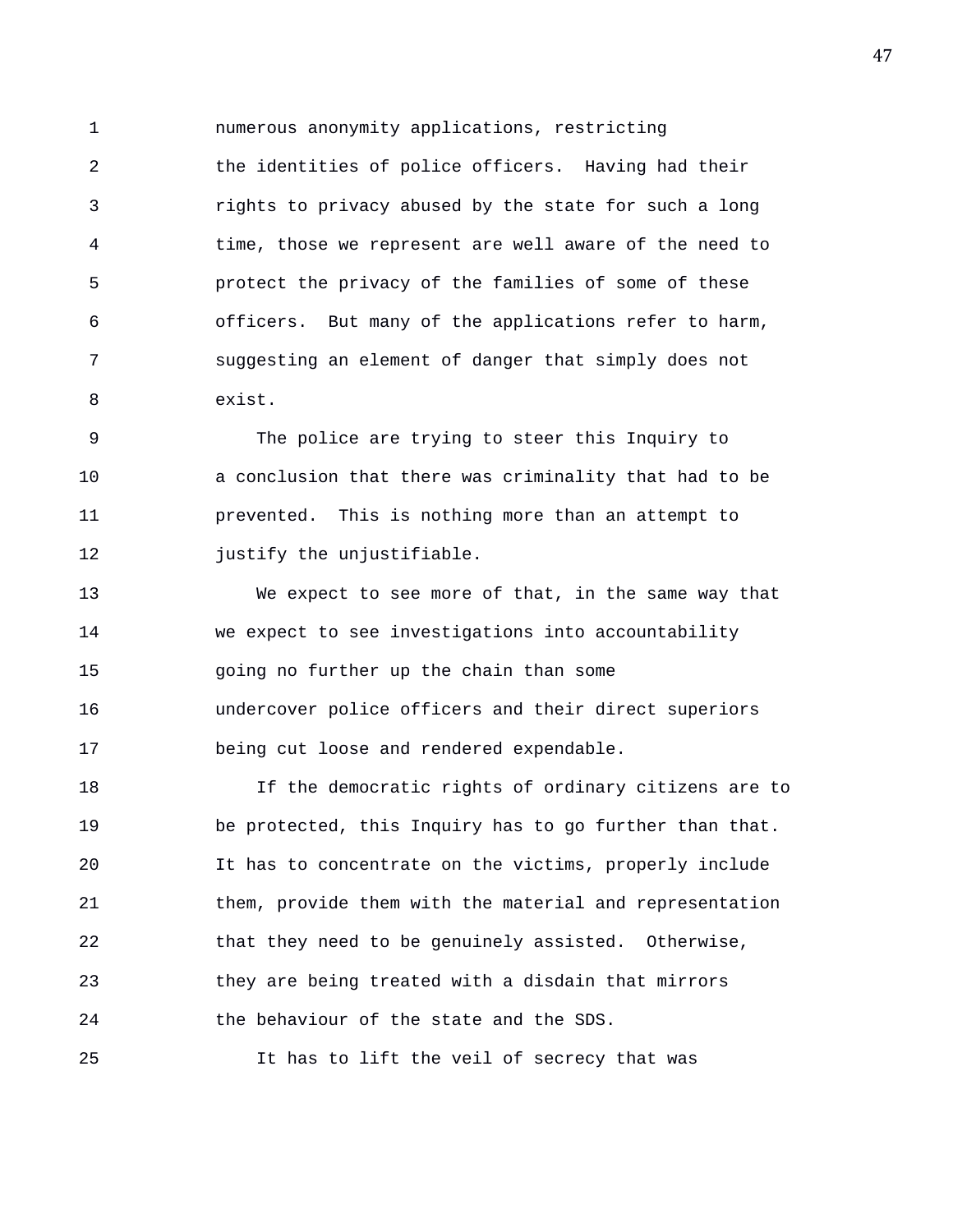1 the trademark of the SDS and those in government that 2 ordered it. Otherwise, it will become simply another 3 tactic in the strategy of concealment and deceit.

4 It has to behave in an objective, open and 5 democratic way. It has to genuinely deal with 6 accountability. It has to properly investigate where 7 and with whom the responsibility lies. It has to delve 8 into the state's fear of discovery. It has to ensure 9 that it does not end up like the superior officer of 10 David Robertson, trying to find a way to make 11 the foot-soldiers "carry the can".

12 And when it has concluded, we seek not just 13 a condemnation of the methods, but an end to all 14 political policing, for a police force which is 15 democratically controlled and accountable to 16 the communities that they should be serving.

17 THE CHAIRMAN: Thank you, Mr Scobie.

18 May I correct one assertion of the facts that you 19 made?

20 MR SCOBIE: Yes, of course.

21 THE CHAIRMAN: You said that HN45 is not going to be called 22 to give evidence. That isn't correct.

23 MR SCOBIE: Ah, right.

24 THE CHAIRMAN: I was told, relatively recently, that he 25 suffered a medical condition which required urgent,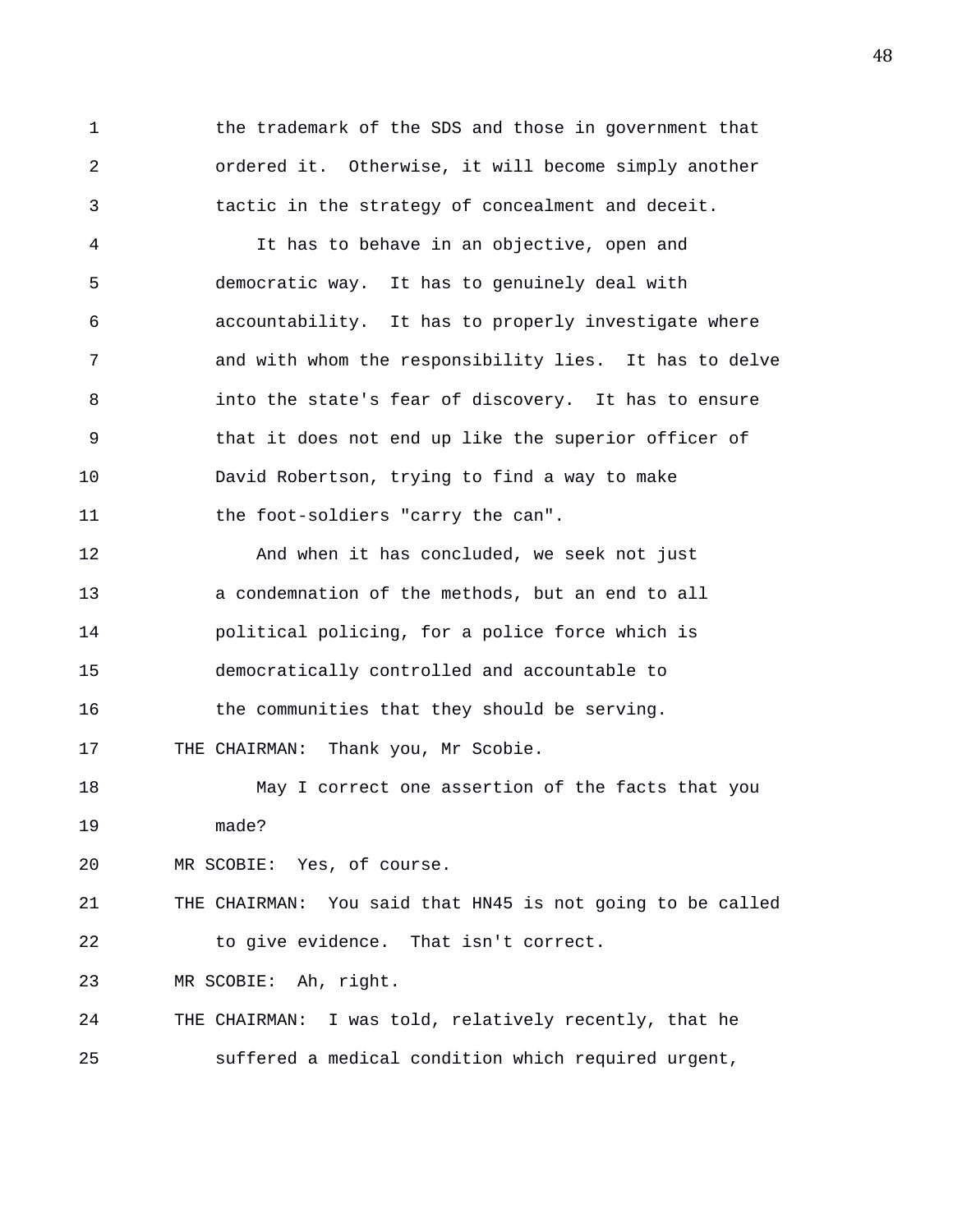1 immediate treatment, which I understand he has received. 2 The condition has been independently confirmed to me. 3 It is such that I believe it will permit him to give 4 evidence in Phase 2. It is certainly the intention of 5 the Inquiry that he should be called to give evidence 6 for, amongst others, the reasons that you have 7 expounded. 8 MR SCOBIE: Thank you very much indeed. That's extremely 9 helpful to be given that updated information. 10 Thank you. 11 THE CHAIRMAN: We will now adjourn for 35 minutes, when we 12 will hear from Ms Brander. 13 MS PURSER: Thank you, everyone. We will now take a break 14 and we will be back at 12.15. 15 (11.38 am) 16 (A short break) 17 (12.15 pm) 18 MS PURSER: Welcome back, everyone. I will now hand over to 19 the Chairman to continue proceedings. 20 Chairman. 21 THE CHAIRMAN: Thank you. 22 Ms Brander, you are now going to address the Inquiry 23 on behalf of the cooperating group of non-state 24 core participants. 25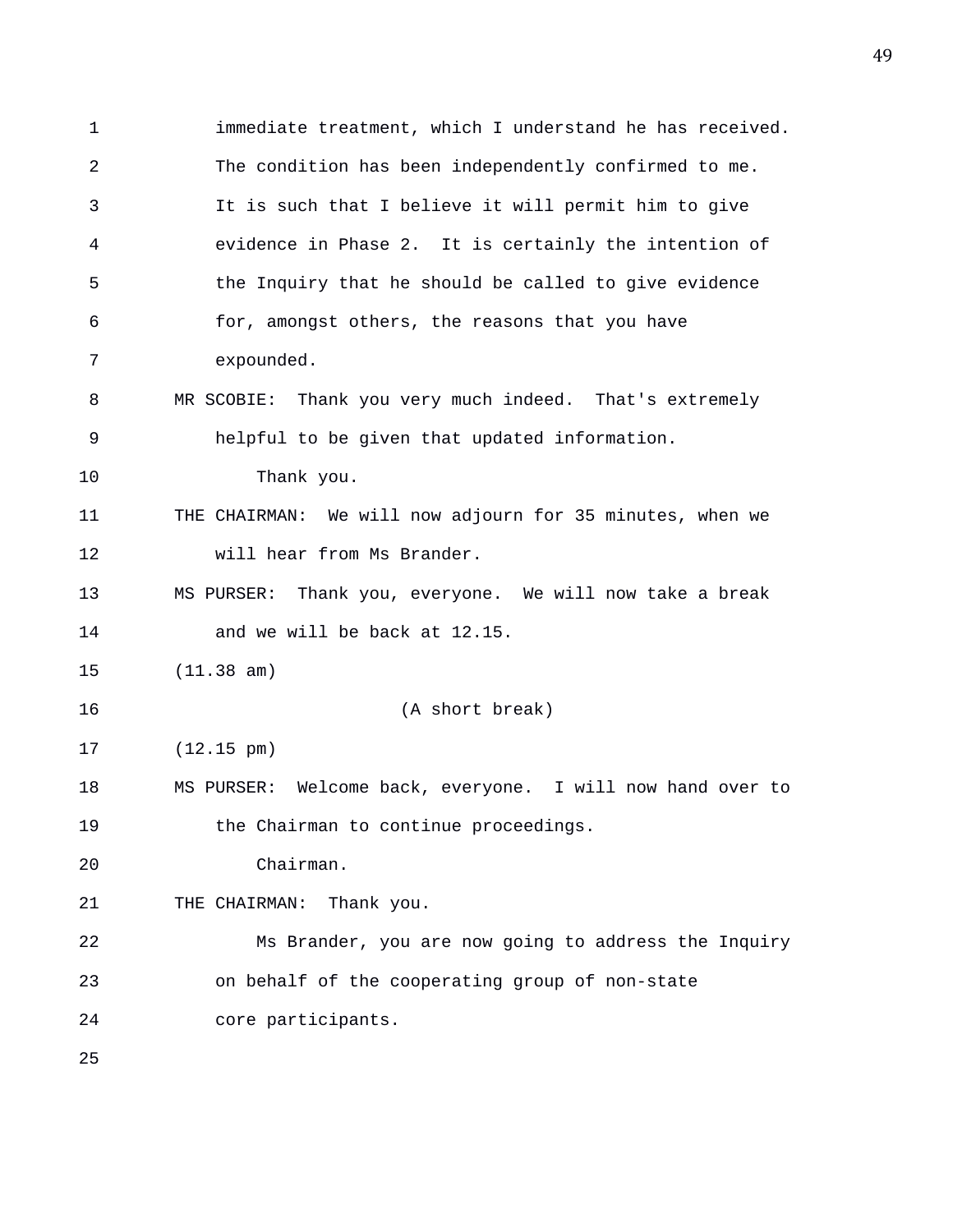1 Opening statement by MS BRANDER 2 MS BRANDER: Thank you very much, sir.

3 As you've indicated, I speak on behalf of 4 the cooperating group of non-state non-police core 5 participants: a group of individuals and organisations 6 who were spied on by the Special Demonstration Squad and 7 the National Public Order Intelligence Unit. That is 8 all of the non-state core participants in this Inquiry 9 apart from Peter Francis and the former wives of 10 undercover officers. It includes the families of 11 deceased children whose identities were used by 12 undercover officers.

13 The group is co-ordinated by Lydia Dagostino of 14 Kellys Solicitors, and all of the recognised legal 15 representatives of the non-state core participant group 16 have seen and contributed to the content of this opening 17 statement.

18 What I have to say supplements the statements that 19 have already been made and those that will be made 20 directly on behalf of individuals and groups by their 21 instructed lawyers, and in some cases by 22 core participants in person. This statement focuses on 23 the common themes and concerns that are shared by them 24 all.

25 The central theme is their desire to know the truth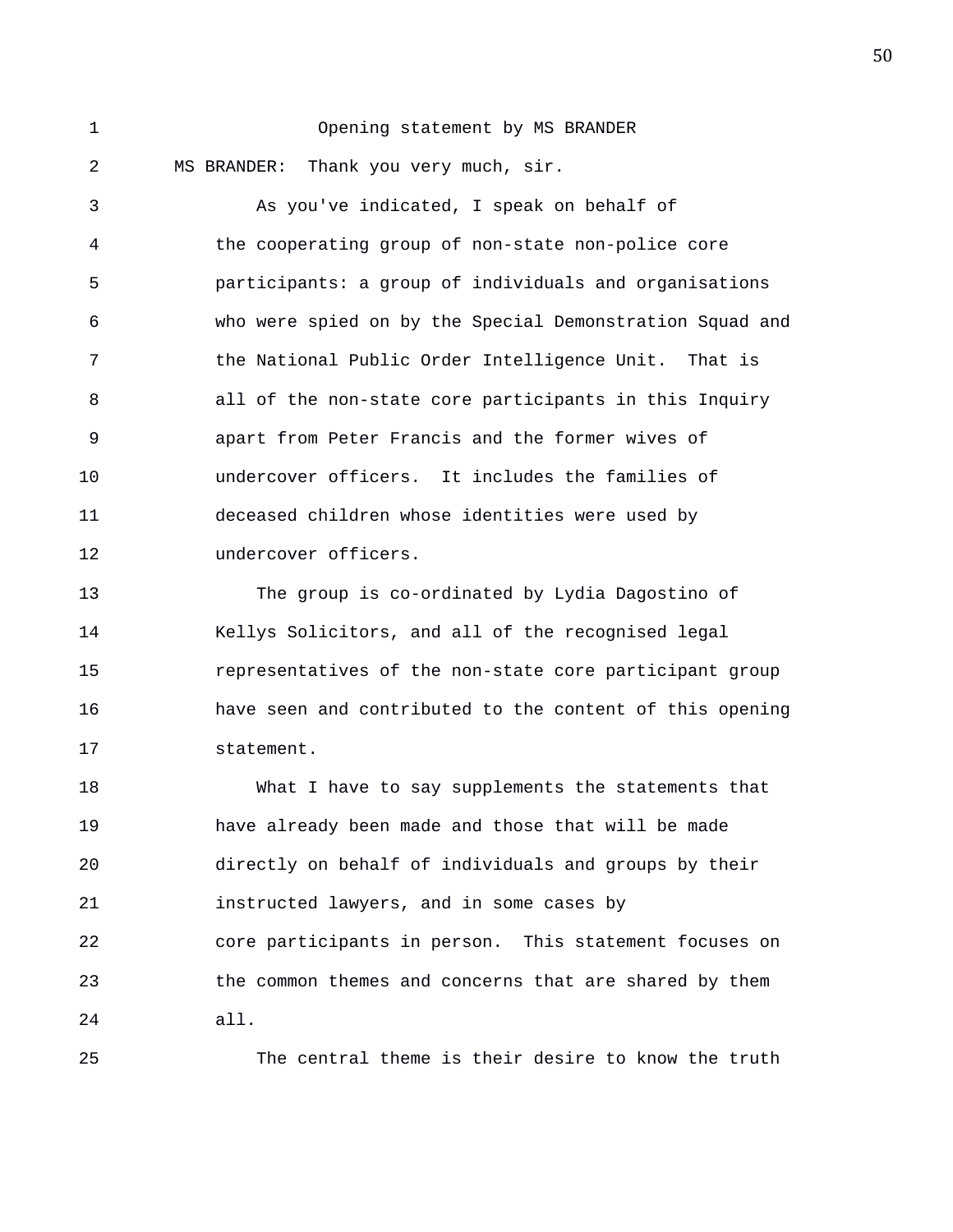1 about political undercover policing, and to see lessons 2 learned for the future. They want to know what was done 3 to them personally, and they want to know how it came to 4 be that secret policing operations were permitted to 5 infiltrate and undermine civil society in the United 6 Kingdom and beyond for over 50 years.

7 You, sir, began your tenure as Inquiry Chair, as had 8 Sir Christopher Pitchford before you, by committing to 9 discovering the truth.

10 In your initial statement, on 20 November 2017, you 11 said: "The Inquiry's priority is to discover the truth." 12 Unfortunately, sir, nearly every decision taken 13 since then has reduced the Inquiry's prospect of doing 14 so. The central problem is the overreliance on 15 the police to voluntarily give themselves up to 16 scrutiny, notwithstanding their appalling record in that 17 regard in all of the multitude of reviews, 18 investigations and court cases into the activities of 19 the SDS and the NPOIU that have preceded this Inquiry. 20 The second critical problem is the lack of weight 21 given to transparency in this Inquiry, not only as an 22 end in itself but as a means of getting to the truth,

23 and being seen to do so.

24 It is very welcome that these opening statements are 25 being broadcast online. However, under current plans,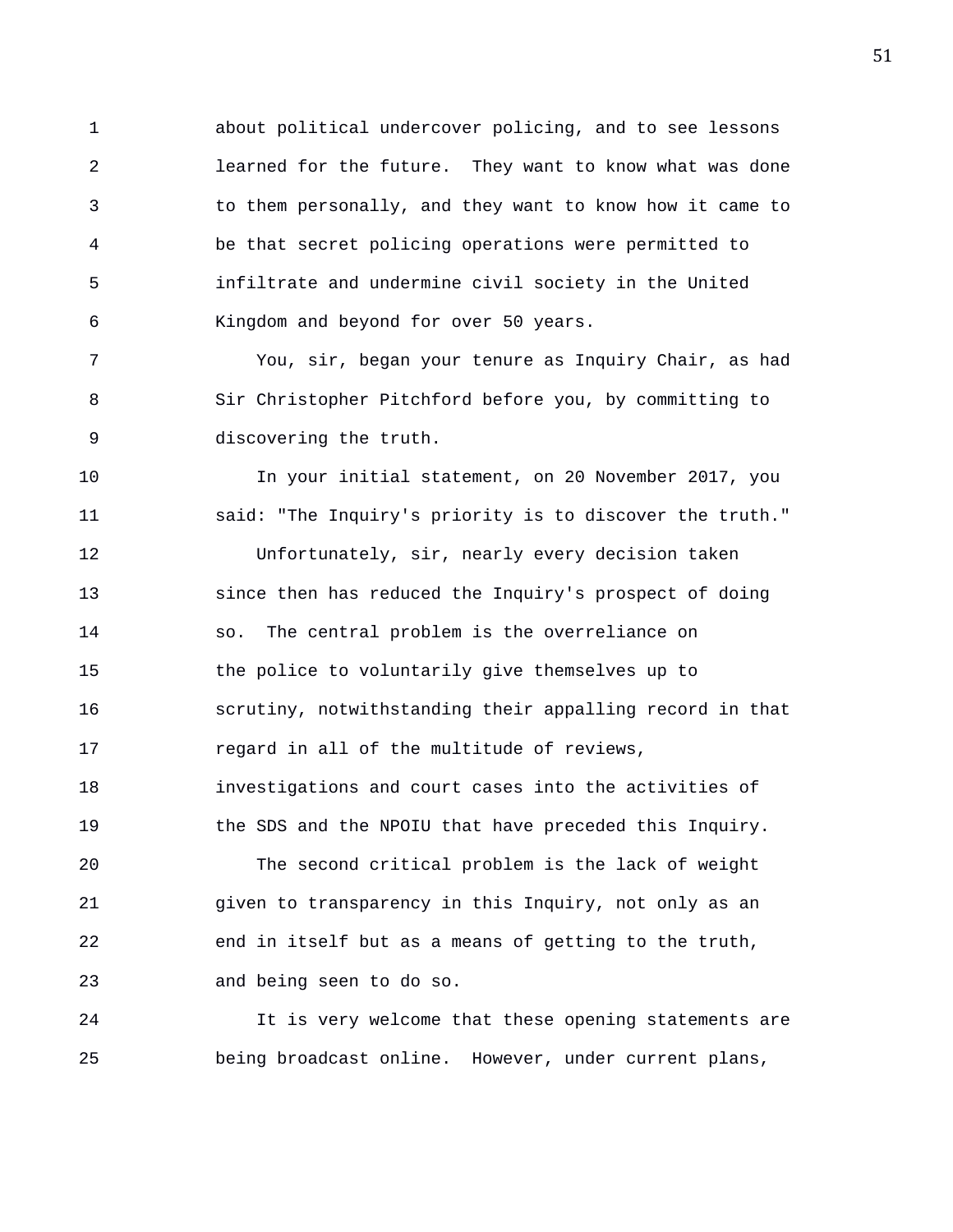1 as soon as the evidence begins, the publicly-accessible 2 broadcast will stop and access to seeing and hearing 3 the evidence will be restricted to just 60 4 core participants and lawyers who are willing and able 5 to take the risk of attending the venue in Central 6 London.

7 In light of the latest COVID restrictions, there 8 will be no public access to the hearing rooms at all. 9 There will be some accredited media who are allowed to 10 attend.

11 But the lack of public access is notwithstanding 12 that those giving evidence will be relaying events that 13 happened 50 years ago, and it is stretching credulity to 14 suggest that there won't be any significant risk to any 15 of them of their evidence being live-streamed.

16 You have said, sir, that the reason that it's not 17 possible to live stream the evidence is because of 18 the risk of breaching restriction orders.

19 However, as Mr Menon said in his opening statement 20 on Wednesday, if there is such a risk, it can and should 21 be overcome, just as it is in other inquiries, such as 22 the Inquiry into child sexual abuse, which plainly 23 considers matters of the utmost privacy and sensitivity. 24 None of the restriction orders in respect of 25 officers being called to give evidence in this phase was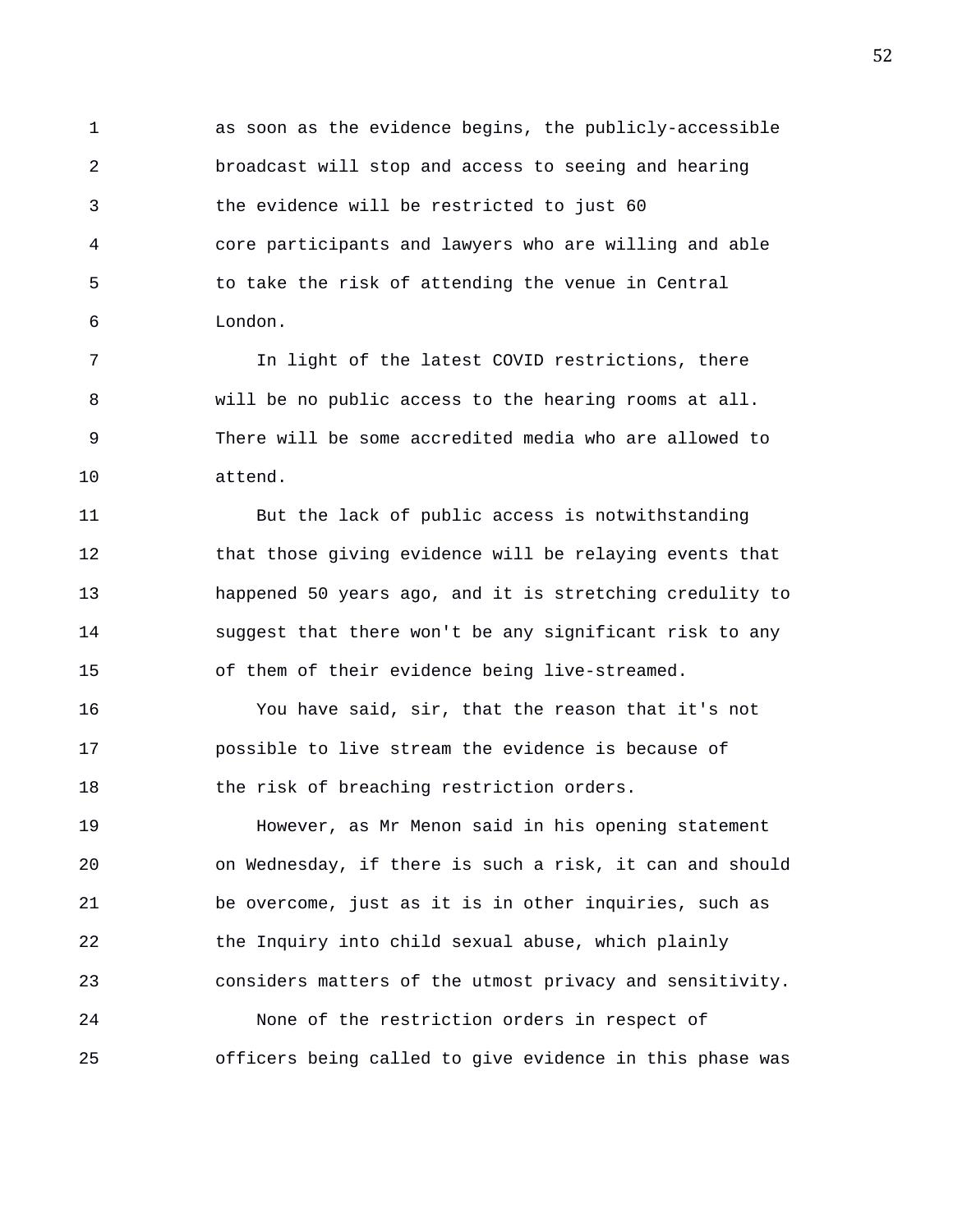1 granted on the basis of any risk of physical harm. All 2 were granted on the basis of the officer's wish to avoid 3 any risk of interference with their private lives, or 4 damage to their reputations, or in one case income.

5 One of the officers, HN336, whose cover name is 6 "Dick Epps", even appeared voluntarily on a television 7 documentary "True Spies", under a pseudonym. So 8 the irony is, sir, that he spoke more openly on national 9 television than he will do now in this supposedly public 10 inquiry.

11 Sir, on Wednesday, counsel for the Designated Lawyer 12 Officers complained that the open/closed divide in this 13 Inquiry means that the officers he represents have -- to 14 use his words -- "one arm tied behind their backs", 15 because they cannot speak openly and publicly about 16 the valuable work that they did.

17 Sir, how does that sit with the fact that what 18 prevents the officers in the present hearings from 19 speaking openly and publicly about their work is their 20 own applications for restriction orders, founded not on 21 any risk of harm but on concerns about damage to their 22 reputations?

23 If any of them is listening today, I wonder whether 24 they might not consider that it is actually, on 25 reflection, in their own interests to speak openly about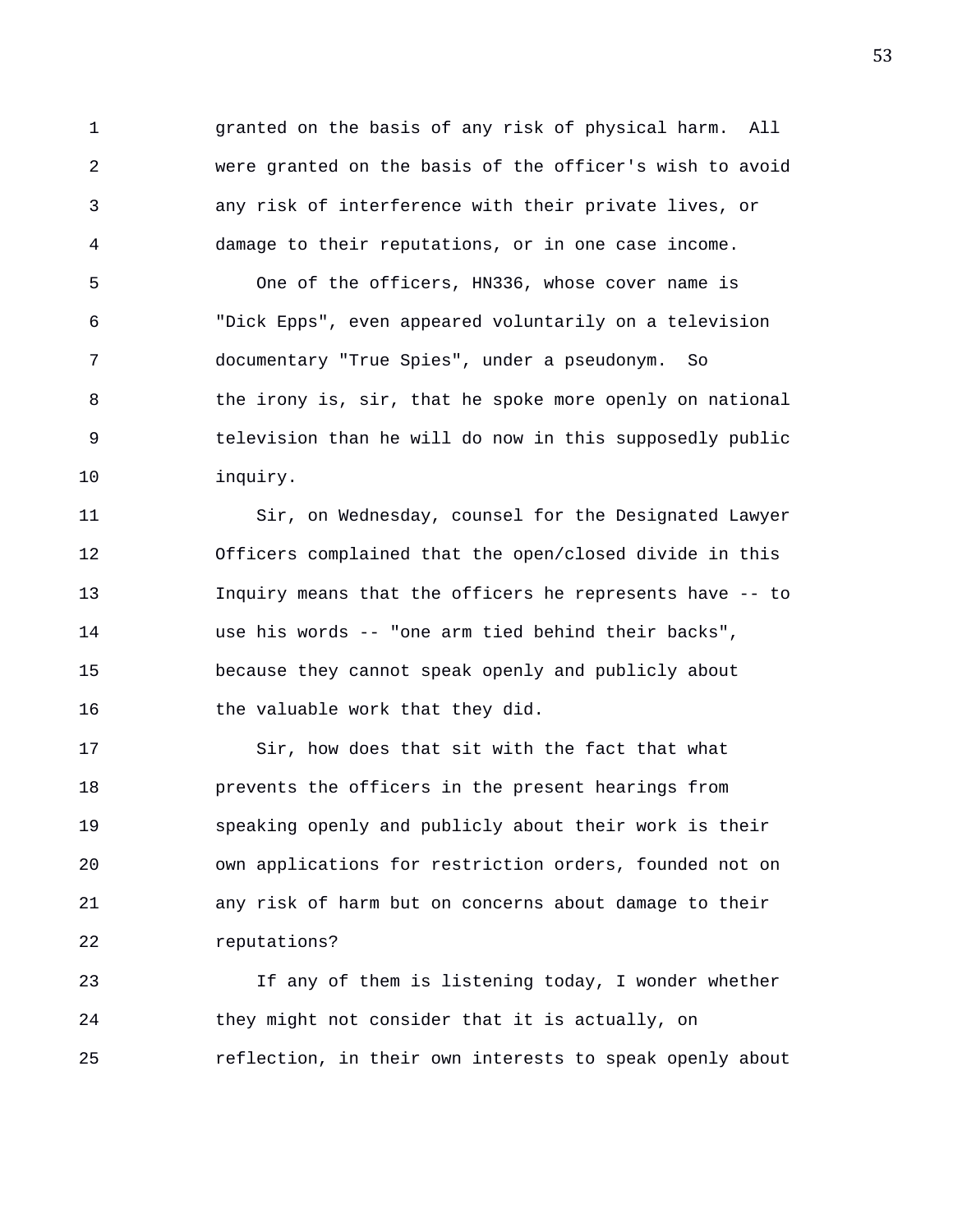1 their deployments, so that the public can see and hear 2 for themselves what they have to say.

3 Sir, you granted the restriction orders relevant to 4 these officers back in 2017 and 2018, at a time when 5 the current situation was unimaginable. You did so on 6 the basis that publication of the officers' real names 7 would serve no useful purpose. At that stage, it was 8 anticipated that the officers would give evidence in 9 person in a hearing room, which anyone who wished to 10 could attend. The only consequence of the restriction 11 orders at that time was that we would not be told their 12 real names.

13 The situation now is a world away. The consequence 14 of these restriction orders now is that the evidence of 15 these officers will not be seen or heard by the public. 16 Nor by the vast majority of core participants.

17 Removing the restriction orders would now serve 18 the extremely useful purpose of enabling this to be 19 a "public" public inquiry -- at least this part of it. 20 And it would remove the inevitably discriminatory impact 21 of the current arrangements.

22 Sir, the refusal to live stream the evidential 23 hearings serves no one. It perpetuates the ethos of 24 defensiveness and secrecy, and it deprives those who 25 have been affected and those who wish to understand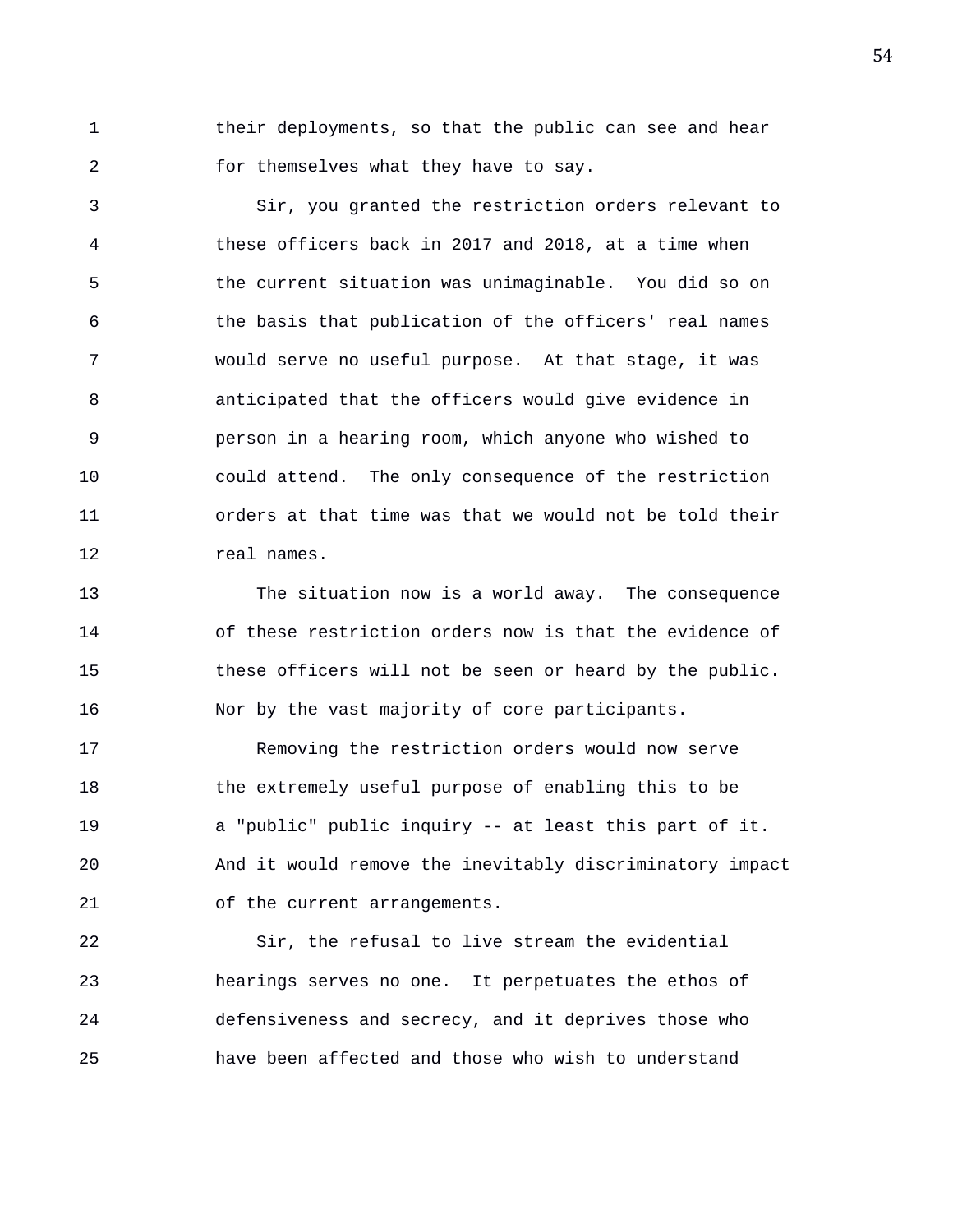1 the trajectory of political undercover policing in this 2 country from effectively participating. Reading 3 the transcript is simply not the same thing as seeing 4 and hearing the evidence being given.

5 The non-state core participants respectfully ask you 6 to reconsider this issue, sir, in light of the wholly 7 changed circumstances in which we now find ourselves.

8 In addition to the issue of live streaming, 9 the non-state core participants would like to put on 10 public record four fundamental concerns that they have 11 about the path the Inquiry is on, and to ask you, sir, 12 to have these in mind when making future decisions.

13 I will first briefly identify the four concerns in 14 outline and then expand on them in greater detail.

15 So, sir, the first concern, which you have already 16 heard from many of the advocates who have spoken on 17 behalf of non-state core participants: the non-state 18 core participants could and should be treated as 19 a significant resource for the Inquiry in its search for 20 the truth. Not just as a source of information about 21 their own individual cases, but in uncovering the deeper 22 underlying themes of relevance to the Inquiry's terms of 23 reference. Their opportunity to do that is restricted 24 on the present approach, because disclosure is limited 25 to a tiny number of individuals who are deemed by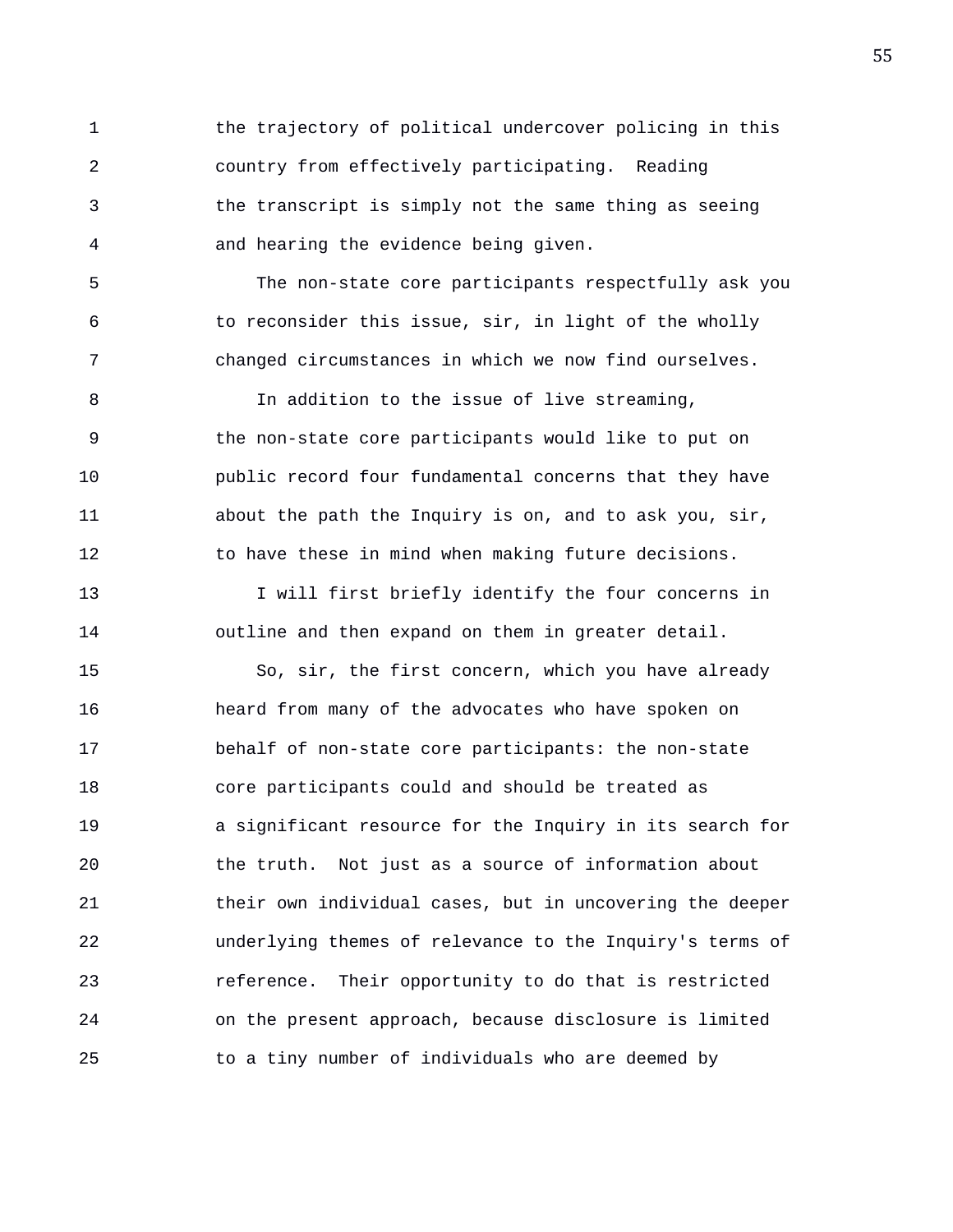1 the Inquiry to have a direct interest.

2 As you heard from Mr Menon on Wednesday, and 3 Mr Ryder and Dr O'Driscoll yesterday, even those few who 4 have received the bundle were given it just four and 5 a half weeks prior to the start of the hearing, 6 notwithstanding that it contains nearly 5,500 pages, and 7 we were simultaneously all preparing for these opening 8 statements.

9 The police have had that material for decades and 10 the Inquiry presumably has had it for months, if not 11 years.

12 Sir, the second concern is that by restricting 13 the cover names of undercover officers, refusing to 14 publish the names of all of the groups that were 15 reported on, and by delaying the publication of 16 photographs of officers whose cover names are not 17 restricted, the Inquiry is missing the opportunity to 18 enable members of the public to realise that they, too, 19 may have been spied on. And in doing so, the Inquiry 20 fails to enable those individuals, if they so wish, to 21 come forward to provide evidence to the Inquiry. 22 The Inquiry's terms of reference require it to inquire 23 into -- and I quote:

24 "... the scope of undercover police operations in 25 practice and their effect upon individuals in particular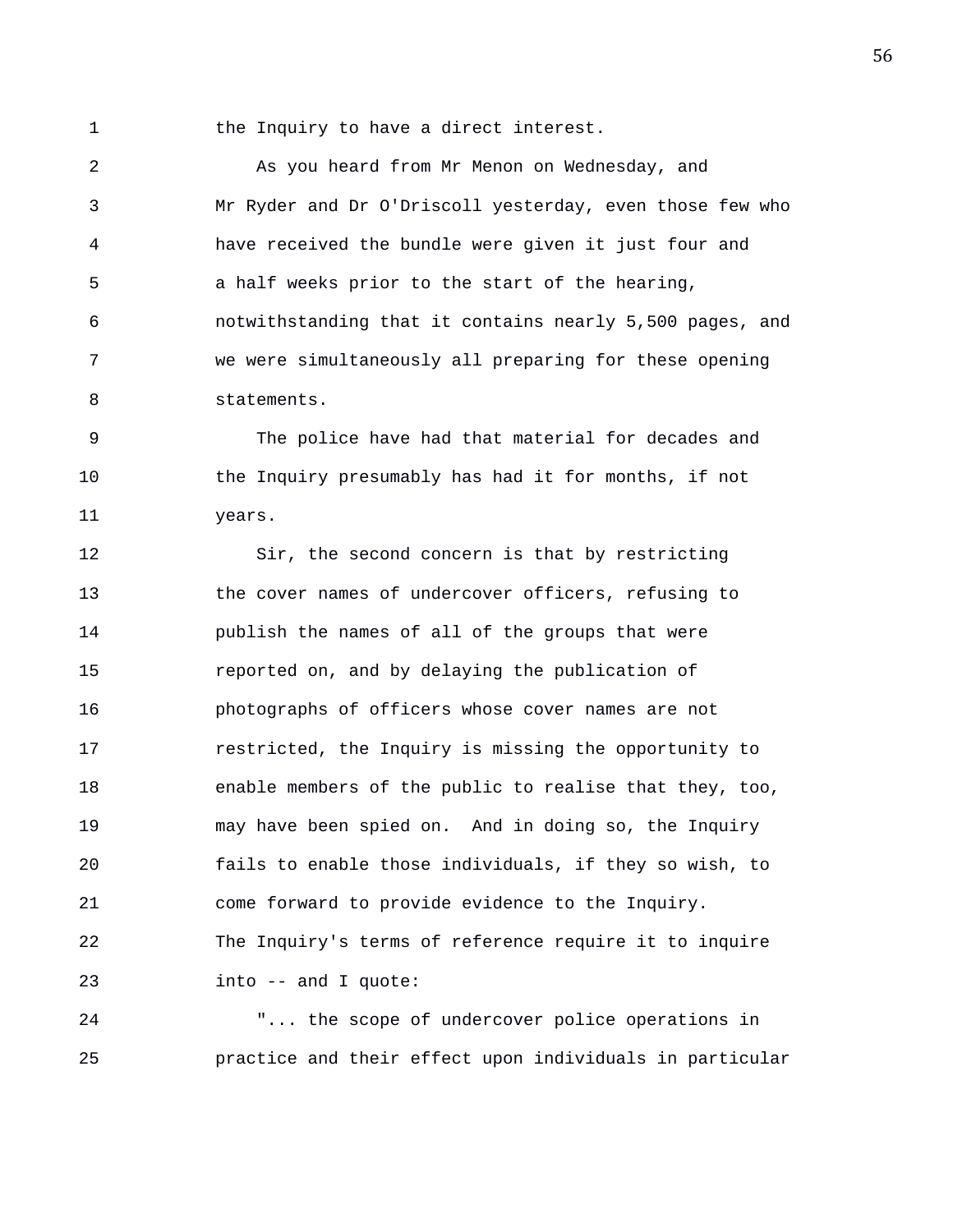1 and the public in general."

2 How can the Inquiry purport to do that when it is 3 closing down the opportunities for it to receive 4 evidence from affected individuals and from the public? 5 Sir, the third concern, in outline, is that 6 the Inquiry is placing very heavy reliance on 7 self-disclosure by the police, notwithstanding 8 the overwhelming evidence of the police seeking to cling 9 to secrecy at every opportunity. 10 Sir, the fourth concern that I will come on to 11 address you about is, with respect you, sir, as a single 12 individual who will be solely responsible for drawing 13 significant conclusions about political freedoms and

14 issues of institutional and individual racism sexism, 15 class and political bias in the police, and potentially 16 beyond.

17 With respect, these are not issues on which you have 18 any particular expertise, but you have repeatedly 19 refused to sit with a broader panel, at least until 20 the final lessons learned phase.

21 Whilst that is better than nothing, the lessons to 22 be learned can only be built on the facts found in 23 the previous modules of the Inquiry. If important 24 matters have been missed or given a particular 25 interpretation during the investigative phases, then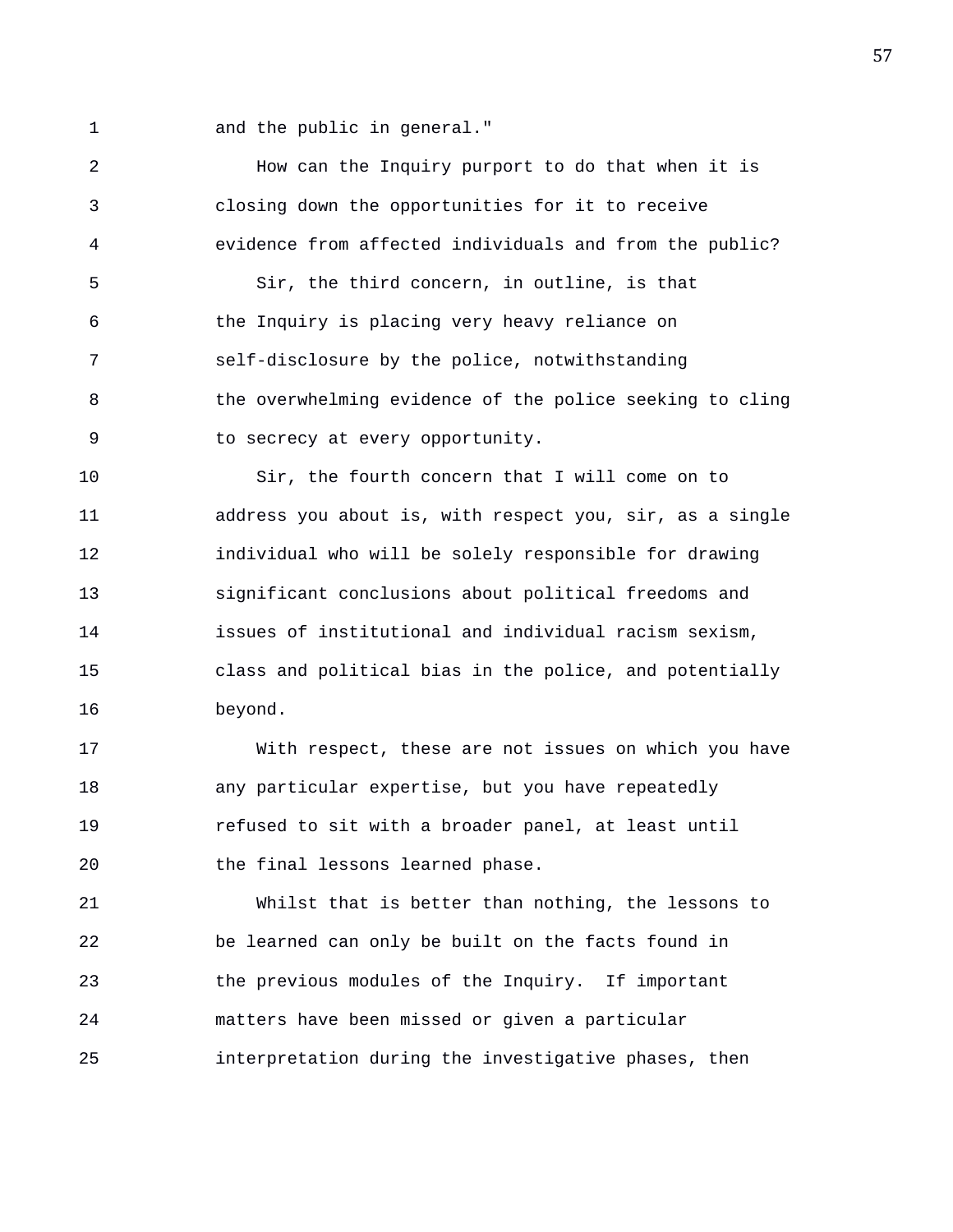1 the hands of any subsequent panel are tied in terms of 2 the lessons to be learned.

3 So, sir, then turning in more detail to the first of 4 those concerns: the role of the non-state 5 core participants.

6 When Theresa May, as Home Secretary, announced 7 the establishment of this Inquiry in her written 8 statement to the House of Commons on 12 March 2015, she 9 said -- and I quote:

10 "The Inquiry will review practices in the use of 11 undercover policing, establishing justice for 12 the families and victims and making recommendations for 13 future operations and police practice."

14 This led those who were spied on to hope that they 15 would be at the heart of the Inquiry process and that it 16 would lead to them obtaining, at the very least, 17 disclosure of their personal files.

18 However, it is now five-and-a-half years on, and 19 with the exception of a very small number of non-state 20 core participants, those who are in Tranche 1, and 21 the Reel family, none has received any disclosure from 22 the inquiry about their situation. To the contrary, 23 requests for disclosure of personal files have been 24 dismissed by you, sir, as an unhelpful distraction. 25 Not only does this run contrary to the obligations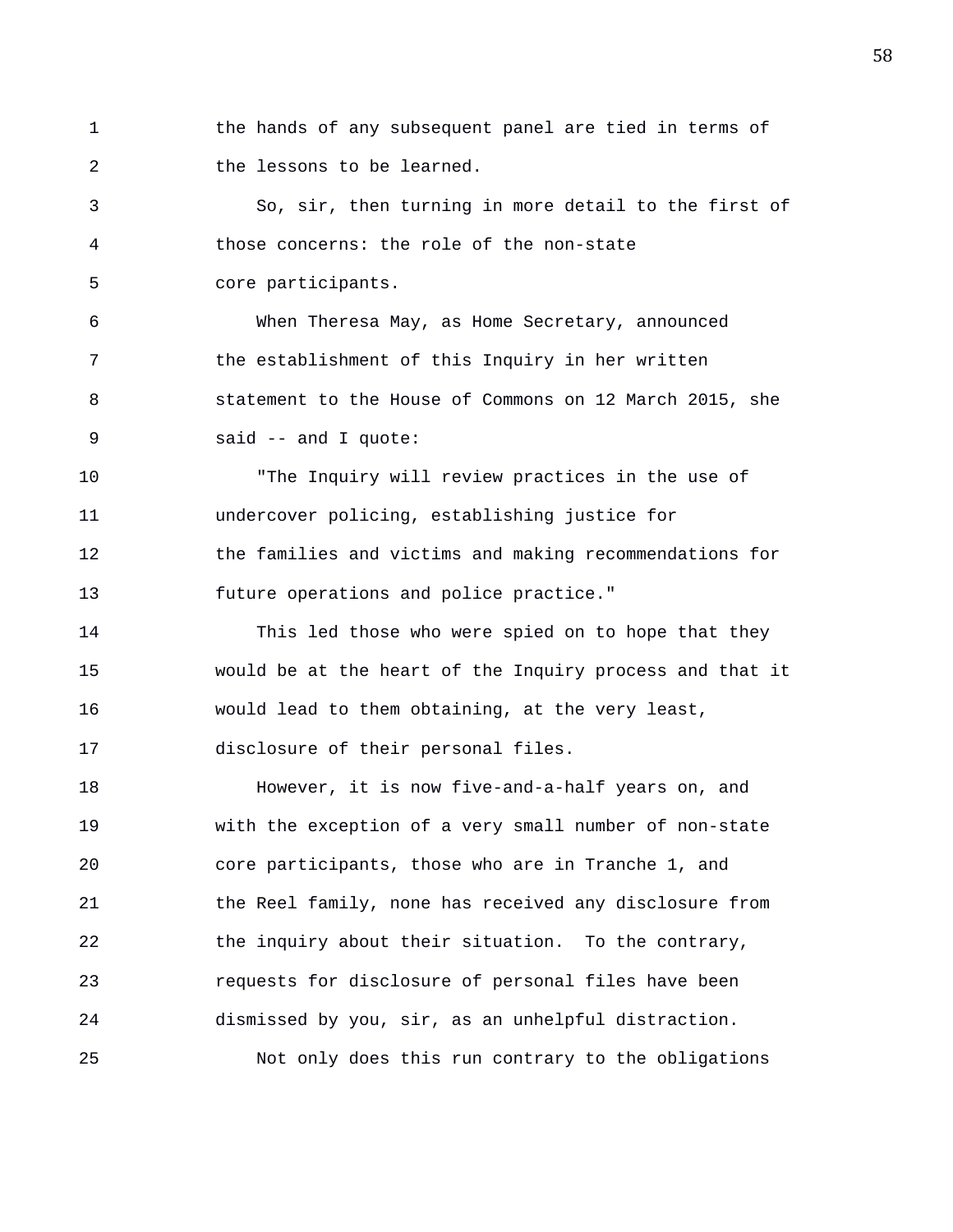1 of the inquiry under the Data Protection Act 2018 and 2 the General Data Protection Regulation, it is 3 counter-productive for the Inquiry's ability to get to 4 the truth.

5 If the Inquiry had prioritised disclosure of 6 personal files from the start, or if it were to 7 prioritise this now, it would enable non-state 8 core participants to begin the process of gathering 9 evidence and of understanding how and when they were 10 spied on. Importantly, it would also enable them to 11 assist the Inquiry in identifying patterns and themes, 12 informed by the knowledge of what happened to them.

13 On 22 October 2020, just ten days before the start 14 of this hearing, the Inquiry published a disclosure note 15 confirming that:

16 "1. The Inquiry has not undertaken any systematic 17 search of Metropolitan Police Service records in respect 18 to the files relating to core participants affected in 19 Tranche 1."

20 And:

21 "2. That even in respect of those personal files 22 that it has reviewed, it did not request the whole of 23 the file, but rather members of the Inquiry legal team 24 sought to identify which parts of the file contained 25 intelligence originating from members of the Special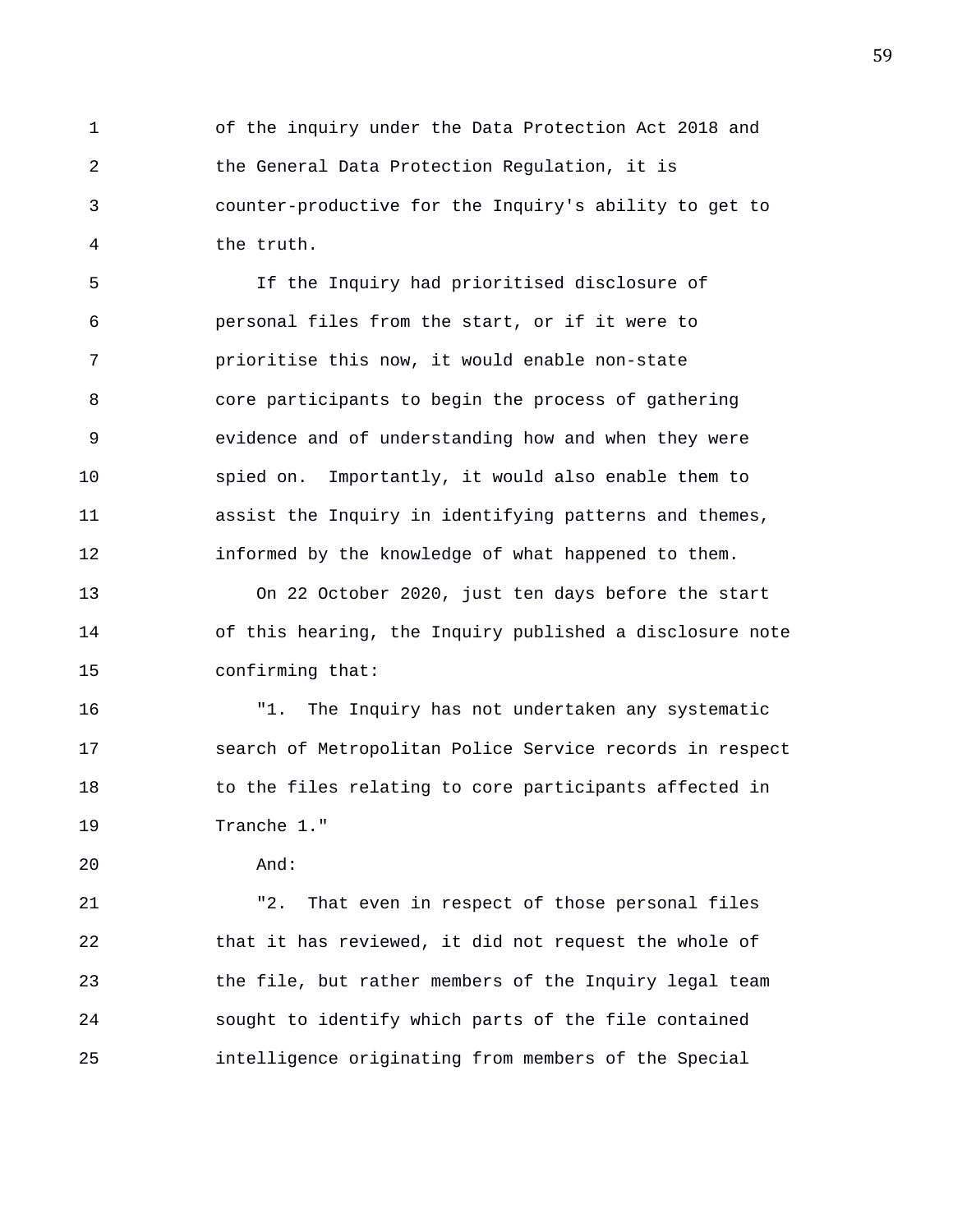1 Demonstration Squad and other police reporting was 2 considered by the Inquiry to fall outside its terms of 3 reference, save, exceptionally, to the extent that it 4 went to the question of the justification or 5 proportionality of a deployment." 6 The non-state core participants are appalled by this 7 approach. They have repeatedly sought to explain to 8 the Inquiry why it will not work. 9 First, as stressed on behalf of the Designated 10 Lawyer's Officers in their own statement -- sorry, in 11 their opening statement -- and I quote: 12 "... there is no easy way of identifying and 13 differentiating SDS intelligence reports because they 14 were not marked as such or overtly attributed to 15 the unit." 16 Those are the words of counsel for the former SDS 17 officers. 18 You will have seen, sir, from a number of 19 the Tranche 1 and Phase 1 witness statements that many 20 times, the officers to whom particular reports are 21 attributed are not even able to say if the contents of 22 the report came from them. 23 In many cases, it will only be the person who is 24 the subject of those files who will be able to tell 25 the Inquiry what information about themselves must have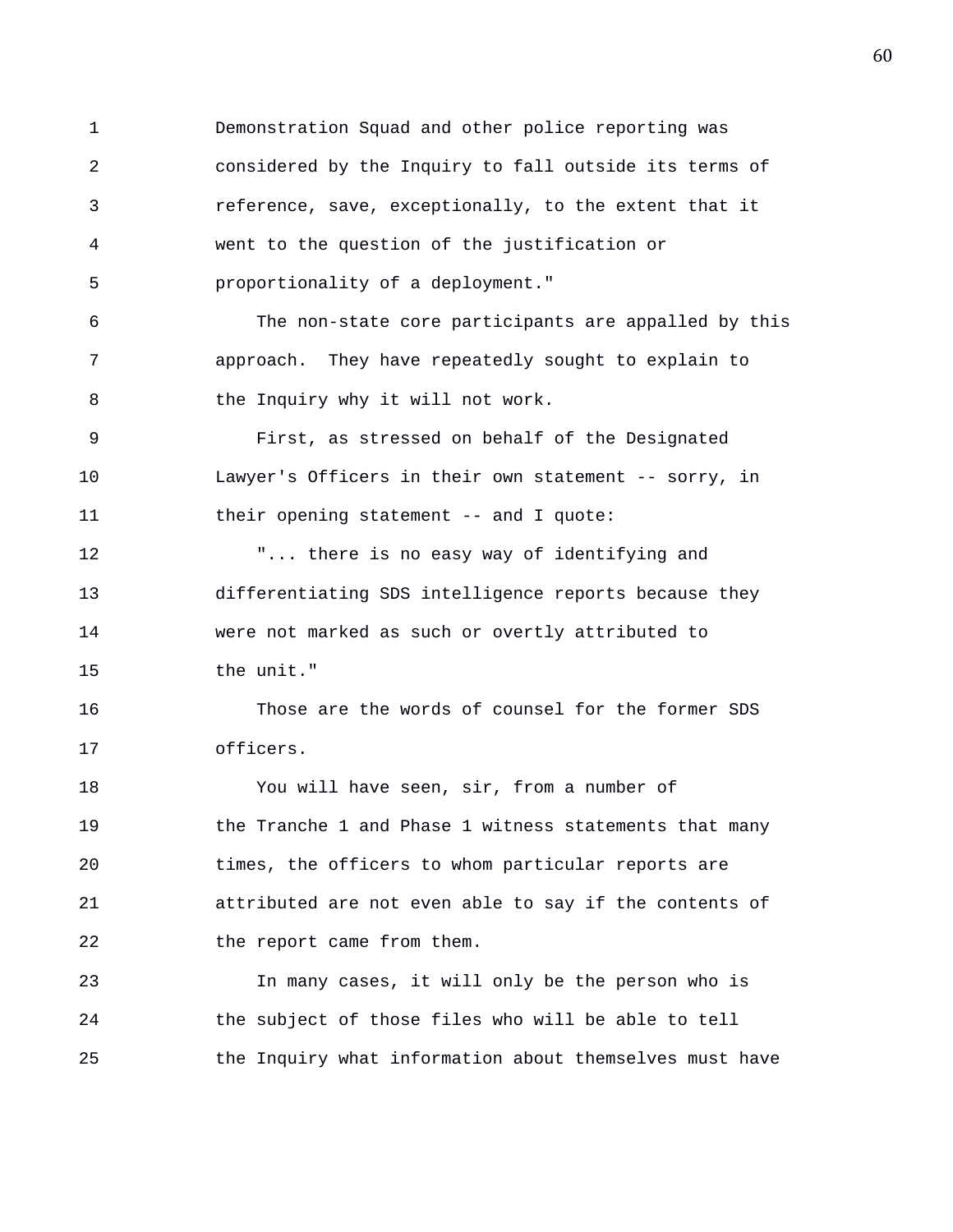- 
- 1 come from an undercover source.

2 Second -- sorry, sir.

3 The second reason why those files are essential is 4 that all of the material in the non-state 5 core participants' file, whether that be an individual 6 file or a group file, is relevant to the Inquiry's task, 7 because undercover officers had access to those files, 8 as Peter Francis has said, in order to work out how to 9 target -- and in the case of relationships we say 10 groom -- an individual or a group.

11 The entire contents of the file is therefore highly 12 **relevant to the question of the impact of undercover** 13 policing on individuals and members of the public. Both 14 of these points apply equally to group files as they do 15 to individual files. If the Inquiry does not obtain 16 the whole of the Special Branch, and indeed MI5, 17 personal and group files for the core participants, it 18 will inevitably be making decisions on a materially 19 incomplete basis.

20 A similar problem arises from your refusal, sir, to 21 make disclosure of the hearing bundle to non-state 22 core participants, whom you deem not to have a direct 23 interest in a particular tranche. This means that those 24 core participants and their lawyers do not get access to 25 the hearing bundle until after the hearing at which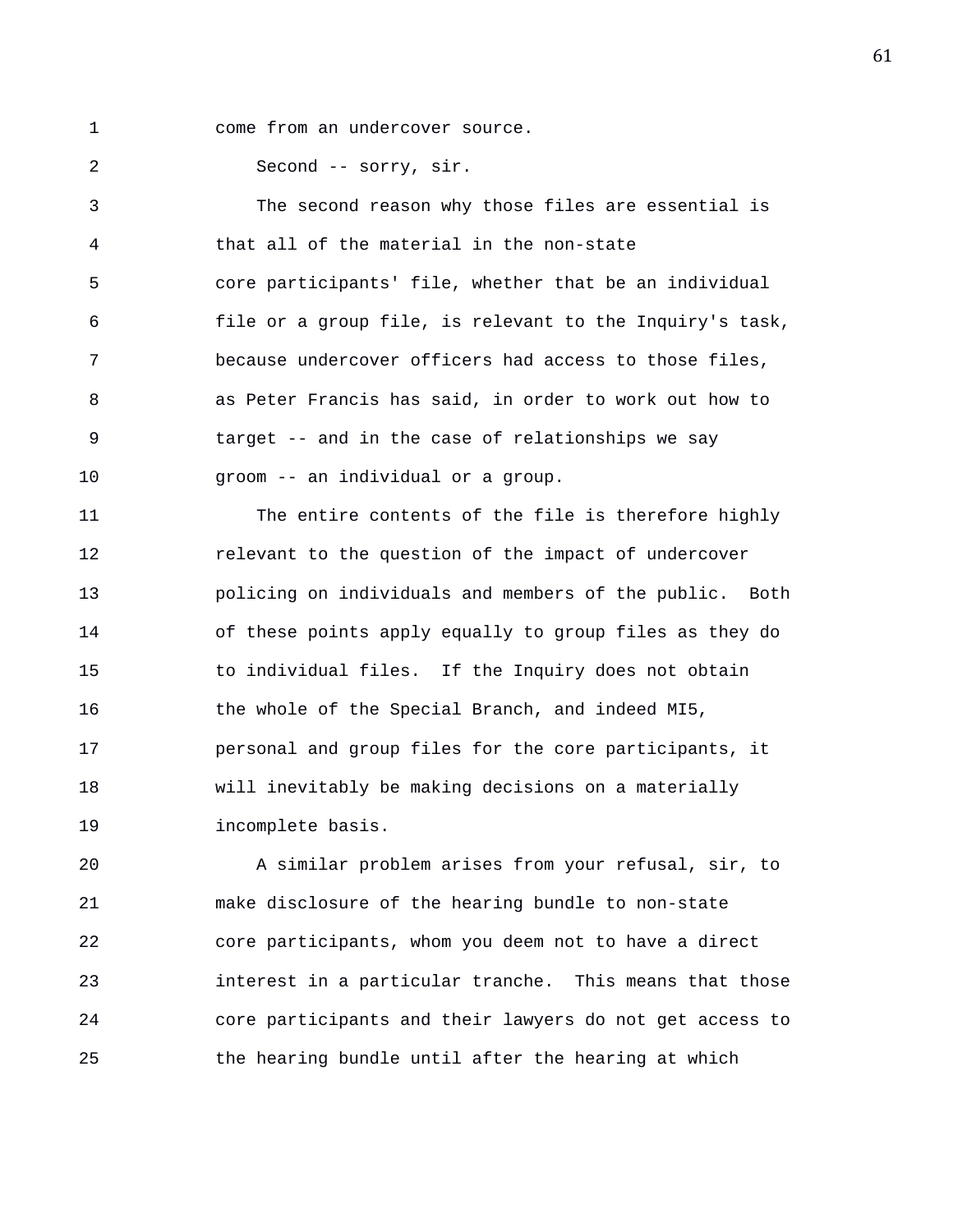1 the evidence is given. Now they may not even be able to 2 see and hear the evidence as it is given.

3 Again, this makes it virtually impossible for those 4 core participants to suggest relevant questions for 5 the witnesses, and is likely to lead to applications for 6 witnesses to be recalled once the documents have been 7 disclosed.

8 11 It is a positive development that the Inquiry has 9 very recently granted Dr O'Driscoll, from whom you heard 10 yesterday, access to the hearing bundle.

11 Dr O'Driscoll and his colleagues in the Undercover 12 Research Group have a huge amount of knowledge and 13 expertise in respect of undercover political policing 14 and its impact on civil society.

15 The non-state core participants welcome this 16 development and hope that it is the beginnings of an 17 acknowledgement by the Inquiry of the role that 18 non-state expertise can and should be playing in its 19 investigation.

20 However, Dr O'Driscoll is just one individual, and 21 he cannot, and nor does he seek to, represent 22 the diverse interests and experiences of other non-state 23 core participants.

24 The Inquiry is still a very, very long way from 25 the position that would enable it to benefit properly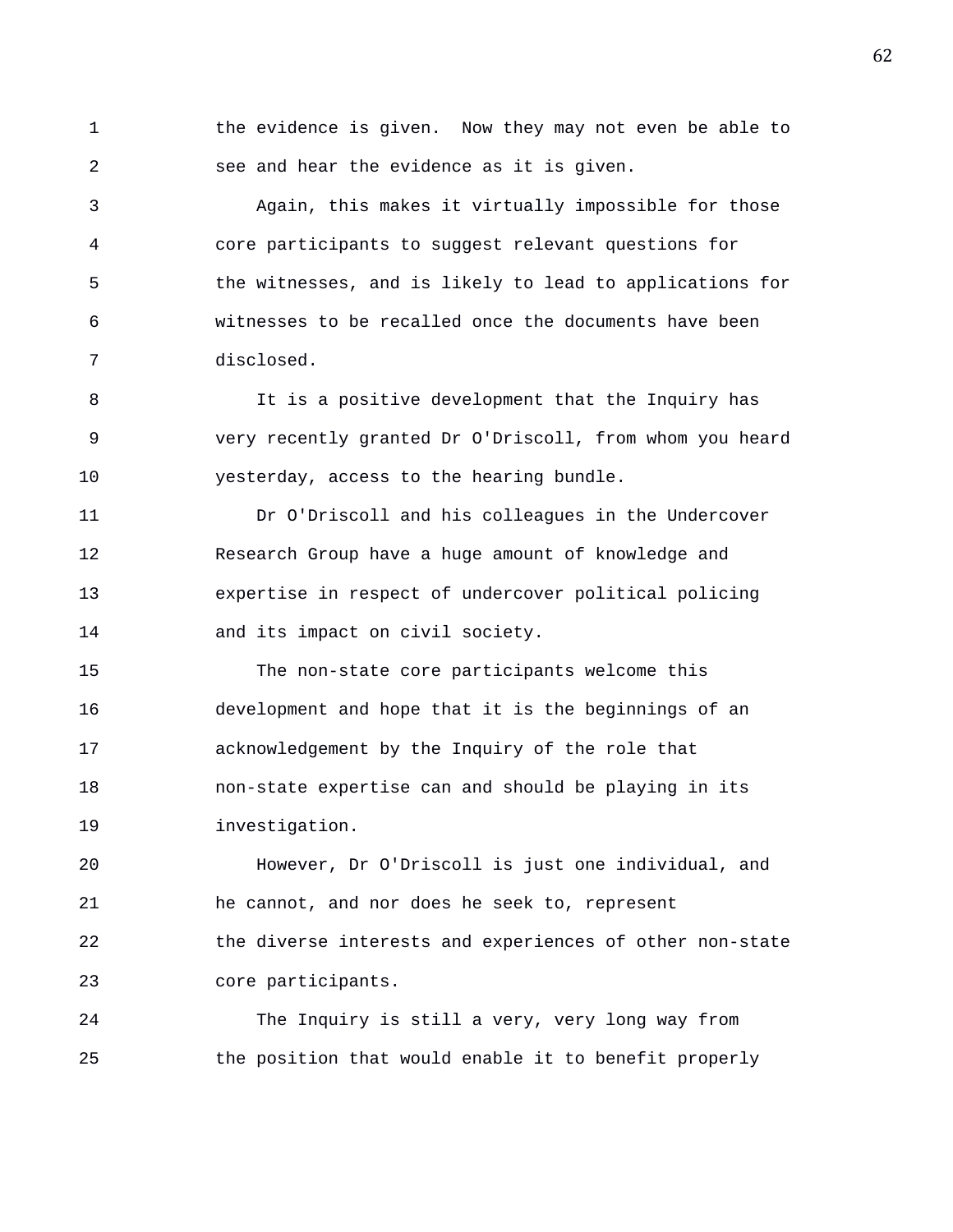1 from full participation by non-state core participants.

2 In short, sir, rather than drawing on 3 the perspectives and experience of the non-state 4 core participants to assist and inform its lines of 5 inquiry, the Inquiry is shutting out their effective 6 participation.

7 Not only is this intensely frustrating and 8 disappointing for them personally, but it deprives 9 the Inquiry of the plurality of sources and viewpoints 10 it needs to conduct a rigorous investigation. It will 11 also ultimately undermine public confidence in 12 the Inquiry's conclusions.

13 Sir, the second issue of concern that I want to 14 address on you is the restriction of public access.

15 As I highlighted earlier, the terms of reference 16 tasks the Inquiry, amongst other things, with examining 17 the scope of undercover police operations in practice 18 and their effect upon individuals in particular and 19 the public in general.

20 To date, the Inquiry has refused to take the steps 21 necessary to enable it to do that. On some limited 22 occasions, the Inquiry has taken steps to contact 23 certain individuals when it has discovered that they 24 were spied on in a way that the Inquiry wishes to 25 investigate, most notably when it has been discovered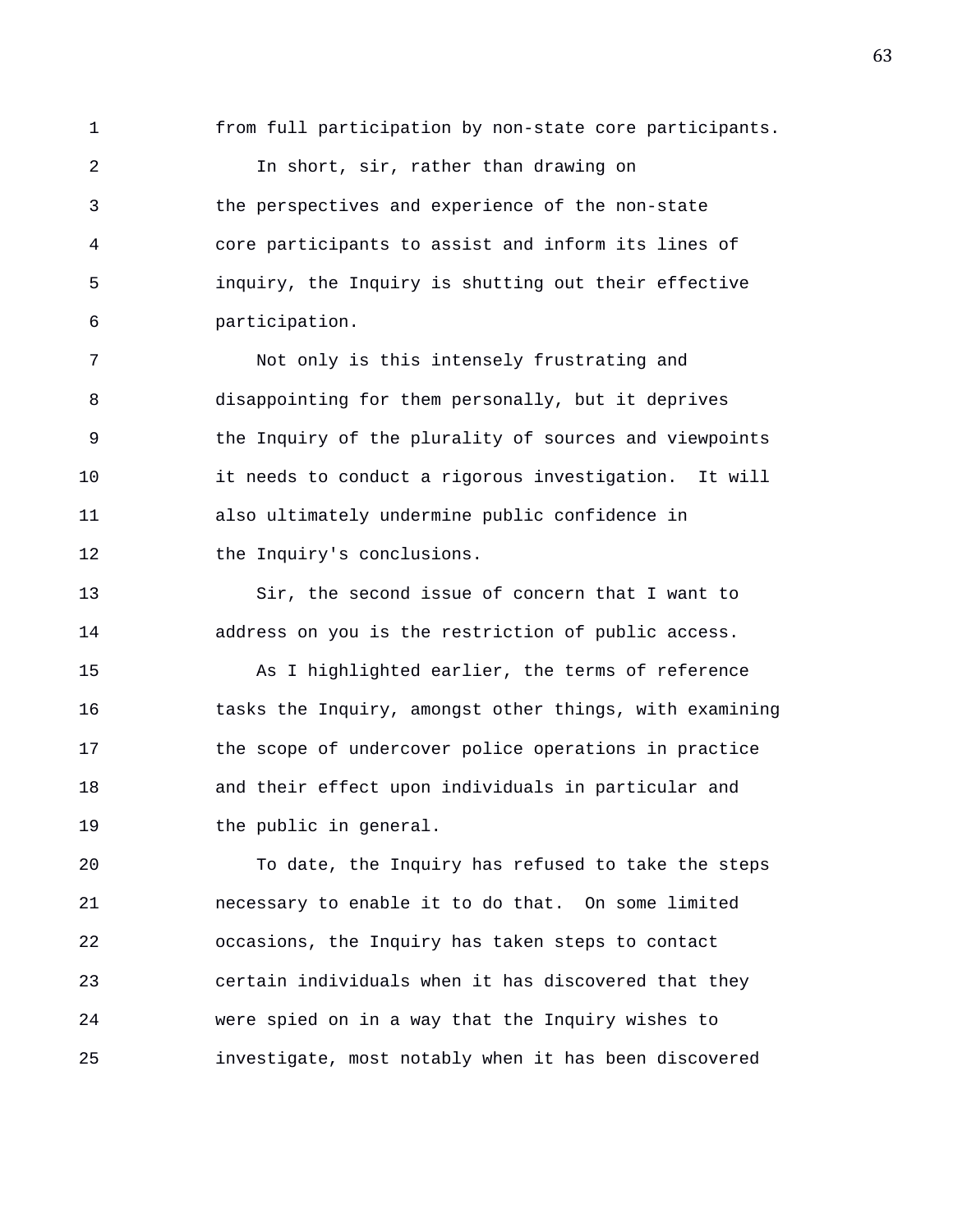1 that an undercover officer had a long-term sexual 2 relationship with that individual.

3 However, the majority of your procedural decisions, 4 sir, have had the effect of precluding those who don't 5 already know or suspect that they were spied on from 6 discovering that that was the case.

7 As Mr Ryder highlighted yesterday, the restriction 8 of cover names is a prime example of this and is of 9 particular concern in relation to the investigation of 10 the National Public Order Intelligence Unit; the unit in 11 which Mark Kennedy, the undercover officer who is now 12 known to have had sexual relationships with at least six 13 women, was deployed.

14 As things currently stand, it is understood that 15 only six cover names out of 21 undercover officers from 16 the NPOIU have been or will be published.

17 The consequence is that the vast majority of 18 the investigation of that unit will take place without 19 meaningful disclosure to, or participation from, those 20 who were spied on by it. The investigation will 21 therefore necessarily be limited and one-sided.

22 Further, even where cover names have not been 23 restricted, the Inquiry has done little to encourage 24 members of the public to come forward if they have 25 evidence to give.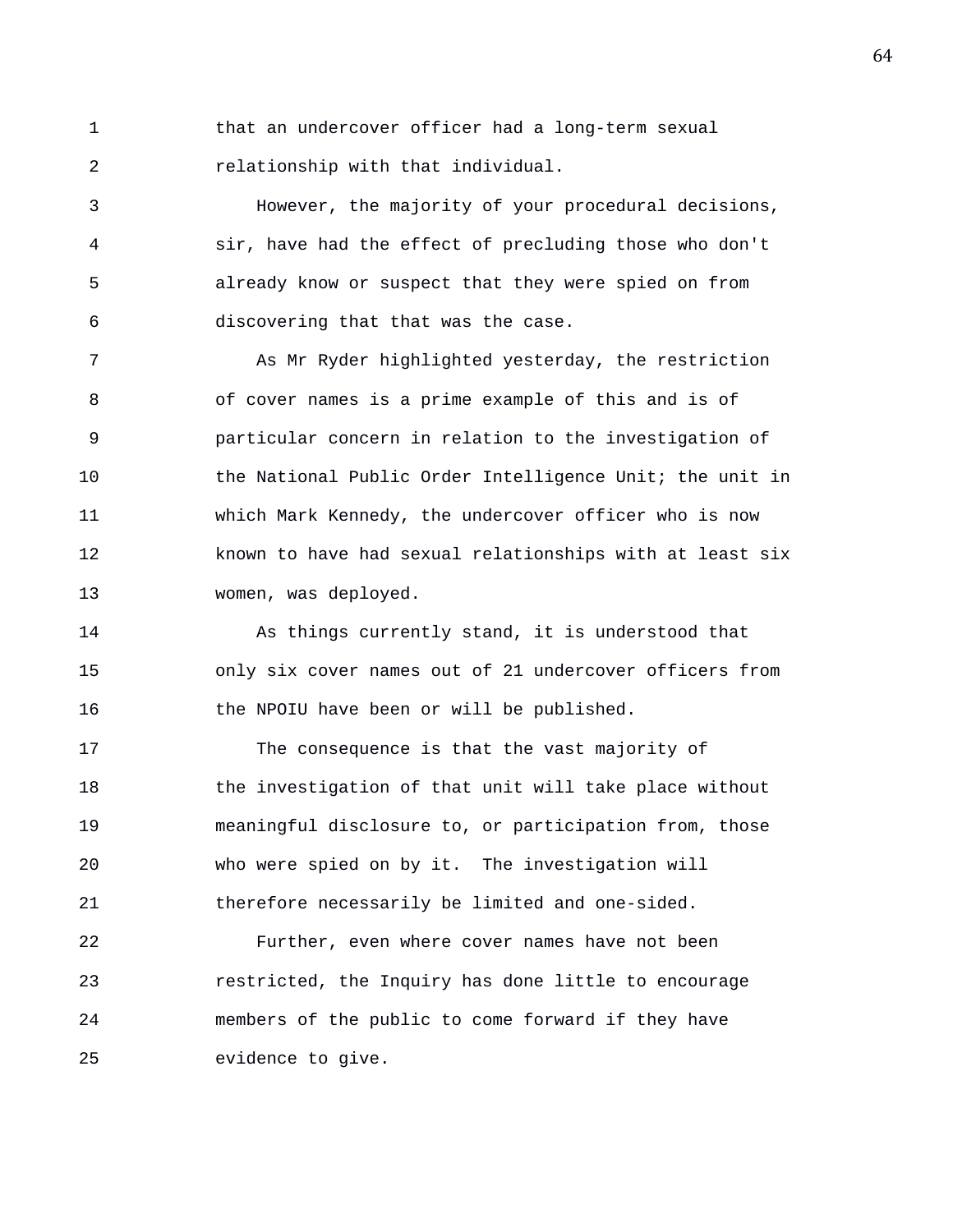1 The non-state core participants have repeatedly 2 asked the Inquiry to publish a list of all the groups 3 that were reported on by the SDS and NPOIU, so that 4 members of the public will know if there is 5 a possibility that they were spied on. 6 Such a list would also be likely to increase public 7 interest in the Inquiry, because it would demonstrate 8 the reach of undercover policing. 9 It is still a common public misperception that 10 undercover policing has been limited to groups and 11 individuals involved in serious criminality. 12 Publication of the full list of groups spied on by 13 the SDS and NPOIU would dispel that impression. 14 As you heard from Mr Ryder and Dr O'Driscoll 15 yesterday, the non-state core participants do not accept 16 the targeting versus collateral intrusion divide. 17 As Mr Ryder amply demonstrated yesterday, 18 information was hoovered up by the SDS on entirely 19 benign and peaceful groups and retained for years. 20 Their structures and activities were manipulated and 21 distorted by undercover policing. That is not 22 collateral intrusion, and those groups have a right to 23 know what was done to them. 24 In turn, the Inquiry cannot assess the true impact

25 of undercover policing without giving them an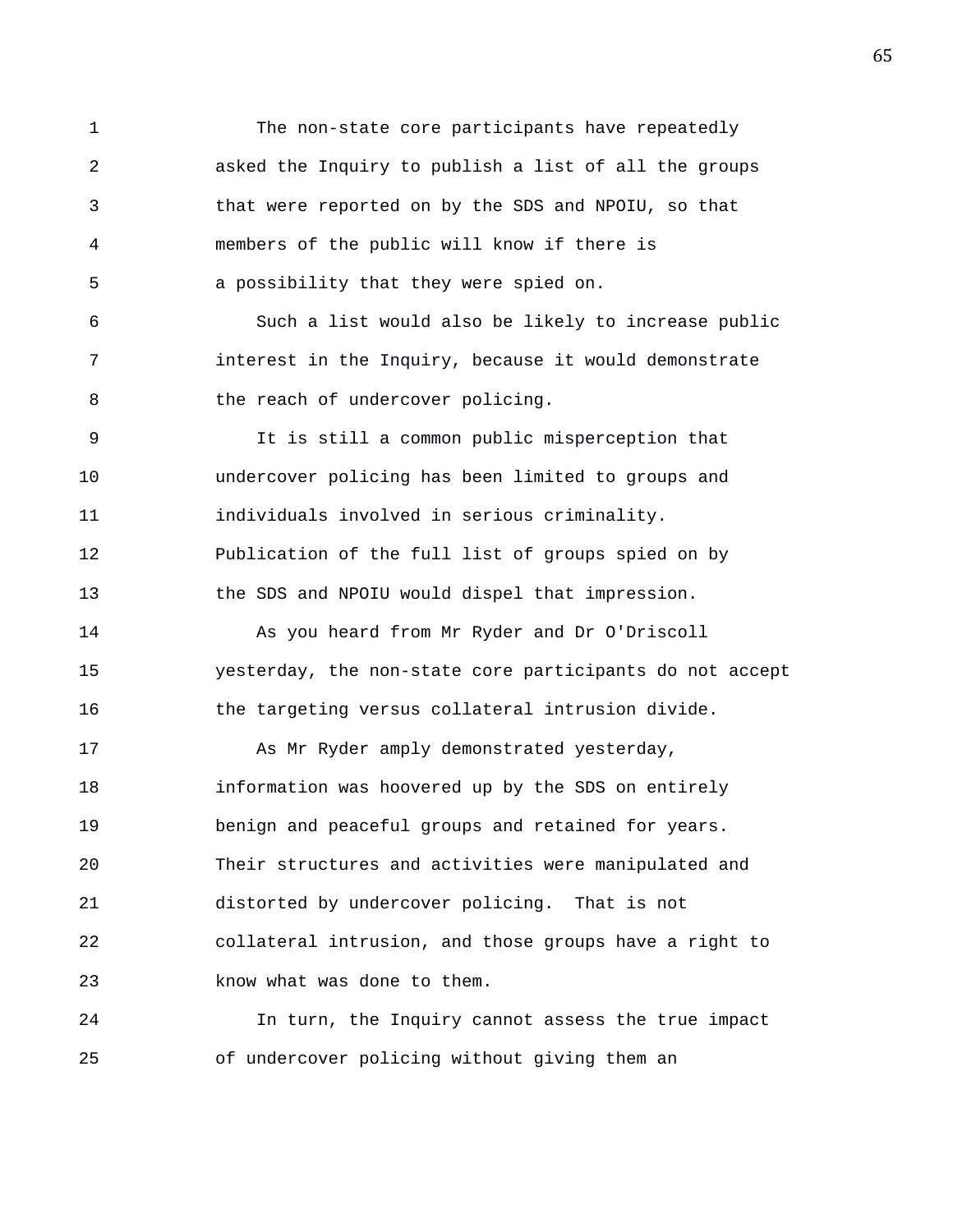1 opportunity to be heard.

2 The non-state core participants have also asked 3 the Inquiry, when it releases cover names, to publish 4 photographs of the undercover officer in his or her 5 undercover identity. Again, this would be an important 6 means of enabling members of the public to come forward. 7 A photograph is much more likely to enable those who 8 have relevant evidence but who don't yet realise it to 9 come forward.

10 By not being more proactive in its search for 11 non-state evidence, the Inquiry is likely to miss 12 significant information, in particular in respect of its 13 task of assessing the scope of undercover policing and 14 its effect on the public. It is difficult to see how 15 that task can be achieved without the Inquiry making 16 a genuine attempt to ascertain how much public evidence 17 might be forthcoming if only it enables people to know 18 the full extent of the political and campaigning groups 19 that were spied on.

20 The Designated Lawyer Officers urged you in their 21 opening statement to -- and I quote:

22 "Expressly refute untrue allegations, exaggerated 23 and generalised claims and conjecture and [to] carefully 24 differentiate and quantify the extent of individual and 25 collective failings ..."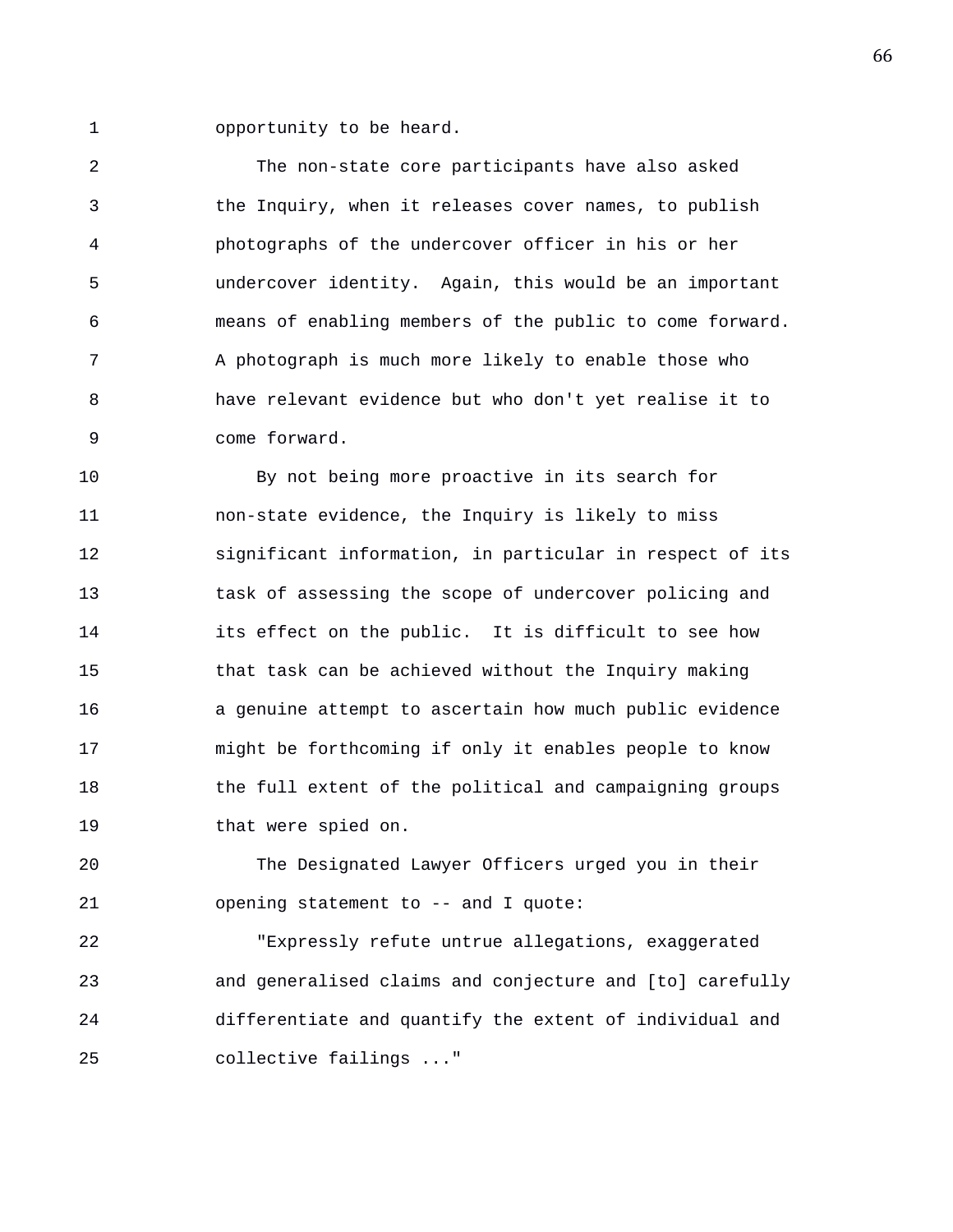1 But how can you do that, sir, unless you enable 2 those who would be able to give the other side of 3 the story to come forward?

4 Sir, the third issue of concern is overreliance on 5 police documents and self-reporting. This is a source 6 of very significant concern.

7 The very body under investigation is being relied on 8 by the Inquiry as the principal source of evidence. In 9 cases where cover names are restricted, it will be 10 the only source of evidence.

11 This is in the context of: (1) policing units whose 12 entire ethos was to keep their operations secret; (2) 13 a woeful history of non-disclosure, both in the unit's 14 original operations and in response to the reviews, 15 investigations and inquiries that have preceded this 16 one; and (3) the significant wrongdoing, including now 17 admitted human rights violations.

18 These factors ought to dispel any presumption that 19 any of the deployments in these units was unremarkable 20 and not in need of rigorous scrutiny.

21 The context in which the Special Demonstration Squad 22 and the National Public Order Intelligence Unit operated 23 is important, because as you know, sir, unlike ordinary 24 -- by which I mean undercover operations into serious 25 criminal offending -- their primary purpose was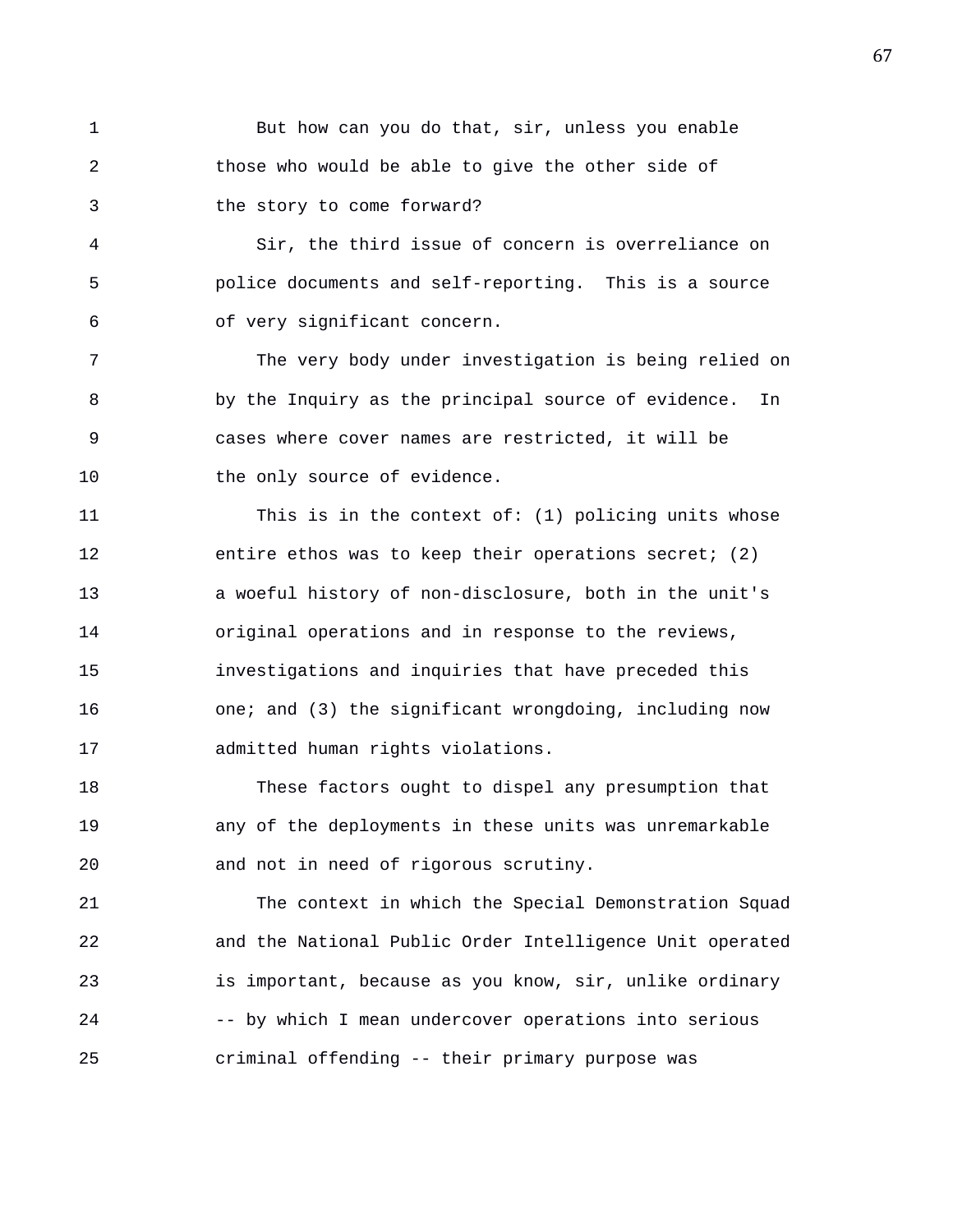1 intelligence-gathering, not criminal investigation. And 2 this made a critical difference, because with criminal 3 investigations, the intention from the outset is that 4 the case will, if possible, end up in a court.

5 The undercover officers from these units knew that 6 his or her conduct -- sorry, undercover officers engaged 7 in criminal investigations know that their conduct will 8 be subject to judicial scrutiny at the criminal trial.

9 However, the spectre of oversight was entirely 10 absent within the political policing units, because it 11 was not their intention for their other undercover 12 operations to ever result in a trial.

13 This was recognised by Her Majesty's Inspectorate of 14 Constabulary, as it then was, in its 2012 "review of 15 national police units which provide intelligence on 16 criminality associated with protest".

17 And, sir, I have set out in the group's written 18 opening a relevant quotation from that report, which 19 I won't read through now but I would ask you to 20 consider, sir.

21 In short, the undercover officers deployed in 22 the political policing units knew, from the outset, that 23 it was very unlikely that they were ever going to have 24 to account for their actions, and this led inevitably to 25 a culture of impunity and an absolutist approach to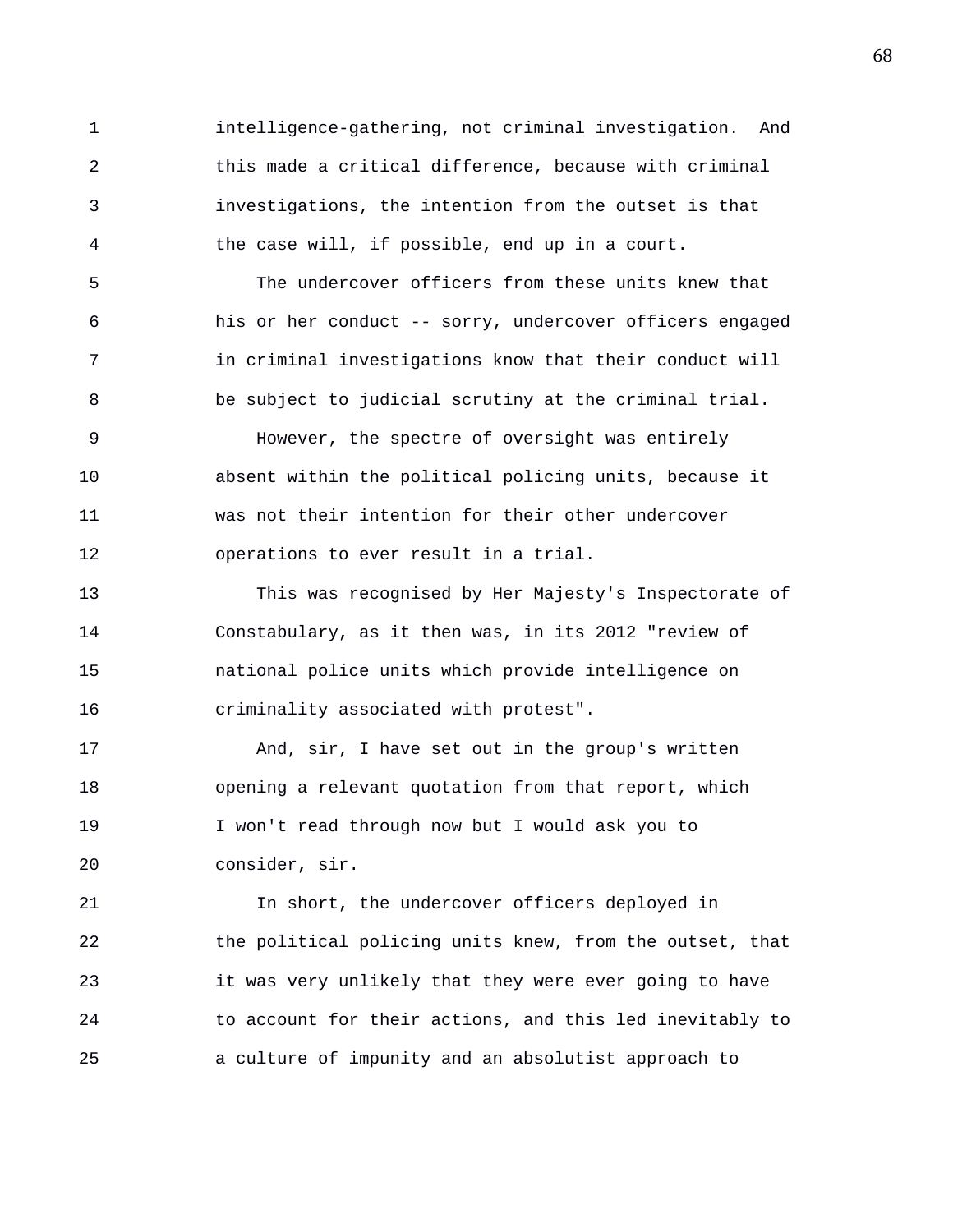1 secrecy that was untempered by the principles that would 2 ordinarily flow from interaction with the courts. And 3 therefore, when there was interaction with the courts, 4 this resulted in the non-disclosure and miscarriages of 5 justice that you heard about from Mr Ryder yesterday.

6 This culture of secrecy is so ingrained in these 7 units that it's incomprehensible that the police records 8 and evidence should now be approached by this Inquiry as 9 a reliable, and in some cases exclusive, source of 10 information about their activities. This scepticism is 11 borne out by the fact that there have been at least 19 12 investigations and reviews into the activities of one or 13 other or both of these units and none has succeeded in 14 getting to the full truth. Frequently, the limited 15 findings of one investigation have very quickly been 16 undermined by a subsequent discovery of non-disclosure.

17 In 2014, the Stephen Lawrence independent review led 18 by Mr Mark Ellison QC was highly critical of the level 19 of recordkeeping within the Special Demonstration Squad, 20 and identified material non-disclosure to 21 the Macpherson Inquiry. As you know, sir, Mr Ellison 22 found that the SDS had had a spy, an MPS spy, in 23 the Lawrence family camp, and had arranged for that 24 officer to meet with a member of the MPS inquiry team at 25 the time that that team was drafting the Commissioner's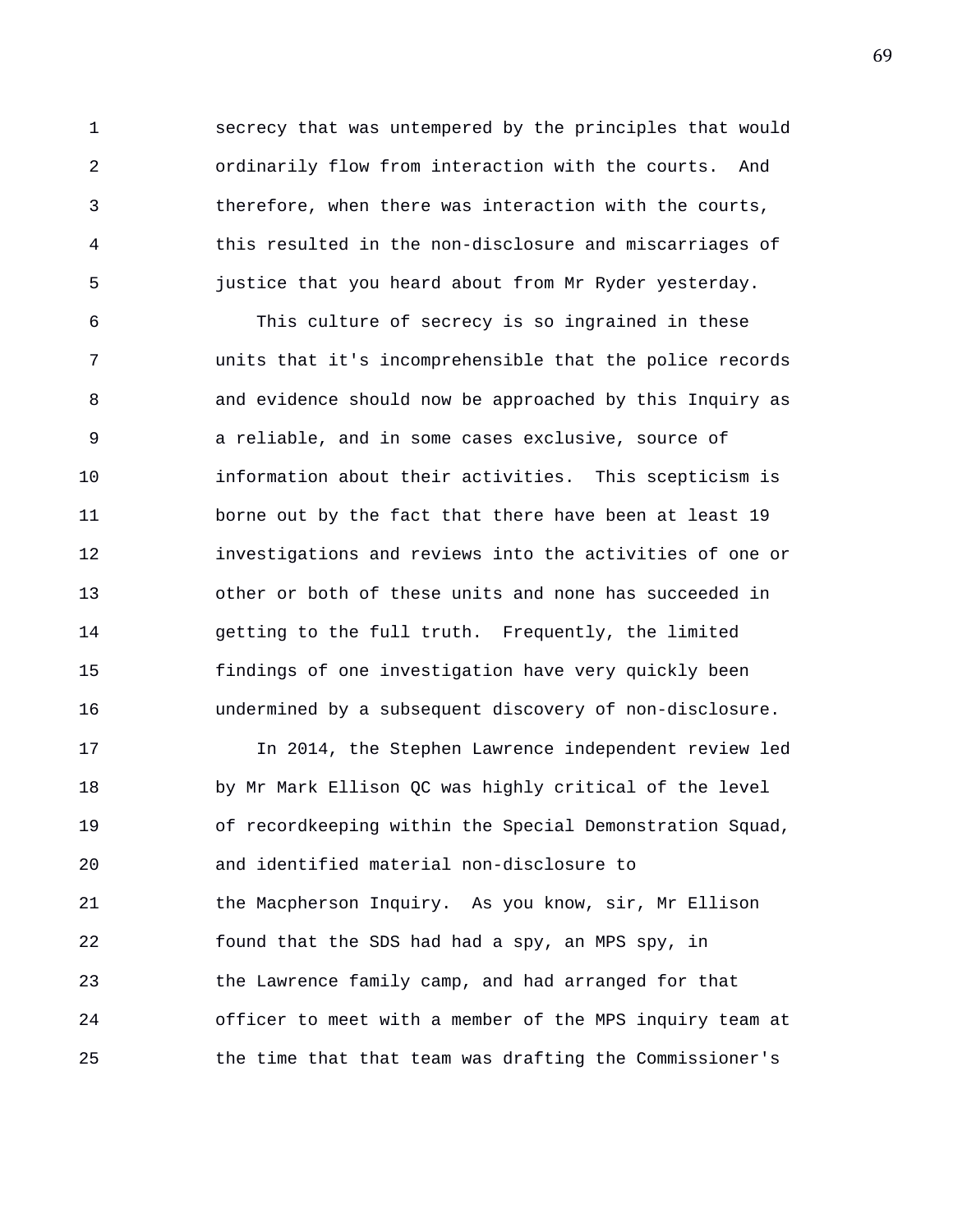1 final written submissions to the Inquiry.

2 None of that was of course disclosed to 3 the Macpherson Inquiry.

4 Nor was it the only material non-disclosure to that 5 inquiry. Relevant intelligence arising out of 6 Operation Othona, an internal anti-corruption 7 investigation, was also withheld by the MPS, 8 notwithstanding two written requests from Sir William 9 Macpherson in relation to such material.

10 Further, the MPS's own internal review into that 11 non-disclosure was itself partial and misleading.

12 Mr Ellison described the internal review as -- and 13 I quote:

14 "... another example of the MPS providing misleading 15 reassurance to the family and to the public. In effect, 16 the review claimed, 'It's all right, we've looked at it 17 all again, there's nothing new, and there is no material 18 indicating possible corruption that was not revealed to 19 the public inquiry.'"

20 In other words, it was not just that there was 21 a problem with non-disclosure to the Macpherson Inquiry, 22 but that when the MPS had the opportunity to put its 23 house in order through its own internal review 24 mechanism, it failed to do so.

25 As Mr Barr noted in his opening statement,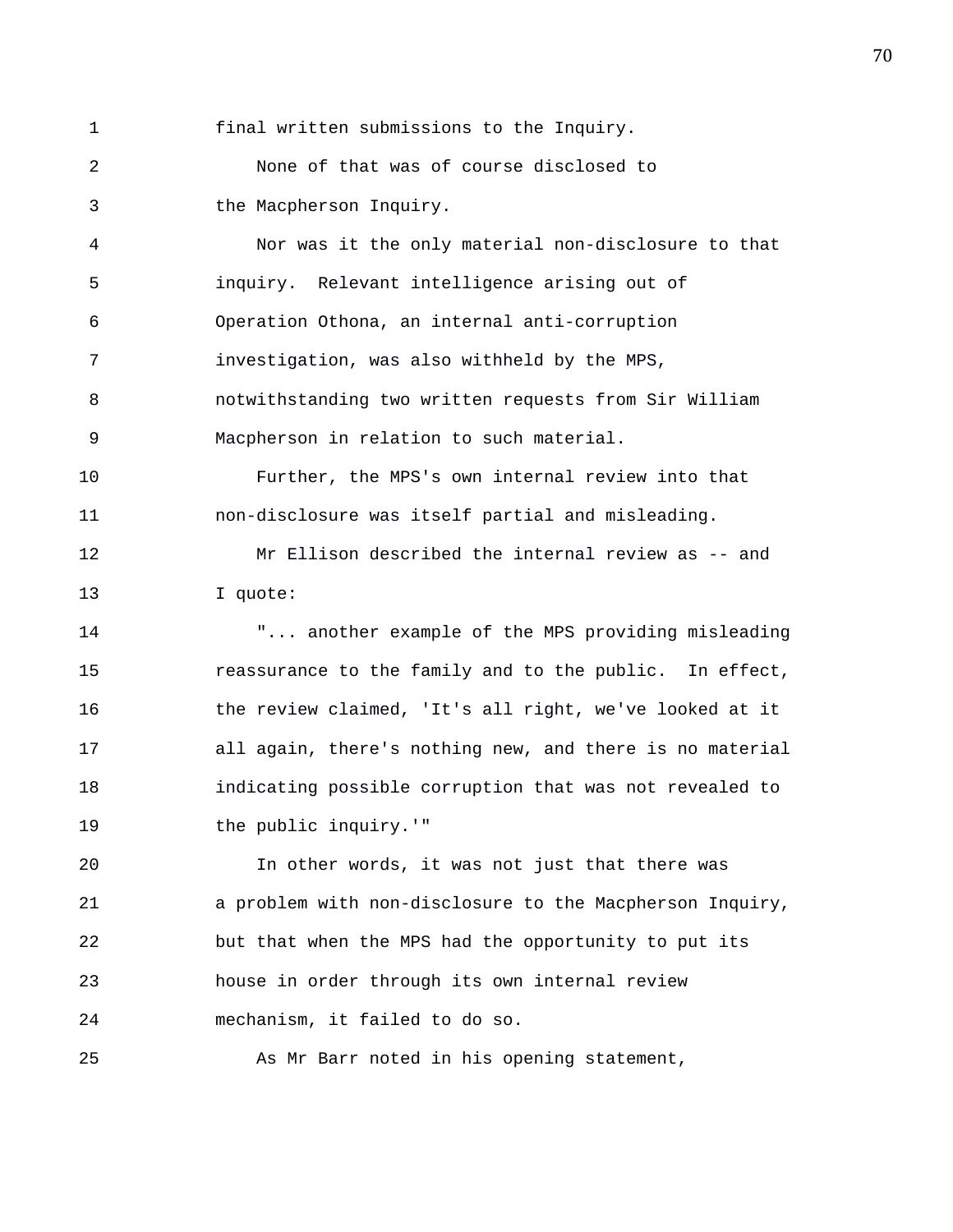1 Mr Ellison also found that the MPS had gathered and 2 disseminated within its organisation intelligence on 3 Duwayne Brooks, relating to divisions between himself 4 and the Lawrence family, the way in which he was going 5 to approach his defence to criminal charges, and his 6 expectations for his civil claim against the MPS.

7 Again, this has echoes of the examples Mr Ryder took 8 you through yesterday, sir.

9 In Mr Brooks' case, Mr Ellison noted that some of 10 the reporting included information about the complainant 11 in criminal charges against Mr Brooks, including 12 material that undermines the complainant's position. 13 Mr Ellison found that no consideration appeared to have 14 been given to the potential disclosure of that reporting 15 in the criminal proceedings, and that had disclosure not 16 occurred by other routes, it is possible that material 17 non-disclosure might have occurred.

18 Mr Ellison also raised questions about the motives 19 of the MPS, both in relation to the prosecution and in 20 their obtaining of intelligence in relation to 21 Mr Brooks' civil claim.

22 Sir, in addition to concerns about material 23 non-disclosure, there are also concerns about the 24 destruction of records.

25 As Mr Menon raised on Wednesday, there is evidence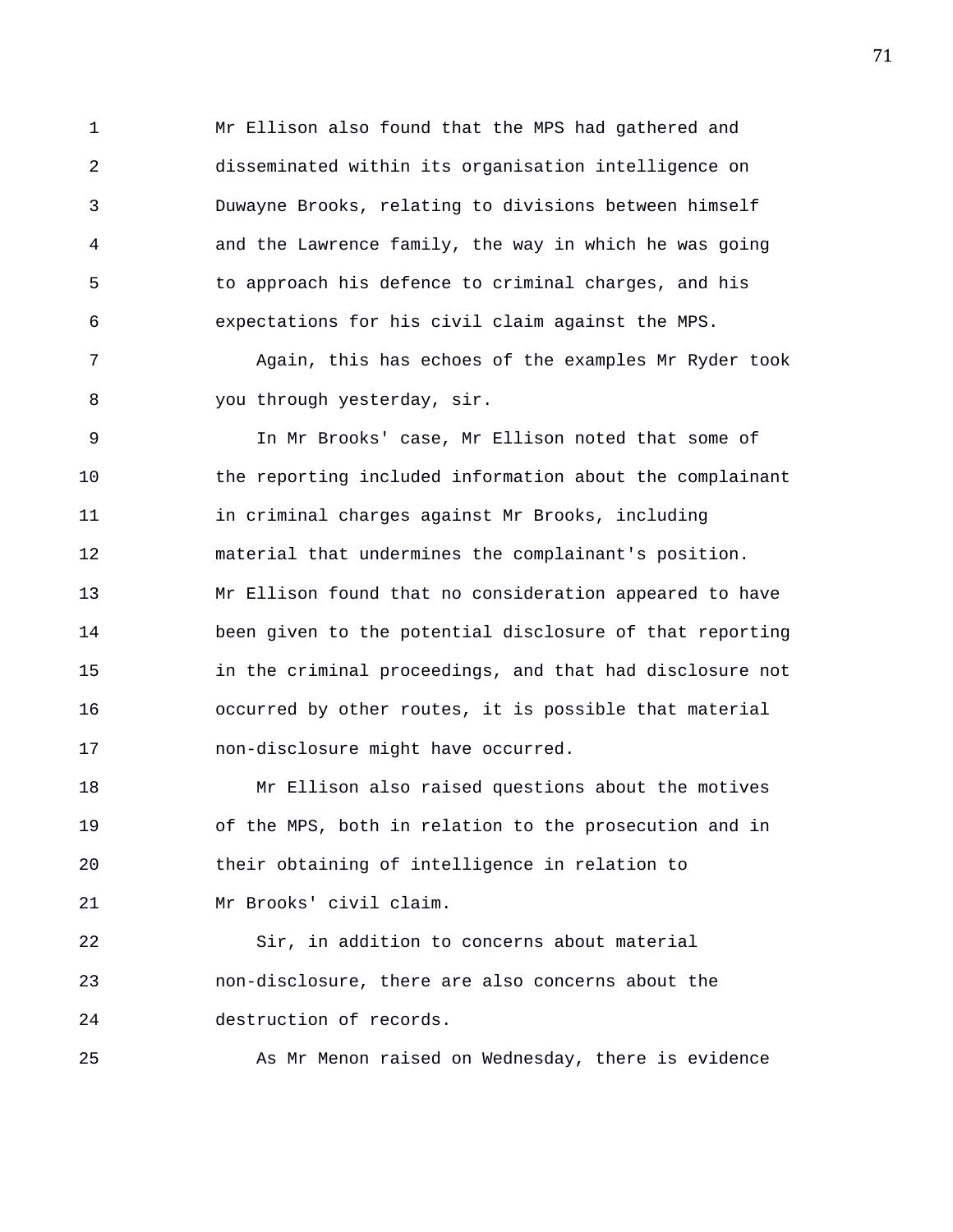1 that documents relevant to this Inquiry were shredded by 2 MPS personnel in May of 2014, after the intention to set 3 up this Inquiry had been announced, and after a command 4 circulation had been issued specifically stating that 5 such material should not be destroyed.

6 This allegation was investigated by the Independent 7 Office for Police Misconduct in Operation Hibiscus. 8 The IOPC published its findings in November of 2019. 9 Not only did it find that there was sufficient evidence 10 to support a conclusion that material relevant to this 11 Inquiry had indeed been shredded, it also found that an 12 officer of the MPS Directorate of Professional Standards 13 had been informed of this but had delayed taking any 14 action in respect of it. The IOPC also expressed 15 concerns that a number of managers within the MPS had 16 refused to engage with its investigation.

17 It is of great concern to the non-state 18 core participants that there has been no public 19 condemnation by the inquiry of the conduct uncovered by 20 Operation Hibiscus.

21 Similarly, the discovery that a former 22 undercover officer, whose cover name is "James Straven", 23 lied to the Inquiry, not once, but twice, in signed 24 witness statements in support of his application for 25 restriction orders. And this does not appear to have in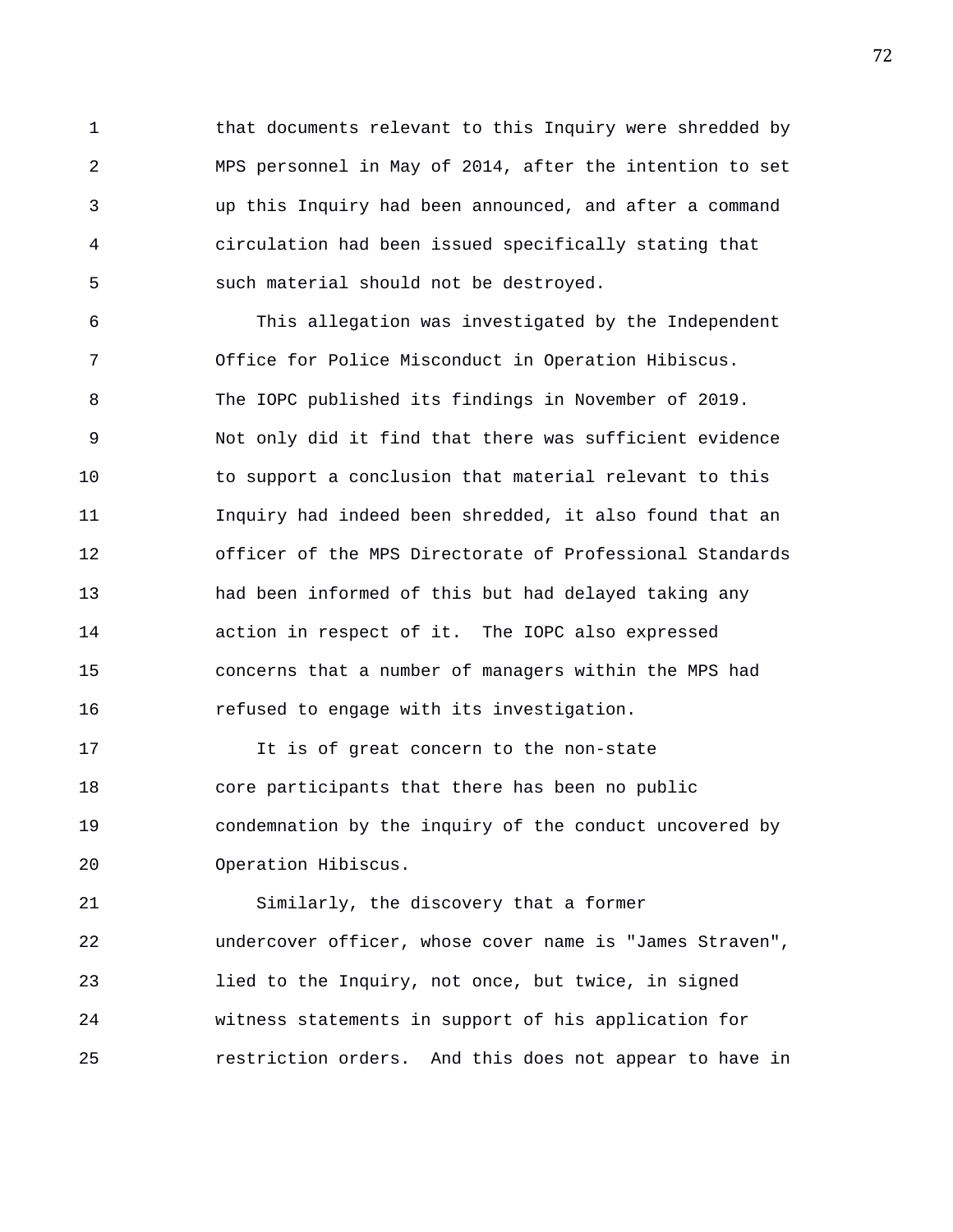1 any way altered your approach, sir, to the similar 2 assertions of other officers denying that they engaged 3 in intimate relationships whilst deployed.

4 In granting restriction of cover names, you, sir, 5 have repeatedly asserted that the relevant deployment 6 appears to have been unremarkable, with no 7 acknowledgement of the fact that you cannot know that 8 without disclosing the cover name, so that those who 9 could give evidence to the contrary are able to come 10 forward. It is shocking that an assumption that 11 a deployment was unremarkable should play any part in 12 justifying restriction of a cover name, when such 13 restriction has the effect of preventing the Inquiry 14 from effectively investigating the very thing it should 15 be inquiring into.

16 The Metropolitan Police's extreme resistance to 17 disclosure in relation to the activities relevant to 18 this Inquiry, including the level of institutional 19 knowledge about undercover officers conducting intimate 20 relationships, will be addressed by Philippa Kaufmann 21 QC on Monday, in the context of the concerted efforts 22 made by the MPS to avoid making any form of disclosure 23 in civil proceedings initiated by the women. So I will 24 not rehearse that history now, but I would ask you, sir, 25 to bear it in mind.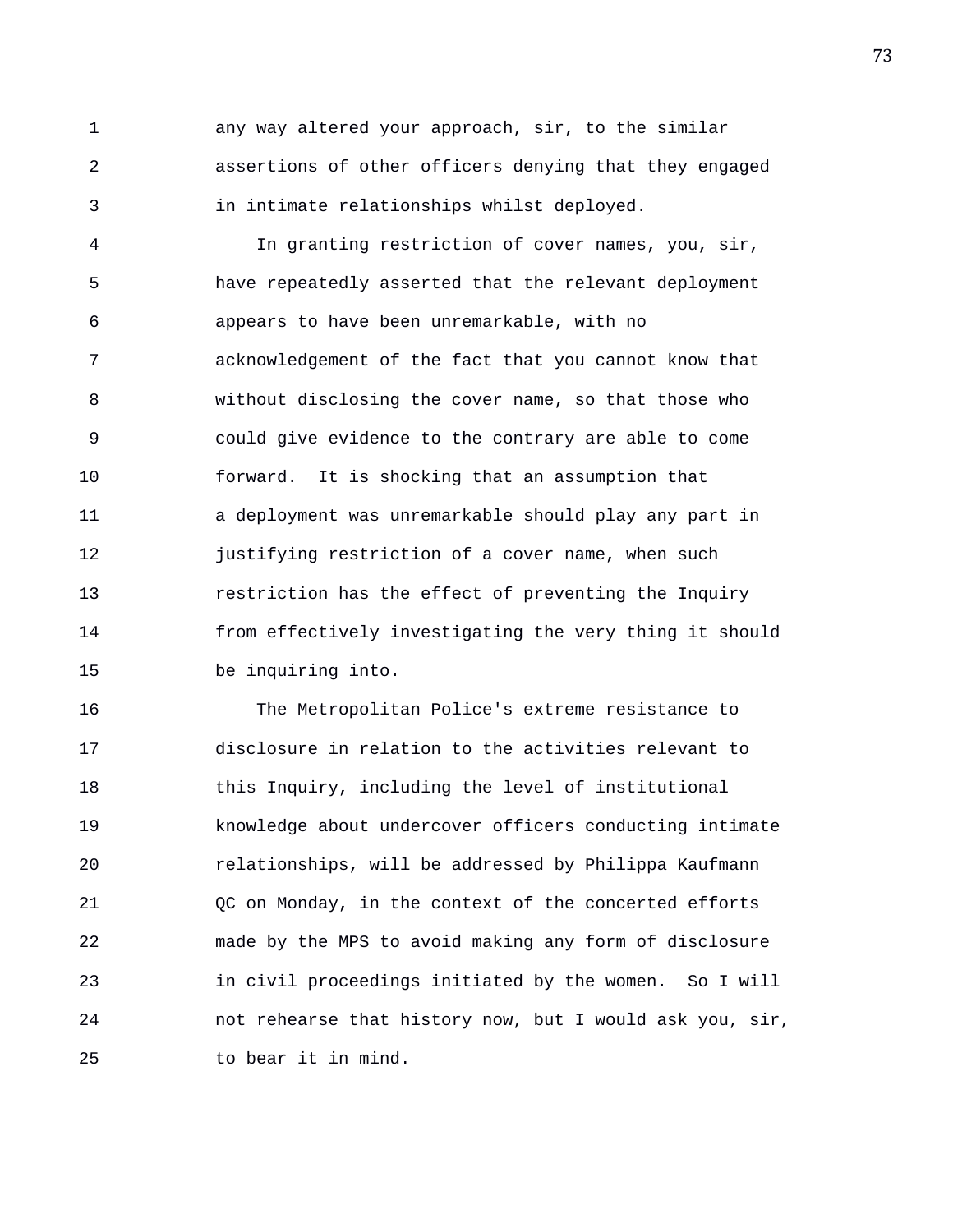1 I will say now that in light of all of these 2 factors, the non-state core participants have no 3 confidence that the police will volunteer full 4 disclosure in this Inquiry. There may be some tactical 5 disclosure of individual wrongdoing, but in order to 6 excavate the deeper systemic position, the Inquiry will 7 need to draw on information from other sources, 8 including the non-state core participants. 9 Worryingly, the culture of secrecy in respect of 10 the SDS does not appear to be limited to 11 the Metropolitan Police. 12 As has been noted in many of the opening statements, 13 an issue of significant importance in this Inquiry, 14 particularly in relation to the establishment of 15 the Special Operations Squad and its transition into 16 the Special Demonstration Squad, is the role played by 17 the Home Office. 18 As you have heard from others, sir, in the wake of 19 the findings of Mark Ellison QC, the then 20 Home Secretary, Theresa May, commissioned a review into 21 the full extent of the Home Office's knowledge of 22 the SDS. 23 Counsel on behalf of the Home Secretary mentioned in 24 his opening statement some of the findings of that 25 review, but he did not mention the fact that Mr Taylor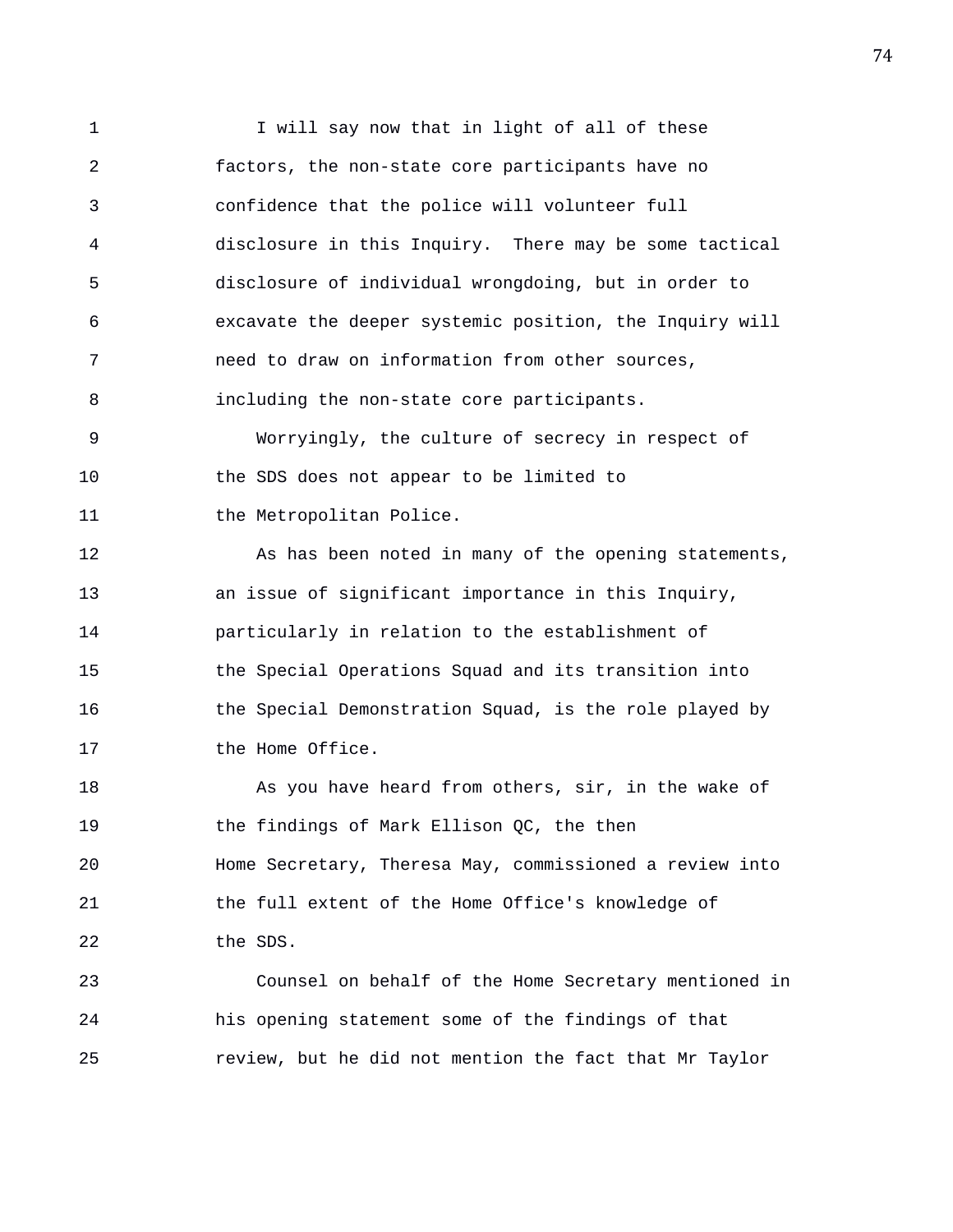1 found very little documentation relating to the SDS 2 within the Home Office's own records. Mr Taylor 3 recorded that there was a consistent Home Office file 4 reference relating to the SDS, but concerningly, 5 the contents of that file were untraceable. 6 Mr Taylor found -- and I quote: 7 "... there is no record to show where this file is 8 or when it may have been destroyed. The absence of any 9 current record of this reference number in Departmental 10 systems is a concern given that the material would have 11 been classified as Secret or Top Secret. It is not 12 possible to conclude whether this is human error or 13 deliberate concealment." 14 Again, this raises real concerns about the lengths 15 taken to maintain secrecy in relation to the SDS, and 16 highlights the problem the Inquiry will face in

17 attempting to reach conclusions founded on the state 18 records.

19 Sir, the fourth concern is, with respect, you 20 sitting as a lone decision-maker.

21 The non-state core participants have real concerns 22 that you, sir, sitting alone to determine the issues of 23 fundamental importance which arise in this Inquiry is 24 simply not the way to get to the truth.

25 You will be called on to decide questions around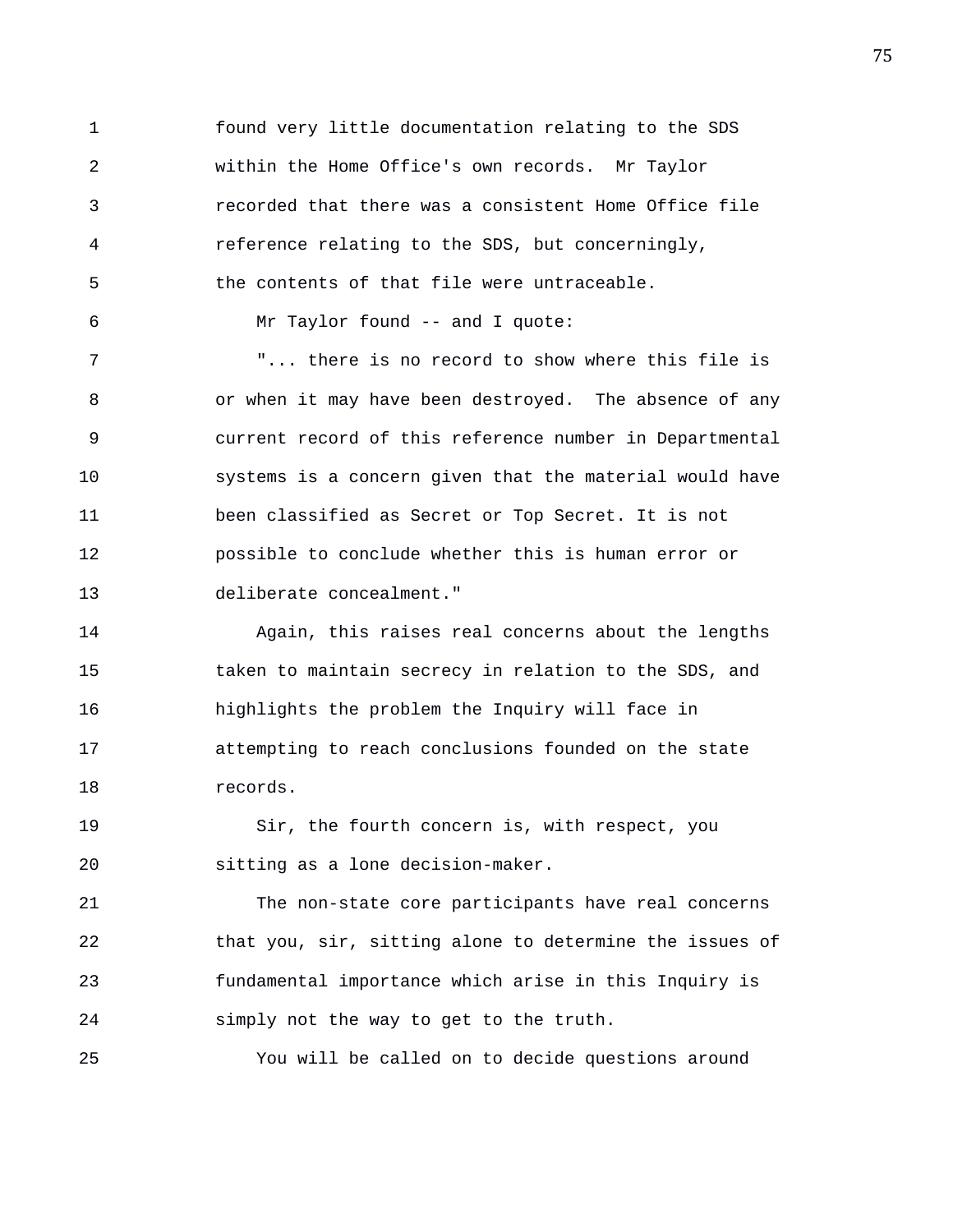1 political policing, institutional and individual racism, 2 sexism, class and political bias.

3 The Inquiry's terms of reference require it to reach 4 decisions about the motivation and justification for 5 undercover policing operations. In respect of the vast 6 majority of the groups spied on by the SDS and 7 the NPOIU, those are inherently political questions.

8 With respect, sir, you have previously made comments 9 which are indicative of a dismissive view of groups 10 whose political ideologies differ from your own, and 11 these will be referred to by Ms Kaufmann QC in 12 the opening statement on behalf of John 13 Burke-Monerville, Patricia Da Silva and Mark Wadsworth 14 on Monday.

15 This is a matter of real concern in an inquiry where 16 you will be drawing conclusions of such profound 17 importance to fundamental freedoms, including where 18 the line falls between freedom of political belief and 19 expression on the one hand, and activities, if any, 20 capable of justifying undercover policing on the other.

21 As you have heard, sir, the annual reports from 22 the early years of the SDS record groups such as 23 the Anti-Apartheid Movement and the Women's Liberation 24 Movement amongst those that were infiltrated. From 25 today's perspective, it is shocking that such groups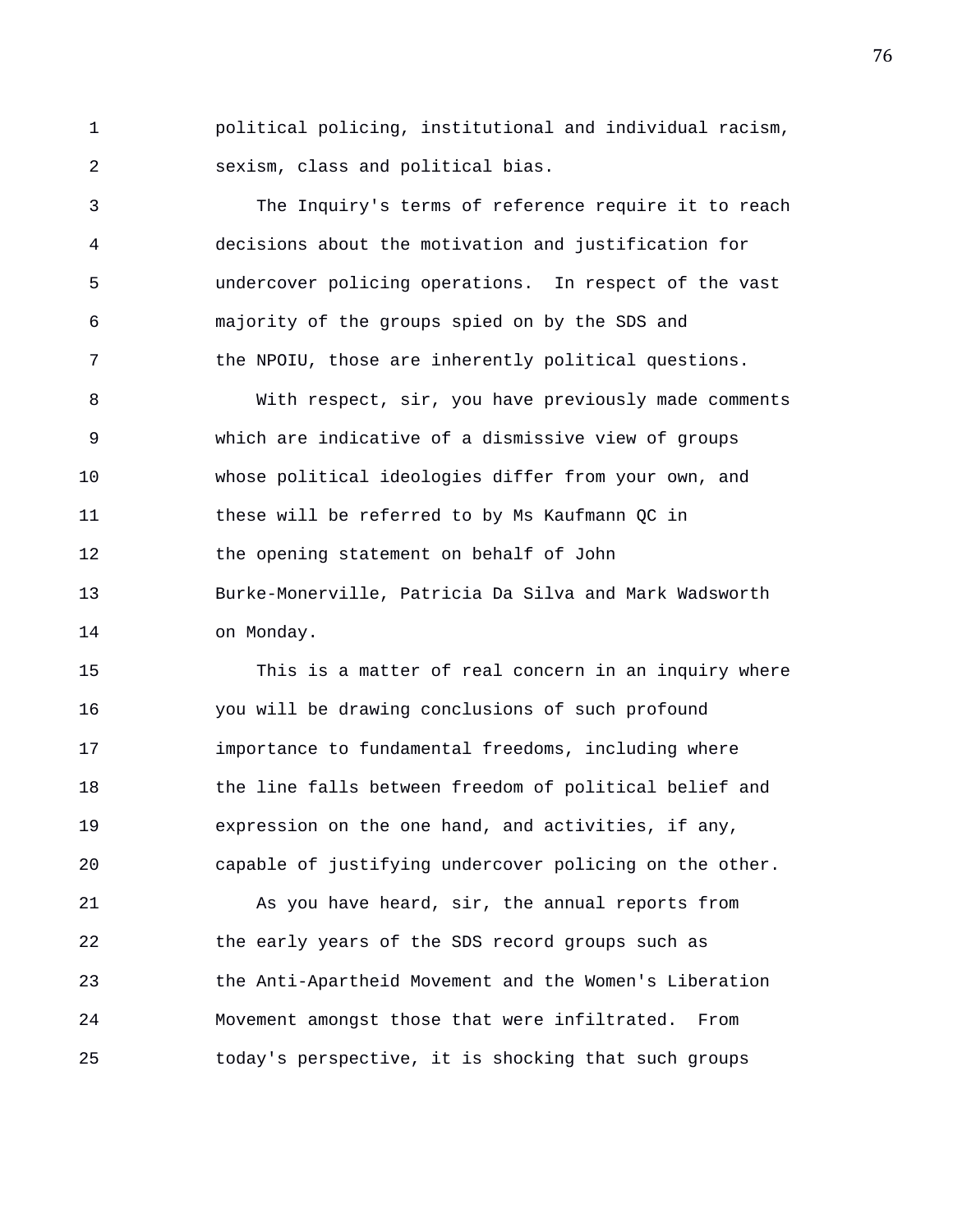1 would be viewed as subversive, let alone sufficiently so 2 to justify being subject to intrusive undercover 3 policing.

4 With respect, how are you, sir, as a lone 5 individual, equipped to make decisions about which 6 movements and campaigns, if any, were and were not 7 justified as targets, especially as the Inquiry moves 8 towards the present day?

9 And on what basis can such determinations be made in 10 cases where those who were spied on are not given an 11 opportunity to give their own account, as will be 12 the case where officers' cover names are restricted, or 13 where full disclosure of group and personal files is not 14 made?

15 The Inquiry will also have to confront and address 16 the extent to which racism, sexism, class and political 17 bias were at play in the targeting and conduct of 18 undercover policing operations. Again, with respect, 19 sir, these are not issues on which you have particular 20 expertise or experience. And you have to date rejected 21 calls for a diverse panel to share the decision-making 22 with you during the first two modules of the Inquiry.

23 This is of concern because finding out what 24 happened, particularly when evaluating the motivations 25 and justification, is not a value-free process. You,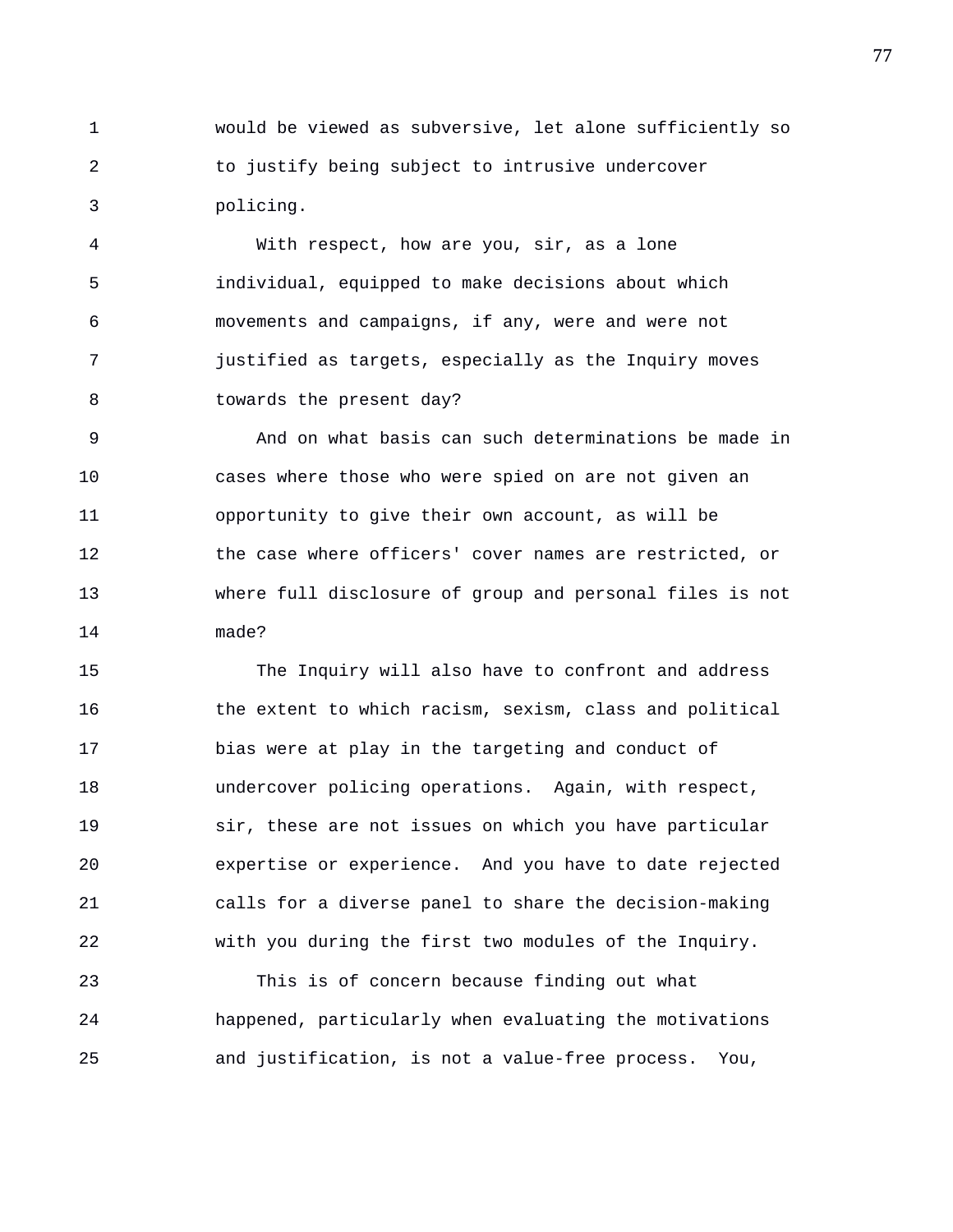1 sir, as do we all, will inevitably bring to bear your 2 own life experiences and beliefs. There is now 3 a considerable body of contemporary scientific research 4 demonstrating how unconscious biases affect 5 decision-making in all fields, including judicial 6 fact-finding. And again, Ms Kaufmann QC will address 7 that research in greater detail on Monday.

8 A panel with a diversity of backgrounds and 9 experience would be an effective means of ensuring that 10 unconscious biases are identified and challenged.

11 If you are to sit alone, sir, you will bear 12 the heavy burden of having to scrutinise and challenge 13 your own preconceptions. That is a task made more 14 onerous by the Inquiry's lack of transparency and public 15 access, and its one-sided reliance on state records and 16 evidence.

17 Not only are you disproportionately exposed to only 18 one side of the story, but by minimising non-state and 19 public participation you reduce the opportunities for 20 external scrutiny and challenge to your own assumptions 21 and decision-making.

22 Sir, before I conclude, there are two points that 23 I wish to make in response to the opening statement on 24 behalf of the Designated Lawyer Officers.

25 First, sir, counsel for the Designated Lawyer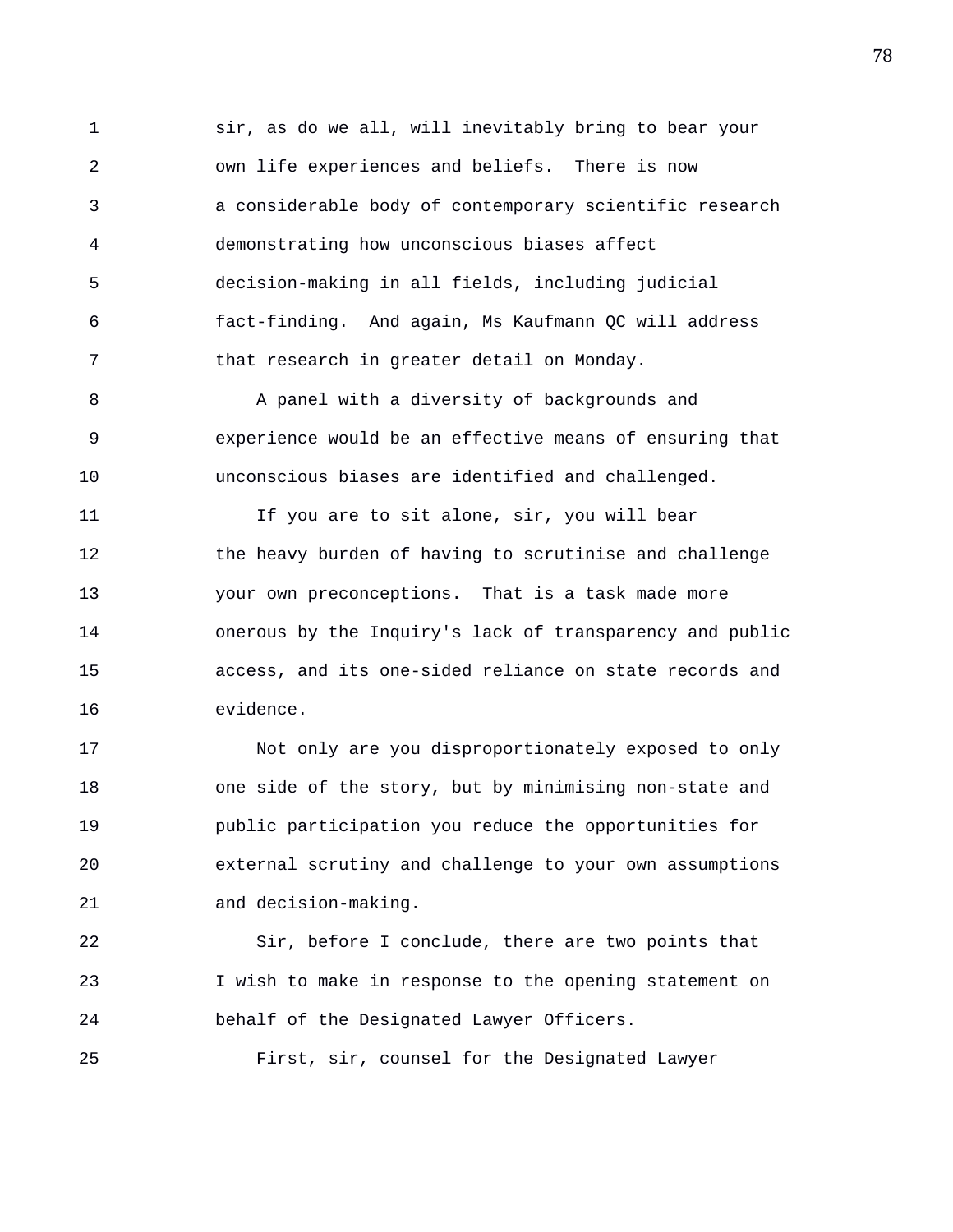1 Officers urged you to guard against judging 20th century 2 actors by 21st century standards. In doing so, he 3 referred to the report from the Select Committee on 4 the petition of Frederick Young and others, from 5 6 August 1833. He described this in his oral statement 6 as your "predecessor committee", and, sir, in many ways 7 it is. Counsel for the Designated Lawyers referred to 8 it as supporting the lawfulness of undercover policing. 9 However, I would ask you to look at the report in 10 detail. Interestingly, it concerns the covert 11 **infiltration by a police officer into local meetings of** 12 the National Political Union of the Working Classes. 13 The officer concerned, officer Popay, was said to have, 14 whilst undercover, taken an active part in meetings and 15 to have attempted to incite participants to violence. 16 He also deceived his way into people's homes and 17 manipulated their empathy and generosity. Some 18 parallels with the accounts you have heard yesterday and 19 on Wednesday and today in relation to the SDS and 20 the NPOIU, you might find.

21 It is right, as counsel for the Designated Lawyers 22 said, that the 1833 Select Committee did not find 23 undercover policing to be unlawful per se. However, it 24 found Officer Popay's conduct to be deserving of 25 the committee's most grave and decided censure.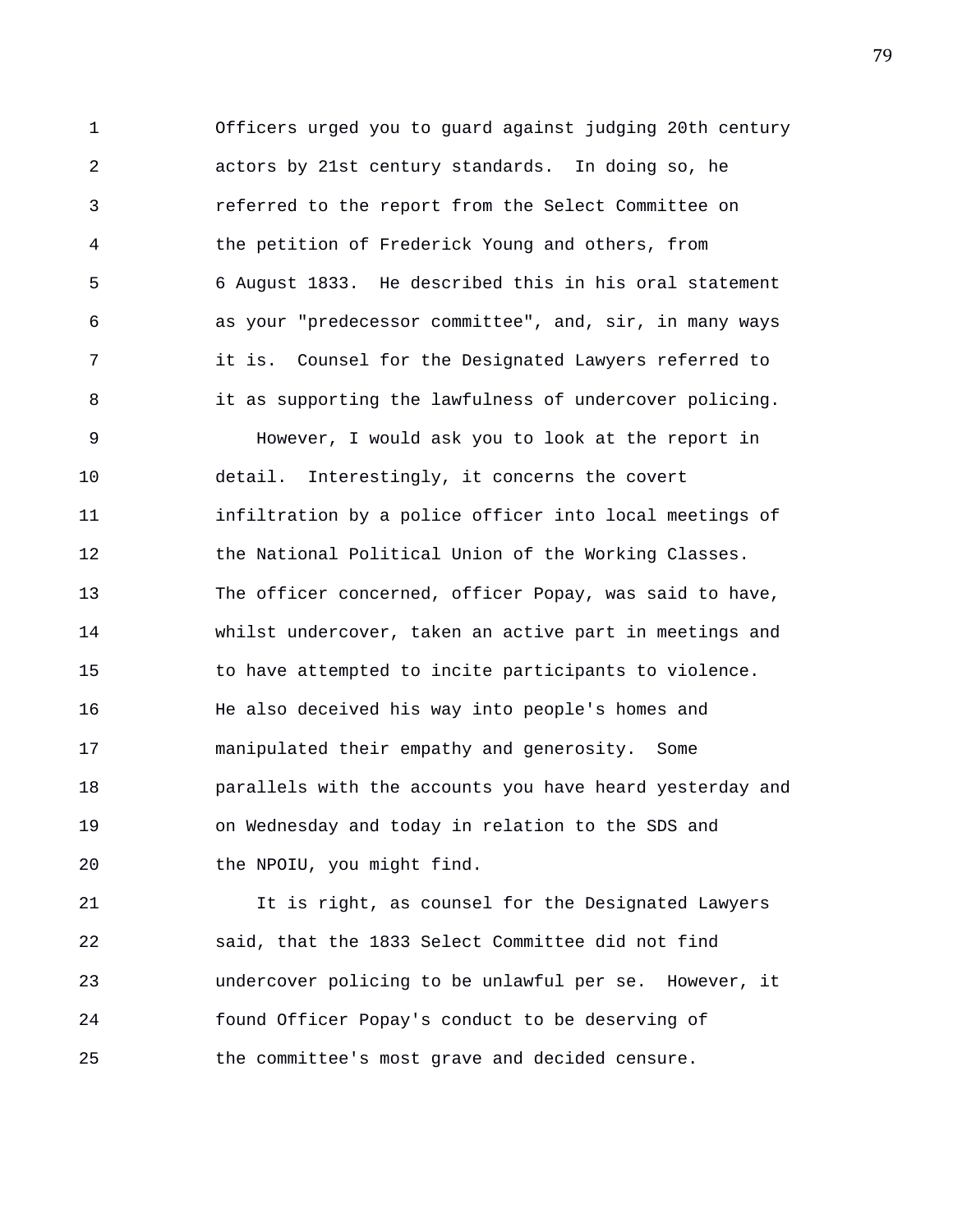1 The committee observed that the employment of 2 policemen in plain clothes must be -- and I quote: 3 "... strictly confined to detect breaches of the law

4 and to prevent breaches of the peace, should these ends 5 appear otherwise unattainable."

6 What the Select Committee went on to say is also 7 critically important, and counsel for the Designated 8 Lawyers did not cite this part. I quote:

9 "At the same time, the Committee would strongly urge 10 the most cautious maintenance of those limits and 11 solemnly deprecate any approach to the employment of 12 spies, in the ordinary acceptance of the term, as 13 a practice most abhorrent to the feelings of the people 14 and most alien to the spirit of the Constitution."

15 So, sir, the public's shock and concern about this 16 type of political undercover policing is not a modern 17 day sensibility. In 1833, a Select Committee of 18 the House of Commons was identifying the need for 19 a strict necessity test, tightly confining the purposes 20 of undercover policing, and recognising that its use 21 more generally is abhorrent to the feelings of 22 the people and most alien to the spirit of 23 the constitution.

24 That must be right, sir. Political undercover 25 policing is not just a binary balance between the right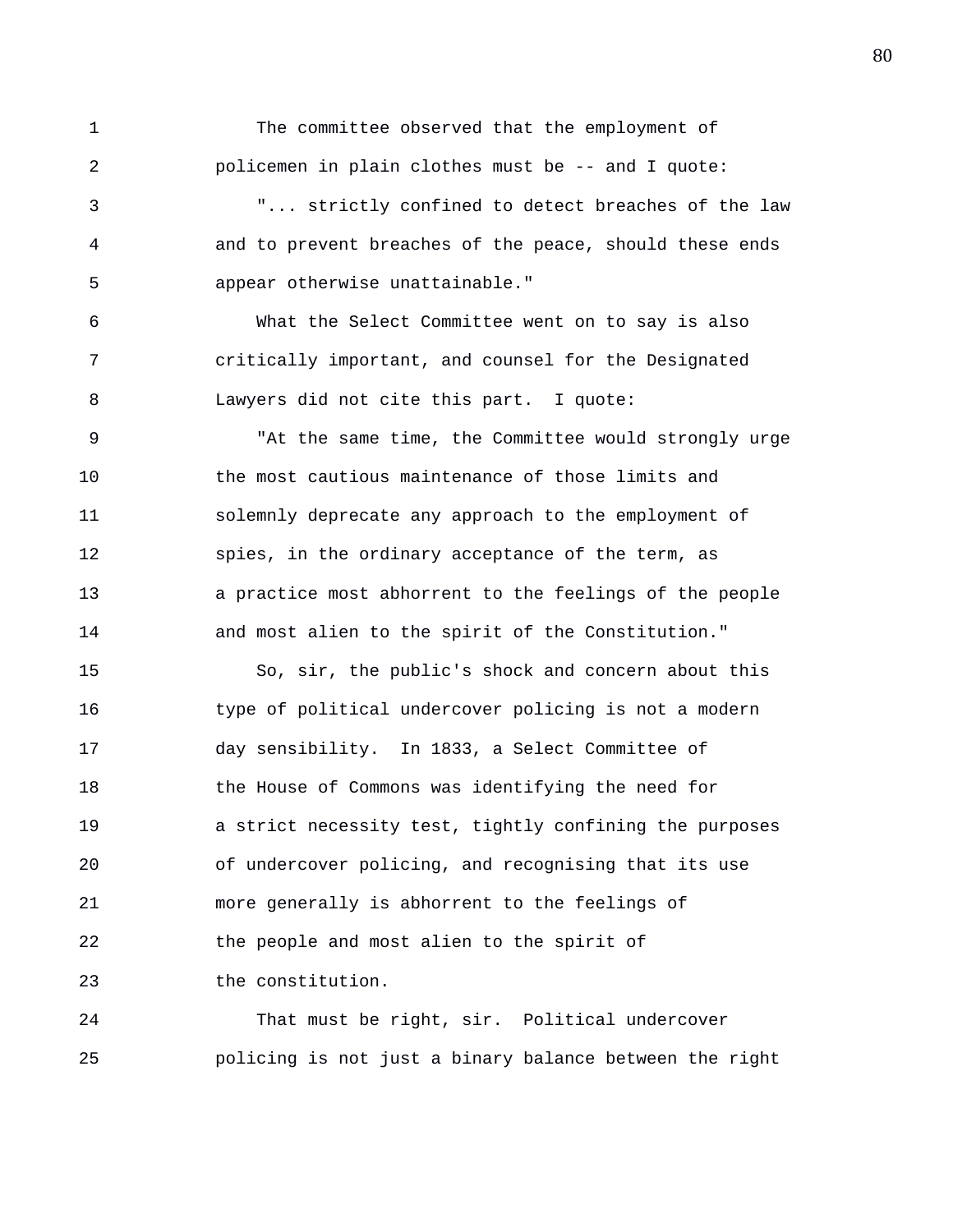1 to protest and the maintenance of public order, as 2 counsel for the Designated Lawyers appeared to suggest. 3 The degree of intrusion into people's lives occasioned 4 by the political policing goes to the heart of political 5 and individual freedoms. Not just the right to 6 demonstrate publicly, but the right to a private realm 7 in which people can discuss their beliefs and values, 8 without being surveilled and blighted by the state.

9 It is beyond irony that counsel for the Designated 10 Lawyers, speaking on behalf of secret police officers, 11 should use the word "totalitarian" to describe 12 the people that they spied on in their homes, in public 13 houses, in meeting halls, for advocating on issues such 14 as sexual equality, anti-racism, social and political 15 justice and environmental change. Abhorrence of that 16 type of political policing is not a 21st century 17 development.

18 The second point I want to raise, sir, is in 19 relation to the Supreme Court decision in the case of 20 Catt. Several of the state openings have made reference 21 to the speech of Lord Sumption in that case. However, 22 it's important to remember that Catt was not a case 23 about undercover policing. The information recorded 24 about Mr Catt was obtained through open observation at 25 public events, and Lord Sumption made clear that that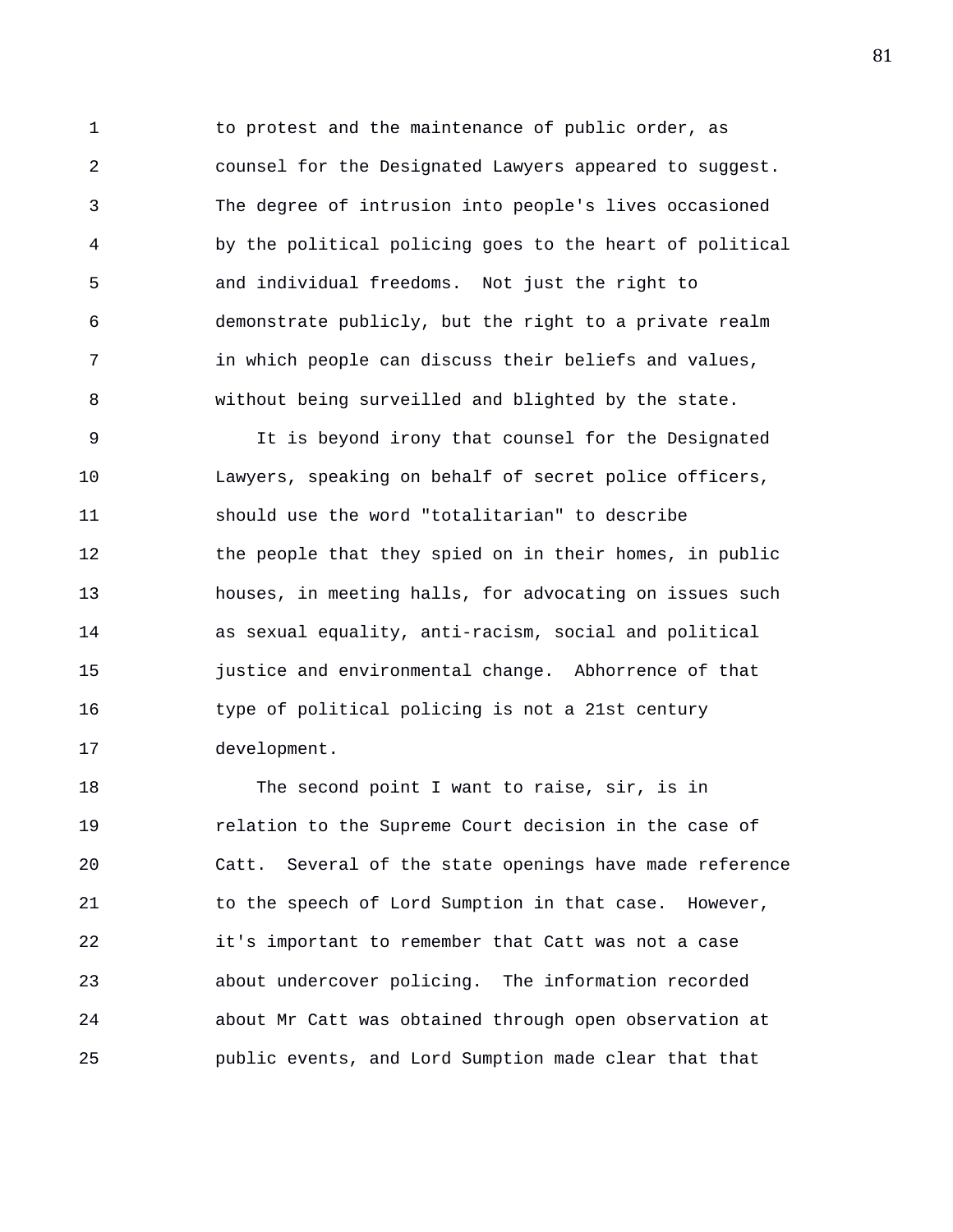1 was the starting point of his decision.

2 Second, the information gathered was not usable or 3 disclosable for any purpose other than policing. It 4 expressly would not be disclosable for any vetting or 5 employment purpose.

6 Third, it was not held on any personal or nominal 7 file relating to Mr Catt. A matter which Lady Hale said 8 would have altered her view of its lawfulness if it had 9 have been.

10 All of these factors underline the difference 11 between the type of intelligence-gathering under 12 consideration in Catt and the far more intrusive 13 activities of the SDS and the NPOIU.

14 And you will know, of course, sir, that when Mr Catt 15 took his case to the European Court of Human Rights, 16 that court found that the retention of even the overtly 17 obtained information about him had been unlawfully 18 retained.

19 So, sir, in conclusion, the non-state 20 core participants want this Inquiry to succeed. They 21 want it to be able to get to the truth. And they want 22 their participation to be meaningful. They want to 23 discover what was done to them, and to understand 24 the extent to which undercover policing -- political 25 undercover policing -- has affected and distorted civil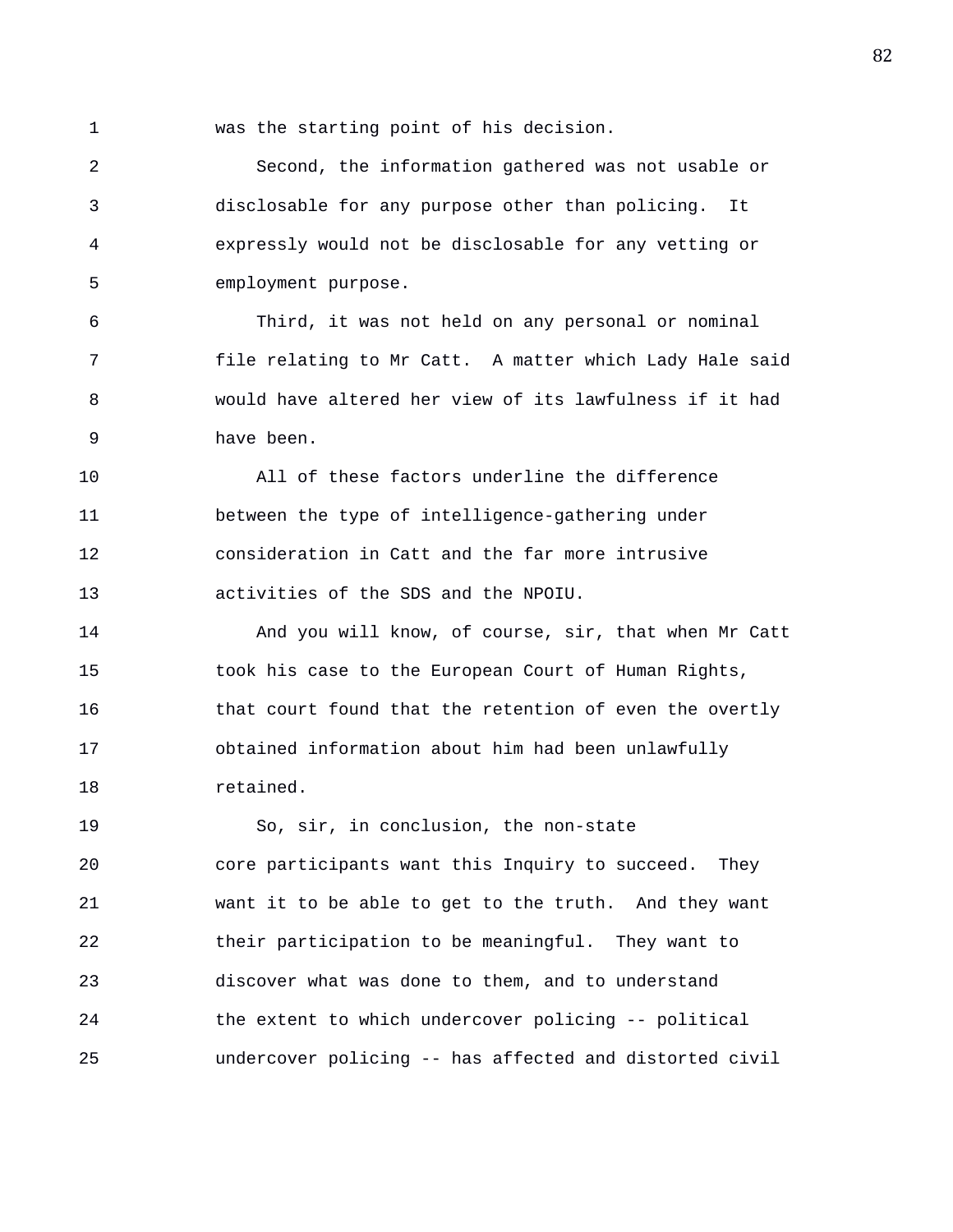1 society over the last 50 years. They want their voices 2 to be heard, and they want the Inquiry to take seriously 3 the plurality of views and lived experiences of those 4 who have been subjected to political undercover 5 policing.

6 They want lessons to be learned for the future, so 7 that political freedoms and private lives are properly 8 protected, and that others are not subjected to 9 the gross abuses that many of them have suffered. 10 To this end, sir, they ask you to bear in mind 11 the following demands:

12 1. To facilitate proper public access to 13 the Inquiry's proceedings.

14 2. To enable non-state core participants to 15 participate meaningfully and effectively by giving them 16 disclosure of their personal and group files, access to 17 the hearings and to the documents in advance -- and 18 I would add, sufficiently in advance -- to enable them 19 to properly prepare, so that they can assist the Inquiry 20 with themes and questions.

21 3. Publish the full list of groups spied on. And 22 by that they mean all of the groups reported on, 23 including those that are claimed to be collateral 24 intrusion.

25 4. Publish photographs as well as cover names of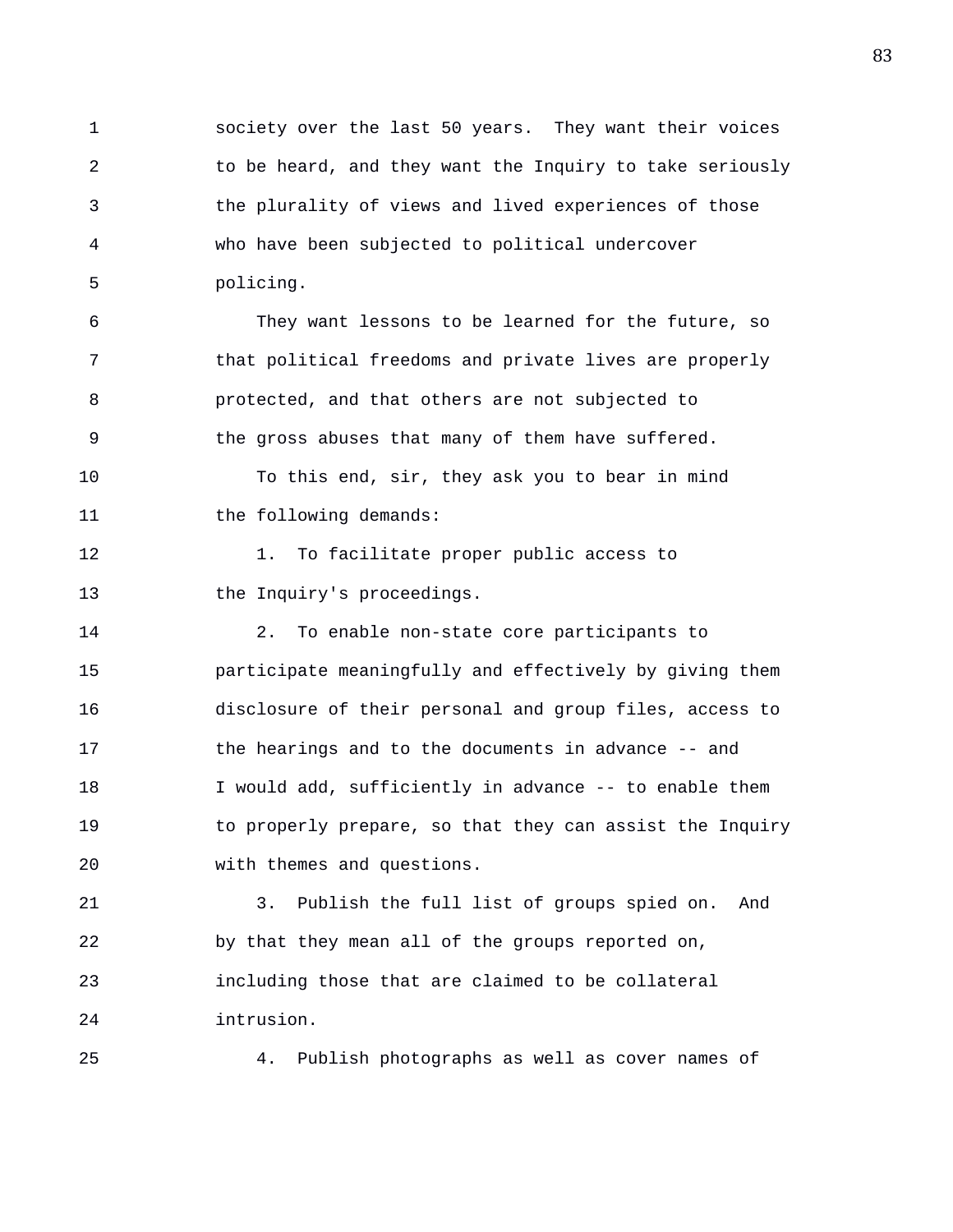1 undercover officers, so that members of the public can 2 know if they were affected.

3 5. To expand the panel, or to consider inviting 4 the Home Secretary to expand the panel, to include 5 a diversity of expertise, perspectives and experience, 6 not just for the lessons learned stage but now, as soon 7 as practically possible.

8 Sir, without those things, it is difficult to see 9 how the Inquiry can deliver on its promise to get to 10 the truth.

11 Thank you. Those are my submissions.

12 THE CHAIRMAN: Ms Brander, thank you for your submissions.

13 All I can say is, I hope to prove you wrong.

14 MS BRANDER: Thank you, sir.

15 THE CHAIRMAN: We will reconvene at 2 o'clock.

16 MS PURSER: Thank you very much, everyone. We will now take

17 a break for lunch and we will resume at 2 pm.

18 (1.03 pm)

19 (The short adjournment)

20 (2.00 pm)

21 MS PURSER: Good afternoon, everyone, and welcome to

22 the afternoon session of the Day 5 opening statements of 23 the Undercover Policing Inquiry.

24 As a reminder to those of you in the virtual hearing 25 room, please turn off both your camera and microphone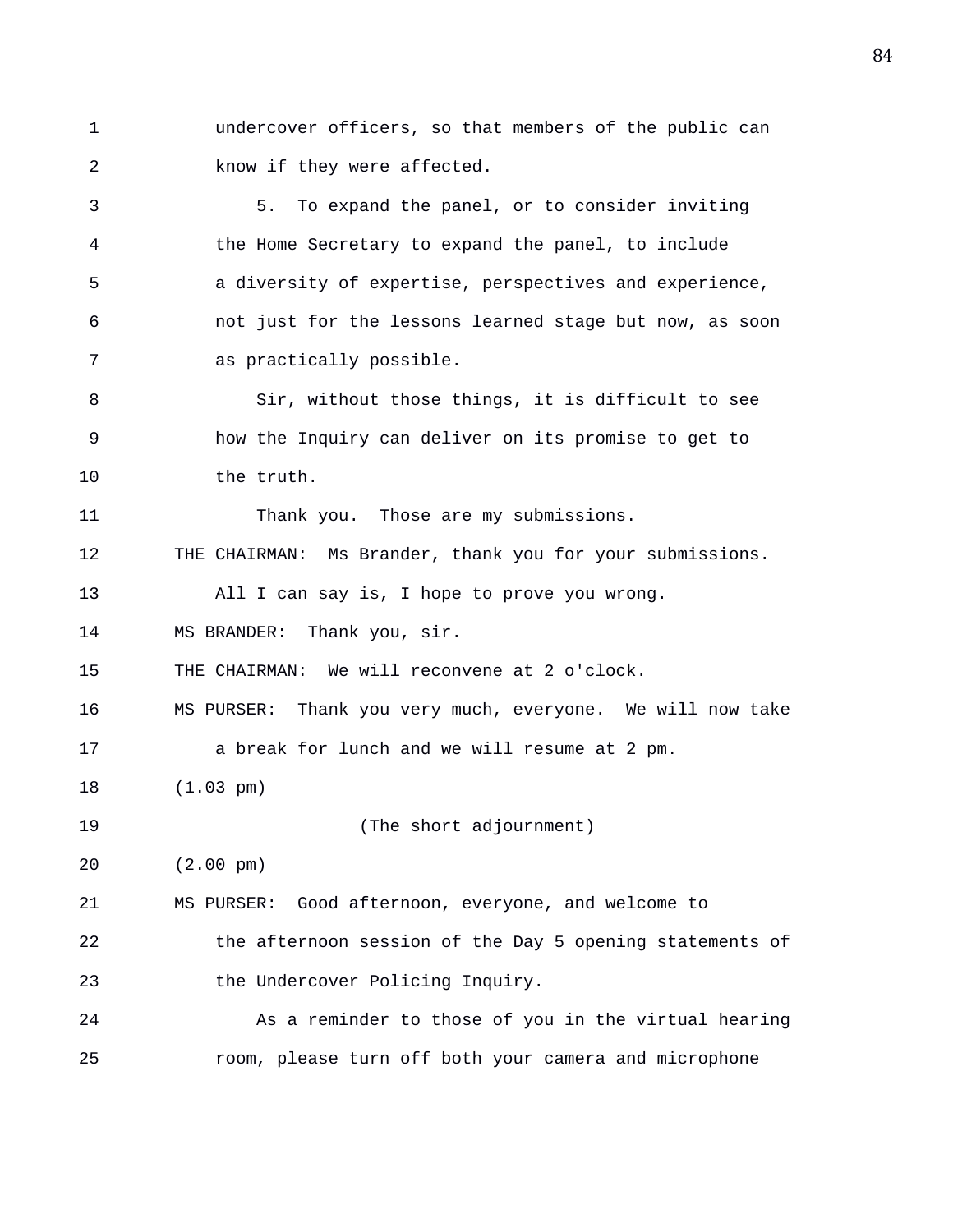1 until you are invited to speak by the Chairman. 2 I will now hand over to our Chairman, 3 Sir John Mitting, to continue -- (feedback). 4 THE CHAIRMAN: There appears to be a technical problem at 5 the moment, where everything is being said twice. I am 6 afraid that if it continues, (feedback) going to 7 interrupt your opening remarks (feedback). I may 8 therefore have to ask that we -- (feedback) -- is 9 resolved. 10 (Pause) 11 Has the problem been resolved? 12 MS PURSER: Sir, if you would allow us to pause for a moment 13 so that we can ensure the problem is resolved, I'd be 14 very grateful. Thank you. 15 THE CHAIRMAN: Then could you permit me to go into 16 the break-out room while the problem is resolved. 17 MS PURSER: Yes, please, sir. We'll do so now. 18 Apologies, everyone. We will just resolve the issue 19 with the sound and we will be back as soon as we can. 20 Thank you. 21 (2.03 pm) 22 (A short break) 23 (2.09 pm) 24 MS PURSER: Welcome back, everyone. And apologies for 25 the issues with the sound just now. We are in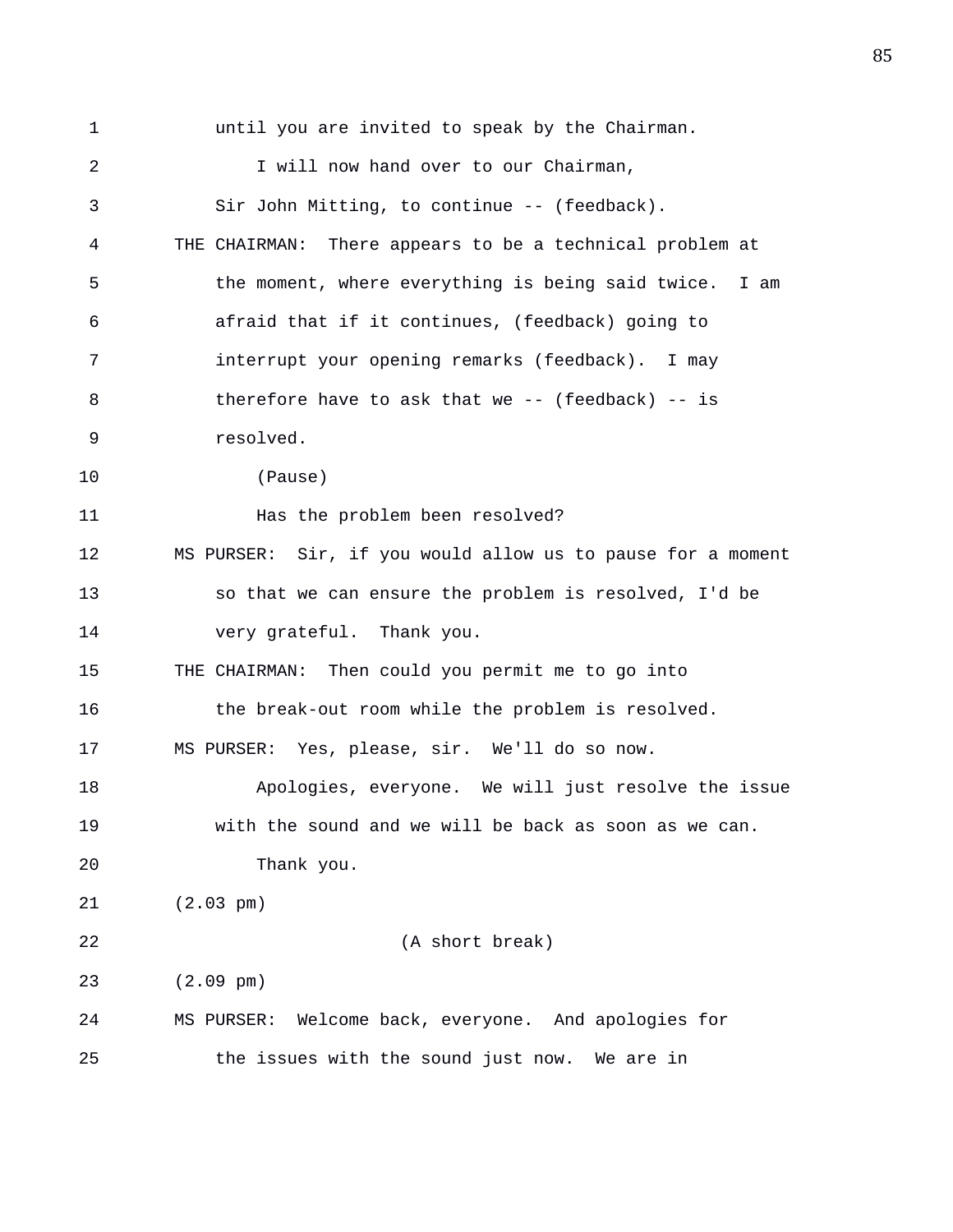1 the afternoon session of Day 5 of our opening statements 2 and I will now hand over to the Chairman to continue 3 proceedings. 4 Chairman. 5 (Pause) 6 Please bear with us, everyone, whilst we fix another 7 slight technical issue. We will be back soon. 8 Please can the holding slide be put onto the screen. 9 (Pause) 10 Welcome back, everyone, and apologies for 11 the technical issue. I believe we are now ready to 12 restart the Day 5 afternoon session. 13 Chairman. 14 THE CHAIRMAN: Thank you. 15 Lord Hendy, I hope that you can now begin, albeit 16 a little belatedly. For once, I think the technical 17 problem was not of our making. 18 Opening statement by LORD HENDY 19 LORD HENDY: Yes, thank you, sir. 20 Sir, I'm instructed by the core participants, 21 the Fire Brigades Union and Unite the Union. I'm also 22 asked to mention other trade unions which are not 23 core participants, though some applied and were refused 24 that status. 25 These other unions are the Communication Workers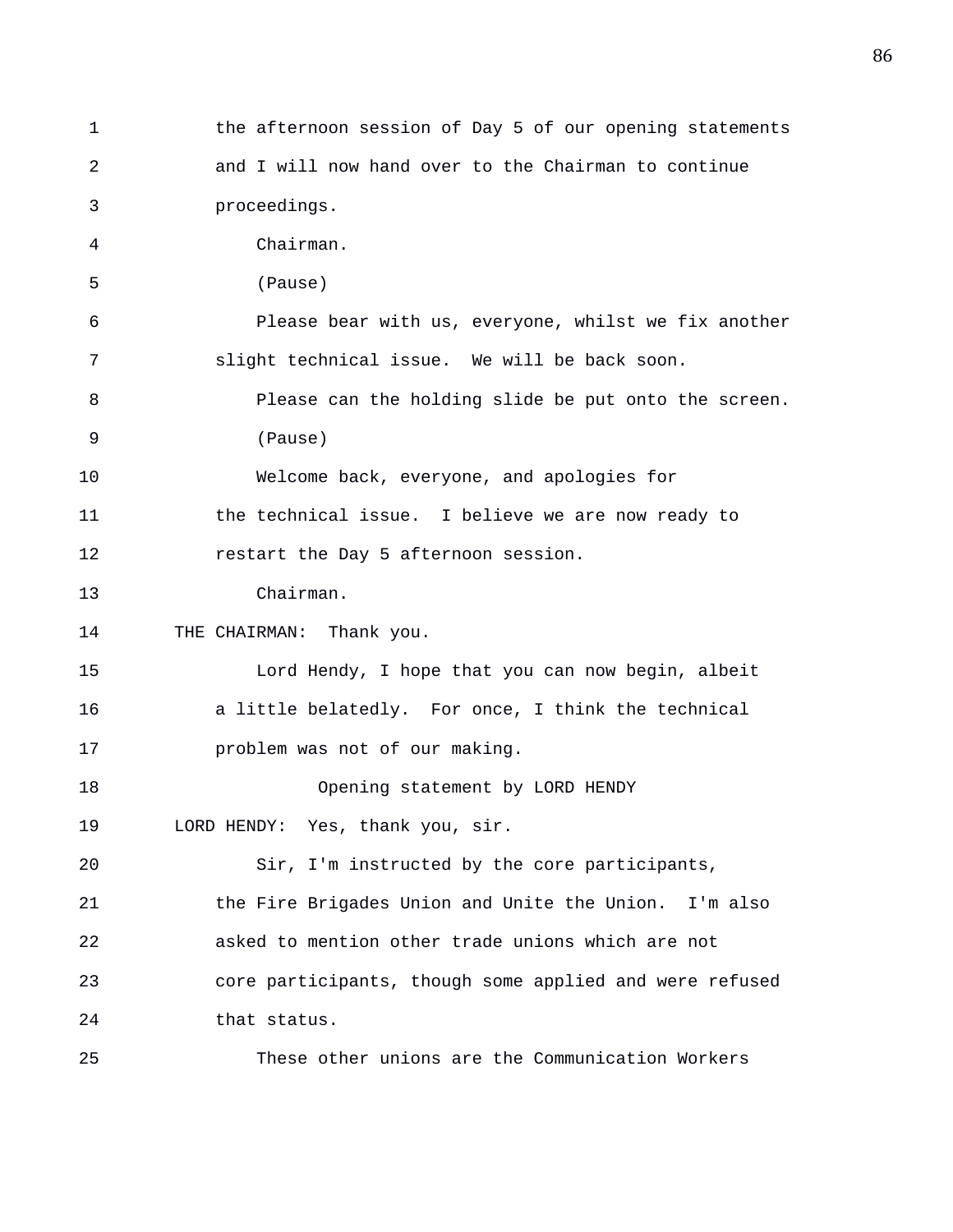1 Union, CWU, the GMB union, the National Education Union, 2 NEU, the National Union of Journalists, NUJ, and the 3 National Union of Rail, Maritime and Transport Workers, 4 RMT, and the Public and Commercial Services Union, PCS. 5 Some of these unions may apply for core participant 6 status in due course, and other unions not represented 7 today may join them. It will depend on the nature and 8 extent of evidence emerging of infiltration and 9 surveillance of those unions by undercover police 10 officers. It will also depend on resources since, as 11 you will appreciate, sir, unemployment has risen by 12 a million since lockdown, and union membership levels 13 and hence union subscription income is consequently 14 imperilled.

15 Sir, the first point my clients wish me to emphasise 16 to the Inquiry is that trade unions are lawful 17 organisations which play a vital role in any democratic 18 society. Of course, even lawful organisations may 19 commit crimes. But undercover infiltration or 20 surveillance of a lawful organisation will require 21 a full and proper justification by reference to 22 a reasonable anticipation of criminal activity. My 23 clients believe that they were subject to undercover 24 police surveillance and infiltration, and they do not 25 believe that there will be shown any such justification.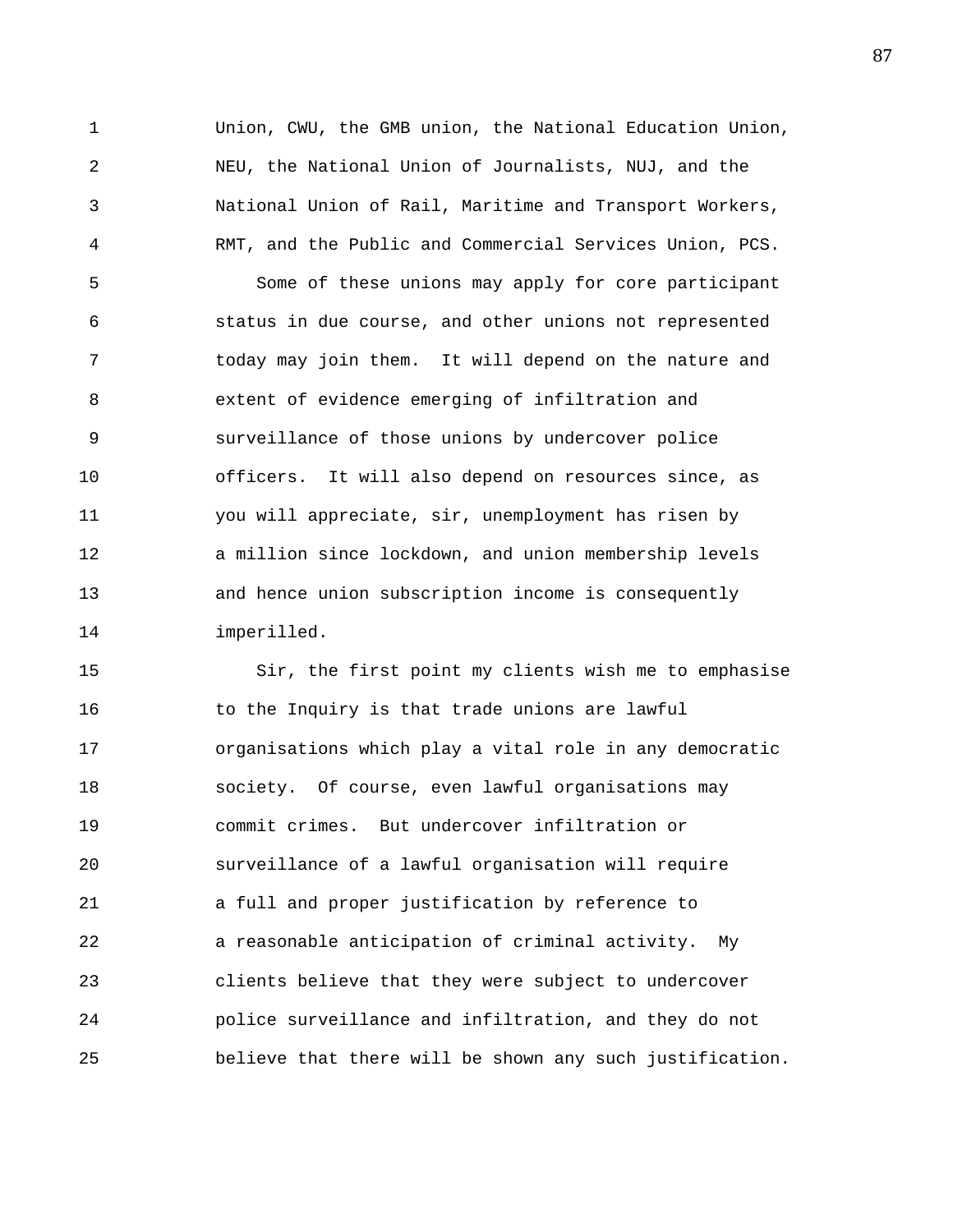1 They also wish to know what happened to 2 the information gathered by covert police operations. 3 There is evidence that some of it may have been supplied 4 to third parties, for the purpose of blacklisting active 5 trade unionists from work. As Mr Smith of the Blacklist 6 Support Group will develop. I'll mention this later.

7 In addition to the concern that there has been 8 unjustified spying on trade union activities which are 9 not merely lawful but also fulfil an essential 10 democratic function, the NUJ has an additional concern. 11 It considers that undercover policing has sought 12 clandestinely to glean from journalists information as 13 to their sources for published material: a serious 14 incursion into another fundamental aspect of democracy 15 and equally unjustifiable. The NUJ has written to 16 the Inquiry separately about this.

17 Though it may appear to be uncontroversial, my 18 clients wish me to explain how, through industrial and 19 political efforts, the law was changed, so that trade 20 unions and their fundamental functions ceased to be 21 deemed criminal and became lawful. It's relevant to 22 the question of any justification for covert 23 surveillance of trade unions.

24 Trade unions in a recognisable form have been in 25 existence in this country for the best part of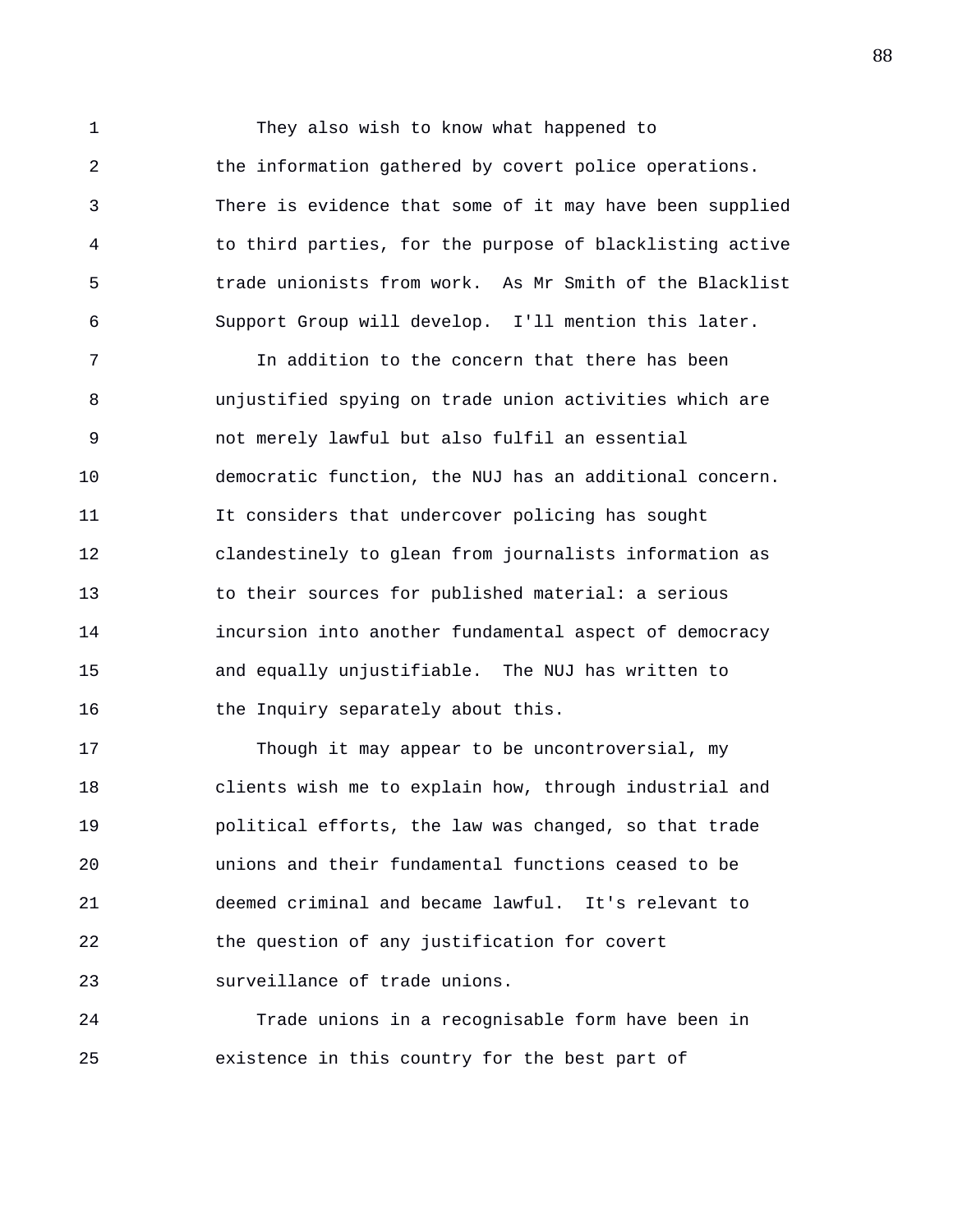1 300 years. The description by Sydney and Beatrice Webb 2 in 1894 of a trade union as "a continuous association of 3 wage earners for the purpose of maintaining or improving 4 the condition of their working lives" remains accurate.

5 This function is primarily achieved by union 6 representatives -- lay or full time -- representing 7 workers in bargaining with employers, with a view to 8 achieving collective agreements setting terms and 9 conditions of employment. Whether agreement is reached, 10 and the content of such agreement if it is reached, 11 depends not just on the exchange of persuasive argument, 12 but on the relative strength of the bargaining position 13 of each side. From the union side, that leverage 14 sometimes derives from an insufficient supply of labour 15 but more usually derives from the threat, and sometimes 16 the use, of industrial action.

17 Unions have also sought to achieve the purpose of 18 maintaining and improving the condition of their working 19 lives by promoting legislation to that end and opposing 20 legislation which does not. This has inevitably led to 21 the funding and promoting of political parties.

22 Questions of the lawfulness of trade unions have 23 therefore turned on the lawfulness of the existence of 24 trade unions, the process of collective bargaining, 25 the organisation and conduct of industrial action,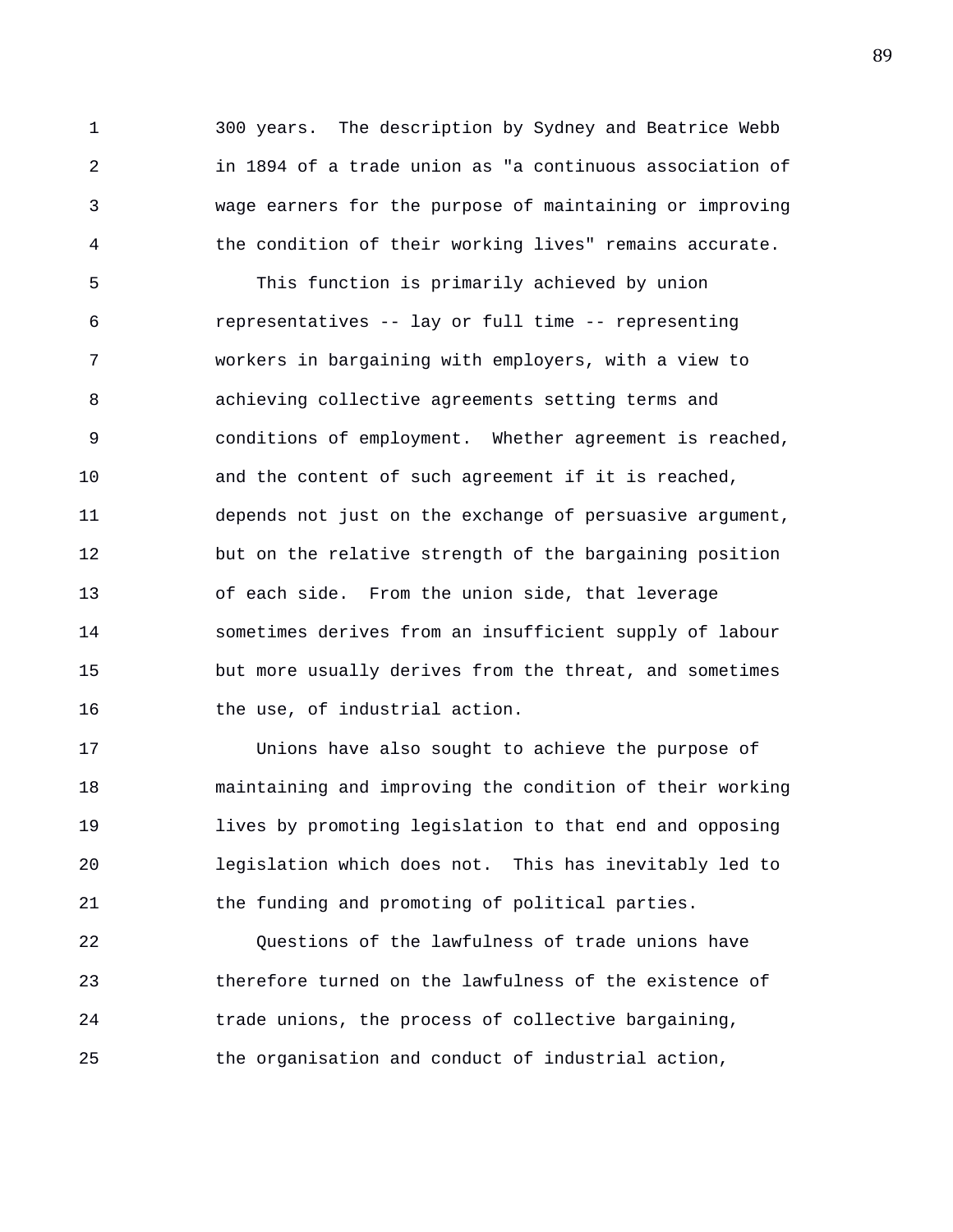1 including picketing, and the political activities of 2 trade unions in promoting legislation and supporting 3 political parties.

4 In the past, these issues have involved the criminal 5 law to a very great extent. The very existence of trade 6 unions was a criminal offence under the Combination Acts 7 of 1799 and 1800. Though repealed in 1824, 8 the formation of trade unions could be criminal on other 9 grounds, such as the taking of an oath, as the famous 10 case of the Tolpuddle Martyrs in 1834 showed. The Trade 11 Union Act 1871 legitimated trade unions as lawful in 12 both civil and criminal law, but only by exempting trade 13 unions from the civil law of restraint of trade, which 14 would otherwise have rendered them unlawful.

15 That exemption is still a necessary protection 16 against competition law, and is found in section 11 of 17 the Trade Union and Labour Relations (Consolidation) Act 18 1992.

19 So, trade unions are organisations which have had 20 Parliamentary legitimacy for the last 149 years. Today, 21 they are defined in section 1 of the 1992 Act by 22 reference to their principal function of "regulating 23 relations between workers ... and employers". The Act 24 provides mechanisms for the listing of trade unions by 25 the Certification Officer and their certification as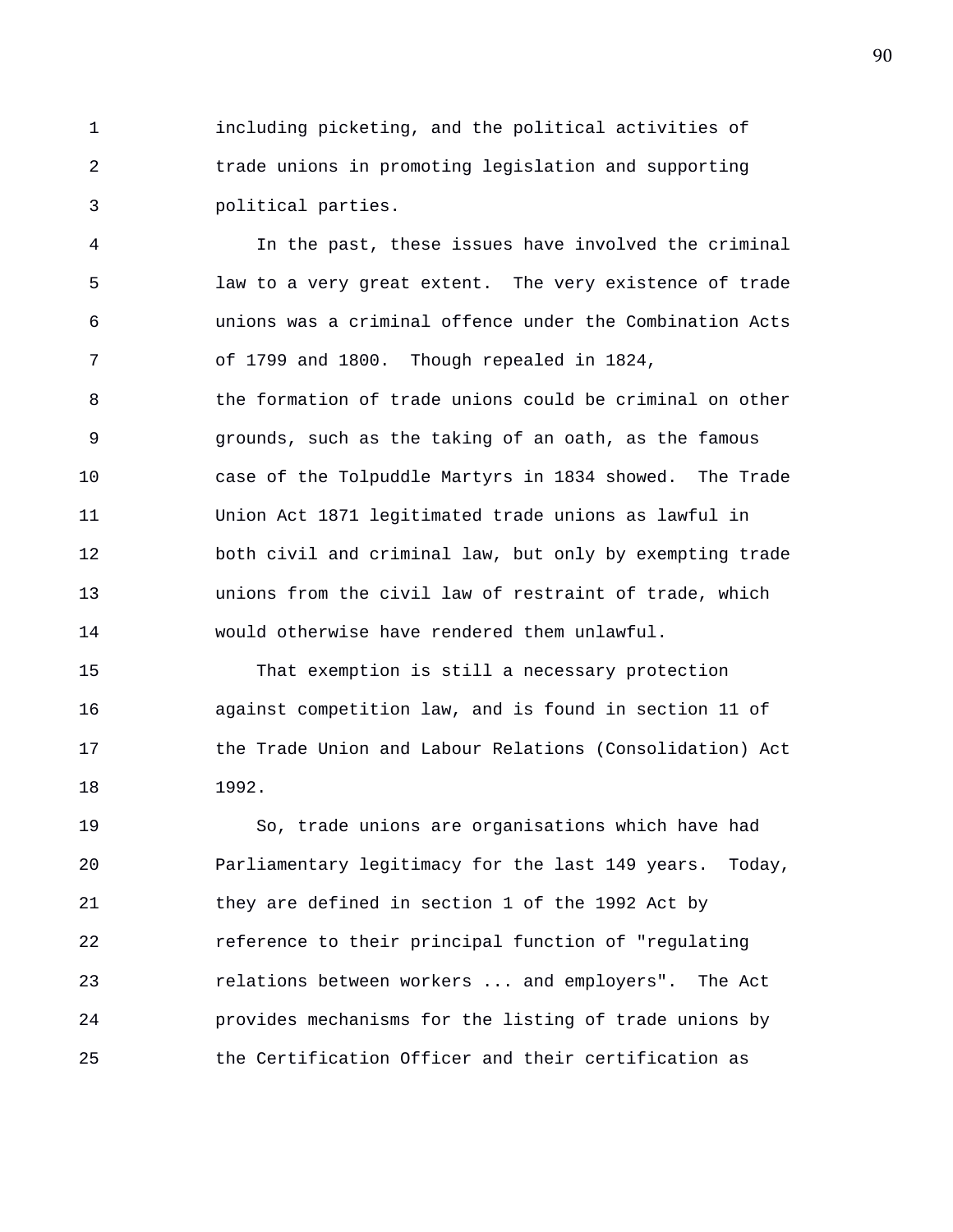1 independent from employers. All the unions I represent 2 today are both listed by the Certification Officer and 3 certified by her as independent.

4 Sir, collective bargaining was regarded by -- 5 THE CHAIRMAN: Lord Hendy -- (overspeaking) -- 6 LORD HENDY: -- the law as a restraint of trade and the 7 enforcement of collectively agreed wage rates was 8 accordingly a criminal conspiracy as cases -- I'm so 9 sorry, sir.

10 THE CHAIRMAN: I apologise for interrupting you, but I'm 11 afraid you're going too fast for the stenographers. 12 LORD HENDY: Oh, I'm so sorry.

13 THE CHAIRMAN: I know you have supplied a written statement 14 which you are following carefully. However, could I ask 15 you to slow down, because they do have to take down what 16 you actually say, as well as what you've told us you're 17 going to.

18 LORD HENDY: Sir, I'm very happy to slow down. I'm in 19 perpetual fear of running out of time, as you'll 20 appreciate.

21 THE CHAIRMAN: Don't worry. For reasons that are outside 22 your control, in fact we have more time today than I had 23 anticipated, and we are not under quite the pressure 24 that we were.

25 LORD HENDY: I am very grateful, sir, I shall show down.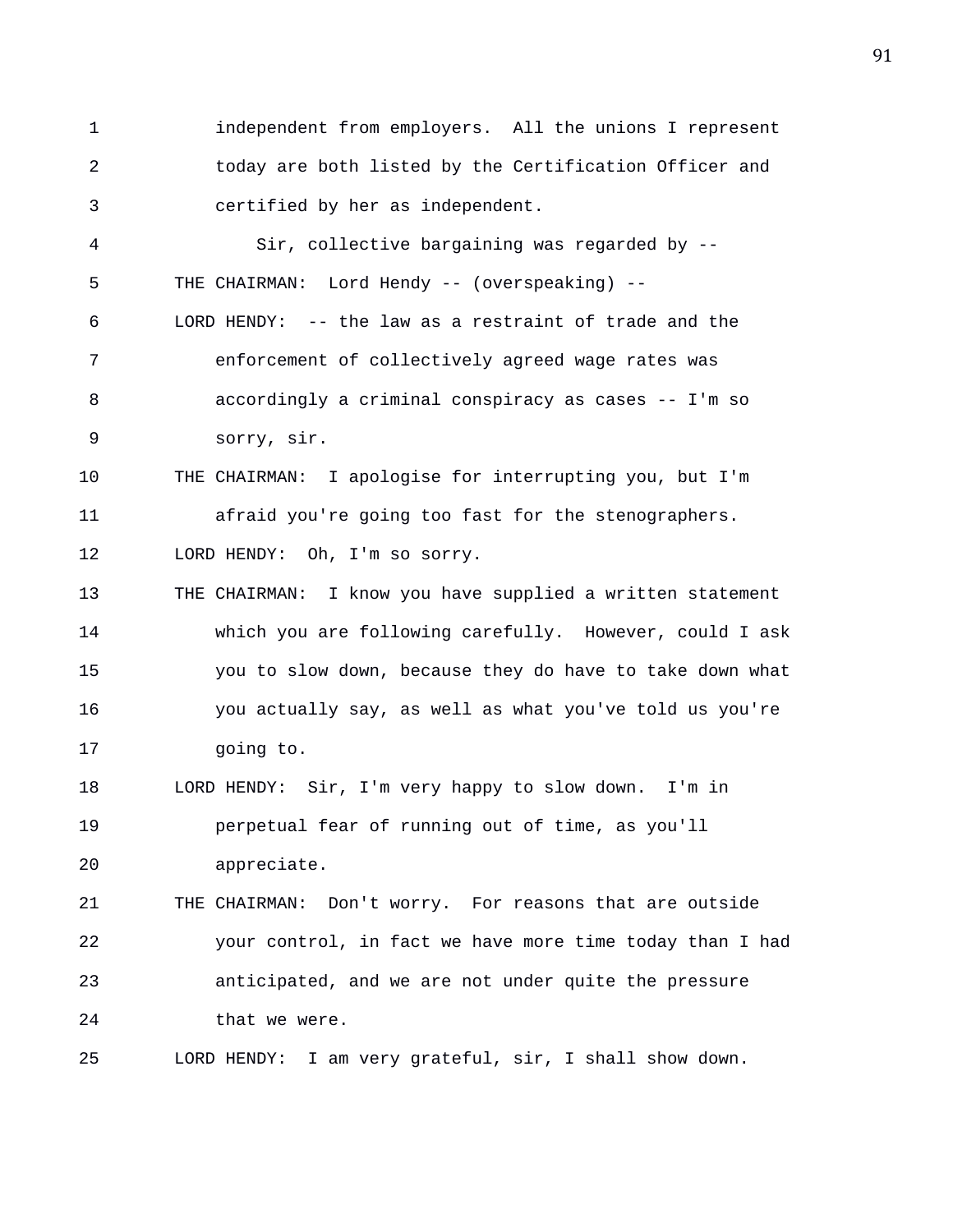1 **I** apologise to the stenographers.

2 Sir, collective bargaining was regarded by the law 3 as a restraint of trade and enforcement of collectively 4 agreed wage rates was accordingly a criminal conspiracy, 5 as cases such as R v Journeymen Tailors of Cambridge in 6 1721 show.

7 During the 19th century, however, collective 8 bargaining and collective agreement ceased to be 9 regarded as criminal or indeed unlawful. By the end of 10 the century, Parliament accepted the reality of 11 collective bargaining, for example by the Fair Wages 12 Resolution of the House of Commons in 1896, and by 13 the end of the First World War, the promotion of 14 collective bargaining had become the policy of all 15 governments up until 1980. Chapter 1 of Part VI of 16 the 1992 Act is devoted to collective bargaining.

17 The threat of a strike in breach of contract, as 18 most are, was regarded also as a crime: conspiracy: R v 19 Bunn in 1872. And so was picketing: R v Hibbert in 20 1875. Only by the Conspiracy and Protection of Property 21 Act 1875 did they cease to be criminal offences in 22 themselves.

23 However, the organisation of industrial action 24 remained a civil wrong -- Taff Vale Railway in 1901 -- 25 until the Trade Disputes Act of 1906. Since that Act,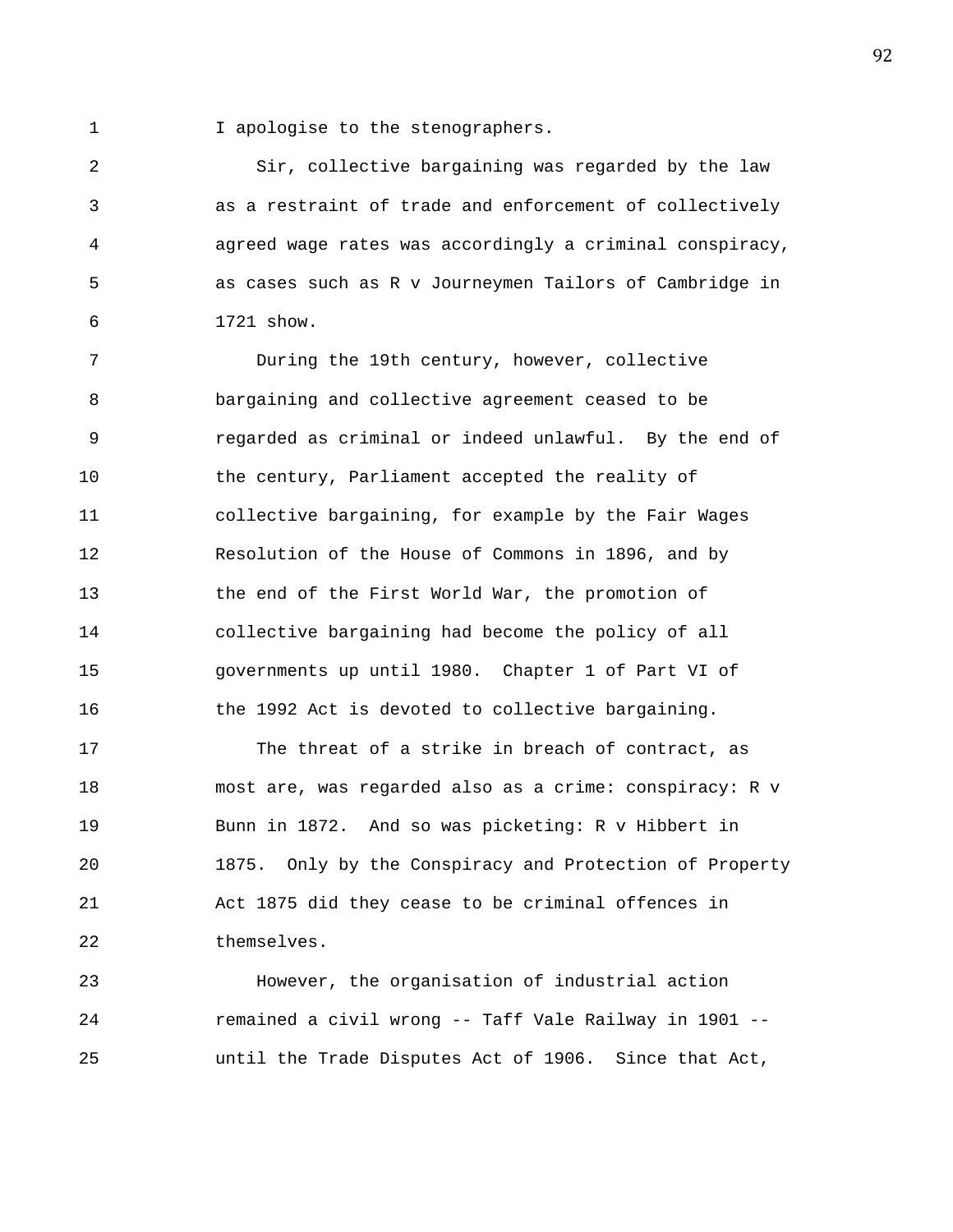1 trade unions have been free to organise and threaten 2 industrial action "in contemplation or furtherance of 3 a trade dispute" as the golden formula of the 1906 Act 4 puts it; replicated now in section 244 of the 1992 Act. 5 By 1942, Lord Wright was able to say in the Crofter 6 Handwoven Harris Tweed case: 7 "Where the rights of labour are concerned, 8 the rights of the employer are conditioned on the rights 9 of the men to give or withhold their services. 10 The right of workmen to strike is an essential element 11 of collective bargaining." 12 As is well known, the organisation of industrial 13 action has been the subject of various statutory

14 interventions since 1906: some diminishing civil 15 liability, some expanding it. The latest set of 16 restrictions were contained in the Trade Union Act of 17 2016.

18 The right to strike is now well established. 19 The balance being held in the light of the UK's 20 international obligations. Lord Justice Elias 21 encapsulated the principles in the leading case of 22 London and Birmingham Railway in 2011.

23 He said:

24 "Although the common law recognises no right to 25 strike, there are various international instruments that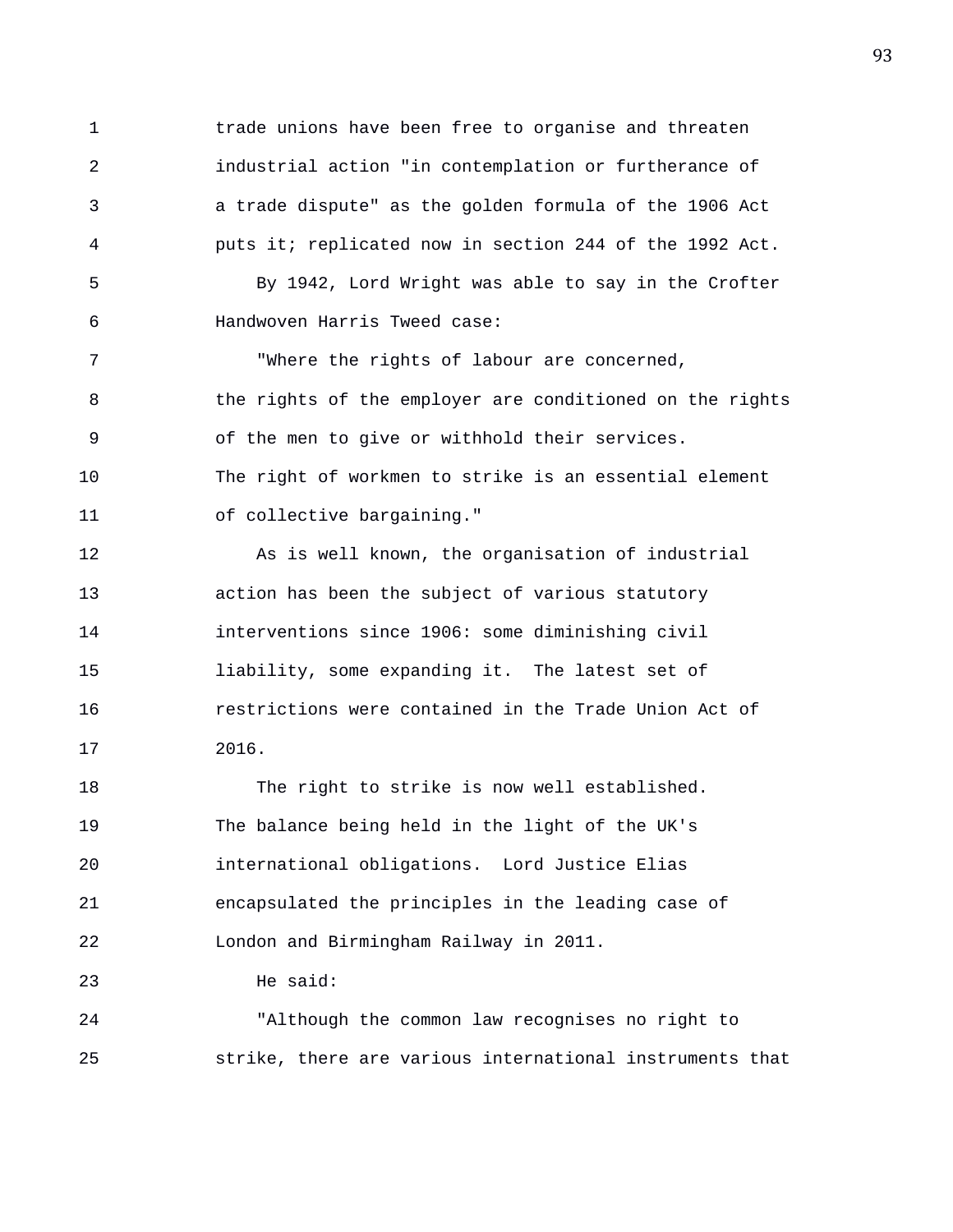1 do: see for example article 6 of the Council of Europe's 2 Social Charter and International Labour Organisation 3 Conventions 98 and 151. Furthermore, the European 4 Convention on Human Rights and Fundamental Freedoms has 5 in a number of cases confirmed that the right to strike 6 is conferred as an element of the right to freedom of 7 association conferred by article 11(1) of the Convention 8 which in turn is given effect by the Human Rights Act 9 1998. The right is not unlimited and may be justifiably 10 restricted under article 11(2) ..."

11 He went on:

12 "There is one respect, however, in which I think 13 that the recognition of a right to strike does have a 14 bearing on the issues before us ... counsel for the 15 employers, submitted that, since the unions were seeking 16 to take advantage of an immunity, the legislation should 17 be construed strictly against them. There is undoubtedly 18 some authority to support that submission: see for 19 example Express Newspapers Ltd v McShane [1979] ICR 210, 20 218, per Lord Denning MR. But I do not think that it is 21 a sustainable argument today. The common law's focus on 22 the protection of property and contractual rights is 23 necessarily antithetical to any form of industrial 24 action since the purpose of the action is to interfere 25 with the employer's rights. The statutory immunities are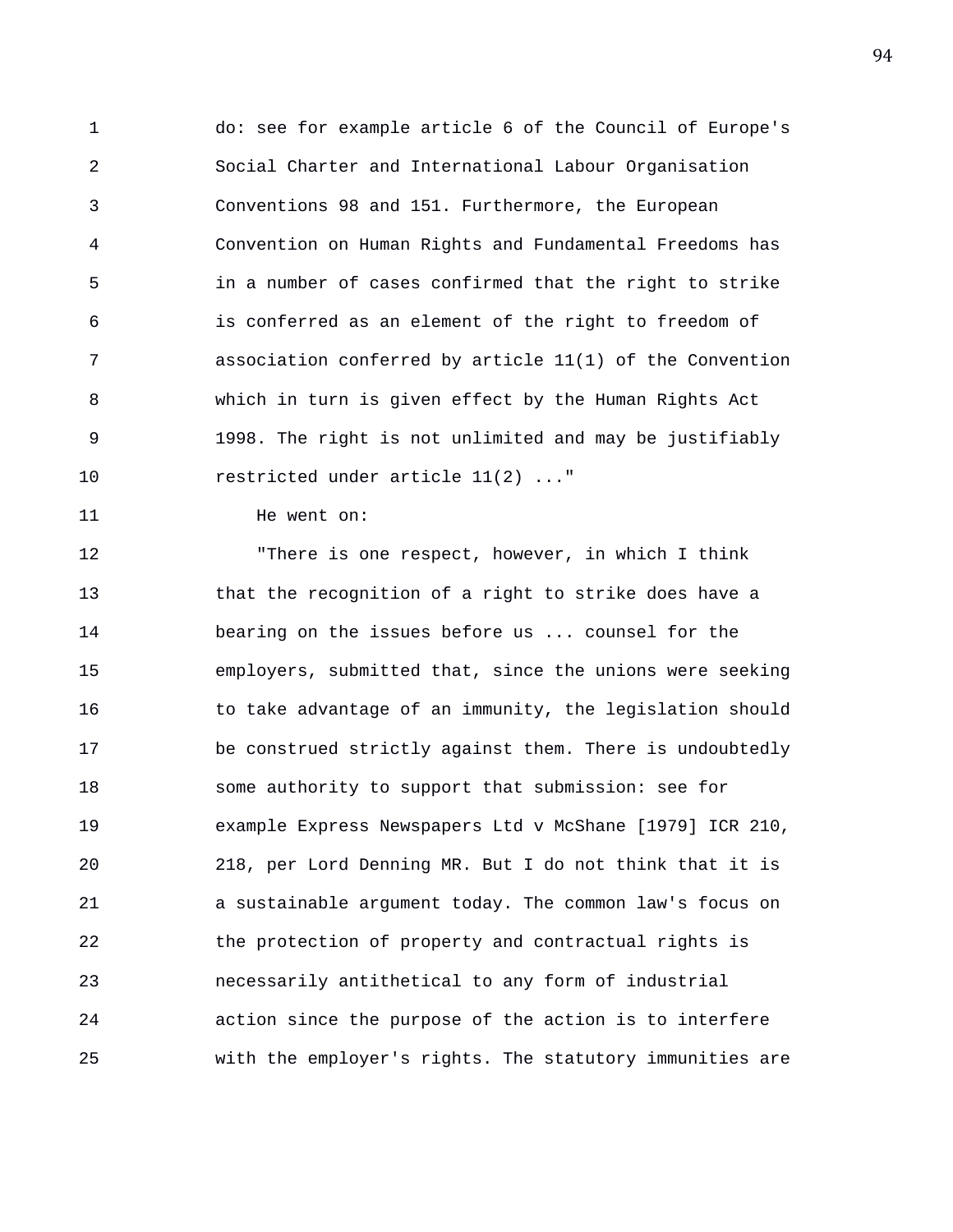1 simply the form which the law in this country takes to 2 carve out the ability for unions to take lawful strike 3 action. It is for Parliament to determine how the 4 conflicting interests of employers and unions should be 5 reconciled in the field of industrial relations. But if 6 one starts from the premise that the legislation should 7 be strictly construed against those seeking the benefit 8 of the immunities, the effect is the same as it would be 9 if there were a presumption that Parliament intends that 10 the interests of the employers should hold sway unless 11 the legislation clearly dictates otherwise. I do not 12 think this is now a legitimate approach, if it ever 13 was."

14 Sir, political interventions by trade unions were 15 initially confined to promoting legislation to 16 legitimatise unions and on matters of health and safety 17 at work, then expanded to supporting liberal party MPs 18 and subsequently founding their own political party, 19 the Labour Party, and funding it, its MPs and 20 candidates. Such political activities were found to be 21 unlawful in civil law -- though not criminal -- by 22 the famous Osborne judgment in 1910. Legal regulation 23 was substituted for unlawfulness by the Trade Union Act 24 of 1913, the provisions of which are largely reproduced 25 in the 1992 Act, mostly unchanged; though the 2016 Act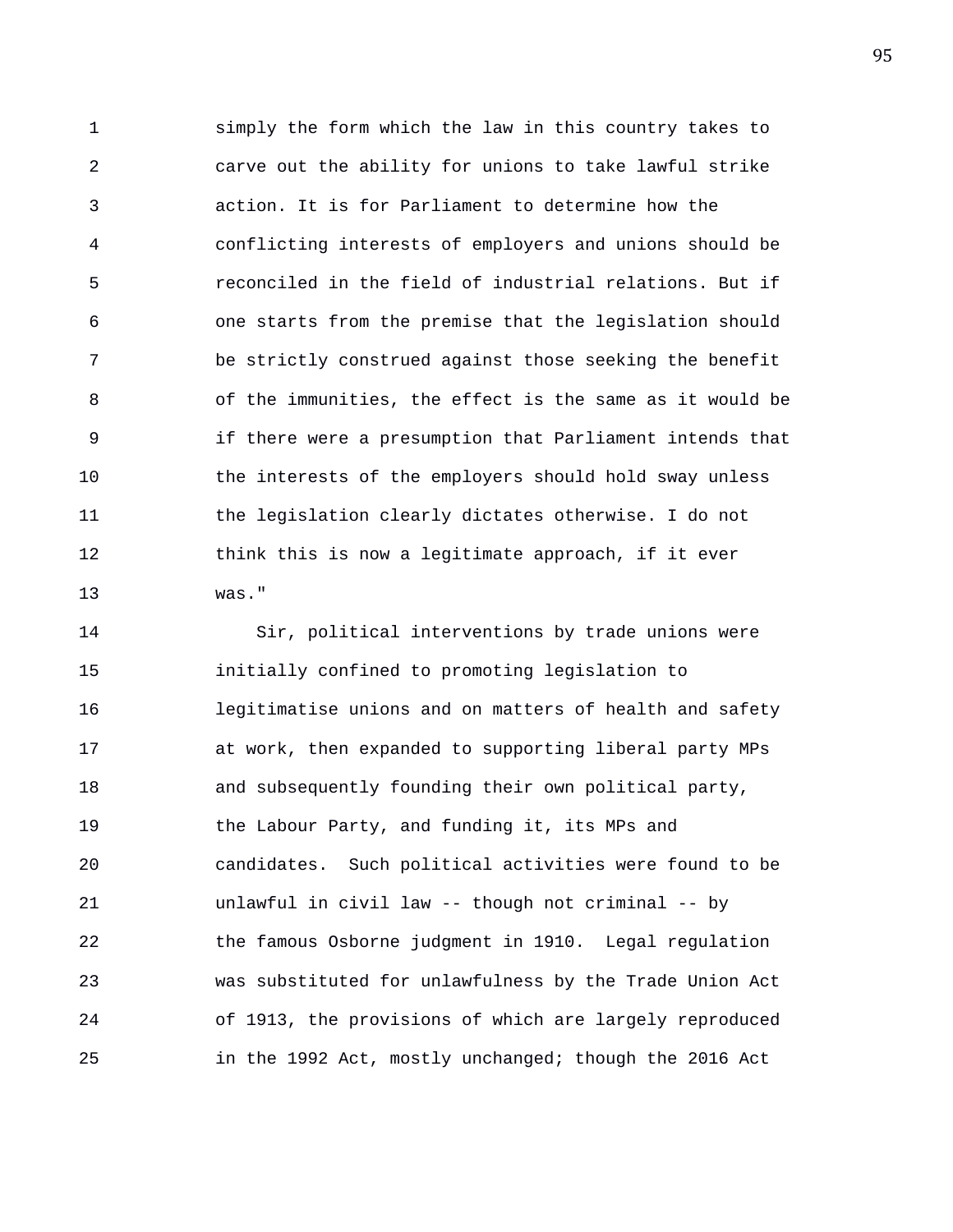1 has altered the scheme in some particulars.

2 Sir, what this review of domestic law shows is that 3 there can be no legitimacy or justification for 4 the infiltration or surveillance of trade unions by 5 virtue of their mere existence or in the execution of 6 their usual functions. Parliament has taken these 7 matters out of the criminal law and must place them 8 outside the proper sphere of operations of the police. 9 Instead Parliament has chosen to regulate these matters 10 by means of the civil law enforced by employers, members 11 and the state regulator, the Certification Officer.

12 Of course, trade unions, their officers and their 13 members are human beings, and thus capable of crimes, 14 even while acting in their trade union capacities. 15 Fraudulent claims for expenses, breaking the speed 16 limit, parking on double yellow lines, obstructing 17 the highway, obstructing the police in the execution of 18 their duty are offences that do occur from time to time. 19 Occasionally people get carried away and threaten 20 violence when they should not. No doubt there is other 21 conduct committed by trade unionists in the carrying out 22 of trade union activities which would currently be 23 regarded as a crime.

24 But since the removal of the criminal law in 25 the 1870s, no one can seriously suggest that trade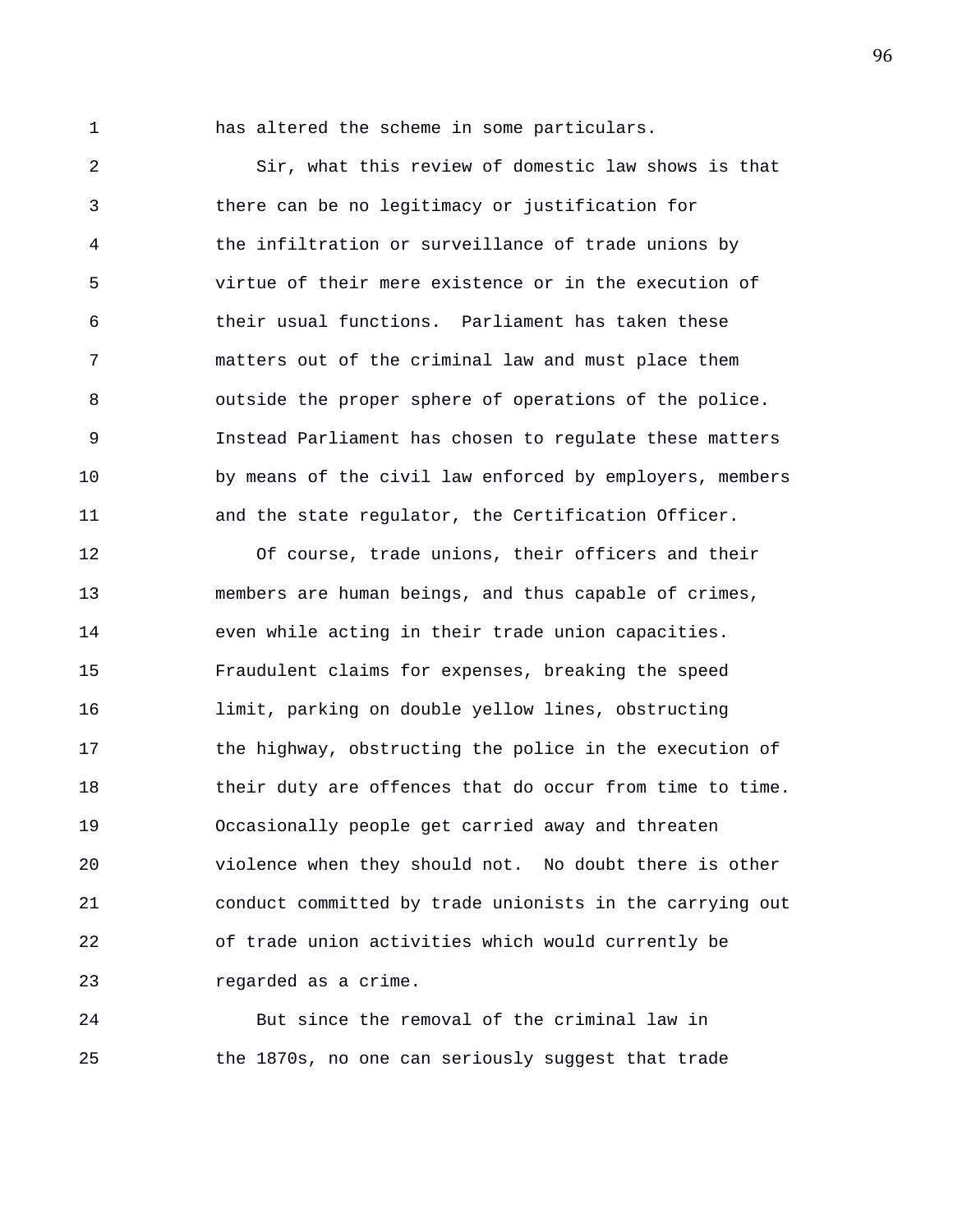1 unions in the United Kingdom have carried out any 2 criminal activity, and certainly none which could in any 3 way justify undercover police surveillance or 4 infiltration of trade unions. My clients would share 5 with Mr Peter Francis the view that while:

6 "... undercover policing can be a legitimate 7 policing tool ... essential to effectively combat 8 serious, organised crime and proscribed terrorist 9 organisations ... there is a level of serious 10 criminality that must be reached before the state is 11 **justified in using the tactics of undercover officers.**"

12 Lord Justice Elias referred to the international 13 dimension. The legitimacy of trade unions and their 14 right to participate in political democracy, to bargain 15 collectively, to organise and support their members in 16 exercising their right to strike and to picket is 17 recognised and protected by a raft of international 18 treatises ratified by the United Kingdom. There's no 19 need to review them in any detail, but their longevity 20 and extent is worth mentioning.

21 The founding of the International Labour 22 Organisation in 1919, as part of the Versailles peace 23 agreement, recognised the fundamental right of trade 24 unions to exist and to act as such for the protection of 25 the interests of their members. It did more by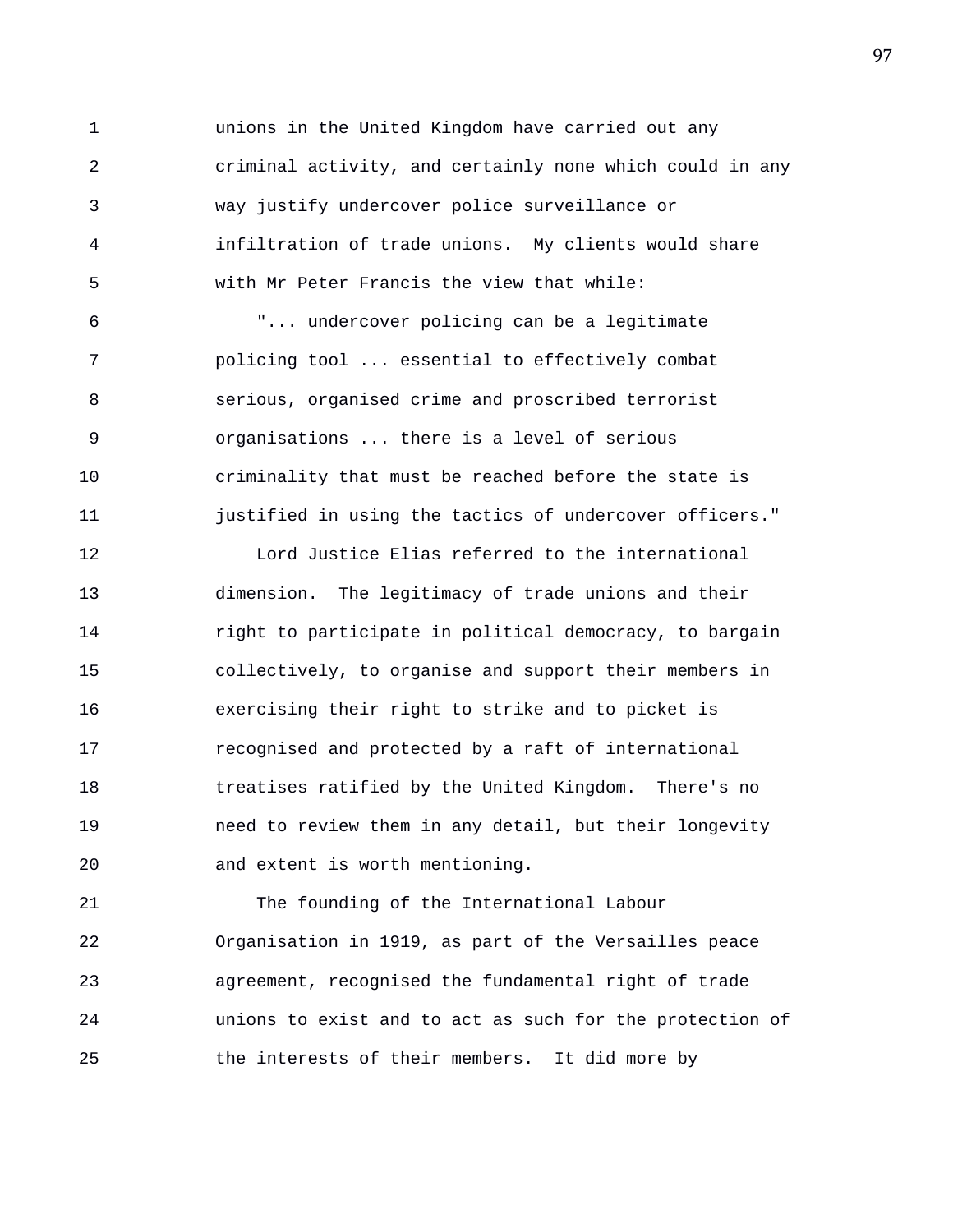1 recognising the fundamental importance of trade unions 2 in democratic societies and to the maintenance of peace. 3 Almost immediately after the German surrender in 4 the Second World War, the victorious allies signed 5 the ILO's Declaration of Philadelphia at its conference 6 in May 1994. This began by stating: 7 "The Conference reaffirms the fundamental principles 8 on which the Organisation is based and, in particular, 9 that: 10  $( a )$  labour is not a commodity; 11 "(b) freedom of expression and of association are 12 essential to sustained progress; 13 "(c) poverty anywhere constitutes a danger to 14 **prosperity** everywhere; 15 "(d) the war against want requires to be carried on 16 with unrelenting vigour within each nation, and by 17 continuous and concerted international effort in which 18 the representatives of workers and employers, enjoying 19 equal status with those of governments, join with them 20 in free discussion and democratic decision with a view 21 to the promotion of the common welfare." 22 Trade unions were thereby recognised as not merely 23 legitimate but a necessary pillar of democracy. 24 The United Nations Declaration of Human Rights of 1948

25 contained the rights of freedom of assembly and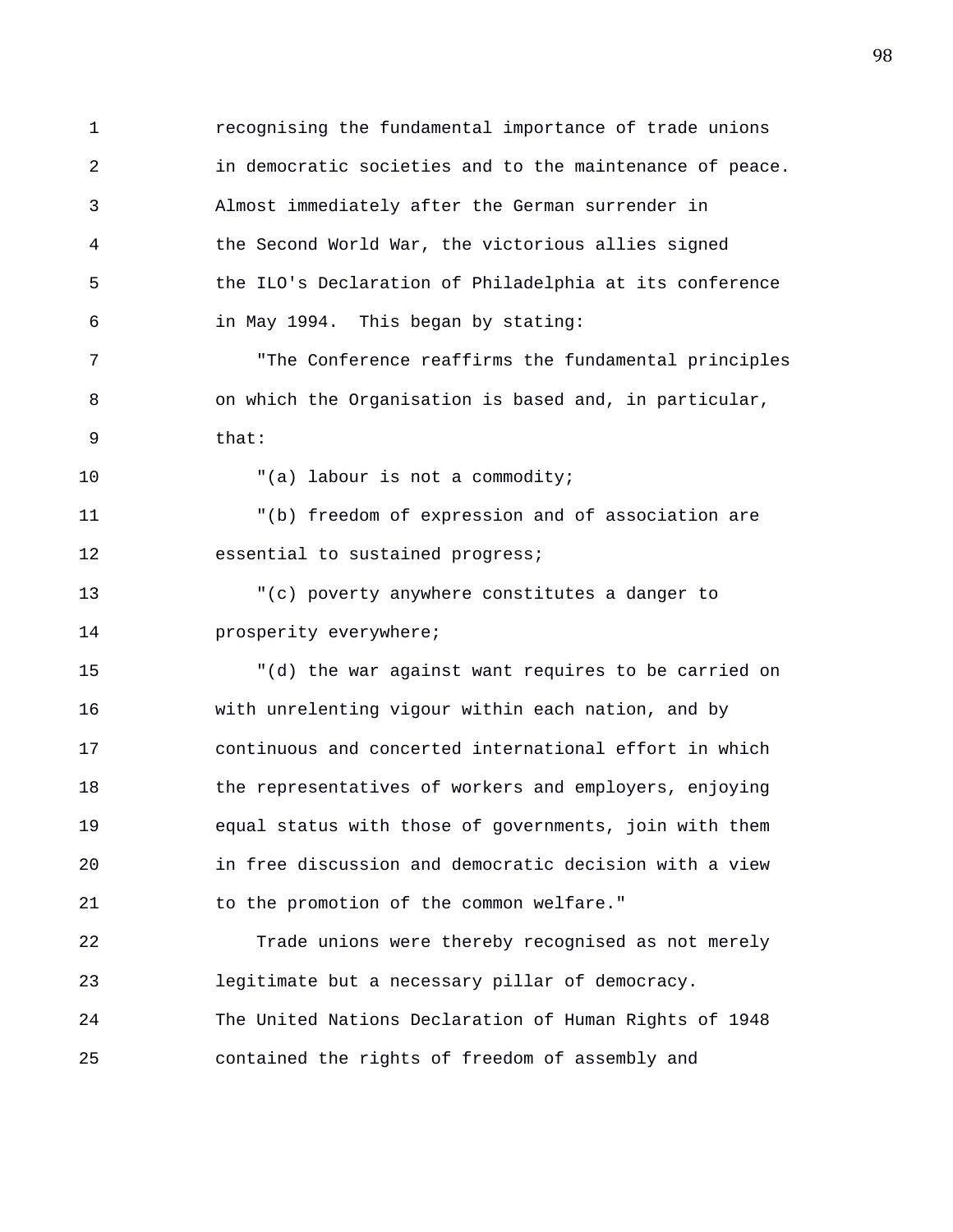1 association. In 1949, the ILO adopted its most 2 fundamental convention, number 87, which requires member 3 states to guarantee the existence, autonomy and 4 activities of trade unions. Of particular relevance to 5 this Inquiry is Article 3 of that Convention, which 6 states:

7 "Workers' and employers' organisations shall have 8 the right to draw up their constitutions and rules, to 9 elect their representatives in full freedom, to organise 10 their administration and activities and to formulate 11 their programmes.

12 "2. The public authorities shall refrain from any 13 interference which would restrict this right or impede 14 the lawful exercise thereof."

15 In 1950 the ILO adopted an almost equally important 16 convention, 98, which guarantees the right to bargain 17 collectively.

18 The European Convention on Human Rights of 1950 19 contains the right to assembly and association in its 20 Article 11, but adds to the right of freedom of 21 association the right of everyone "to join trade unions 22 for the protection of his interests".

23 That latter phrase is the basis of the judgment of 24 the Grand Chamber of the European Court of Human Rights 25 that the right to bargain collectively is "an essential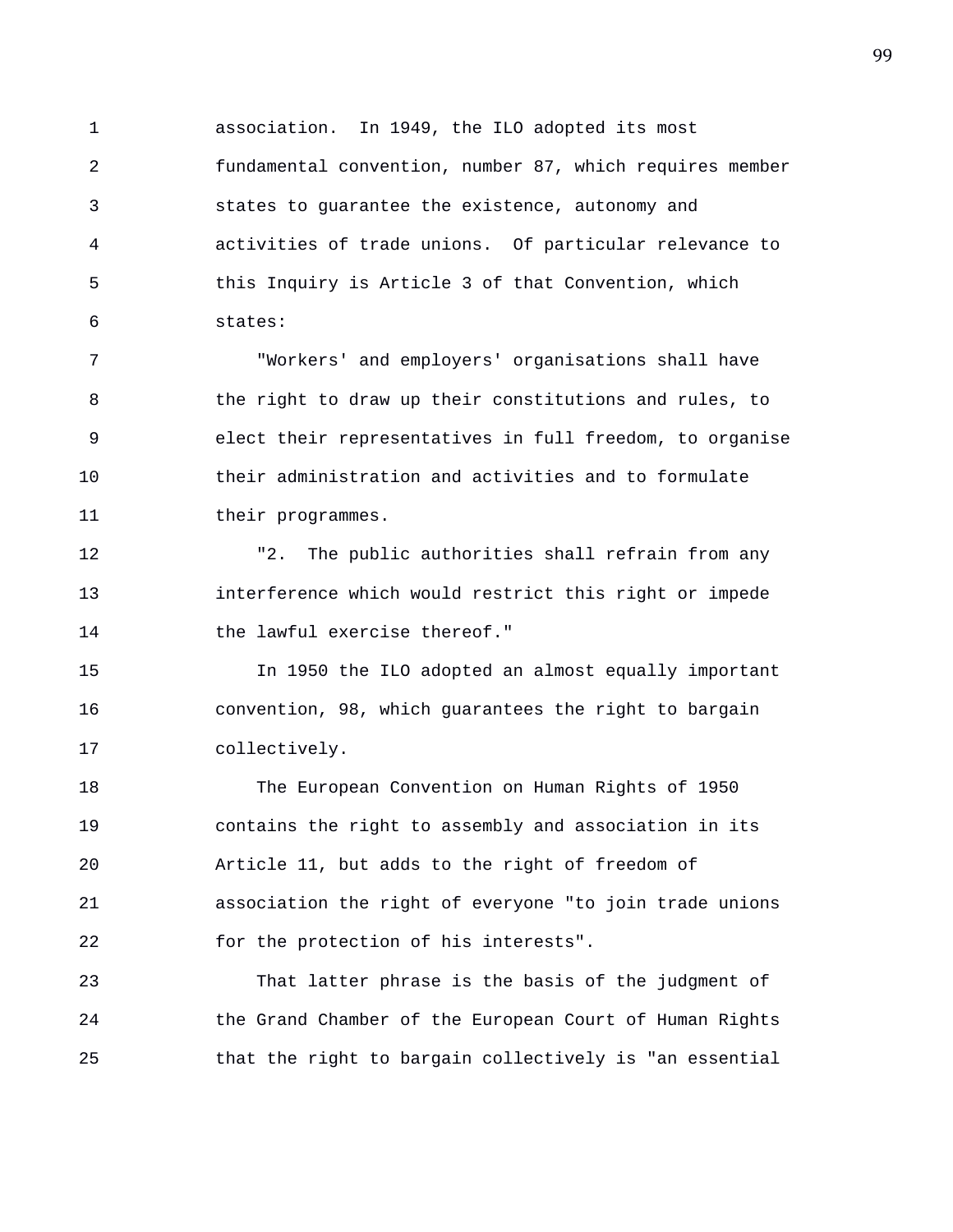| 1  | element" of Article 11. That's the case of               |
|----|----------------------------------------------------------|
| 2  | Demir and Baykara v Turkey in 2009.                      |
| 3  | The court has also, in many cases, recognised            |
| 4  | the right to strike derives from that phrase; and I've   |
| 5  | cited some of the authorities.                           |
| 6  | It has also recognised the right to picket               |
| 7  | effectively, even if that obstructs the highway. And     |
| 8  | again, I've cited some cases in the written submission.  |
| 9  | Of course, these rights are not unlimited, but           |
| 10 | restrictions on them, whether imposed by domestic law or |
| 11 | by acts perpetrated or permitted by the state on         |
| 12 | a particular occasion, must conform to Article 11(2),    |
| 13 | which requires that such restriction be:                 |
| 14 | " necessary in a democratic society in                   |
| 15 | the interests of national security or public safety, for |
| 16 | the prevention of disorder or crime, for the protection  |
| 17 | of health or morals or for the protection of the rights  |
| 18 | and freedoms of others."                                 |
| 19 | The standard of necessity in a democratic society        |
| 20 | is, in our submission, a high one.                       |
| 21 | There are many other treatises which have long been      |
| 22 | ratified by the UK and which protect trade union rights: |
| 23 | the European Social Charter 1961, the International      |

24 Covenant On Civil and Political Rights 1966,

25 the International Covenant on Economic, Social and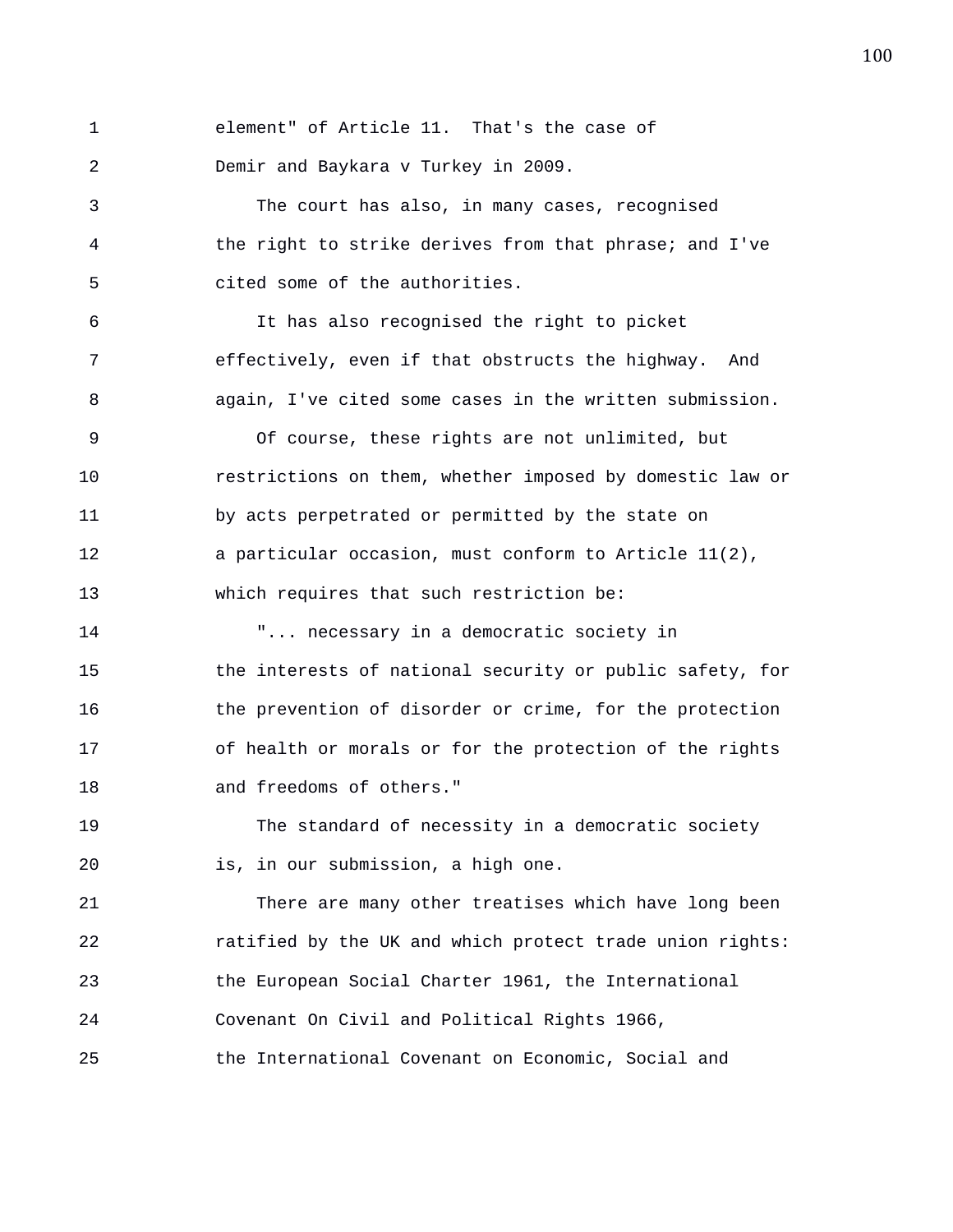1 Cultural Rights 1966, the Charter of Fundamental Rights 2 of the European Union of 2000.

3 Sir, the purpose of this exposition of the law on 4 trade unions is to make clear that trade unions are 5 lawful and respectable organisations, which pursue 6 activities recognised and protected by both domestic and 7 international law. They have emerged from the long 8 night during which they and their essential activities 9 were classed as criminal, through the grey dawn of civil 10 unlawfulness, into a daylight in which the law regards 11 trade unions and their functions as entirely legitimate, 12 though subject to restrictions.

13 Trade unions serve an essential function in 14 a democracy by representing the interests of working 15 people, not only at work but in many institutions of 16 society. They act as a balance to the growing power of 17 multinational corporations. The need for trade unions 18 has been highlighted by the consequences of COVID 19, 19 with tens of thousands of workers turning to them for 20 advice and representation.

21 Against this background, the burden of justifying 22 undercover police intrusion is correspondingly 23 heightened.

24 Nevertheless, it must be said that there are those 25 who, today and over many years, though grudgingly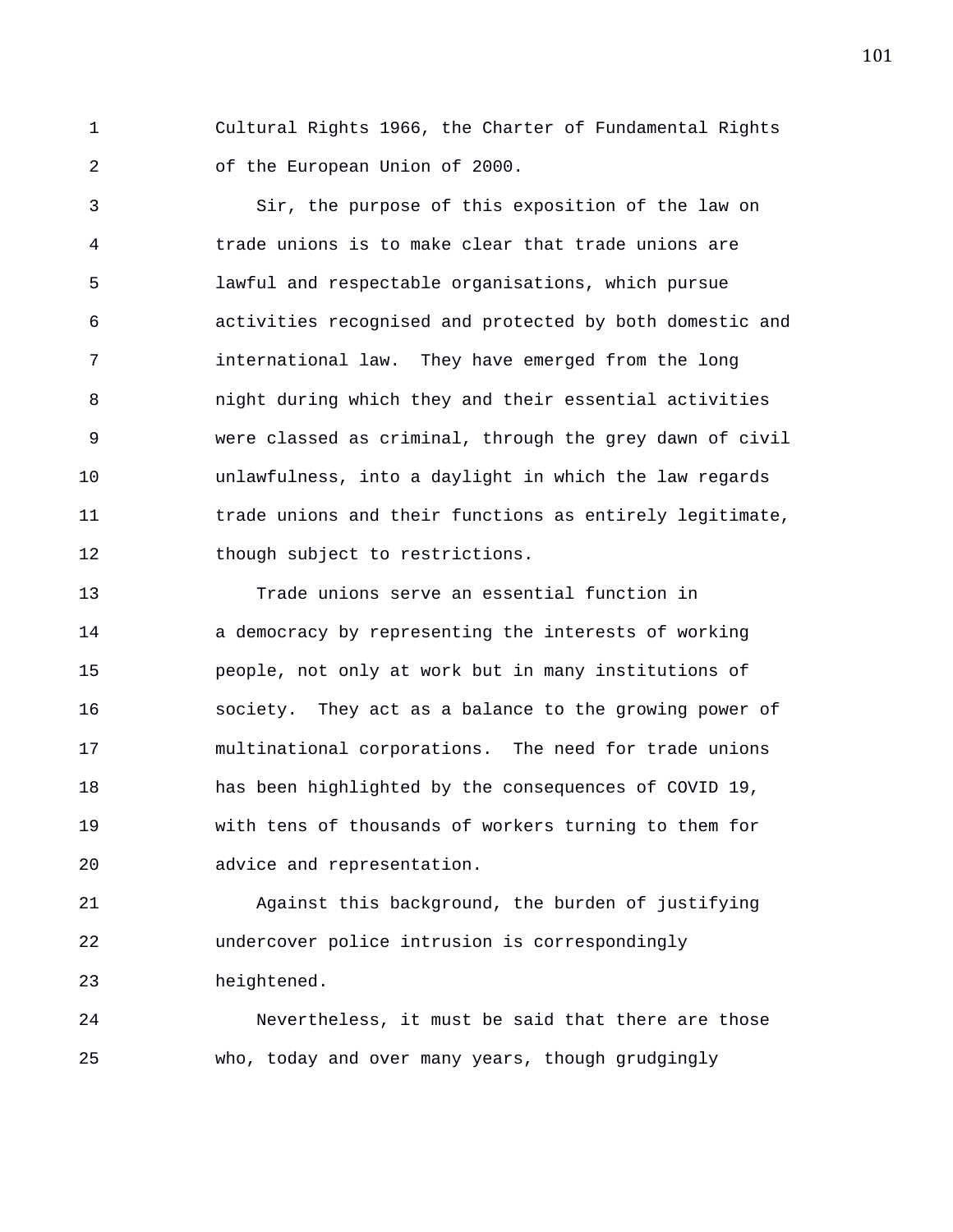1 accepting the legitimate existence of trade unions to 2 advise and represent individual members and so on, do 3 not consider as legitimate the essential trade union 4 function of harnessing the collective power of labour to 5 press for improvements to terms and conditions. This 6 school of thought considers that such activity 7 constitutes a distortion of the labour market which 8 should operate free of any such countervailing force. 9 My clients speculate that such an attitude may have 10 played a part in initiating and maintaining covert 11 surveillance of trade unions.

12 Sir, I turn to the role of unions in this Inquiry. 13 My clients wish me to express their deep dismay at 14 the fact that it is only now, five years after its 15 establishment, that the Inquiry is taking evidence. 16 Other core participants have made submissions about this 17 and I won't repeat them.

18 More disconcerting is the paucity of documents of 19 relevance to my clients which have so far been 20 disclosed, and that only recently. The disclosure 21 consists of two Special Branch reports on a couple of 22 meetings organised by the International Socialist Party 23 in the early 1970s, and six annual reports of 24 the Special Demonstration Squad. Neither provide any 25 evidence of any focus on undercover penetration of any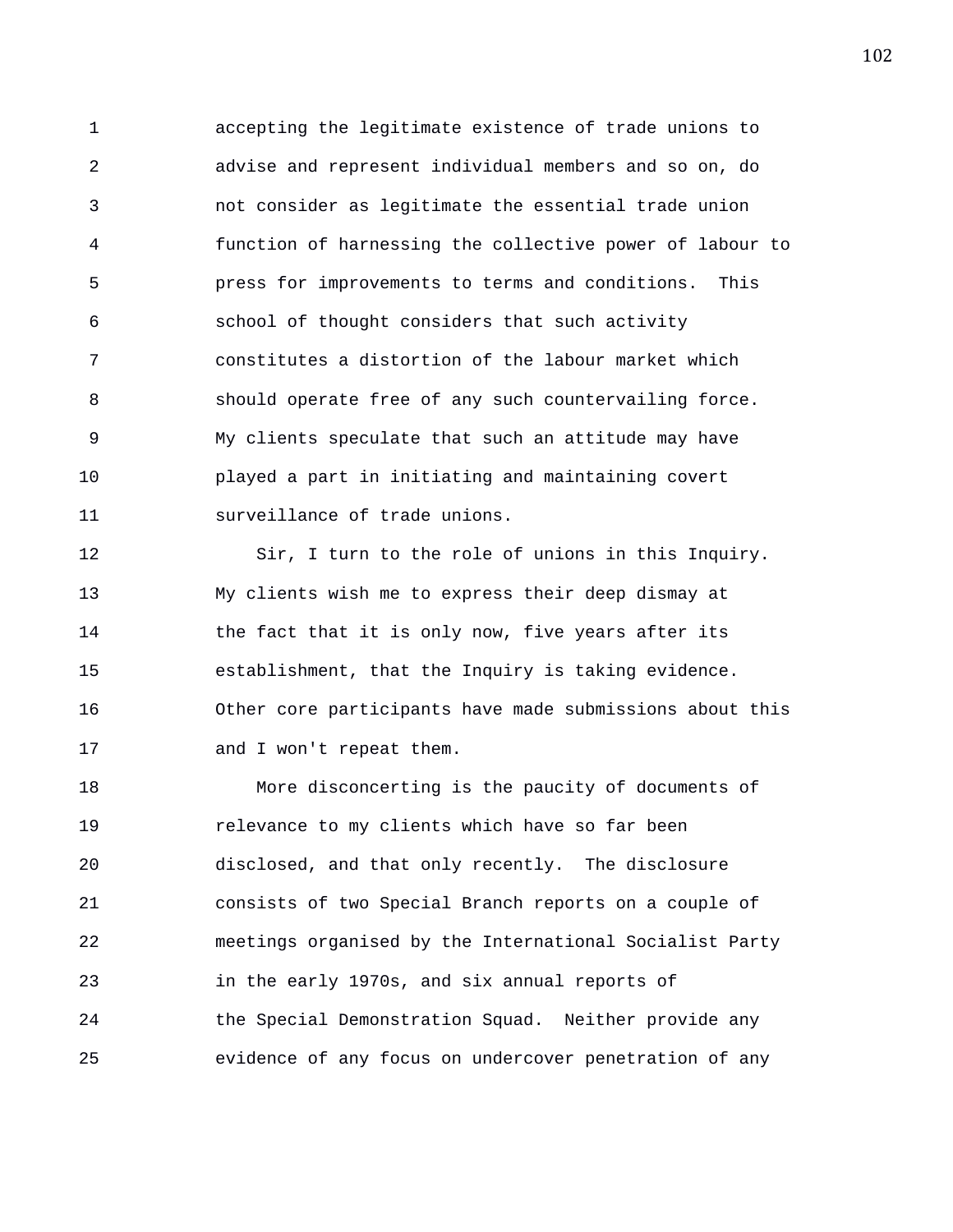1 union, save in one particular respect to which I'll 2 come.

3 However, it is known that there has been undercover 4 police surveillance of unions. It's understood that 5 the National Public Order Intelligence Unit included in 6 its remit the monitoring of activities of trade 7 unionists. The Metropolitan Police Special Branch 8 established an "Industrial Intelligence Unit". 9 According to the report by Chief Constable Mick Creedon 10 in relation to Operation Herne and Operation Reuben, 11 which I shall refer to as "the Creedon Report", 12 the Industrial Intelligence Unit was: 13 "Formed in 1970 to monitor growing industrial 14 unrest, officers from the industrial unit used various 15 methods to report on the whole range of working life 16 from teaching to the docks. This included collating 17 reports from other units (from uniform officers to 18 the SDS), attending conferences and protests personally 19 and also developing well-placed confidential contacts 20 from within the different sectors. There is no 21 knowledge or record of the Industrial Unit using

22 undercover officers."

23 The absence of evidence uncovered by Chief Constable 24 Creedon is not conclusive that the Special Branch did 25 not use undercover officers in relation to trade unions.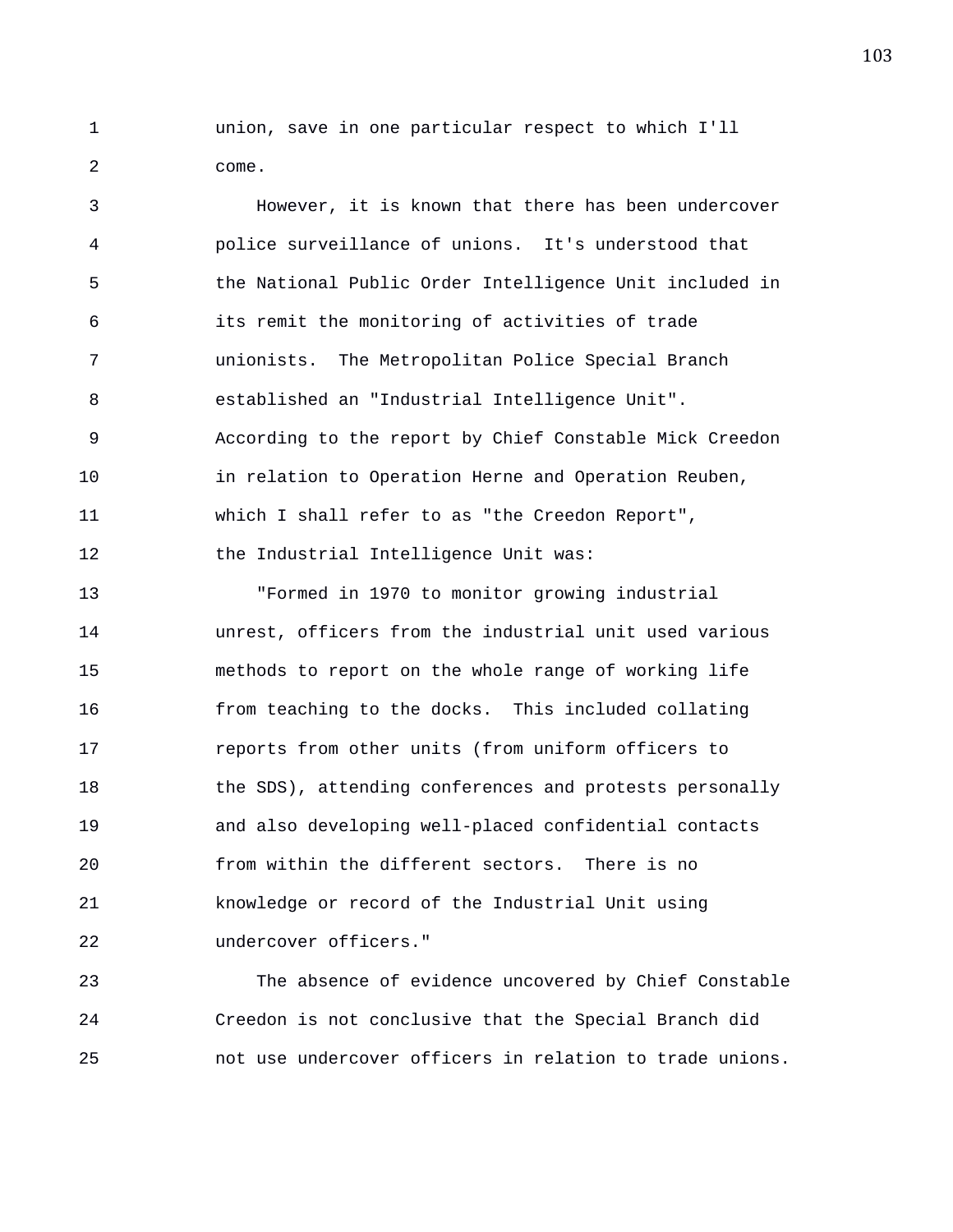1 The fact that it utilised reports from, amongst others, 2 SDS confirms that it did use information from undercover 3 police officers. It is also to be queried whether 4 the well placed confidential contacts were made aware 5 that they were supplying information to Special Branch 6 officers. If not, those officers were working 7 undercover.

8 Some, like Jack Winder, director of intelligence and 9 research at the Economic League, which I'll mention 10 later, was obviously well aware of the nature of his 11 regular meetings with a detective sergeant of 12 the Industrial Intelligence Unit in pubs local to 13 New Scotland Yard, as Chief Constable Creedon reports. 14 But these contacts apparently included union 15 representatives, most of whom it might be thought would 16 be reluctant to provide information if they'd realised 17 that they were speaking to Special Branch officers. 18 Later, Chief Constable Creedon explains that sources 19 were referred to as "contacts". 20 My clients conclude that, put shortly, 21 Special Branch's Industrial Intelligence Unit was, 22 amongst other activities, spying on trade unions.

23 The Metropolitan Police Special Branch was amalgamated

24 with the Anti Terrorist Unit in 2006 to form

25 the Metropolitan Police Counter Terrorism Command.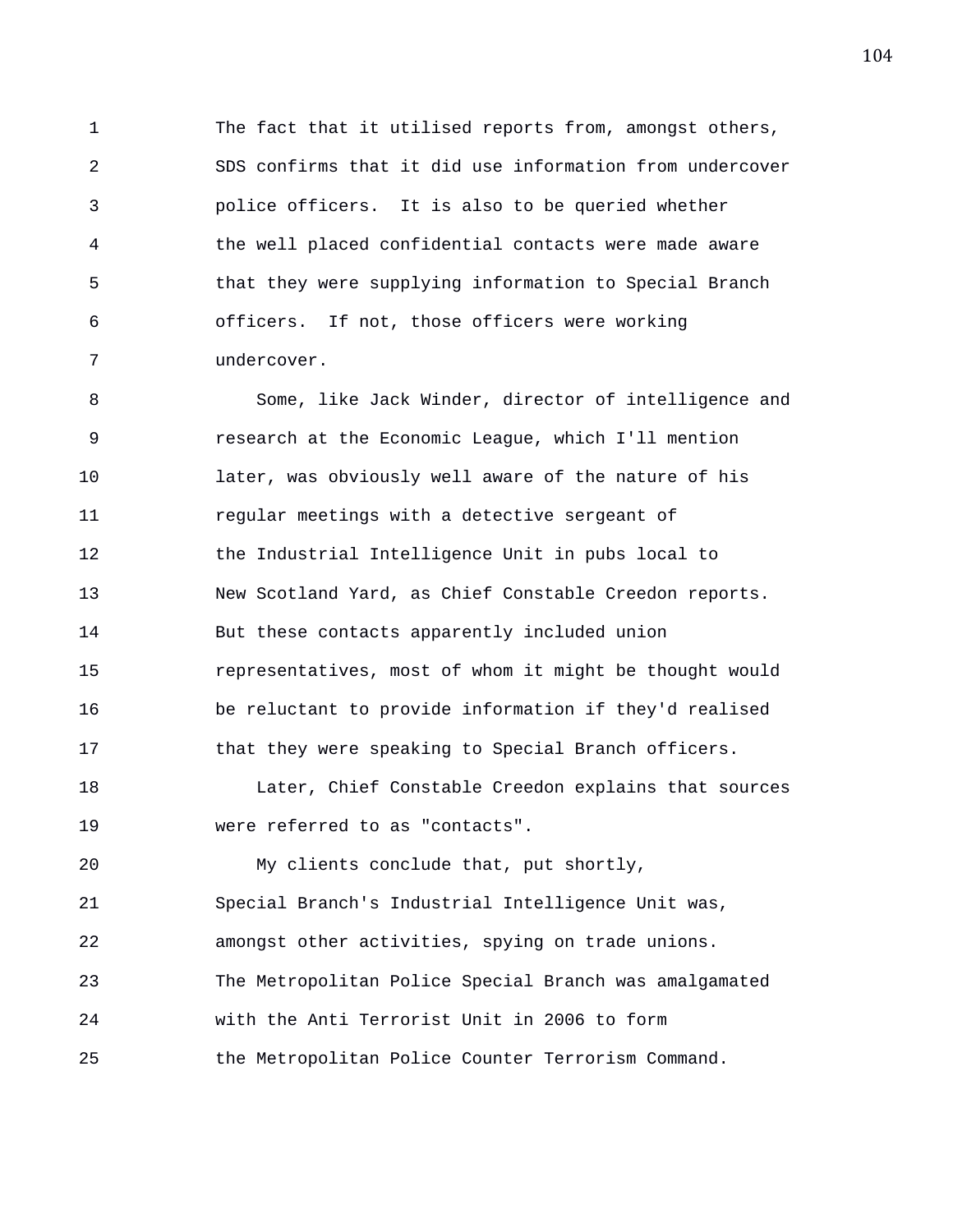1 The Creedon Report says that the modern equivalent of 2 the Industrial Intelligence Unit is Operation Fairway 3 and the National Domestic Extremism and Disorder 4 Intelligence Unit's Industrial Liaison Unit. Whether 5 this falls under the Counter Terrorism Command is not 6 clear. But the inquiry may be assured that trade 7 unions, already deeply unhappy that they've been under 8 police surveillance, will be horrified to learn that 9 the surveillance of them falls under domestic extremism 10 and disorder. Their reaction if the responsibility 11 turns out to be that of the Metropolitan Police Counter 12 Terrorism Command may be imagined.

13 Sir, Peter Francis, an undercover police officer who 14 served in the SDS from '93 to 1997, has said that he 15 carried out covert surveillance of members of 16 the National Union of Teachers, now the NEU, the CWU, 17 the FBU and UNISON. Another undercover officer, Mark 18 Jenner, posed as a joiner to become a member of UCATT in 19 1996 to 1998. Senior union officers, many now retired 20 or dead, such as Ken Cameron, the former secretary of 21 the FBU, believed that they were spied upon by 22 undercover police officers. Some of the women 23 core participants who were subject to relationships with 24 undercover police were also active trade unionists. For 25 example, we understand that Helen Steel was a UNISON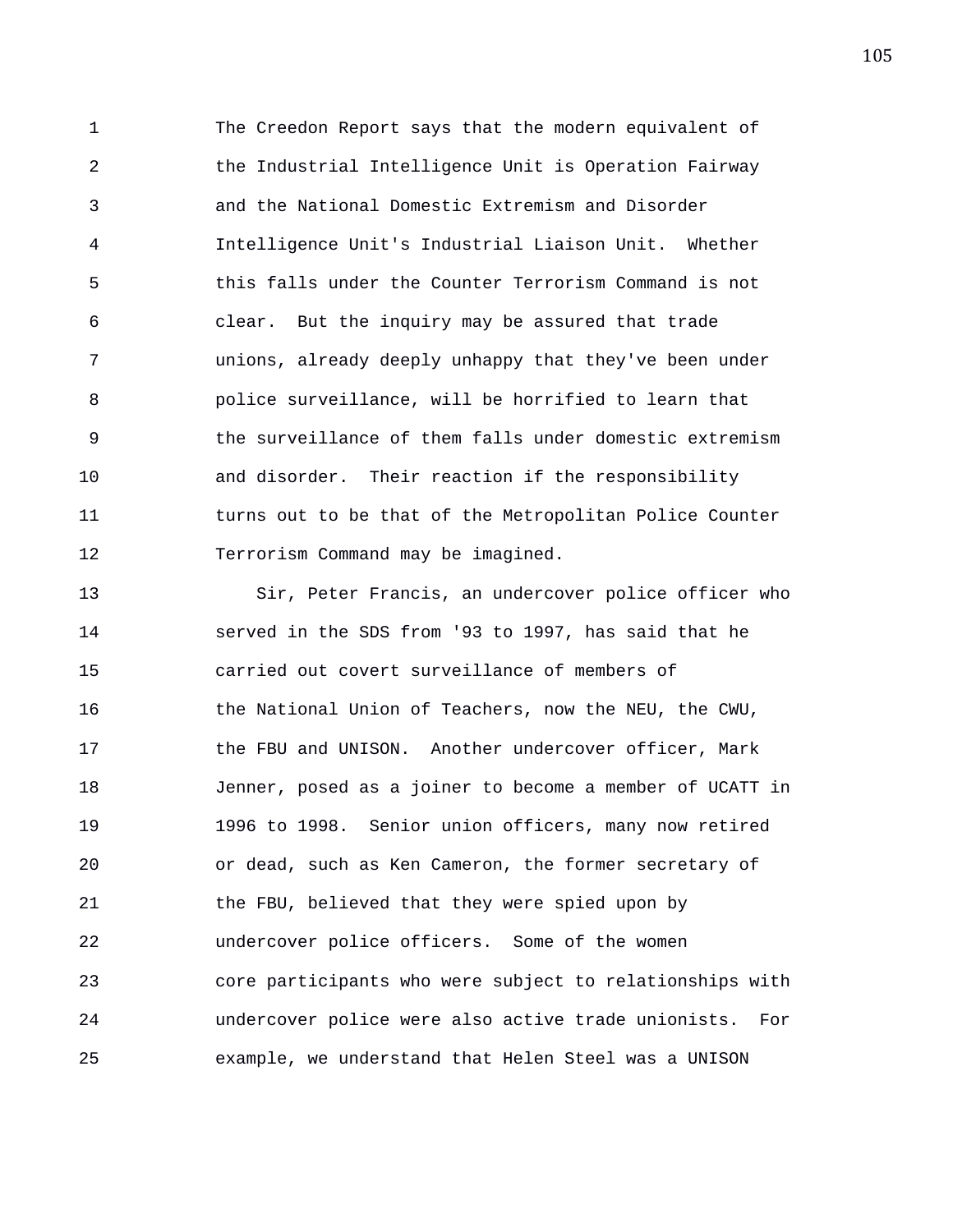1 safety representative and sat on a UNISON National 2 Committee. Donna McLean, who was a TNG shop steward 3 working in the homelessness sector, and "Alison" was an 4 NUT representative in Islington.

5 At this point, I must mention The Consulting 6 Association, the TCA as it was known. It was a secret 7 cartel, in the form of a limited company, set up by 8 a consortium of multinational construction companies to 9 maintain a blacklist of active trade unionists with 10 a few environmental campaigners in the construction 11 industry, with the objective of barring them from work 12 on the sites of some 44 construction companies which 13 paid it an annual subscription and a fee for each name 14 checked against the blacklist.

15 Established in 1993, it took over this work from 16 the secret employers' cartel called the Economic League, 17 which had a broader and more political brief and was 18 founded in 1919. It collapsed in ignominy after media 19 exposure and a Parliamentary inquiry.

20 The Consulting Association list included no less 21 than 3,213 names, though a few were duplicates. 22 The Economic League had some 33,000 names in its files.

23 The full extent of The Consulting Association's 24 activities was publicly revealed by virtue of a raid by 25 the office of Information Commissioner in 2009.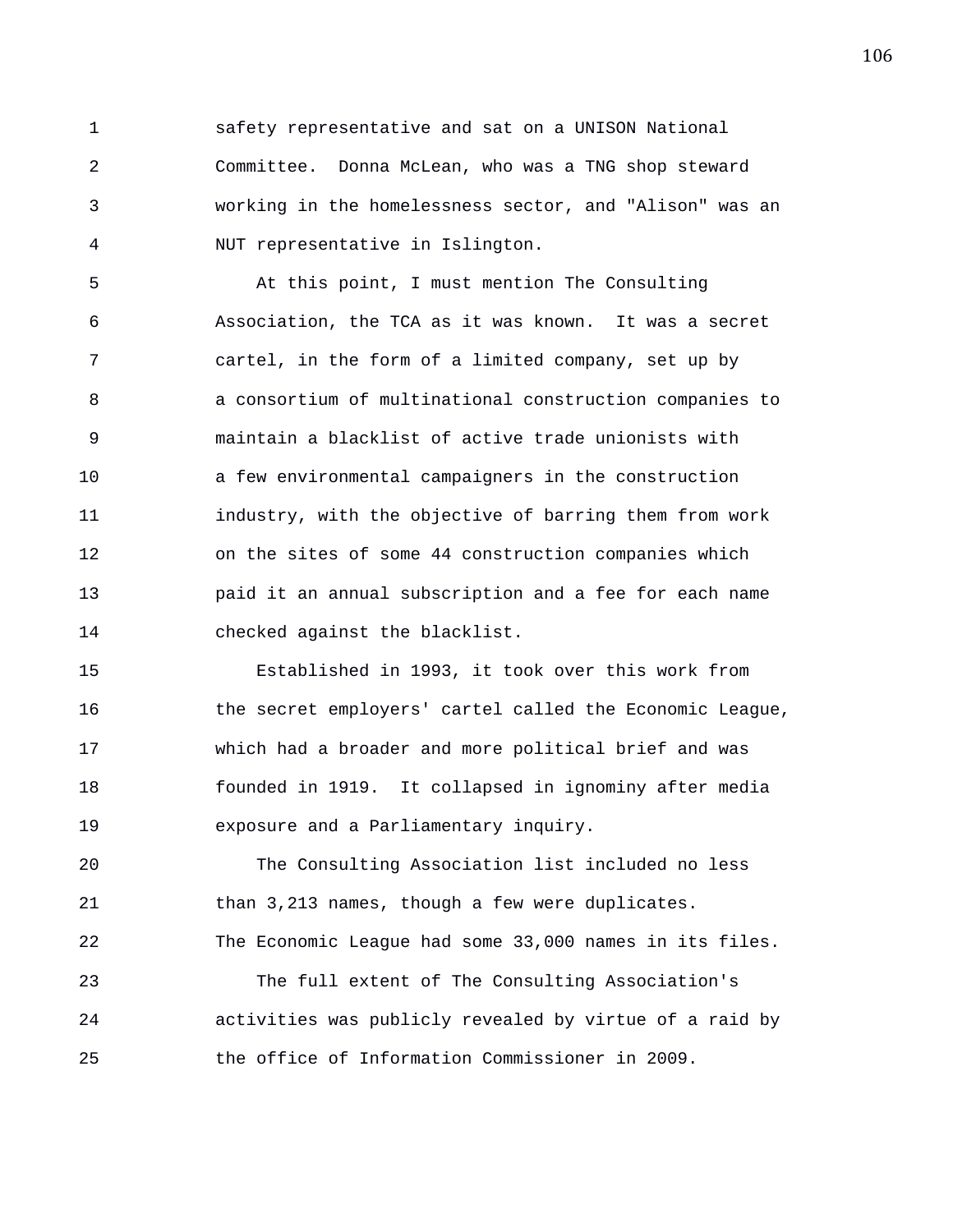1 The ICO senior investigator has suggested that some of 2 the information found on Consulting Association files 3 can only have come from the police. He said: 4 "The information was so specific and it contained in 5 effect operational information that would not have 6 formed anything other than a police record." 7 The Creedon Report, the focus of which was the SDS, 8 did not find evidence to substantiate that, and proposed 9 that such information may have come from other sources. 10 He did, however, find that: 11 "Police, including Special Branches and 12 the Security Services, supplied information to 13 the Blacklist funded by the country's major construction 14 firms, The Consulting Association and/or other 15 agencies ..." 16 It doesn't need to be stressed that virtually 17 the only information of interest or use to 18 The Consulting Association was information about active 19 trade unionists, with a view to preventing them gaining 20 employment. 21 This is borne out by a specific telling incident 22 recorded in the Creedon Report. An individual sought 23 work with a television company making educational 24 videos. The company also did work for the construction 25 industry, and so contacted the Economic League to vet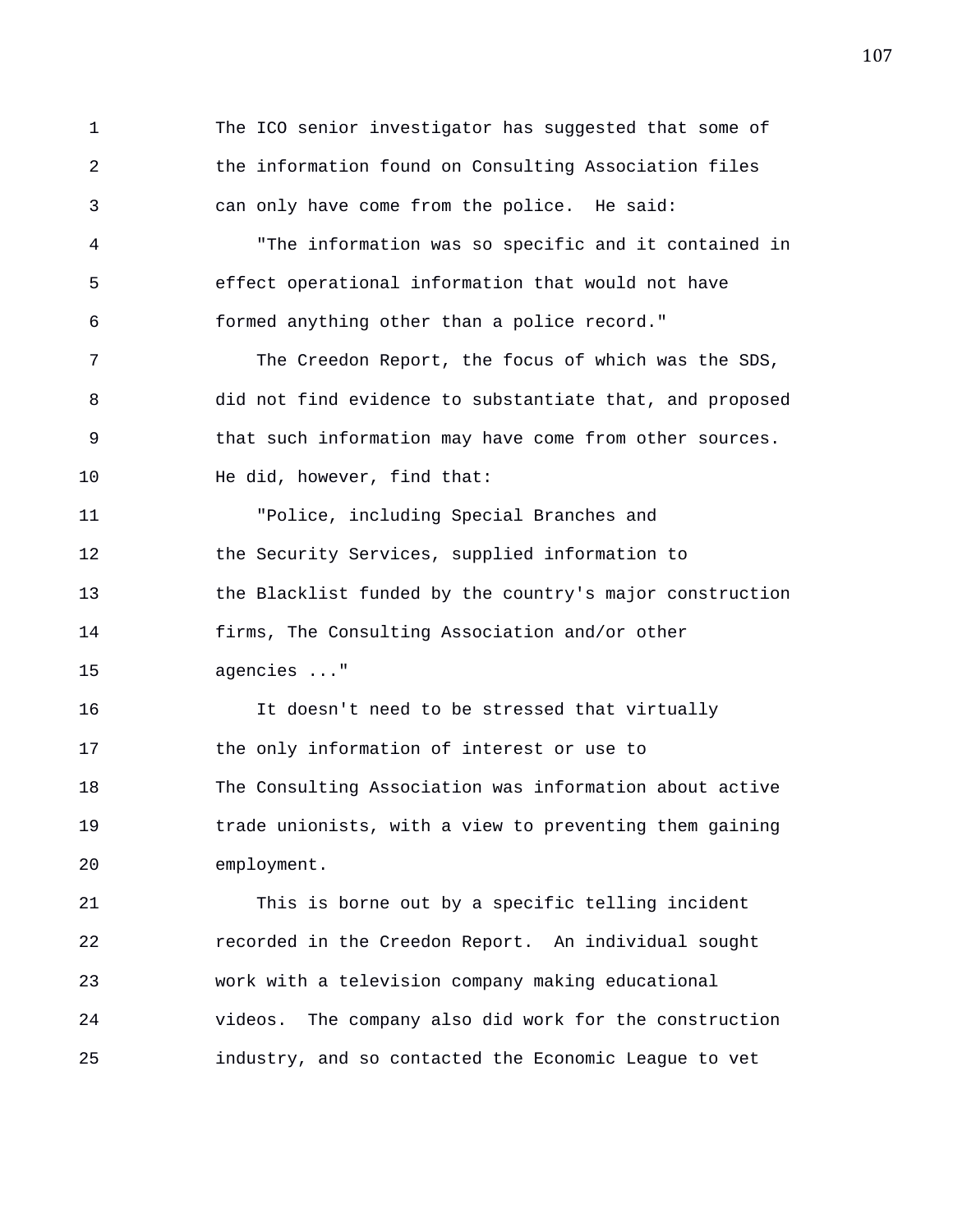1 the application. Chief Constable Creedon continues: 2 "The [Economic League] representative identified 3 X as a left wing sympathiser and therefore decided to 4 contact [Metropolitan Police Special Branch]'s 5 Industrial Unit, due to the perceived risk of X's 6 involvement in education."

7 Chief constable Creedon reports that 8 the Special Branch industrial intelligence officer, who 9 was apparently assigned to the engineering industry, 10 then made enquiries, presumably by checking the unit's 11 database, and, he continued:

12 "... returned to the [Economic League] asking for 13 any further information, stressing the matter's 14 importance due to the possible link to terrorism. This 15 was recorded as a fact by the [Economic League] 16 representative and passed on to the prospective 17 employer."

18 In consequence, unsurprisingly, the individual was 19 refused employment on the ground that he had 20 been "blacked by the security people". This sad tale 21 only came to light because the person concerned was 22 related to a retired chief superintendent who took 23 the matter up, in consequence of which, it appears, a 24 "thorough investigation was conducted and the issue 25 corrected".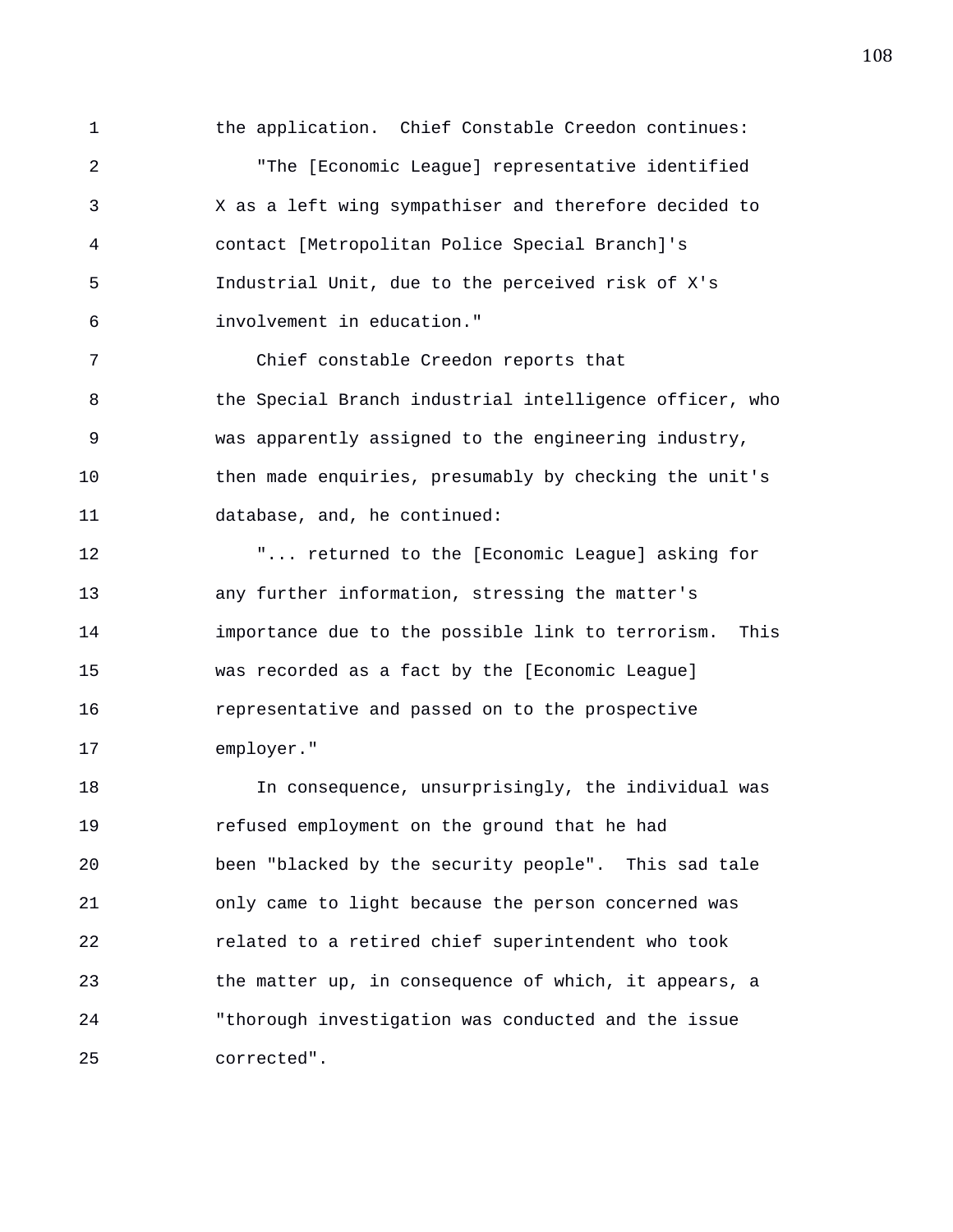1 The easy way an employee of the Economic League was 2 able to contact a Special Branch officer in 3 the Industrial Intelligence Unit and then get him to 4 check an individual on Special Branch files is frankly 5 extraordinary. The fact that the Special Branch officer 6 then gave the Economic League, a private enterprise body 7 unconnected with the police, confidential and highly 8 defamatory information, which was presumably secret, is 9 yet more staggering.

10 It is reasonable to conclude a systematic pattern of 11 collusion here. It is to be wondered how many job 12 applicants who don't have a relative who is a retired 13 chief superintendent may have lost employment by reason 14 of information secretly held on them and supplied to 15 prospective employers by the police.

16 Two further points are to be noted. The first is 17 that the Special Branch officer asked 18 the Economic League staff member for "any further 19 information". Chief Constable Creedon doesn't record 20 whether he received any, but clearly information about 21 individuals passed both ways.

22 Secondly, the information in the Special Branch file 23 in this case may not have been obtained by undercover 24 policing, and so might be suggested to fall outside 25 the Inquiry's remit. My clients would, however, submit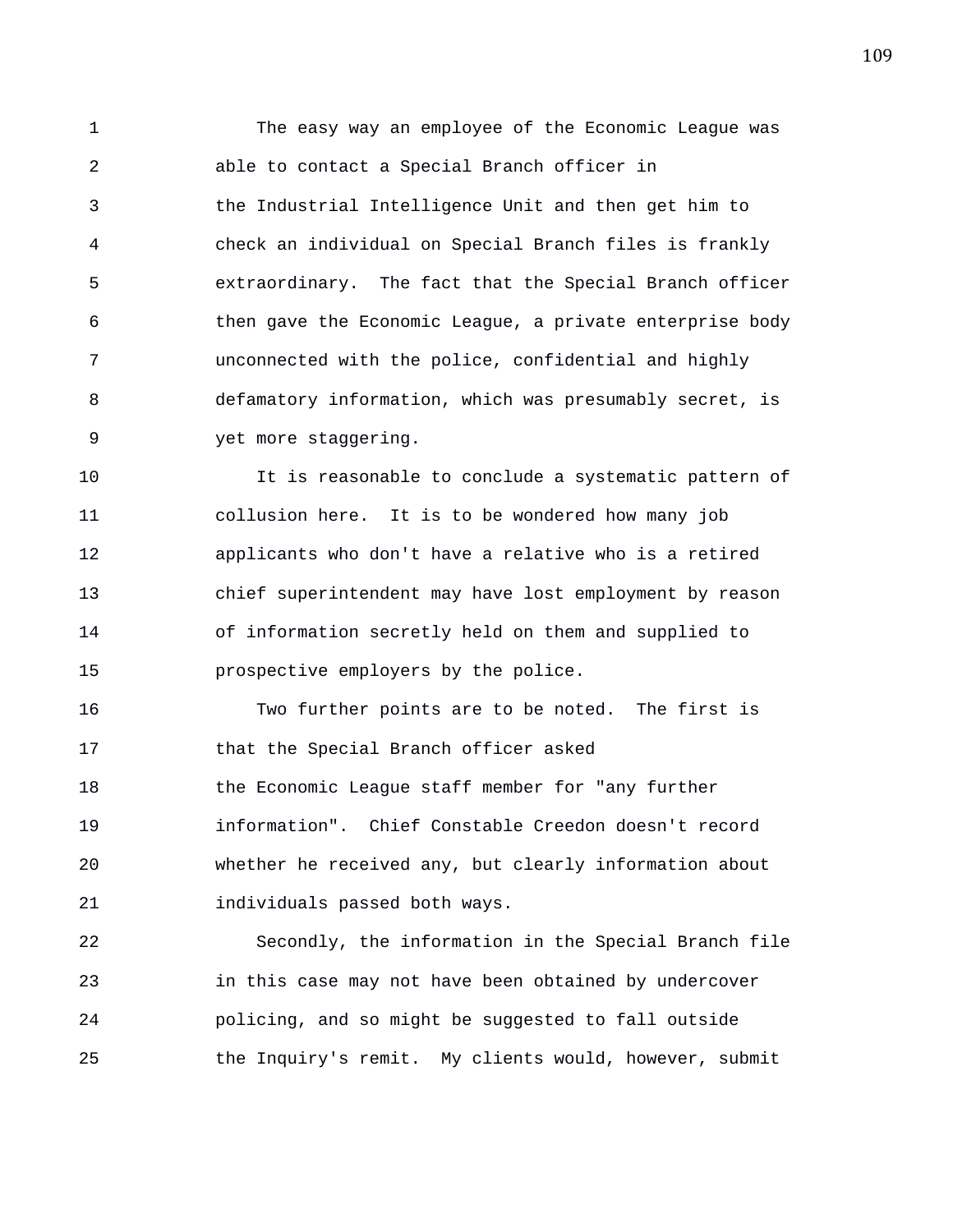1 that the secret supply of information held in secret 2 police files by a police officer to a potential employer 3 without that fact being revealed to the individual to 4 whom it related is plainly an act of undercover policing 5 which the Inquiry should investigate. The fact that 6 the information was defamatory and incorrect only 7 fortifies the need for investigation. The fact that it 8 didn't relate to trade union activity is purely 9 fortuitous.

10 The vignette provided by the incident is 11 informative. It is, apparently, not a unique example of 12 the exchange of information, though the redactions in 13 the Creedon Report make it impossible to glean much from 14 the other instances cited there, including 15 the application for a job on the Jubilee Line found in 16 SDS files, and the regional director of 17 the Economic League who talked of police collusion and 18 the exchange of information.

19 It's obvious that the police must have appreciated 20 that the effect of passing information about workers to 21 either the Economic League or The Consulting Association 22 would be to enable employers to discriminate against 23 active trade union members by refusing them employment.

24 This is a deeply disturbing allegation which, no 25 doubt, the Inquiry will wish to probe, in accordance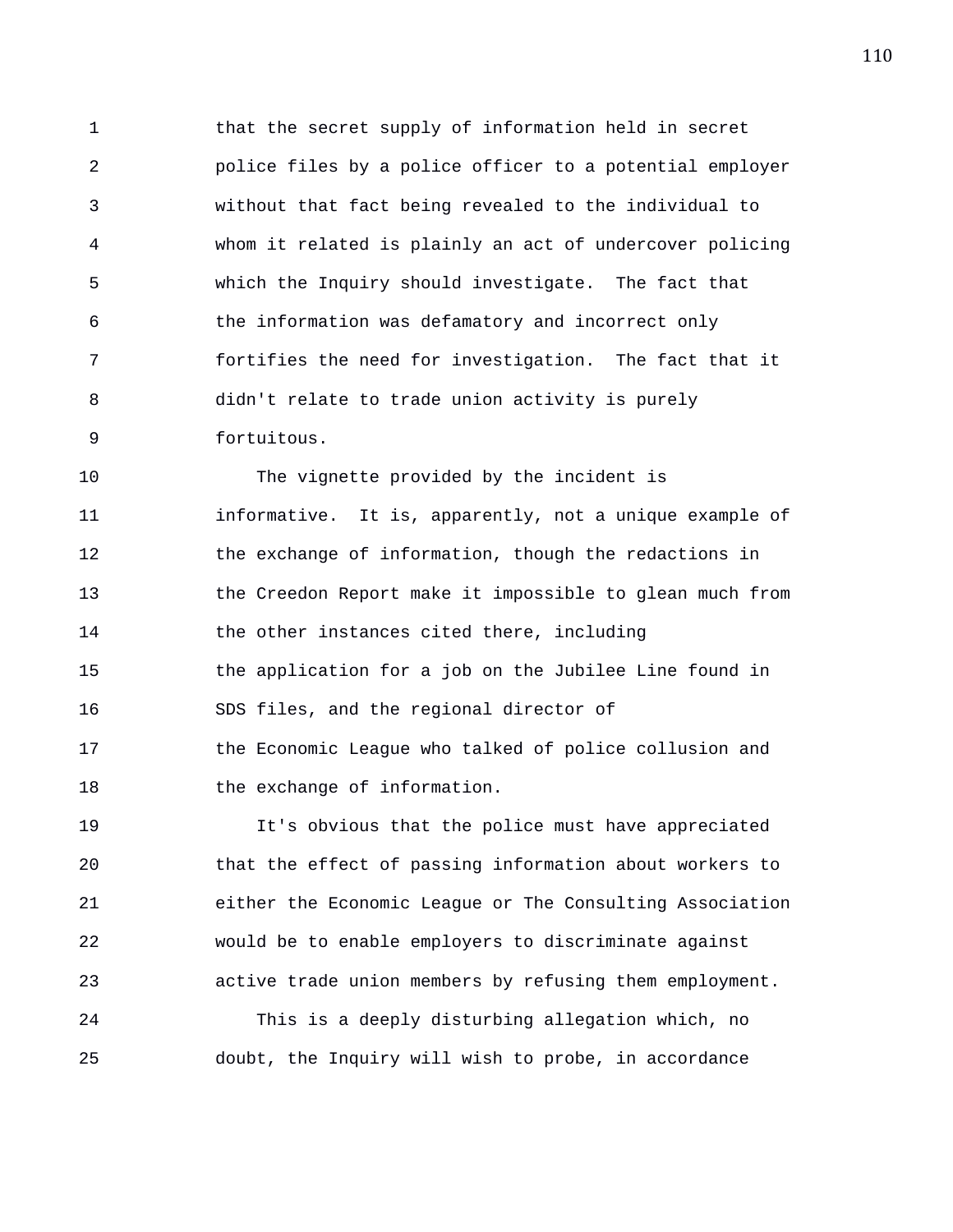1 with question 115 of the list of questions in 2 the Module 1 SDS issues list. Disclosure of the files 3 will be a prerequisite.

4 In his opening, my learned friend David Barr QC, 5 Counsel to the Inquiry, noted that undercover officer 6 HN336 provided some peripheral evidence on blacklisting. 7 Mr Barr said that HN336:

8 "... states that he was aware of the existence of 9 the Economic League whilst serving in Special Branch and 10 understood that the retiring Chief Superintendent of 11 C Squad joined the Economic League. However, he also 12 states that no relationship existed between the SDS and 13 the Economic League. As someone who later worked on 14 Special Branch's industrial desk, he may be able to 15 assist the Inquiry as to whether it might have received 16 intelligence from the SDS and how it was disseminated."

17 My clients would like to know a lot more about 18 Special Branch's industrial desk in due course.

19 The passing of information between the police and 20 the blacklisters should not be thought to be of historic 21 interest only. Though outside the temporal ambit of 22 this phase of the Inquiry, it's apposite to mention here 23 that on 6 November 2008, shortly before work began on 24 the Olympic park, a Detective Chief Inspector 25 Gordon Mills of the National Extremism Tactical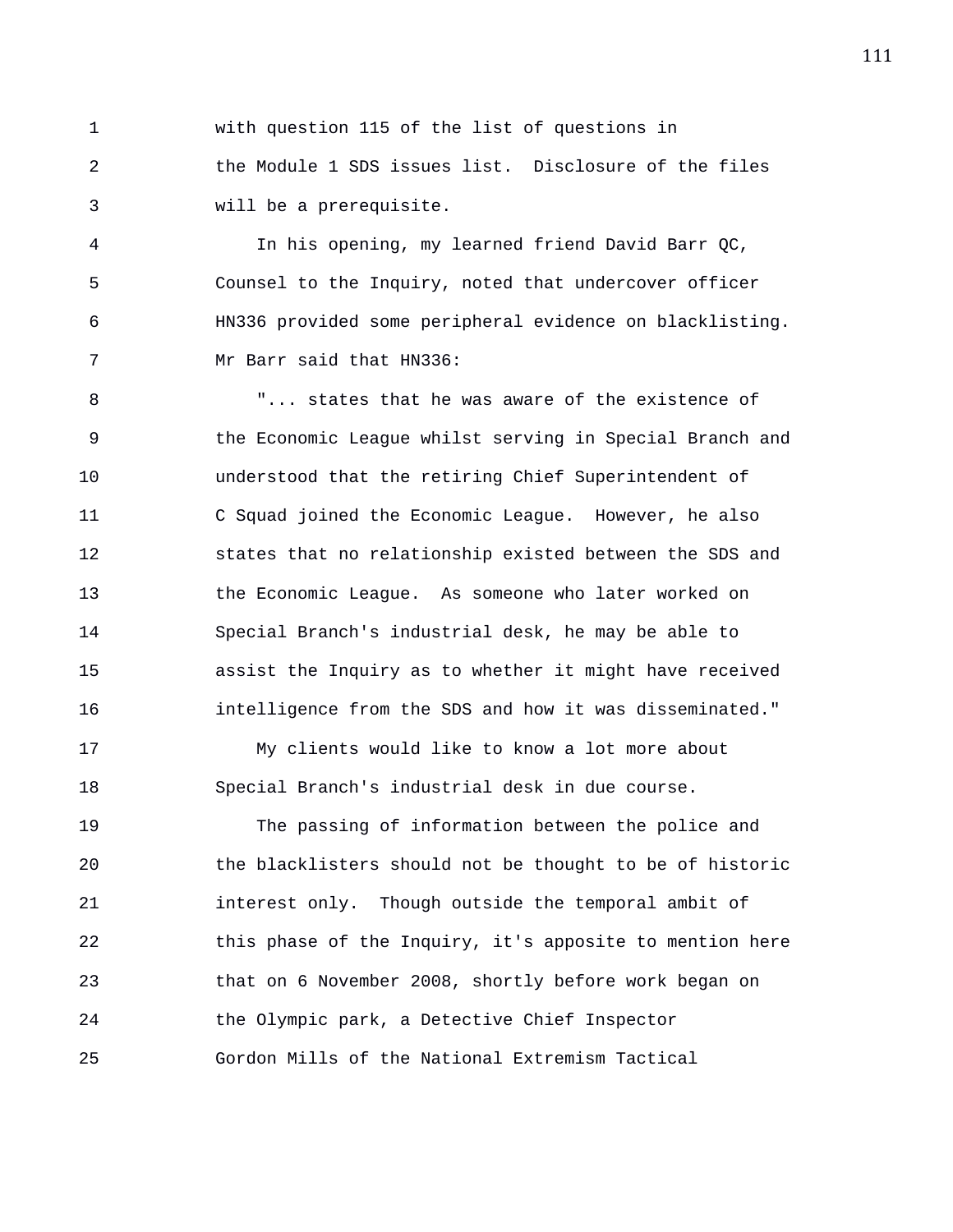1 Coordination Unit met with personnel from

2 the construction industry, including The Consulting 3 Association. This was investigated by Chief Constable 4 Creedon, who found that the information passed consisted 5 of:

6 "... open source information, designed to highlight 7 the problems linked to protest movements and how 8 NETCU could assist."

9 Unite, however, is not satisfied, and points out 10 that, within months, The Consulting Association 11 blacklist was deployed by construction employers to vet 12 workers before engagement on work on the Olympic park. 13 Trade unionists were, in consequence, refused work 14 there. Unite wonders whether personal information on 15 trade unionists in the construction industry could have 16 been passed, if not at that meeting but as a consequence 17 of it.

18 The Creedon Report notes that from 2007, officially 19 sanctioned Information Sharing Agreements, ISAs, were 20 reached with various outside organisations to share 21 personal information. The Creedon Report doesn't 22 disclose whether an ISA existed with the TCA, 23 The Consulting Association. In due course, the Inquiry 24 will no doubt investigate the propriety of these ISAs. 25 The blacklist in the construction industry is not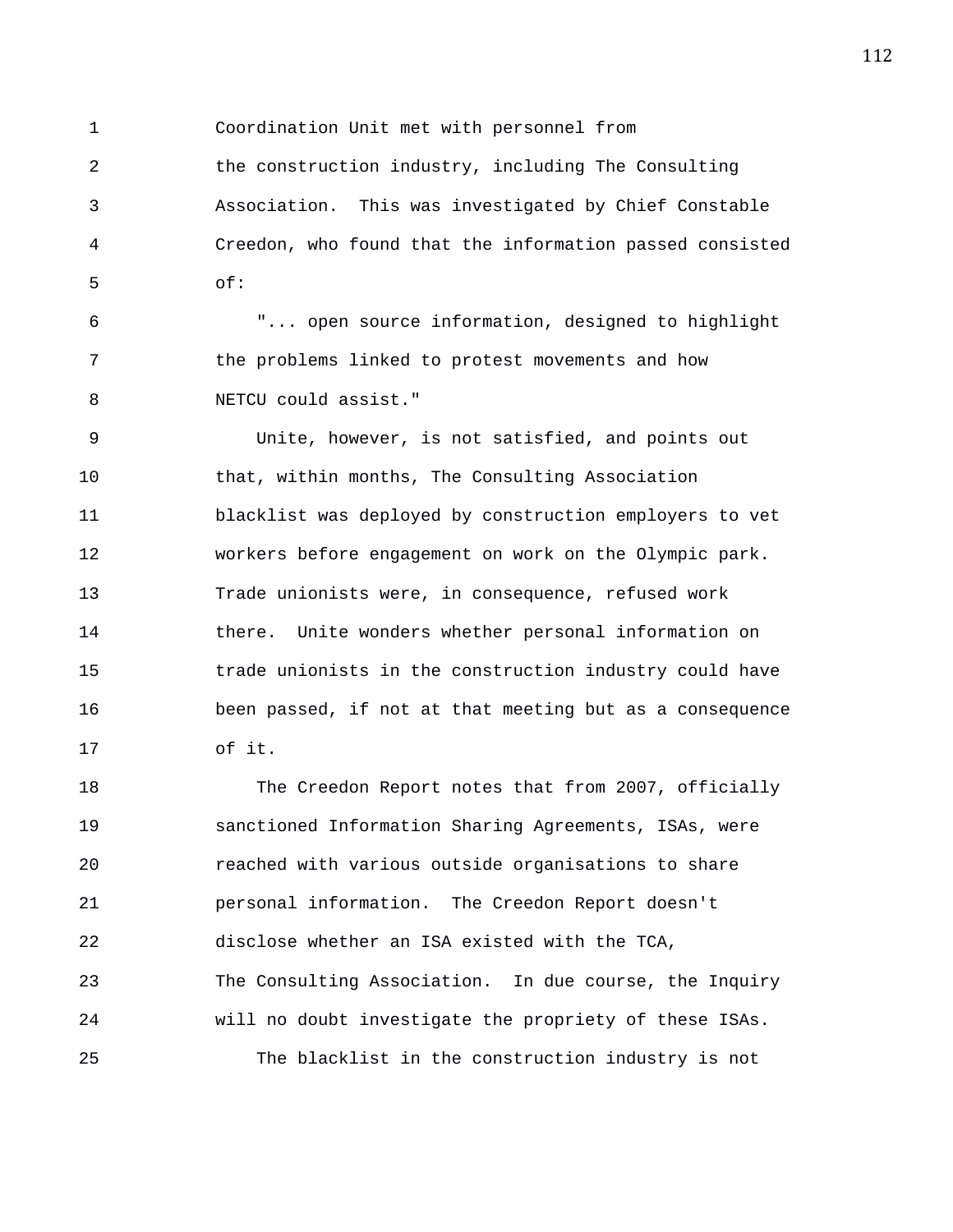1 a matter of hearsay myth. It should be noted that 2 the manager of the Consulting Association pleaded guilty 3 to breaching the Data Protection Act by maintaining that 4 blacklist, and was find the maximum at that time of 5 £5,000. Fourteen participating construction companies 6 were served with enforcement notices. Furthermore, 7 civil claims were brought in the High Court for the tort 8 of conspiracy and other torts by 771 blacklisted workers 9 against an array of construction companies.

10 On Wednesday, 11 May 2016, shortly before the trial 11 was to commence, settlement was reached between 12 the claimants and Balfour Beatty, Carillion, Costain, 13 Kier, Laing, Sir Robert McAlpine, Skanska UK, Vinci, 14 Taylor Woodrow, and various individual directors of 15 those companies. The settlement involved an apology in 16 court by their counsel, who said this:

17 The Defendants are here today to offer, through me, 18 their sincere and unreserved apologies to the Claimants 19 for any damage caused. The Defendants apologise as 20 providers of any information and for the loss of 21 employment suffered as a result of communication of 22 information during the operation of the Consulting 23 Association. They also apologise for the anxiety and 24 hurt to feelings caused as a result."

25 And they paid damages estimated to be around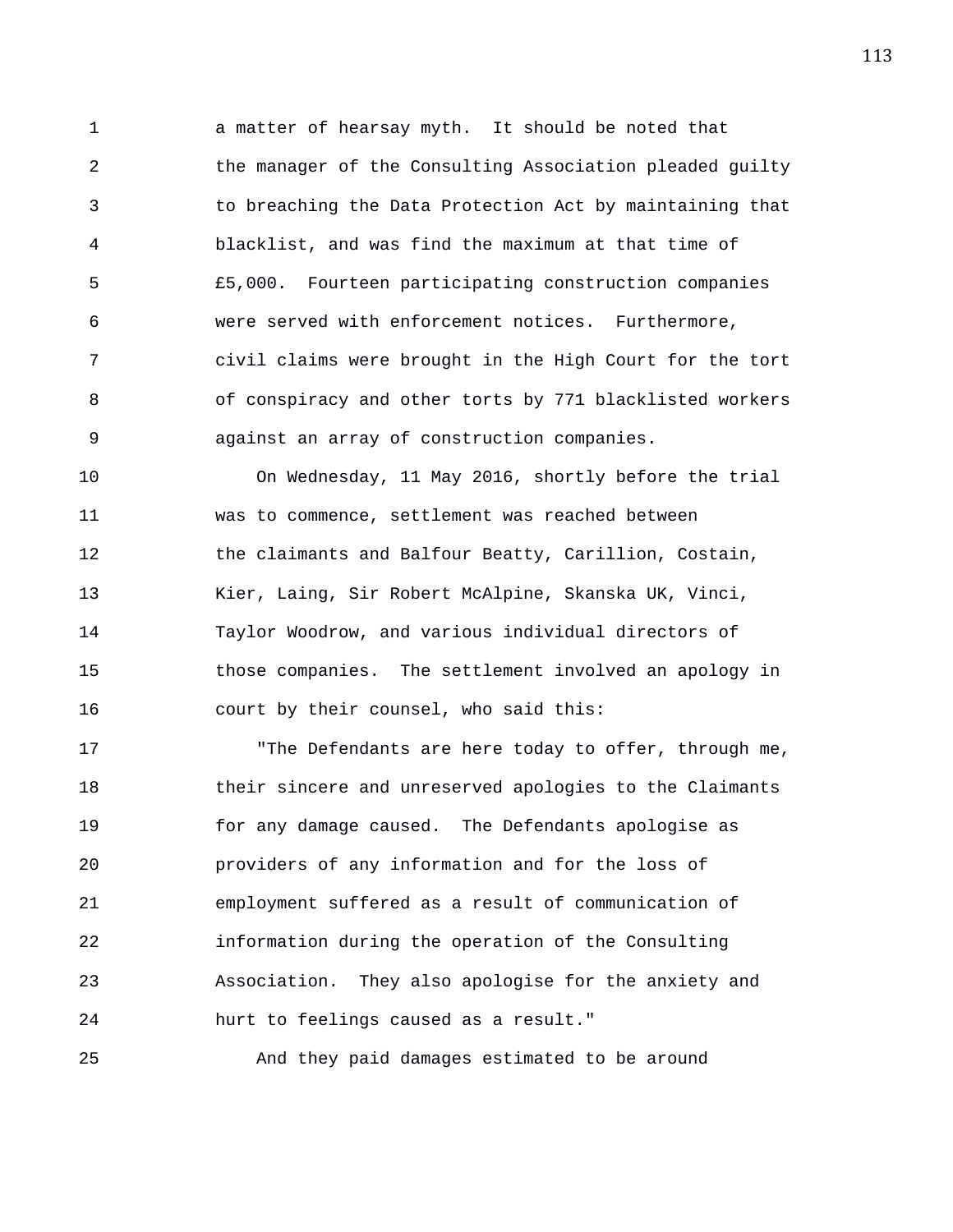1 £75 million for the 771 claimants, including legal costs 2 estimated at £25 million. Their liability was formerly 3 denied.

4 The defendants admitted that, apart from any 5 specific allegation recorded in a worker's file, 6 the mere communication of any information included in 7 the database bore the defamatory message that the worker 8 concerned might pose a risk of unjustified disruption on 9 any site on which he was employed. It was this that 10 ensured unemployment in most cases.

11 Mr Dave Smith will address you more fully about 12 the role of undercover policing and the blacklist. We 13 look forward to the police files, minutes, memos and 14 emails relating to it and all other contacts between 15 the police and the Economic League and subsequently 16 The Consulting Association, and the identity of 17 the officers from and to whom information was passed.

18 Sir, my clients have next to no evidence themselves 19 to put before the Inquiry save suspicions. Unions are 20 not top-down organisations and are not organised so as 21 to monitor and preserve information on such matters of 22 undercover police activities in relation to them, even 23 where it was known or suspected. They are thus reliant 24 on those reviewing the documents and those giving 25 evidence to the Inquiry.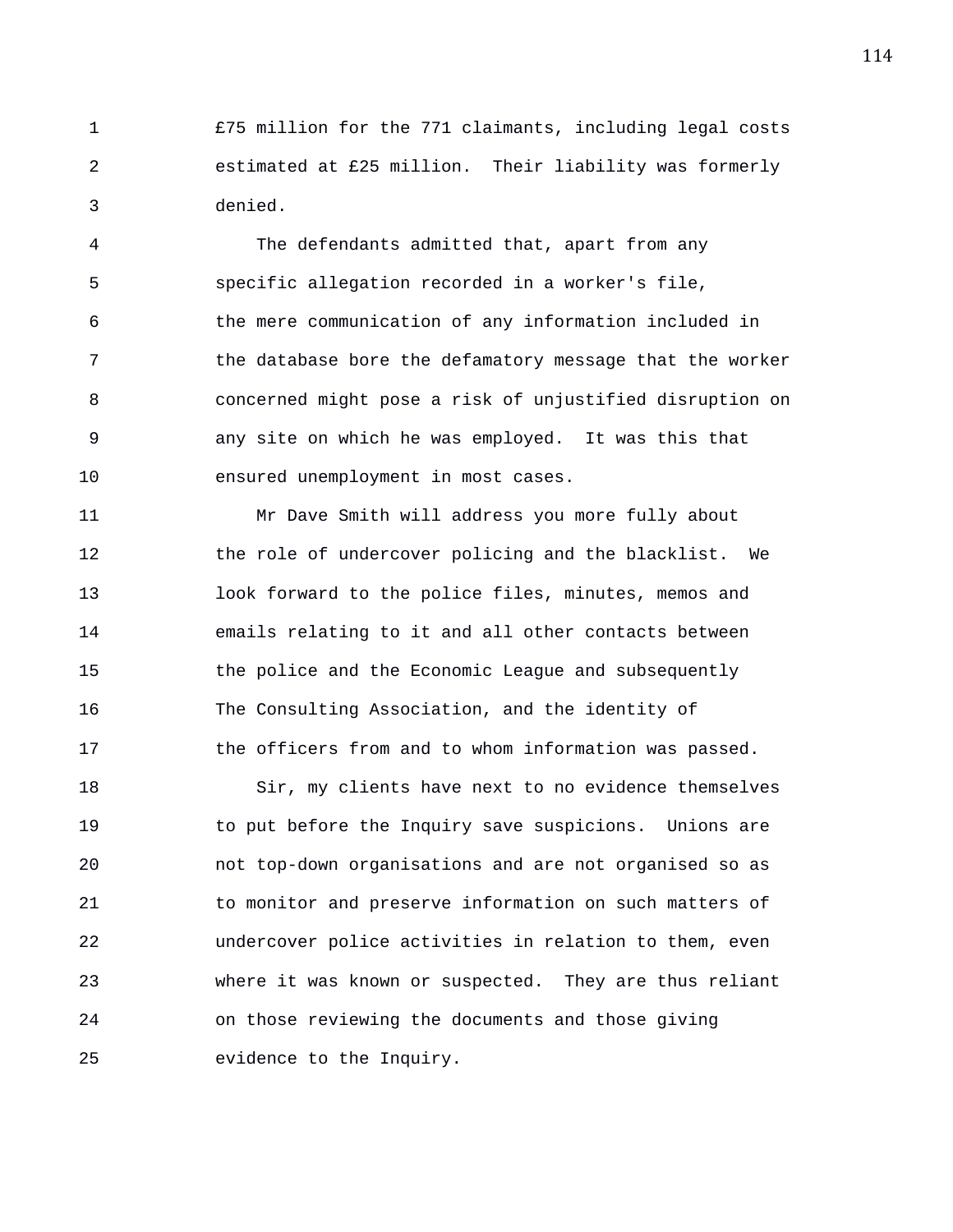1 Unfortunately, even before the tidal wave of 2 unemployment now breaking as a result of lockdown and 3 with it the loss of union members, my clients were not 4 in a position to pay for continuous legal representation 5 throughout this Inquiry, or to monitor disclosure in 6 order to identify evidence of relevance to them. They 7 will therefore be reliant on you and the Inquiry team to 8 alert them of matters arising which concern or might 9 concern them.

10 Sir, as to the very limited disclosure so far, there 11 are some matters on which I should comment.

12 And at this point, I would ask if the document 13 handler could put up the single sheet of paper which 14 I indicated at the outset I would like to refer to.

15 Sir, it's document {UCPI0000007920/14}. It's 16 a report dated 28 November 1973 on a conference held by 17 the International Socialist Party on 11 November 1973 in 18 Manchester, and it's headed "Special Branch".

19 From Mr Barr's opening, it appears that the report 20 was made by HN343, John Clinton. The appendices to this 21 report are largely redacted, but evidently record 22 the names and addresses of those in attendance. At 23 appendix B -- that's the page -- under 24 the subtitle "Organisation" there's a list of acronyms 25 with codes. Those acronyms represent trade unions in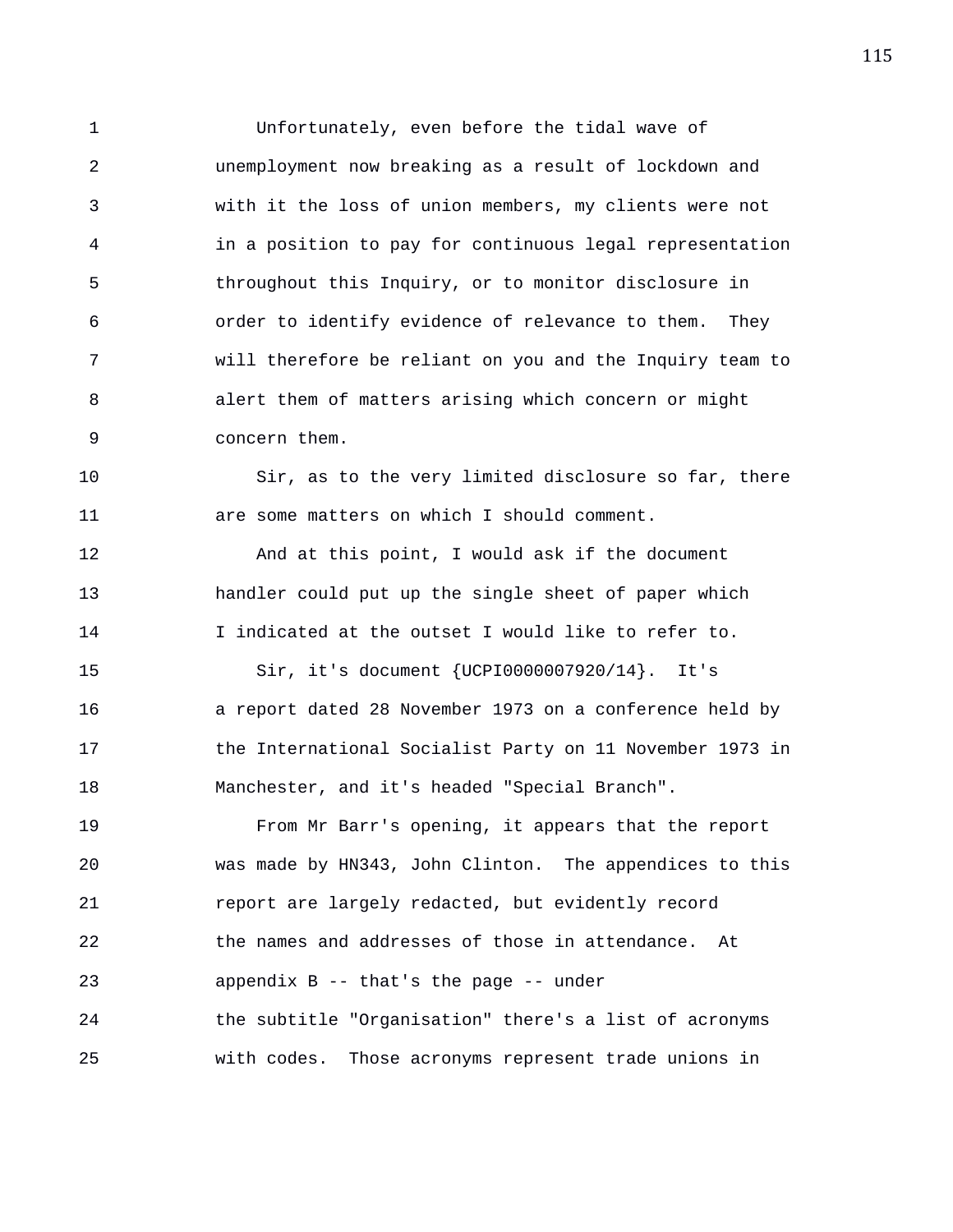1 existence in 1973. I'd like to take you, sir, through 2 those, if I may.

3 This follows, I should say, a list of -- a redacted 4 list of names and addresses, and this section of 5 appendix B is headed "Organisations", as you see. 6 The first acronym there is "APEX", which stands for 7 Association of Professional, Executive, Clerical and 8 Computer Staff. It's given the reference "400/73/155". 9 That union subsequently became part of what is now 10 the GMB union.

11 The second acronym is "ASTMS", which stands for 12 the Association of Scientific Technical and Managerial 13 Staffs. Its reference is "400/73/100". It merged with 14 other unions and ultimately became subsumed into Unite 15 the Union.

16 The third acronym is "AUEW", the Amalgamated Union 17 of Engineering Workers; reference "400/73/194". It, 18 too, merged with other unions, and ultimately became 19 subsumed into Unite the Union.

20 At the bottom of the list is the TGWU, reference 21 "400/72/67". That's the Transport and General Workers' 22 Union, which is the third of the unions cited, which 23 merged with other units and became Unite the Union.

24 There are three other unions listed there. CPSA, 25 which is the Civil and Public Services Association,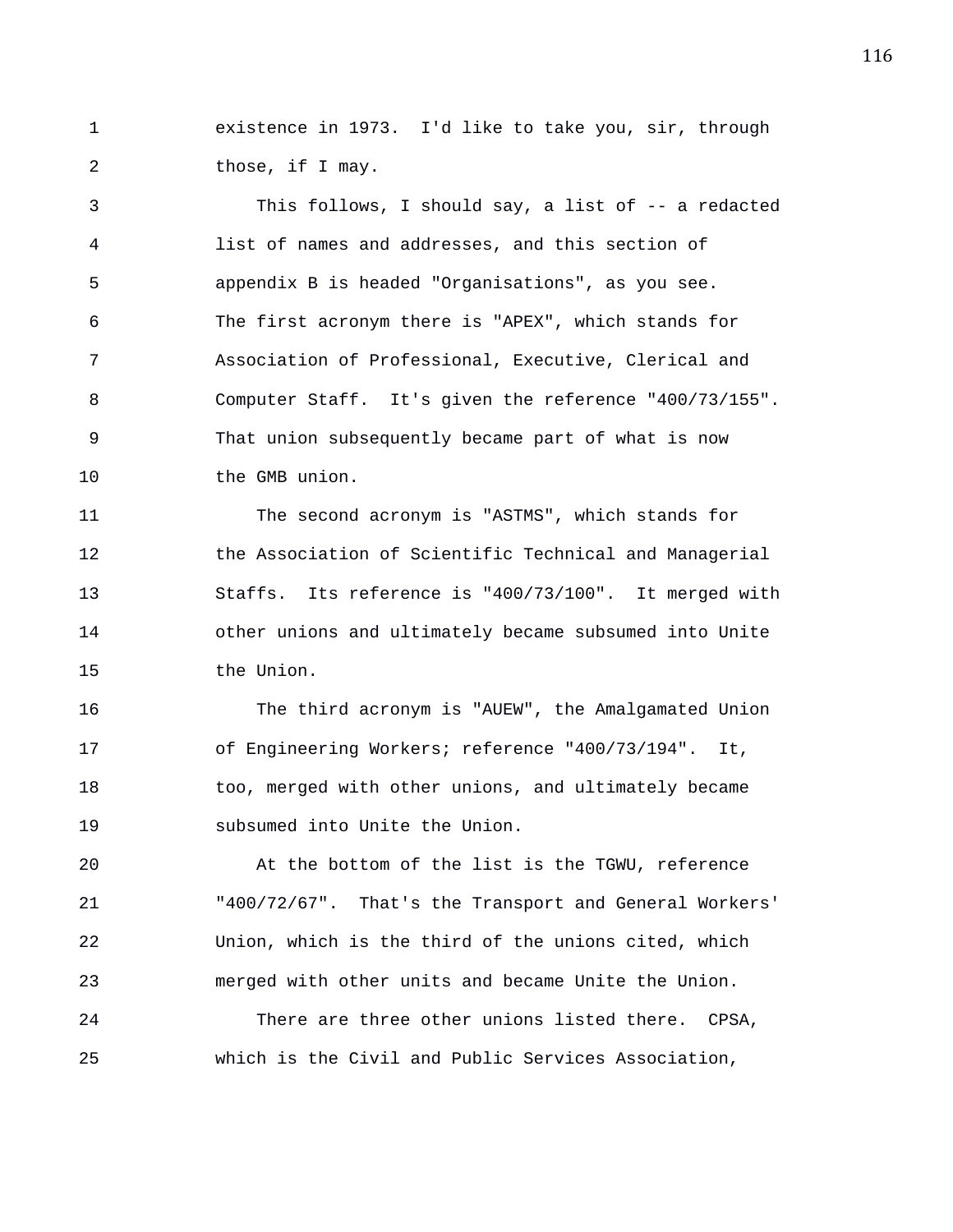1 reference "400/72/111". That became ultimately subsumed 2 into what is now PCS .

3 NALGO, which is the National Local Government 4 Officers Association, reference "400/55/98", a union 5 which merged to become part of UNISON.

6 And NUT, National Union of Teachers, reference 7 "400/73/107", which merged to become what is now 8 the National Education Union.

9 Sir, I can help on the other entries there, just to 10 say that, four lines down, you have "Bryant Colour 11 Works". That's a reference to an industrial dispute 12 taking place at that time, at that company. You've then 13 got the Communist Party. You've then got "Con Mech", 14 which is a reference to another industrial dispute at 15 that time.

16 Then below the CPSA, you've got "Liaison Committee 17 for the Defence of Trade Unions". That was an 18 unofficial committee of trade unionists who had 19 organised initially against the Industrial Relations 20 Bill and then Act of 1971.

21 Then you see, sir, you've got a newspaper, 22 the Morning Star, and another newspaper, 23 the Socialist Worker. And then there are references to 24 the Pentonville 5 and the Shrewsbury 24, which I'll 25 mention in just a moment.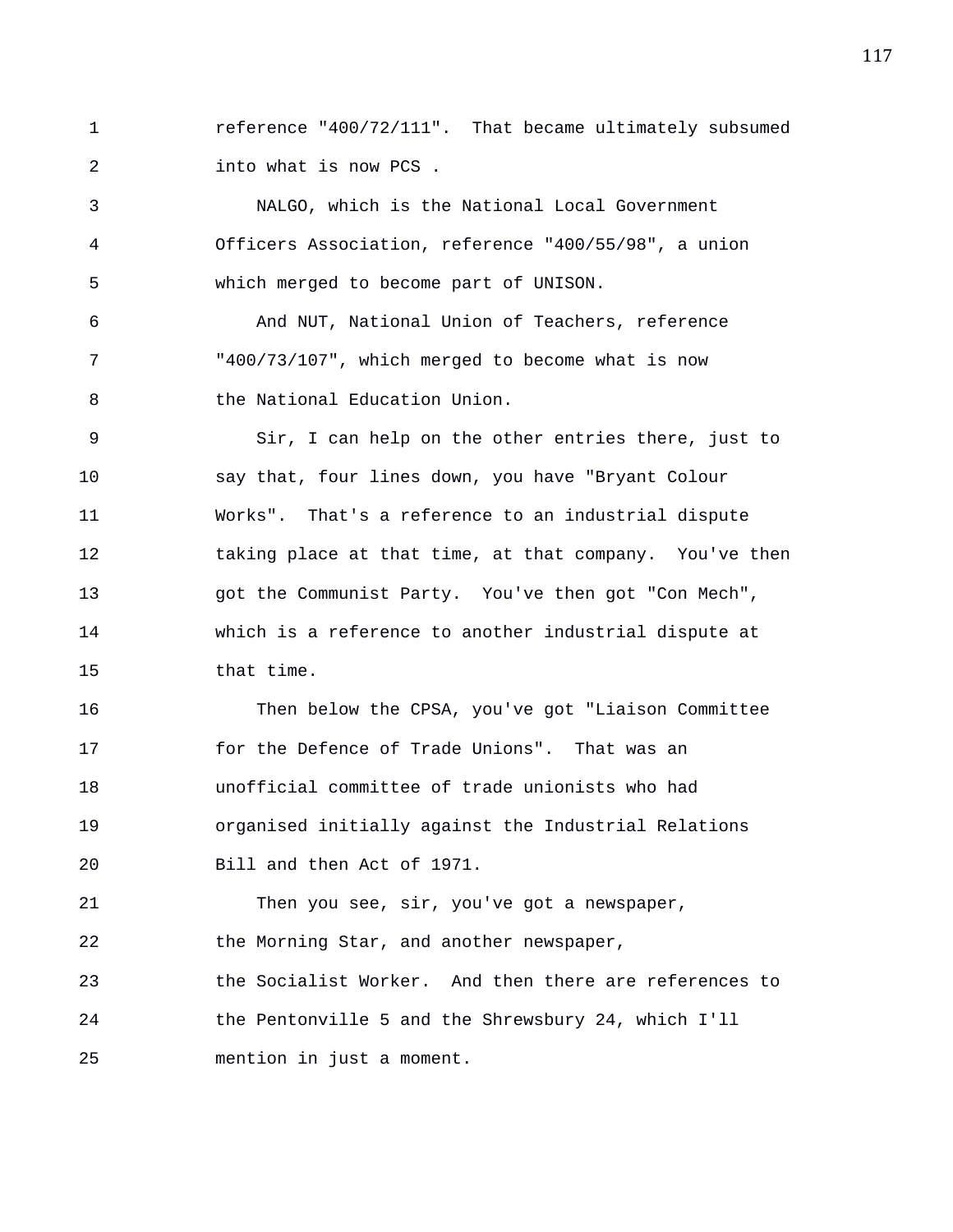1 Sir, it's evident that these codes represent file 2 references. It looks as if "400" is the prefix used for 3 a file on a trade union. The code "400" distinguishes 4 trade unions from newspapers, or perhaps political 5 newspapers, which appear to be filed under "347": 6 Morning Star "347/73/24" and Socialist Worker 7 "347/70/39".

8 The second element of the code, the two-digit code, 9 may well be a reference to the year, meaning that all 10 the file references are to 1972 or 1973, with 11 the exceptions of NALGO, 1955, and Socialist Worker, 12 1970.

13 Appendix B also refers to the "Pentonville 5", 14 stating that there are "mentions on [various files]". 15 That language is confirmatory that the numbers relate to 16 files, but we can go a little further. 17 The Pentonville 5 were five London shop stewards in 18 the London docks, Messrs Clancy, Merrick, Steer, Turner 19 and Watkins, who were imprisoned in Pentonville Prison 20 for contempt of court in July 1972 by 21 the National Industrial Relations Court for refusing to 22 obey a court order to stop picketing a container depot 23 in East London. They were released after a few days on 24 the intervention of the official solicitor after 25 the threat of a general strike by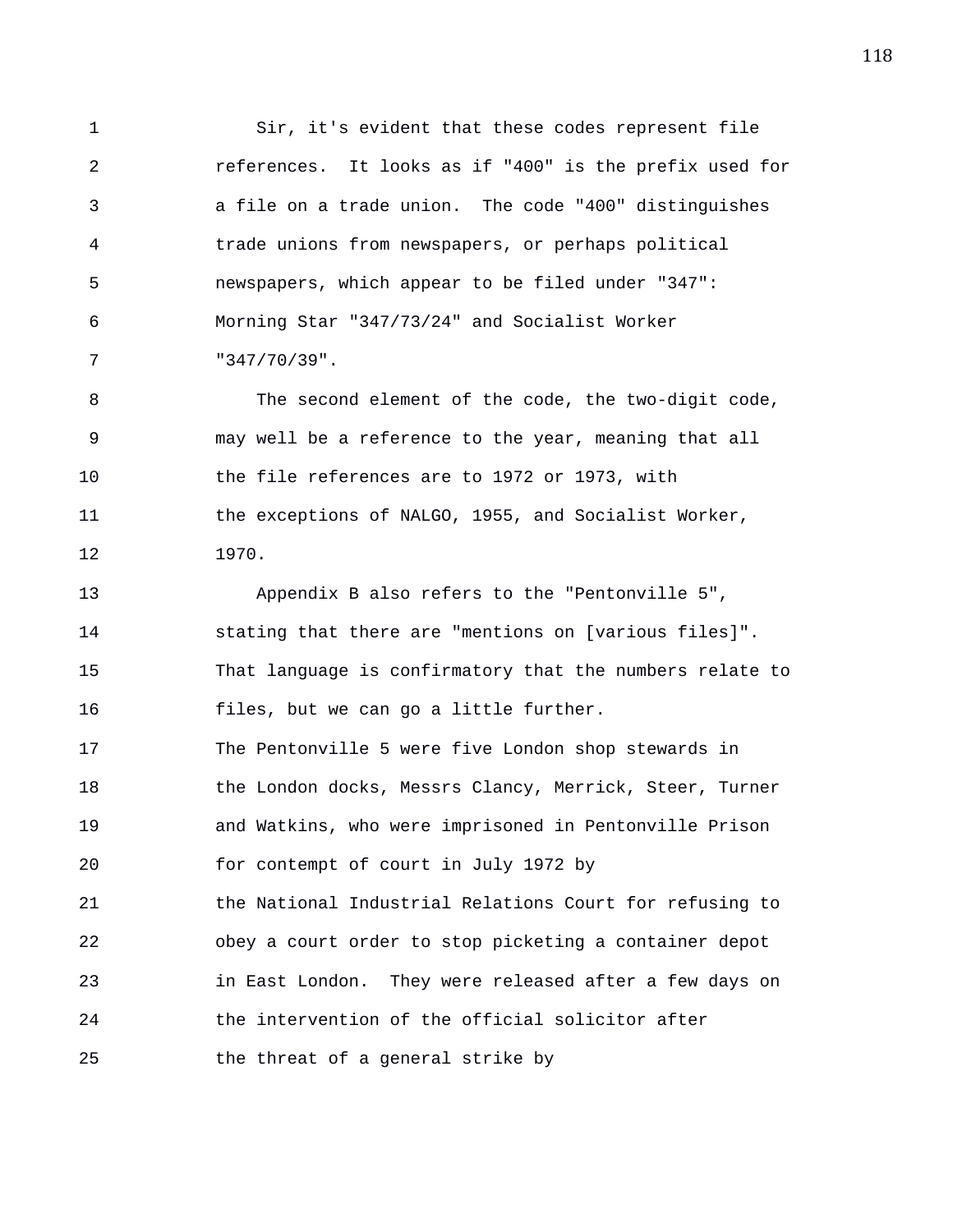1 the Trades Union Congress. At that time dockers were 2 members either of the TGWU or the National Amalgamated 3 Stevedores and Dockers, NASD. The latter merged with 4 the TGWU in 1982, which in turn became part of 5 Unite the Union in 2007.

6 The first two references for the Pentonville 5 seem 7 likely to relate to files on the TGWU. It's not 8 immediately known whether any of the five shop stewards 9 were members of the NASD. If so, it's possible that 10 the reference with the prefix "346" is to a file on that 11 union, though that would not be consistent with 12 the theory that union files have the prefix "400". 13 Possibly "346" is a reference to a file on another kind 14 of organisation, perhaps a periodical given the number's 15 proximity to the number "347", which we have surmised 16 represents newspapers or political newspapers.

17 The page also refers to the "Shrewsbury 24", 18 "400/73/169 (3a, b) (4a)". The Shrewsbury 24 refers to 19 building workers, many, but not all, of whom were then 20 members of the Union of Construction and Allied Trades 21 and Technicians, UCATT, which merged to become part of 22 Unite the Union in 2017. Some, depending on their 23 trade, were members of other unions such as the AUEW, or 24 the TGWU, both of which subsequently became part of 25 Unite.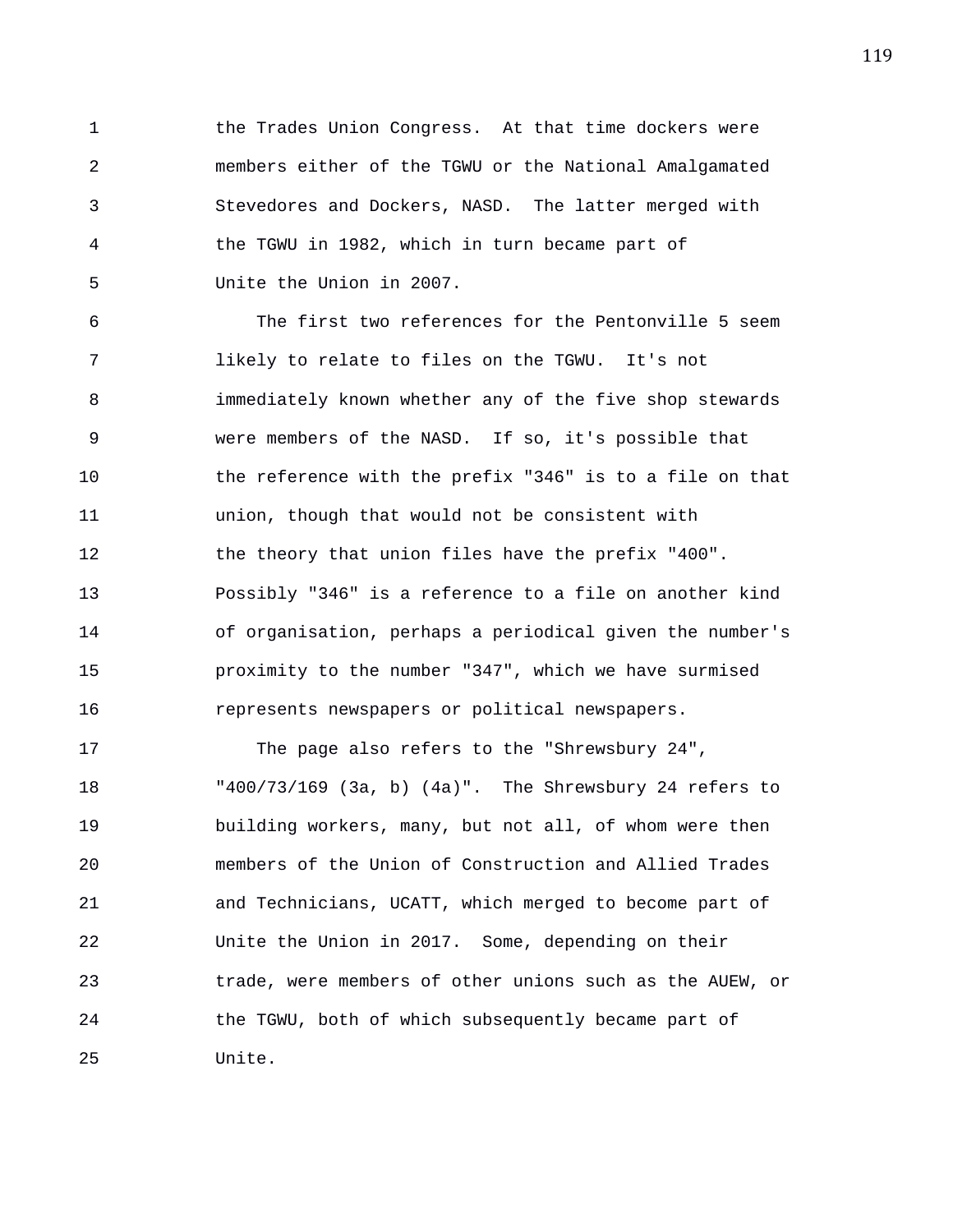1 There had been a national building workers strike 2 over the summer of 1972, which concluded with 3 the Union's acceptance of an offer by the employers in 4 September 1972. Five months later, 24 building workers 5 were charged under the Conspiracy and Protection of 6 Property Act 1875 for a variety of offences, including 7 conspiracy to intimidate allegedly committed on 8 6 September 1972 during picketing in the strike. Three 9 workers, Messrs Tomlinson, Warren and McKinsey Jones, 10 were convicted and sent to prison in October 1973, and 11 three more at a subsequent trial at a later date. 12 The convictions were controversial at the time, and 13 since. Indeed, the Criminal Cases Review Commission has 14 now, we understand, referred the convictions to 15 the Court of Appeal.

16 It seems likely that the file references given in 17 relation to the Shrewsbury 24 are references either to 18 AUEW or to TGWU files, yet it's surprising that there's 19 no reference to a file on UCATT and that UCATT is not 20 mentioned on that page.

21 Sir, the third set of digits in these union files 22 might be thought to refer to page numbers, but this 23 seems unlikely since it would mean that each reference 24 is confined to only one page. It seems more likely that 25 the third set of digits refers to sections of the file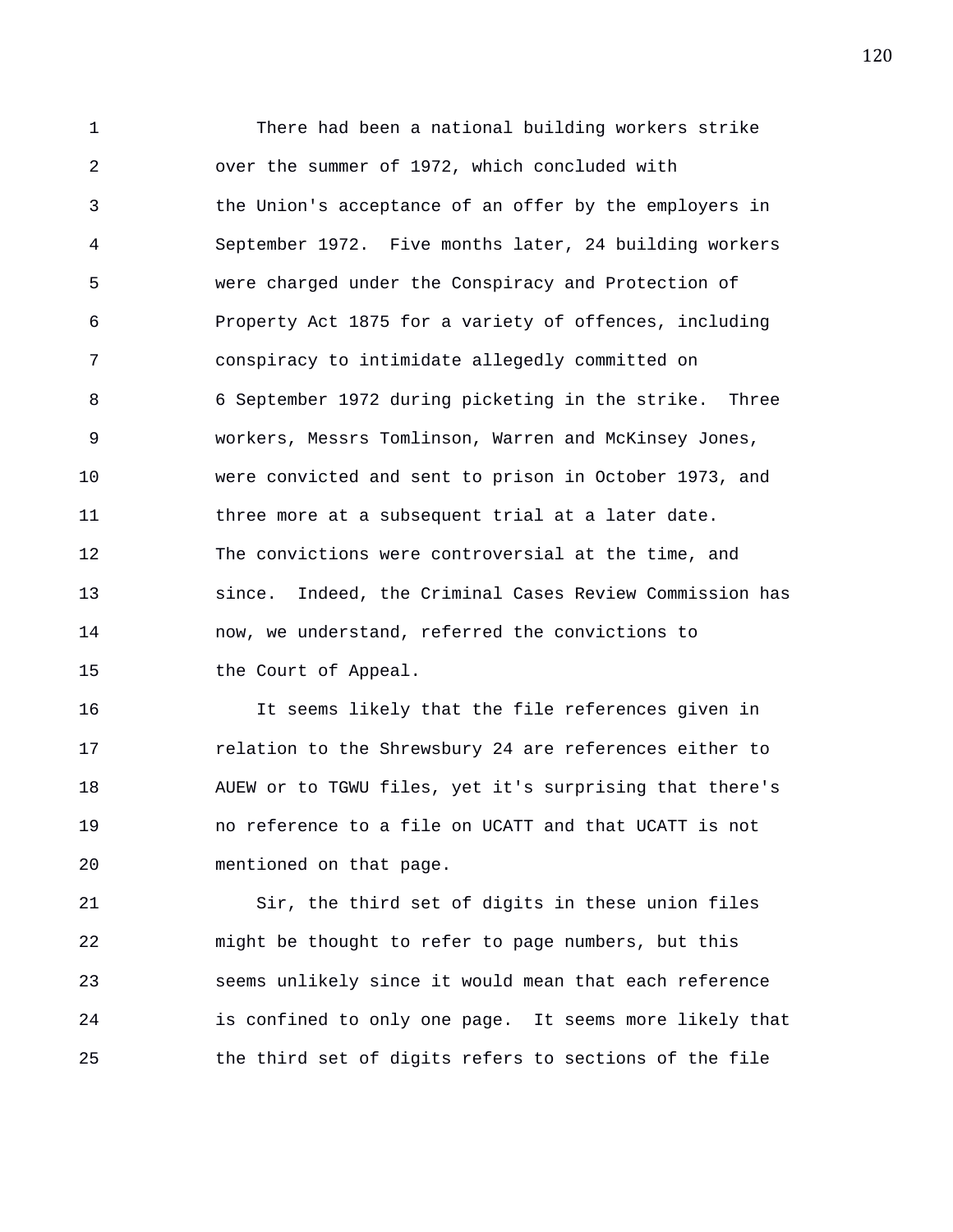1 dealing with specific unions, or parts of unions, or 2 perhaps specific events since, if "400" is the generic 3 number for trade unions and the next double digit is 4 the year, there will be no number allocating the file to 5 a specific union, section or event.

6 We would appreciate a guide to the meaning of 7 the codes as soon as it can be provided. The Inquiry 8 may already have that information; presumably the police 9 have it now. My instructing solicitors sought further 10 disclosure in relation to the files the existence of 11 which have been revealed by this document. On 12 19 October of this year the Inquiry team responded and 13 included the following statement:

14 "We do not hold Special Branch registry files and 15 are not investigating Special Branch interest in trade 16 unions, only reporting on them by SDS 17 undercover officers, according to the Inquiry's terms of 18 reference."

19 Sir, with respect, that response seems to place an 20 unwarranted limit on the task the Inquiry has been 21 appointed to carry out. Your terms of reference begin 22 by stating the Inquiry's purpose thus:

23 "To inquire into and report on undercover police 24 operations conducted by English and Welsh police forces 25 in England and Wales since 1968, and, in particular, to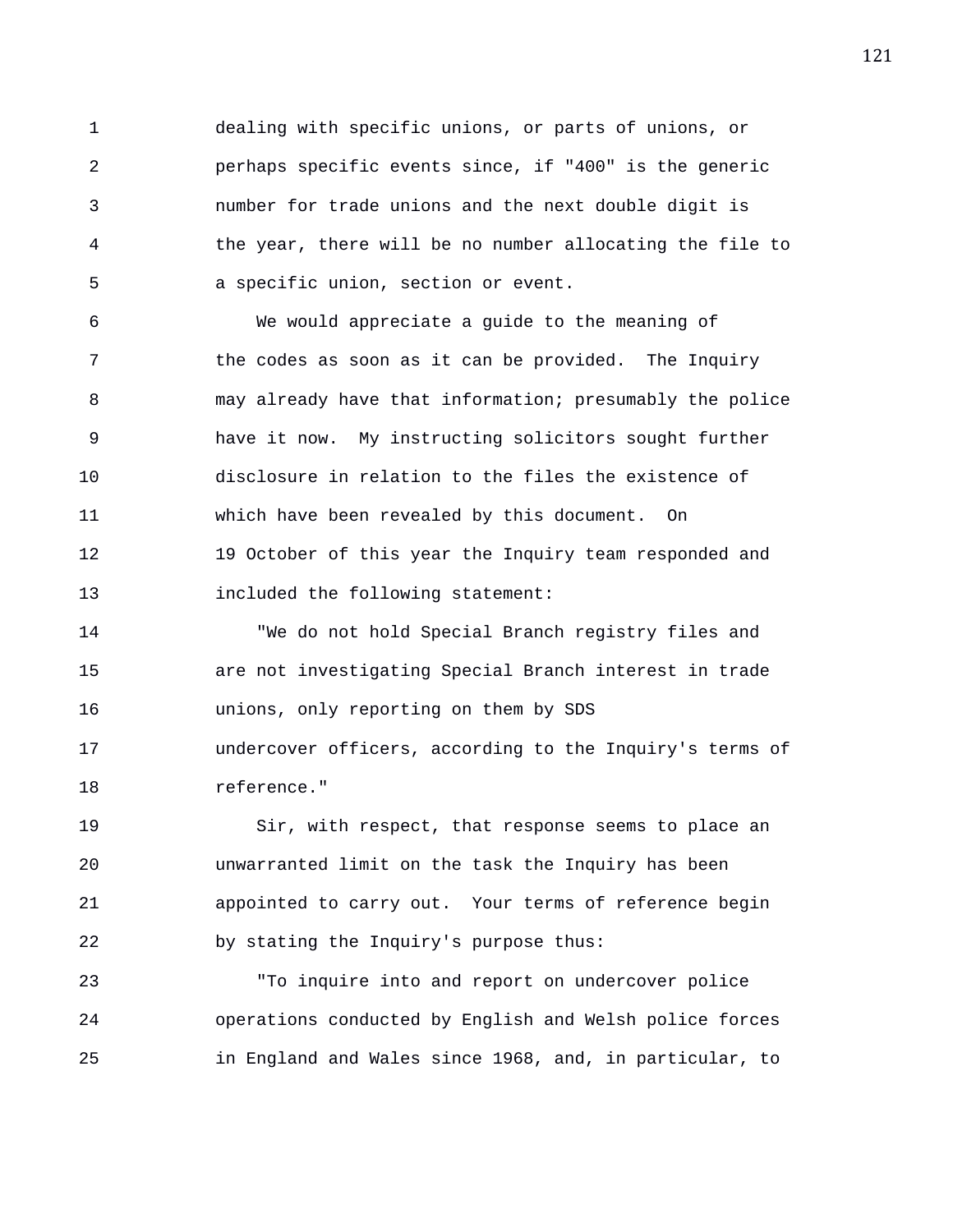1 examine the scope of undercover police operations in 2 practice."

3 Under the heading "Scope", the terms of reference 4 state:

5 "The Inquiry's investigation will include, but not 6 be limited to, whether and to what purpose, extent and 7 effect undercover police operations have targeted 8 political and social justice campaigners. The Inquiry's 9 investigation will include, but not be limited to, 10 the undercover operations of the Special Demonstration 11 Squad and the National Public Order Intelligence Unit."

13 the term "undercover police operations" by reference to 14 the phrase "covert human intelligence source" within 15 the meaning of section 26(8) of the Regulation of 16 Investigatory Powers Act 2000. Thus, the undercover 17 police activity to be investigated by the Inquiry is 18 manifestly not limited to the SDS.

12 There then follows the definition of

19 THE CHAIRMAN: Forgive me for interrupting again, but do you 20 want the picture taken down?

21 LORD HENDY: Oh, yes, I'm very grateful, sir. We don't need 22 that any longer. Thank you, sir.

23 The six annual reports of the SDS -- or SOS as it 24 was known also -- are for the years 1969, '70, '71, '72, 25 '73 and '74. The annual reports take the form of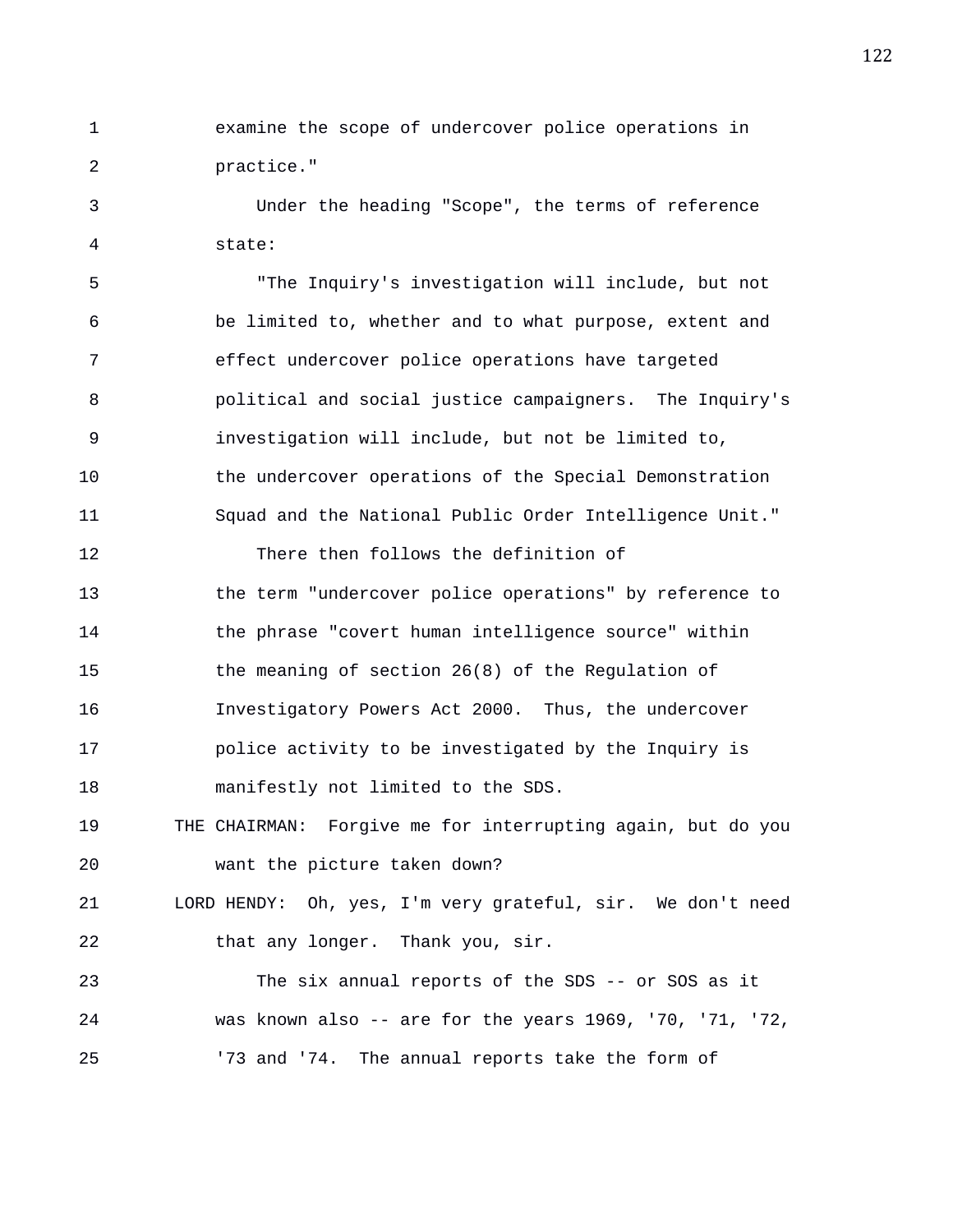1 letters. They show the principal target for undercover 2 penetration, at least in that period, were left-wing 3 political groups and campaigns. There appears to be no 4 reference to surveillance of trade unions despite 5 references to various trade disputes forming 6 the backdrop to the activities of the political groups 7 under surveillance. This is curious given the apparent 8 existence of the Special Branch files referred to in 9 the surveillance of the 1973 International Socialist 10 conference. This might be explained by the fact that 11 the Annual Reports are of a small SDS section, whereas 12 the IS surveillance is apparently Special Branch.

13 The only entry relevant to covert operations in 14 relation to trade unions would appear to be in the 1974 15 Annual Report of the SDS dated 4 February 1975. It 16 states that the Shrewsbury 2 Defence Committee had 17 been "penetrated to a lesser degree". We gather from 18 Mr Barr's opening that this report too was made by 19 HN343, John Clinton. This committee is likely to have 20 been composed of trade unionists and is almost certainly 21 as successor to the Shrewsbury 24 Defence Committee 22 referred to earlier, reflecting the fact that two of 23 the original 24 defendants remained in prison in 1974. 24 The assertion of "penetration to a lesser degree" 25 poses the question as to what conceivable justification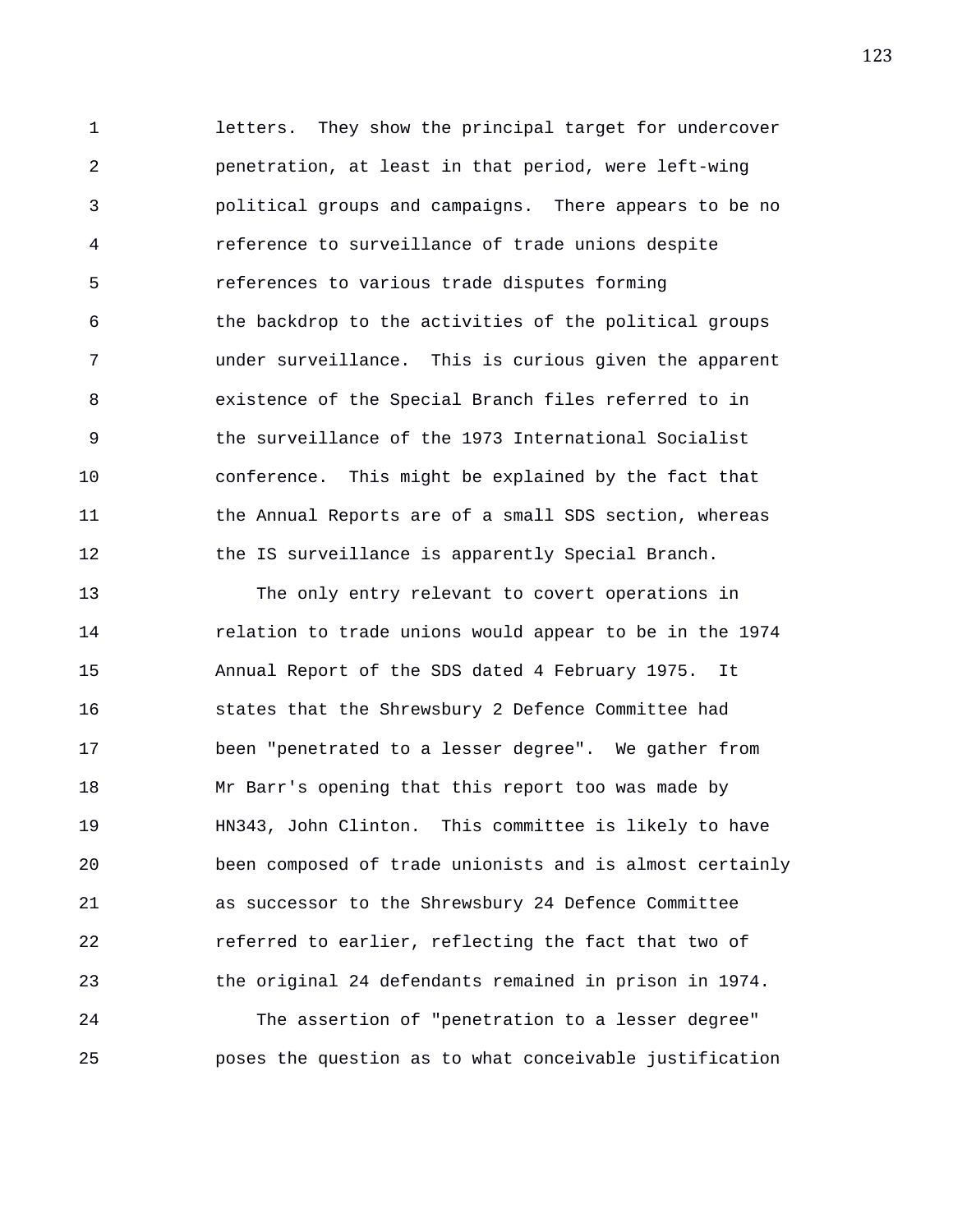1 there could be for SDS having penetrated it at all. It 2 seems unlikely that anyone in the SDS or Special Branch 3 can seriously have thought that such a campaign against 4 convictions was likely to lead to the commission of 5 criminal offences requiring the expenditure of 6 the limited resources of the SDS on undercover 7 penetration of it to any degree. The implication drawn 8 by some of my clients is that the purpose of 9 infiltration was to monitor whether the campaign was 10 having any success in accumulating evidence that 11 the Shrewsbury pickets were charged and convicted on 12 spurious evidence for political purposes, as was and 13 remains the widespread view in trade union circles.

14 What appears to be clear beyond doubt from the very 15 limited disclosure so far is that the police held files 16 containing material on at least seven trade unions. 17 It's an inevitable assumption that they held files on 18 others, and perhaps all trade unions, a point to which 19 10 I return. We assume that the absence of reference to 20 other unions in appendix B is because no attendees at 21 the IS conference, to which the report is devoted, were 22 known to be members of other unions.

23 The existence of files, of course, doesn't prove 24 undercover operations, but it's not an unreasonable 25 inference that the files contain material obtained by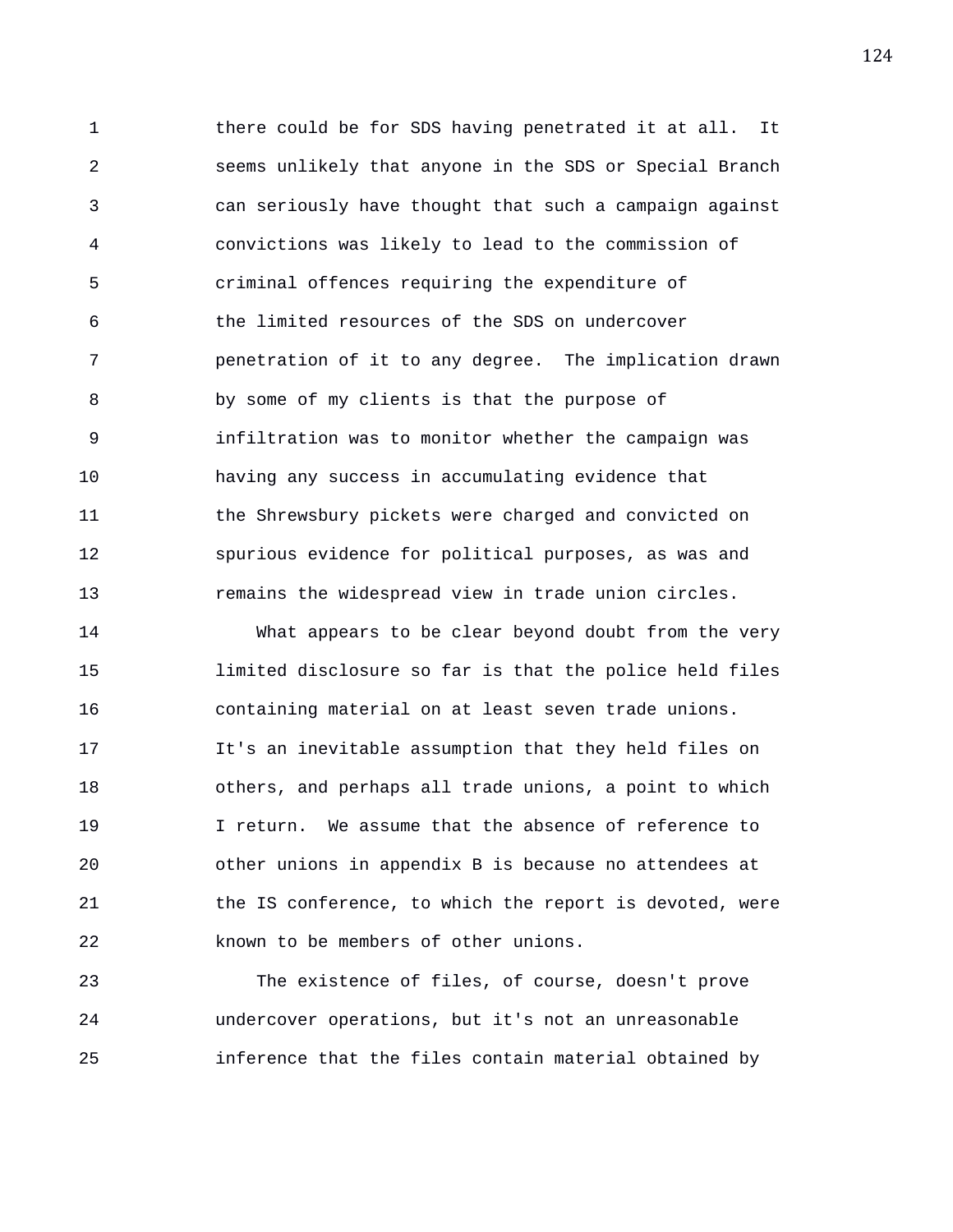1 covert means. The Annual Reports so far received for 2 the years up to 1974 in relation to the SDS do not claim 3 responsibility for covert infiltration of trade unions. 4 We look forward to the Inquiry's investigation of 5 whether there was such activity not recorded in those 6 Annual Reports.

7 If the absence of evidence of penetration of unions 8 by SDS is evidence that there was no such penetration by 9 SDS then it most likely was carried out by officers 10 other than those in SDS, at least up to 1974. For 11 the situation thereafter it is clear that the SDS was 12 involved in covert surveillance of trade unions since 13 former police officer Peter Francis, in a statement made 14 public on 13 March of 2015, stated:

15 "I would ... like to take this opportunity to 16 unreservedly apologise to all the Union members 17 I personally spied upon and reported back on whilst 18 deployed undercover in the SDS. Including those not 19 only engaged in working in the construction industry but 20 also those in the National Union Of Students ... 21 National Union of Teachers ... Communication Workers 22 Union ... UNISON and the Fire Brigades Union ...

23 "As everything I have previously stated, I am 24 prepared to repeat all this under oath at the public 25 inquiry and should UCATT or any other union or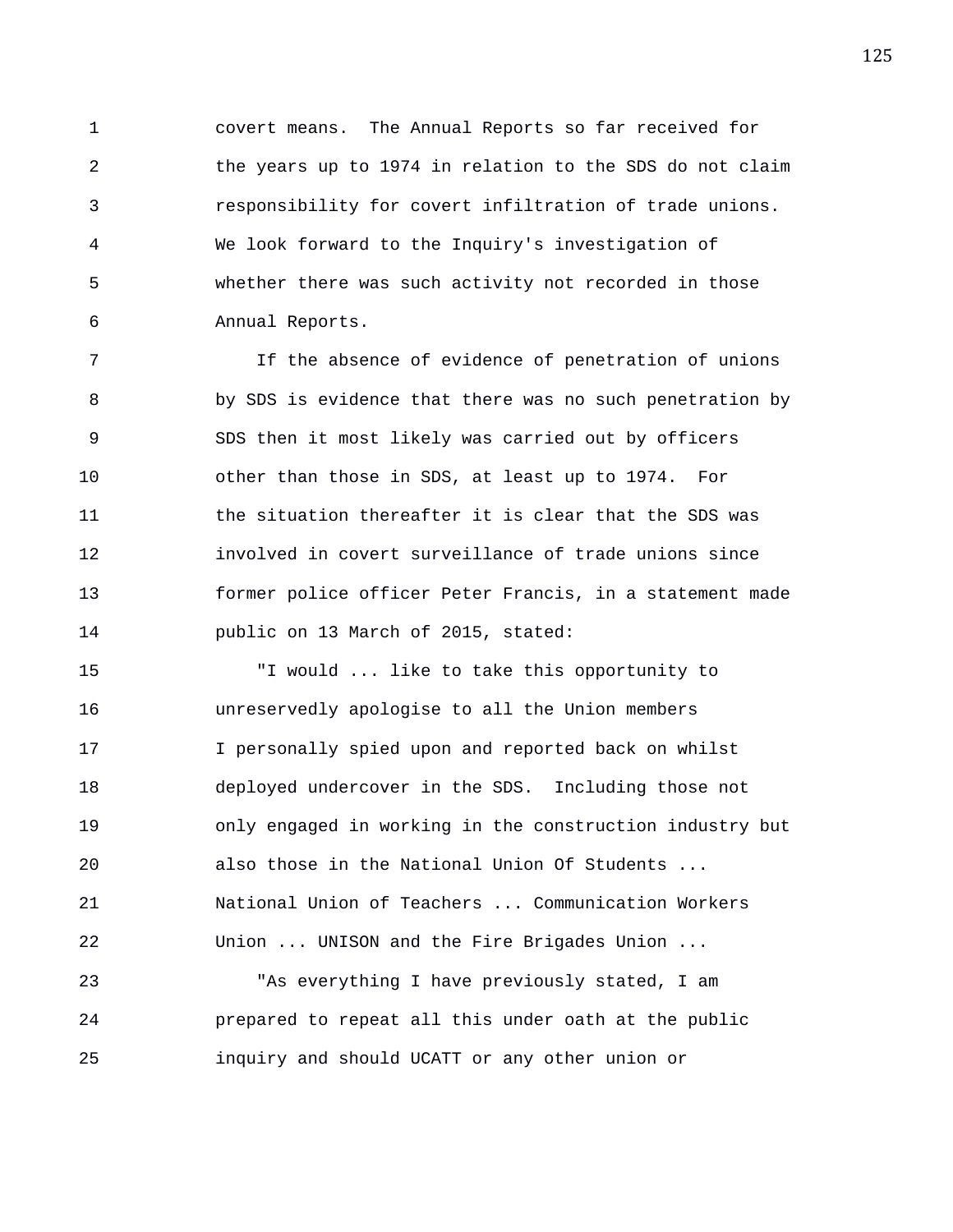1 the blacklisted campaigners wish me to, in any course 2 cases which they might bring against the relevant UK 3 authorities."

4 We note from the proceedings on Wednesday that 5 Mr Francis has not yet made a statement to the Inquiry, 6 although I think he is listed to give evidence to it. 7 What is now required is the disclosure of all 8 b the files held by the police on all trade unions, 9 whether under these or any other references. We assume 10 that the inquiry team have, or will pursue such 11 a request with the police. We should like to know, or 12 be kept informed of the outcome of that inquiry.

13 Sir, we were reassured by my learned friend 14 Mr Barr's opening where he said that:

15 "The Inquiry will be considering the extent to which 16 SDS officers were tasked to report on industrial unrest 17 and in particular the involvement of trade unions in 18 political activism."

19 He also said:

20 "The Inquiry will be exploring how and why the SDS 21 reported on trade union-related matters and whether it 22 was justified."

23 We note that, apart from the sparse material cited 24 above, he expressed the view that:

25 "On the documents and witness statements obtained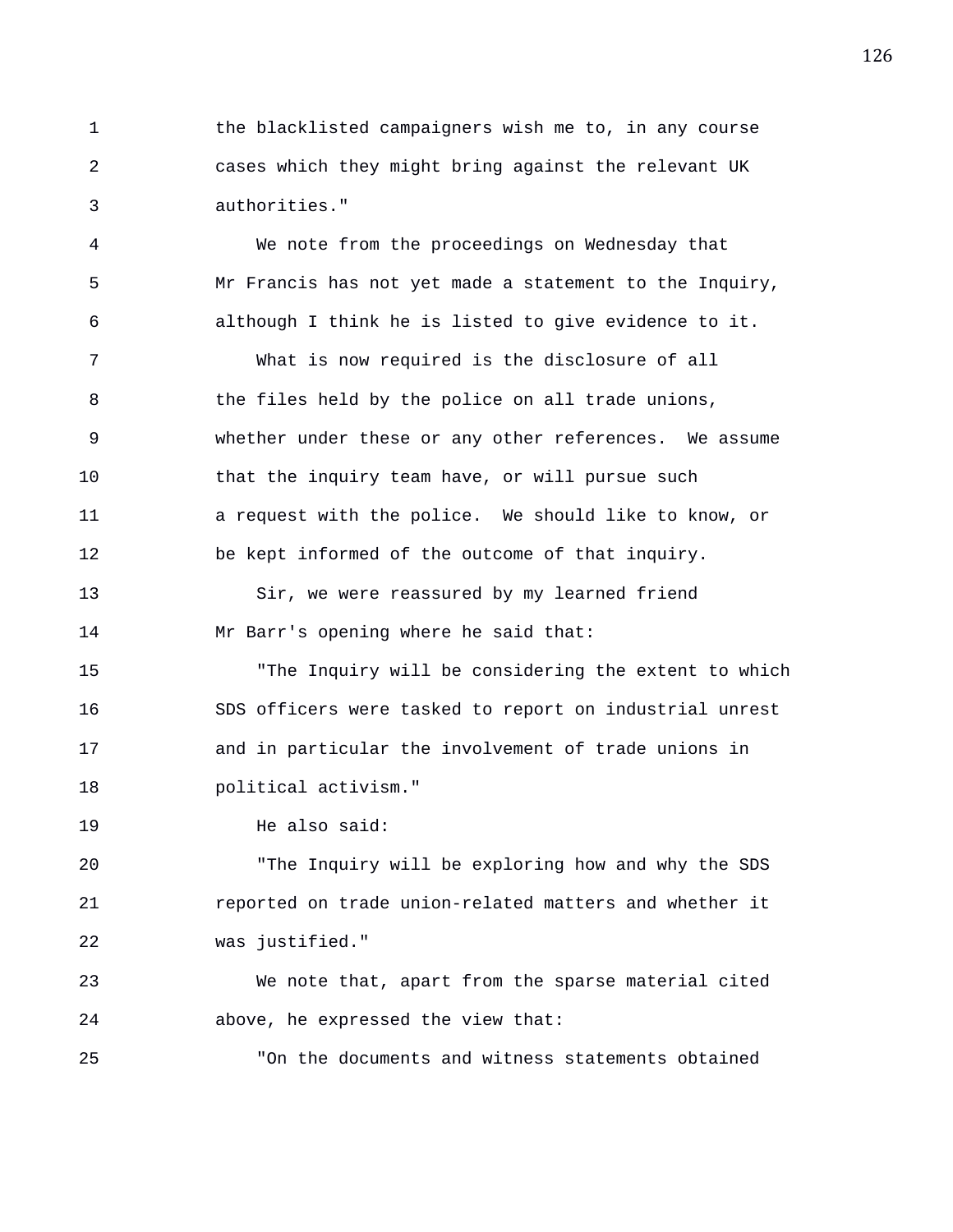1 for Phase 1 there is no evidence that any trade union 2 was specifically infiltrated by the SDS. Nor is there 3 evidence of direct contact between the SDS and 4 blacklisting organisations."

5 Sir, beyond what we have summarised in this, and 6 indeed in the other opening statements, we have no other 7 evidence of infiltration by the SDS in the period 1968 8 to 1973. However, my clients have the gravest doubts as 9 to the accuracy of the proposition stated by my learned 10 friend Oliver Sanders QC for the Designated Lawyer 11 Officers that:

12 "SDS personnel did not infiltrate or target justice 13 campaigns (including the Lawrences), Members of 14 Parliament or trade unions and were not involved in 15 trade union 'blacklisting' ... Justice campaigns, 16 Members of Parliament and trade unions were only 17 referred to in SDS intelligence reports if and to 18 the extent that they came into contact with those who 19 were being reported on."

20 Sir, in any event, neither his observation or 21 the previous one from Mr Barr suggests that 22 the Industrial Intelligence Unit of Special Branch did 23 not conduct undercover policing against trade unions; 24 its very existence suggests the contrary.

25 Furthermore, there was a close relationship between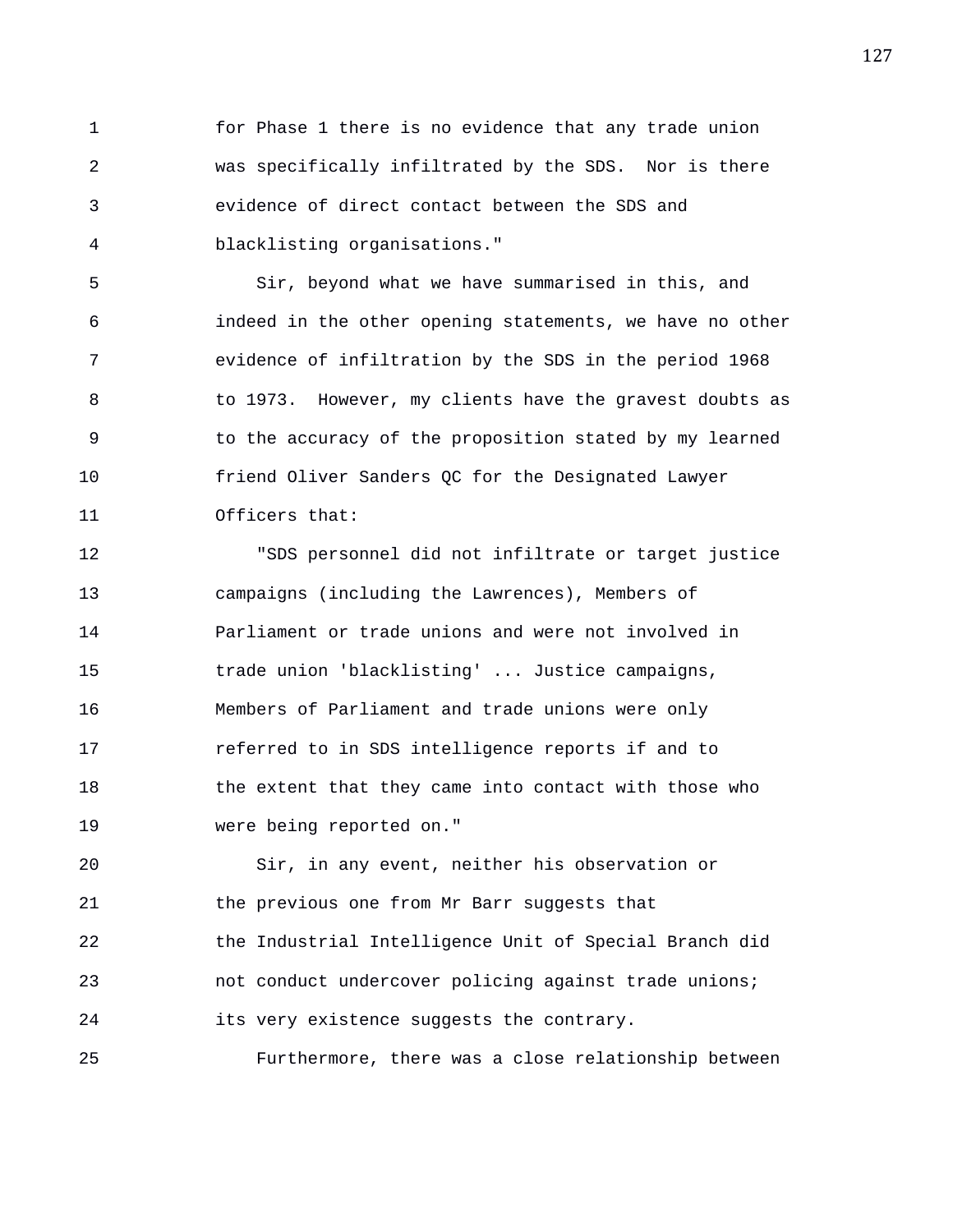1 SDS and MI5 to the extent that most information obtained 2 by the former was provided to the latter, as Mr Sanders 3 makes clear. He points out, amongst other things:

4 "MI5 monitored industrial unrest and mounted 5 interception, eavesdropping and informant operations 6 against the Communist Party of Great Britain, Transport 7 and General Workers' Union,

8 National Union of Mineworkers and the [Campaign for 9 Nuclear Disarmament] ..."

10 My clients would like to know what other unions were 11 so monitored and to this end share with Mr Sanders his 12 view that his clients recognise:

13 "... that what matters most is that the Inquiry 14 should receive full evidence about the close 15 relationship and cooperation between MI5 and the SDS."

16 Sir, it's in those circumstances that my clients 17 wait to hear the evidence and to see what further 18 disclosure there will be.

19 Before I metaphorically sit down, I must mention one 20 other matter of concern to my clients, though it's one 21 that formally lies outside, at least on the face of it, 22 the remit of this Inquiry. A Bill is currently before 23 Parliament, the Covert Human Intelligence Sources 24 (Criminal Conduct) Bill. It's been referred to by 25 several counsel in their opening statements. Though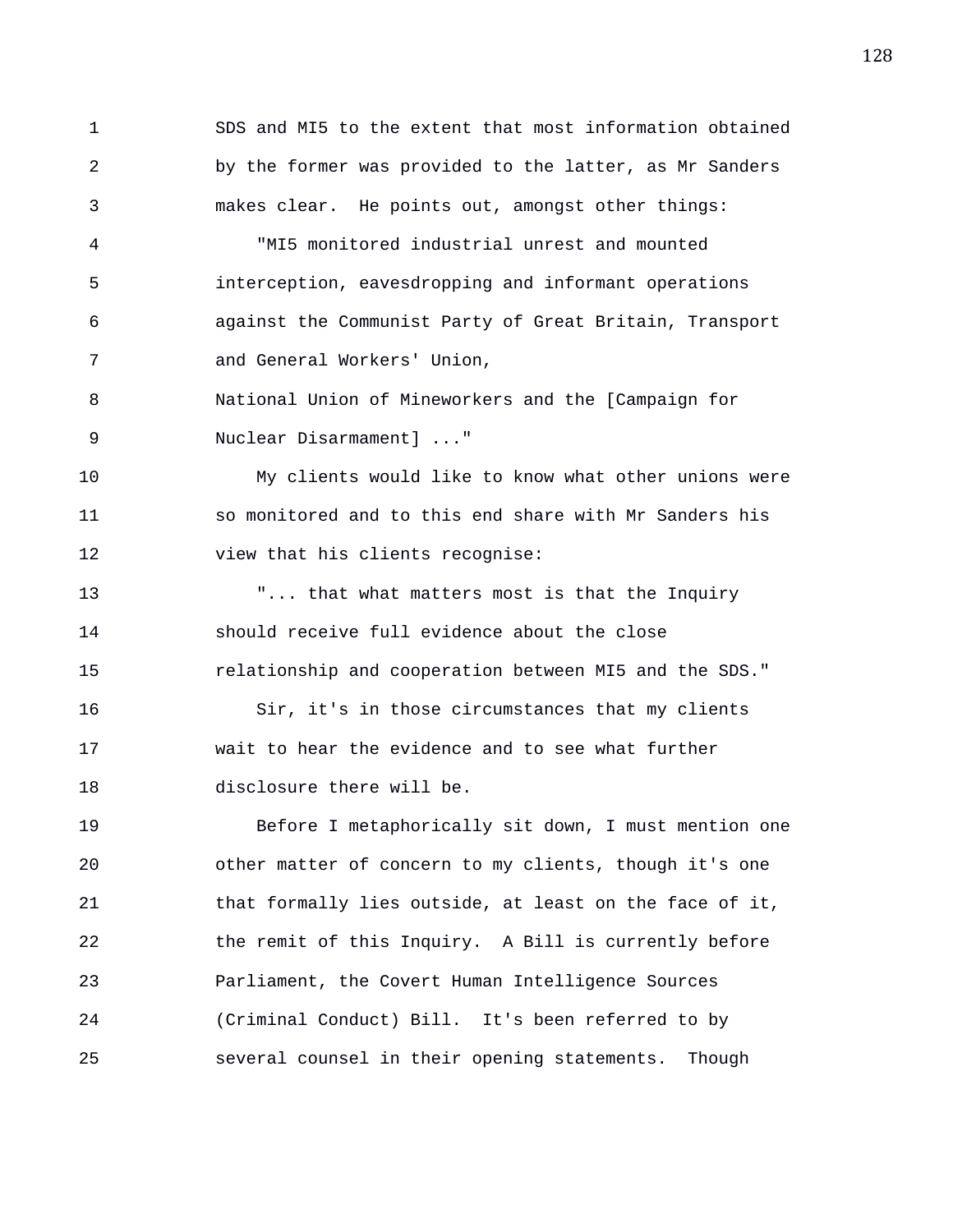1 covert human intelligence is regulated by the Regulation 2 of Investigatory Powers Act 2000, the current Bill will, 3 if enacted, permit the prior authorisation of crimes to 4 be committed by undercover police officers, amongst 5 others. The Bill is widely opposed by the trade unions 6 and many others. It seems to them extraordinary that, 7 this Inquiry having been appointed precisely to look 8 into the question of police covert human intelligence 9 sources, the government cannot wait even for 10 the evidence to be taken, let alone for you, sir, to 11 report your conclusions on the subject. It appears 12 disrespectful of this Inquiry.

13 The unions are also concerned that, under the Bill, 14 one justification for the prior authorisation of a crime 15 is if it's deemed necessary "in the interests of 16 the economic wellbeing of the United Kingdom". That's 17 clause 1.5. The unions foresee that no matter that 18 industrial action will be conducted lawfully, 19 the government will regard it, or industrial action in 20 particular industrial sectors, as detrimental to 21 the economic wellbeing of the United Kingdom, hence 22 permitting undercover police officers and others to 23 commit crimes to prevent, minimise or disrupt legitimate 24 trade union activity.

25 One justification for the Bill is that it's said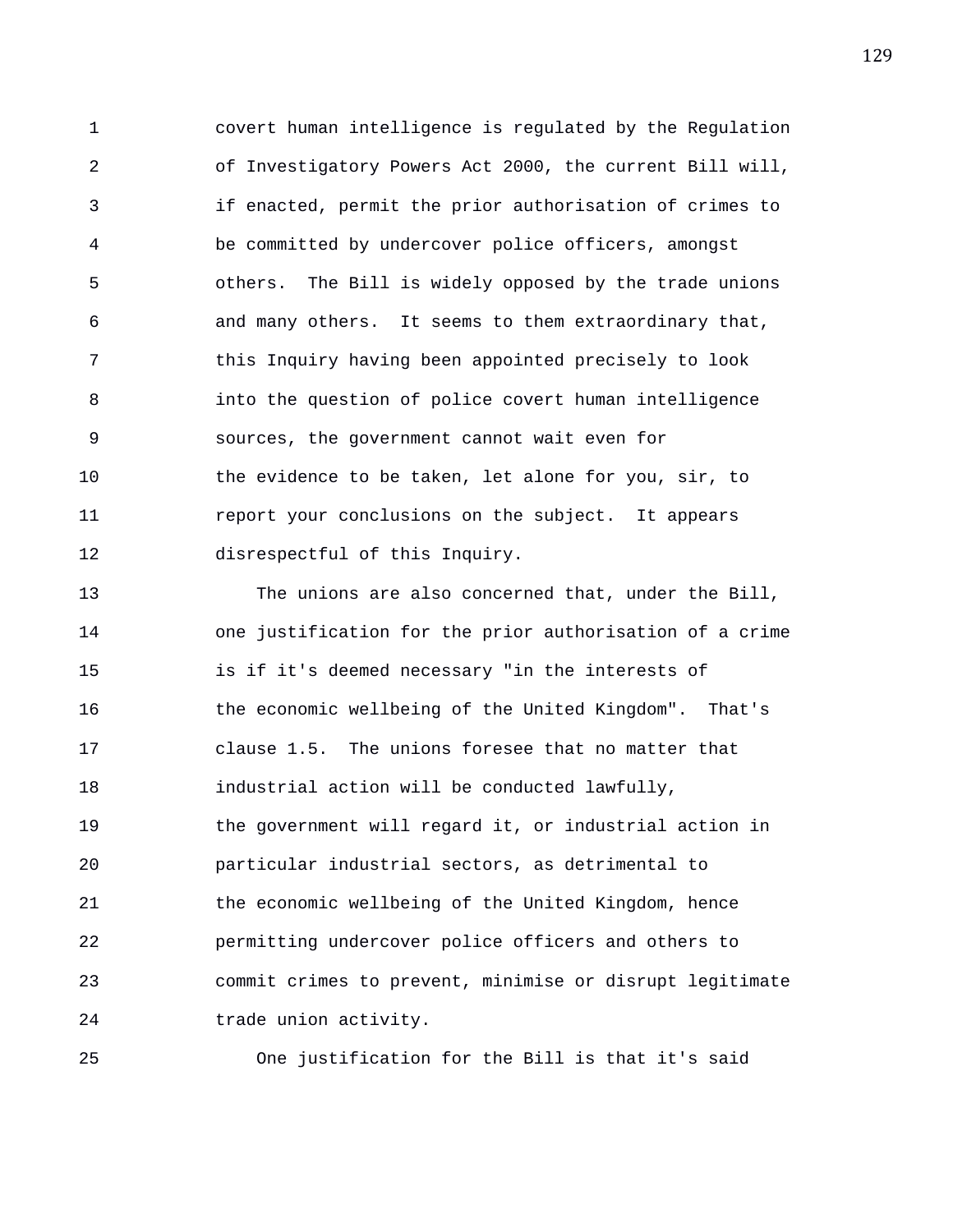1 that the Bill will regularise what already happens. If 2 that is really so, my clients wish to know what, if any, 3 crimes were carried out by undercover police officers in 4 relation to trade unions and trade unionists and trust 5 that the Inquiry shares their concerned interest in 6 answering this question.

7 The unions assume that presently no 8 undercover officer could be instructed by superiors to 9 commit a crime. If the Bill becomes law, such an 10 officer will be refusing to obey a lawful instruction if 11 she or he refuses to commit a crime when instructed to 12 do so by a superior who has obtained authorisation. My 13 clients, highly experienced in disciplinary proceedings, 14 consider such an undesirable situation is a matter of 15 "practice" at which the Inquiry should look within its 16 terms of reference.

17 Sir, there is just one other matter, which will take 18 my two minutes to deal with, which has arisen today. 19 Finally, then, sir, my clients note that the issue of 20 the non-disclosure of the identity of 21 undercover officers arose this morning. That's not for 22 discussion now, but my clients wish me to make clear 23 that they share the concerns of Mr Smith and those 24 expressed earlier today by Mr Scobie and Ms Brander on 25 that issue. Trade union members need to know the faces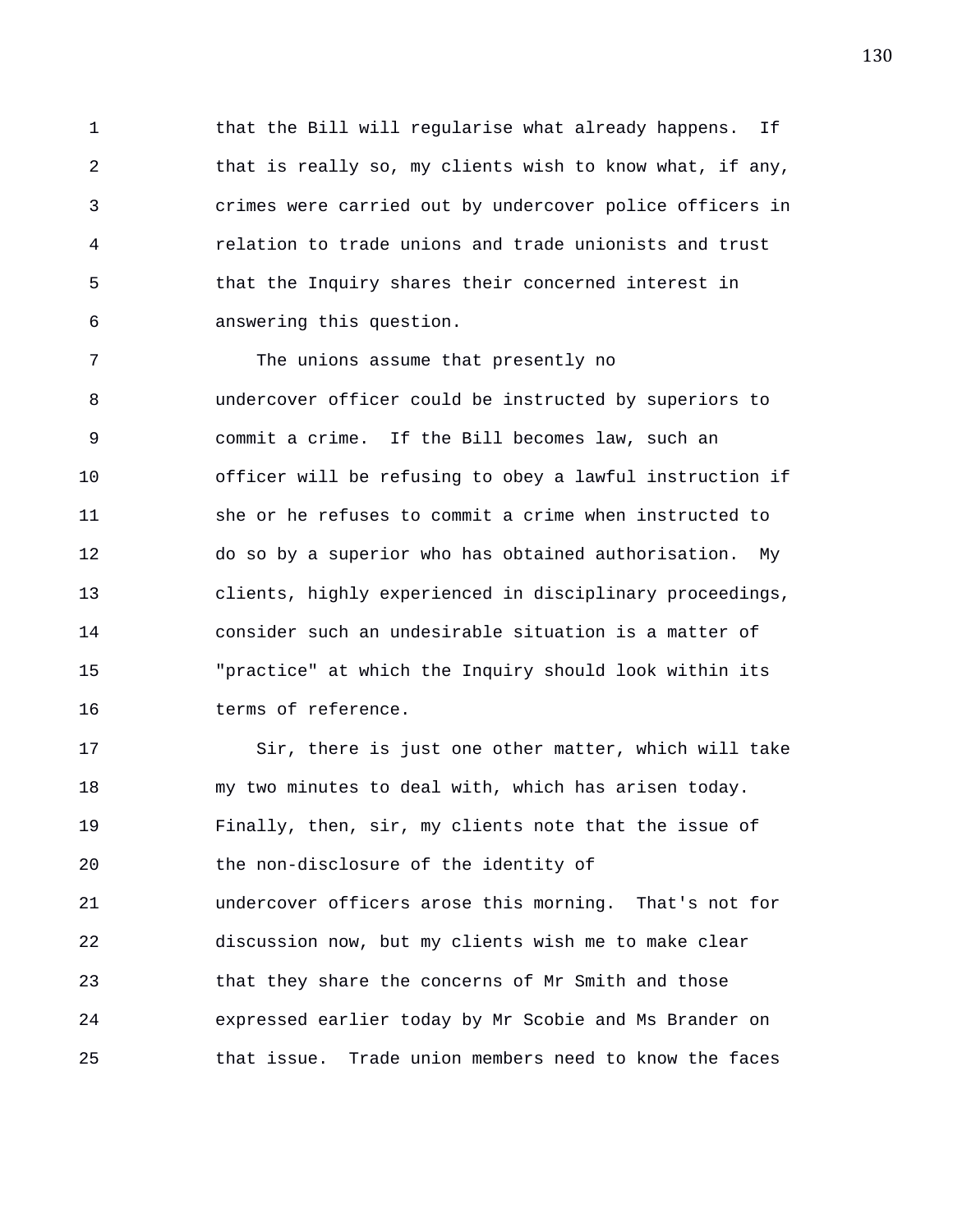1 and operational names of those who may have spied upon 2 them and see and hear their evidence if their 3 recollections are to be stirred. 4 Thank you, sir. Those are our submissions in 5 opening. 6 THE CHAIRMAN: Thank you very much, Lord Hendy. 7 What I'm about to say will make no sense to you, or 8 possibly to anybody else listening, but could those who 9 go into the break-out room please activate their voice 10 and screen. 11 Thank you very much. 12 MS PURSER: Thank you, everyone. We will now take a break 13 until 3.45. 14 (3.24 pm) 15 (A short break) 16 (3.45 pm) 17 MS PURSER: Welcome back, everyone. I will now hand over to 18 the Chairman to continue proceedings. 19 Chairman. 20 THE CHAIRMAN: Thank you. 21 Ms Pierce, your submissions now, please, on behalf 22 of the National Union of Mineworkers. 23 It's now down to you to address the Inquiry on 24 behalf of the National Union of Mineworkers. 25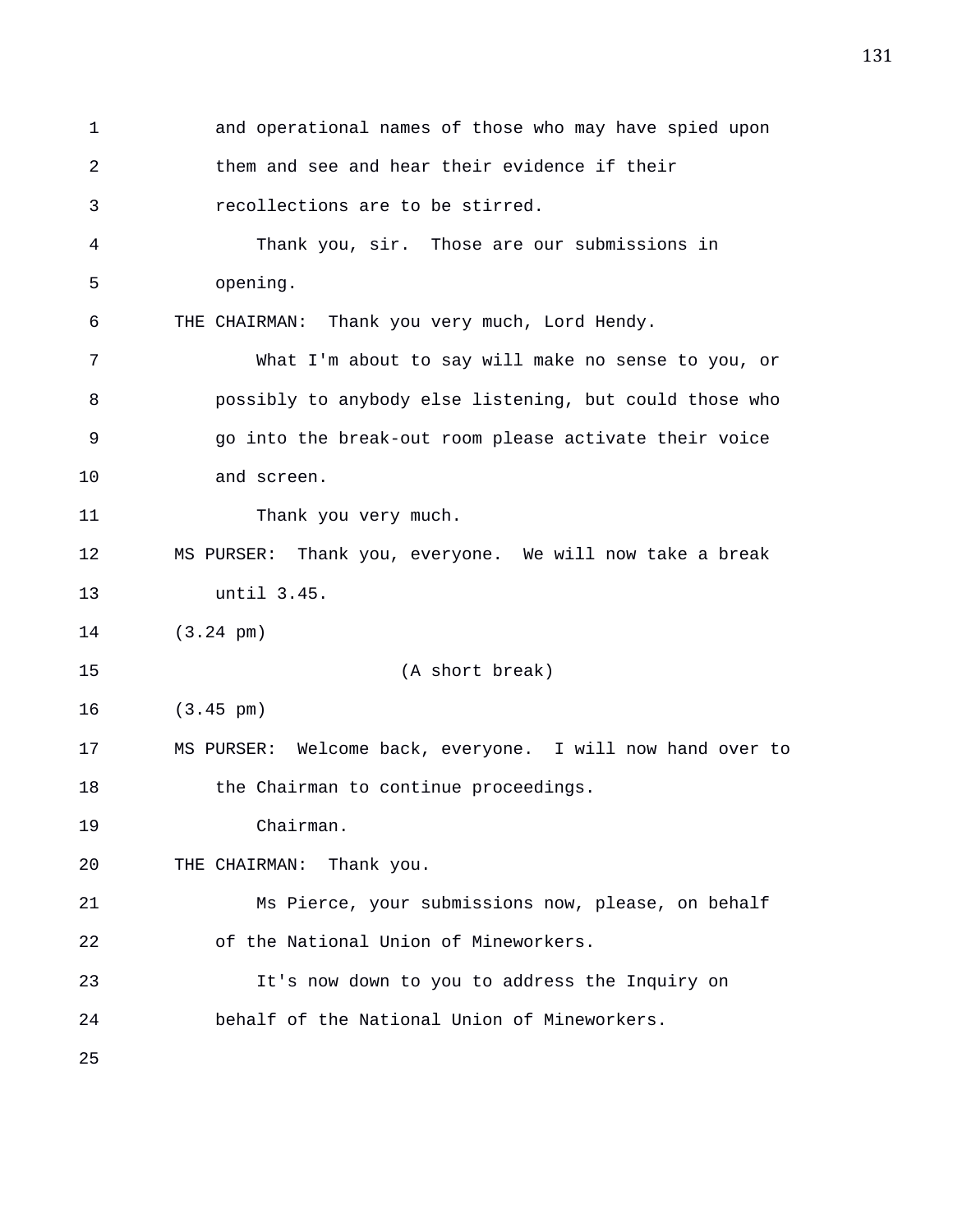## 1 Opening statement by MS PIERCE

2 MS PEIRCE: Thank you.

3 Speaking for the NUM, we associate ourselves with 4 what's been said for the other unions, and the purpose 5 of additional remarks is to draw attention of 6 the Inquiry to the union's experience over a period of 7 time in the early 1980s, up to the early 1990s.

8 The experience was the experience of deliberate 9 destruction of the civil and political rights of 10 the union's members and beyond them their families, and 11 the communities in which they were living and working. 12 The whole force of the state was deployed for an 13 explicit political agenda. The experience was so 14 shocking and the evidence much -- at the time, much of 15 even greater significance, very recently, is clear. 16 It's so clear, it's believed it will assist this Inquiry 17 to revisit what was in fact, and was intended to be, 18 fundamental to determining the political infrastructure 19 of Britain in the decades that followed.

20 The unusually clear facts go beyond focusing on one 21 particular organisation or agency or subgroup of an 22 organisation, for instance the police, and consider 23 the overarching state itself. And it helps to 24 understand the ease with which destruction of 25 fundamental rights occurred and the ease with which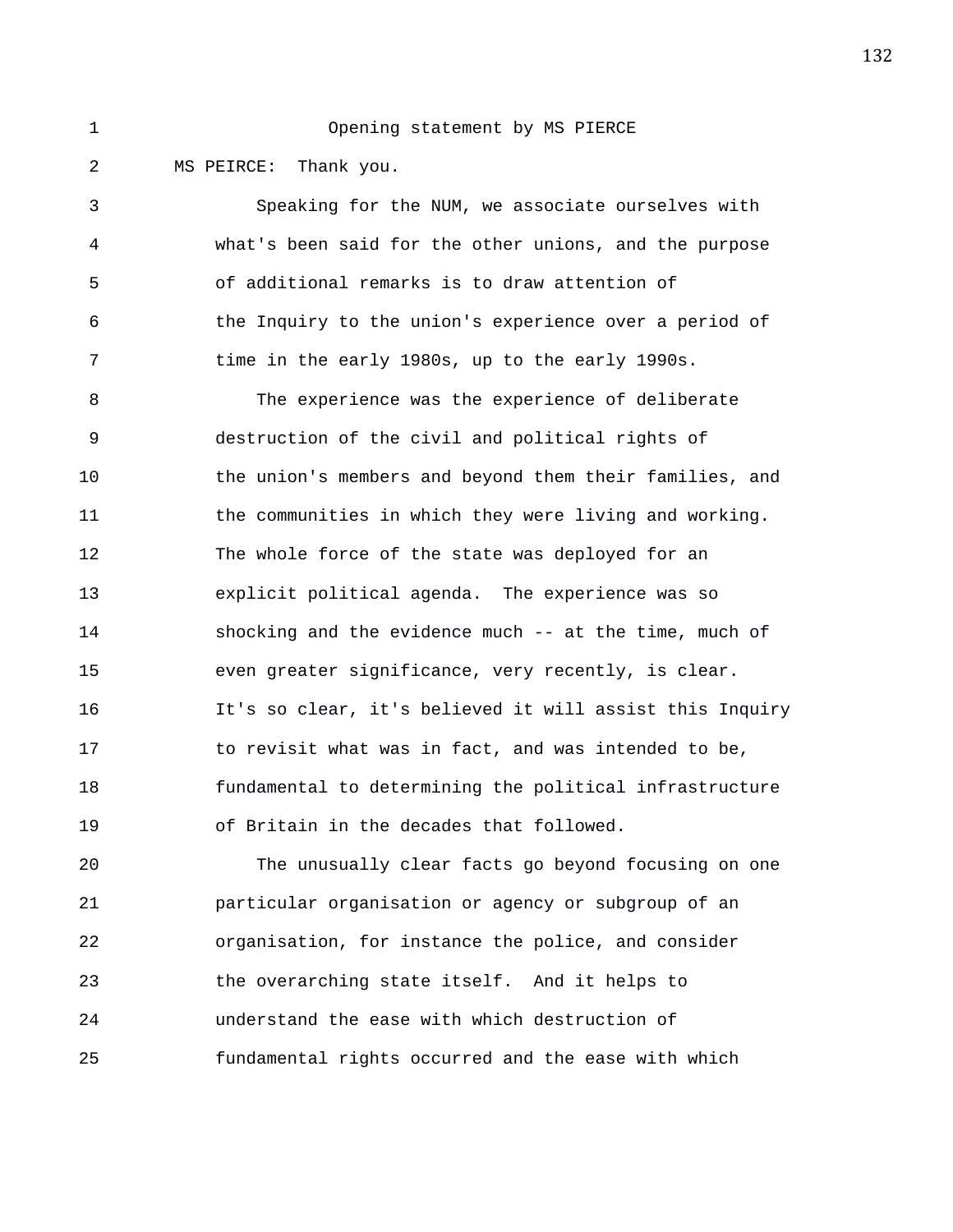1 police could be deployed in that destruction.

2 It's important to know the NUM's life span. It was 3 established in 1945 for miners in Scotland, Wales and 4 England. In 1947, the coal industry was nationalised: 5 the contribution of the miners to the war effort was 6 respected, the failure of private mine ownership and 7 the importance of the coal industry was the prime source 8 of power integral to the strength of Britain.

9 It was in the 1970s in particular that the Union, in 10 part through industrial action, could make significant 11 advances, securing the most basic of entitlements for 12 its members -- reasonable pay and safer conditions. 13 The life of a miner was always grim and dangerous. His 14 **life expectancy severely truncated.** 

15 The union's total commitment was to consolidate 16 improvement and to contribute to the trade movement as 17 a whole -- the trade union movement as a whole. 18 The union was strong and secure. And yet, in 1979 19 the newly elected government, with Mrs Thatcher as prime 20 minister, set in train a plan to make the union and its 21 members the focus of exceptional and primarily secret 22 initiatives. These included the security service and 23 the police. All these, including the government, 24 cultivated selected media.

25 Some of those initiatives were too flagrant to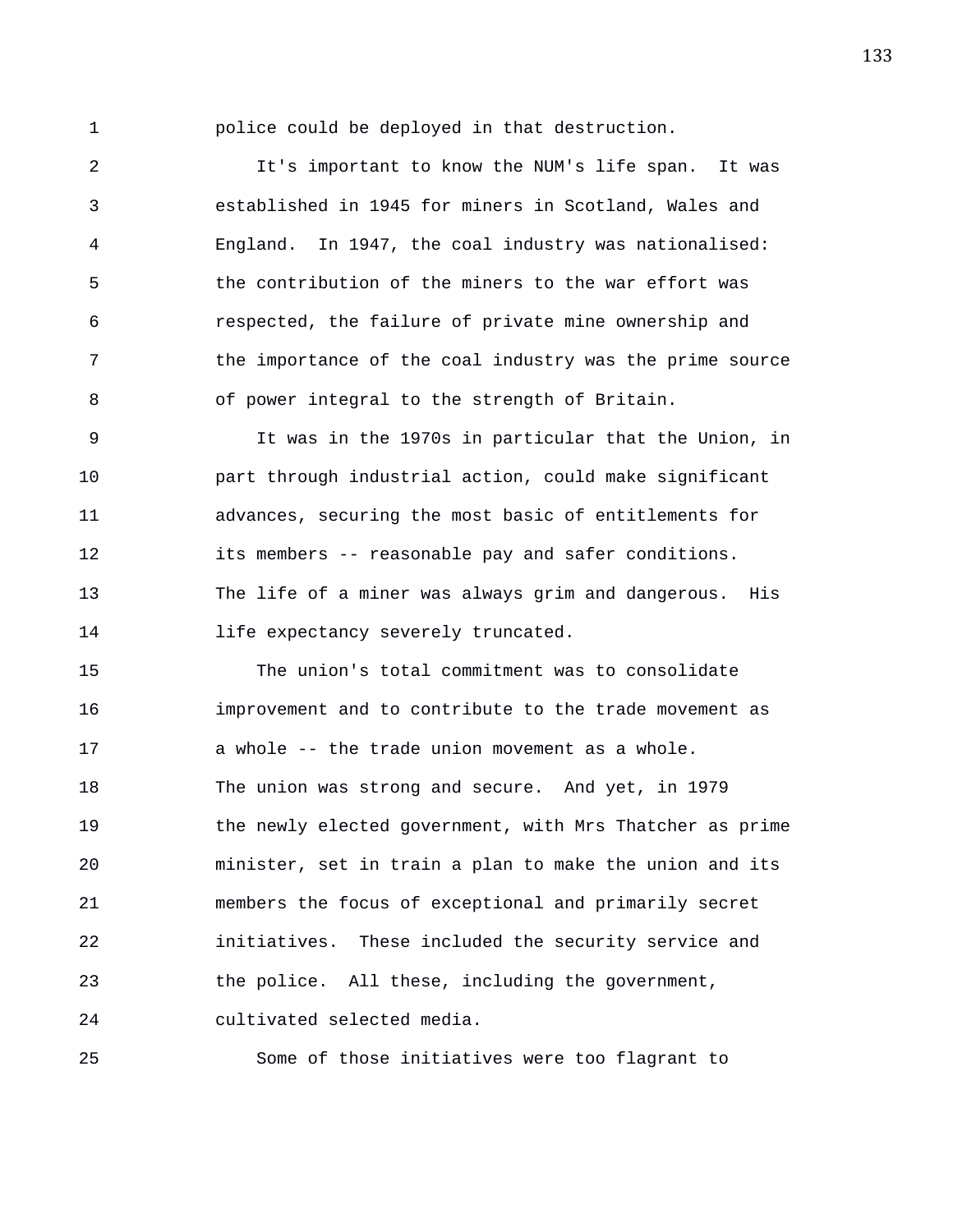1 remain secret. Others have only recently come to light. 2 Others suspected remain to be discovered.

3 There are two aspects of the union's experience of 4 relevance to this Inquiry. One is the extent of 5 influence on decision-making, the responsibility of 6 the state itself, not subdivided into agencies and 7 sub-agencies, police or security services. It is this 8 that has come belatedly, and most chillingly, from 9 the release of cabinet papers under the 30-year rule, 10 papers in the private foundation of the former prime 11 minister.

12 The second issue is the evidence of what was 13 unashamedly and openly happening in the scene at the 14 time, when it was part of an agenda on the part of 15 the state. And when the state elects to deploy every 16 aspect of its authority, including the police, to 17 achieve its political ends, this is what transpired at 18 the time. And this much, the second aspect, has been 19 long known.

20 It's recognised that the outcome of 21 the miners' strike of 1984/85 was fundamental in 22 determining the political and social nature of Britain 23 in the decades that followed. And it's equally 24 recognised the NUM found itself facing the concentrated 25 power of the state in an unprecedented form: nationwide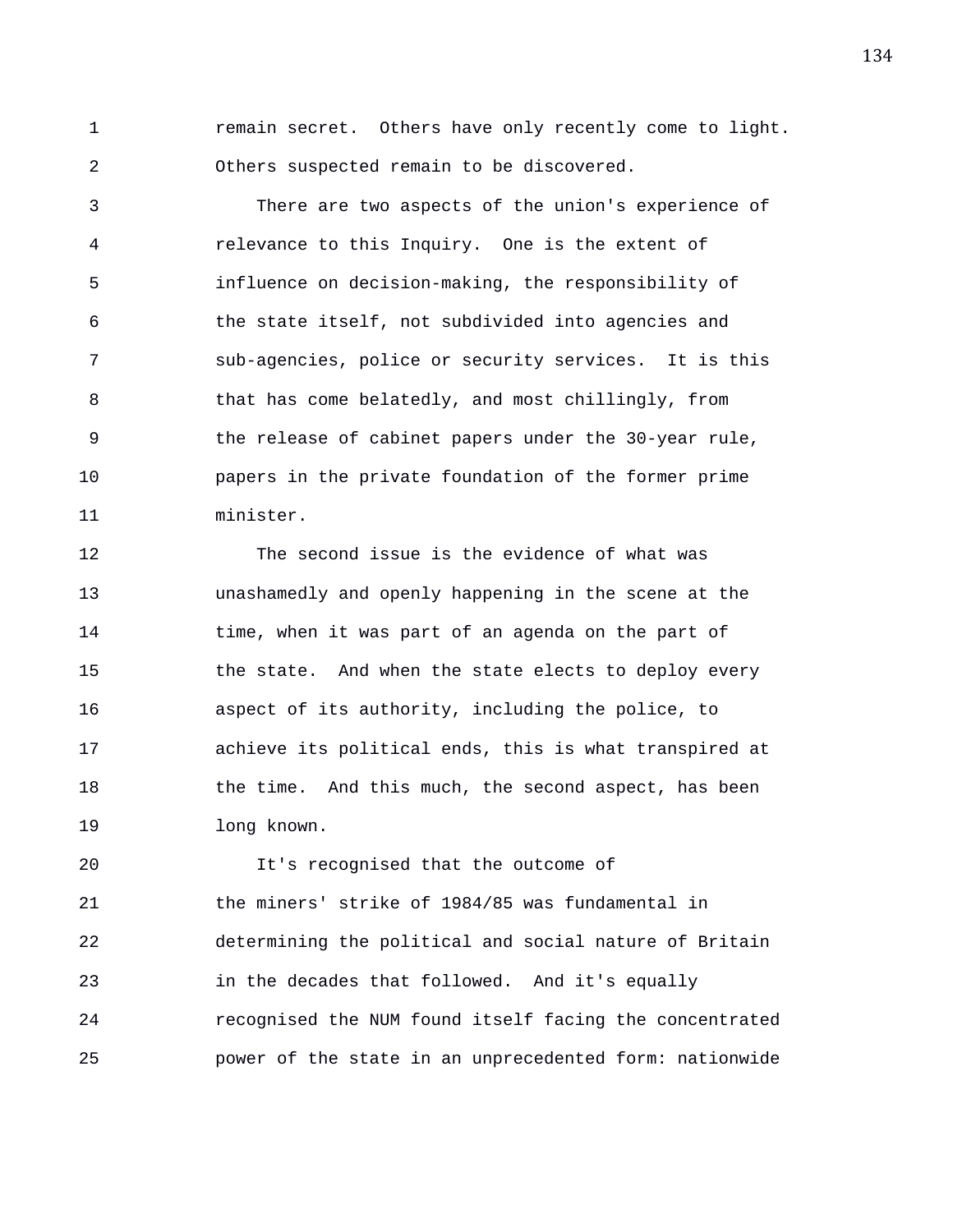1 police deployment, roadblocks, thousands of arrests and 2 large scale use of force by the police. The way in 3 which police forces across the UK were instrumental in 4 attempts to defeat the miners has been, for 30 years, 5 the subject of intense criticism; an unconstitutional 6 preclude, without any Parliamentary authority, to 7 introduce the militarisation of policing of public 8 order, criminalising of disobedience to police orders 9 and the introduction of the practice of kettling protest 10 gatherings. These constituted the public face of what 11 happened in the miners' strike, and the implications 12 were seen and understood even at the time.

13 The evidence came from court proceedings, from 14 journalists' investigations, from a preliminary 15 Independent Police Complaints investigation into what 16 happened at Orgreave Coking Plant in 1984. It is in 17 some tragic similar fault lines at Hillsborough by South 18 Yorkshire Police a few years later.

19 The Inquiry can have and see openly available 20 evidence of the police involvement in the criminal 21 process to wrongly arrest, accuse, fabricate evidence 22 against individual members of the NUM; the use of 23 unprecedented police violence, premeditated; and 24 collusion by the police in their actions by and with 25 the national media; the use of informants, infiltrators,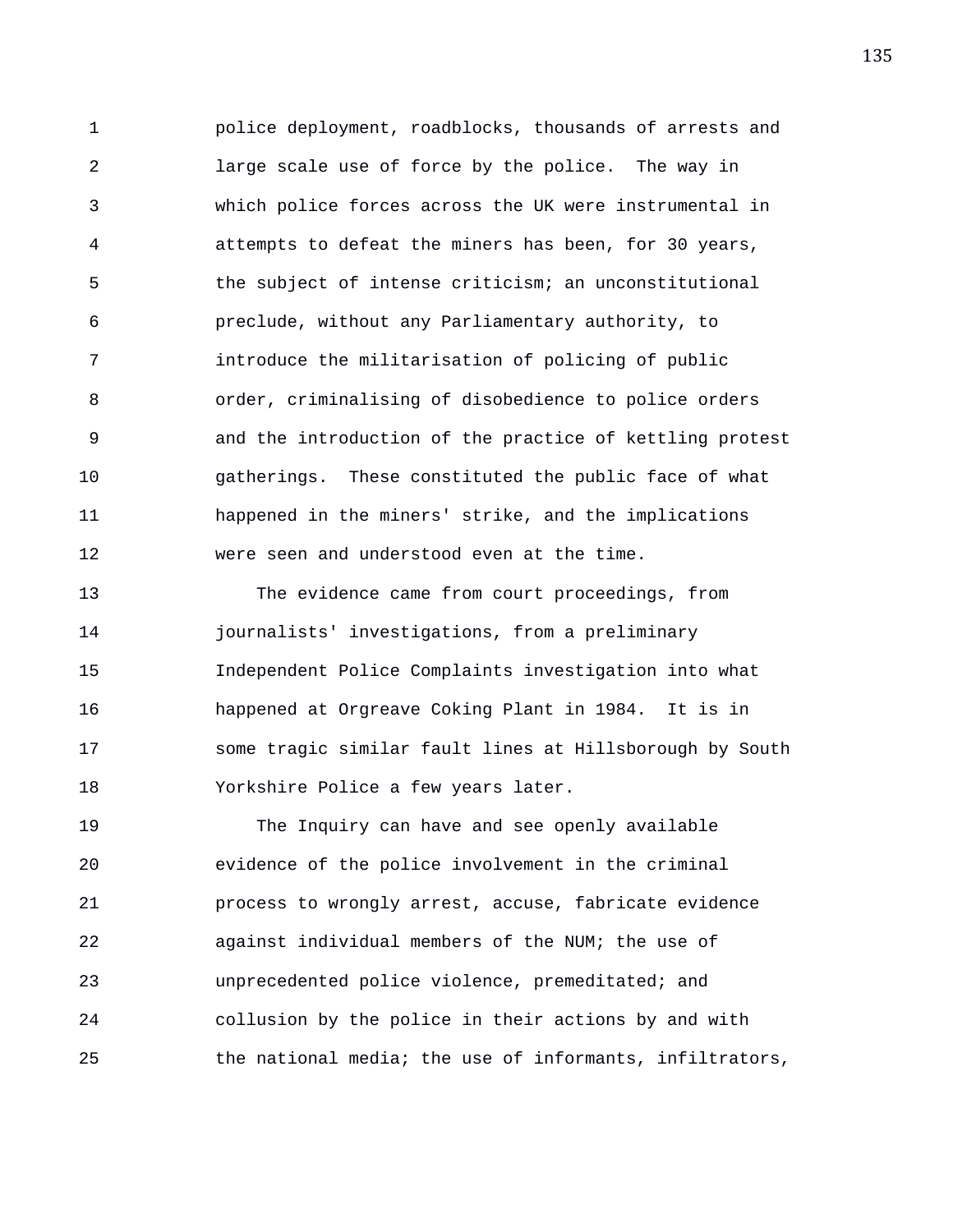1 provocateurs, bugging and surveillance on an industrial 2 scale; and the manipulation of evidence to attempt to 3 implicate senior NUM officials in criminal acts.

4 All of these aggressive and unlawful intrusions were 5 countenanced by the authorities appointed to maintain 6 the safety of the nation by lawful means. None were to 7 do with the claimed defence of democracy and were 8 6 1 the very opposite. And in parallel, false accusations 9 were broadcast with maximum publicity at the time.

10 The extravagant and extraordinary language of 11 the government was adopted by senior police, talking 12 about "war", "battles" and "battlegrounds". 13 The virulence of the government's words went way beyond 14 any boundaries of modern day British political life. 15 In the summer of 1984, the Prime Minister said: 16 "We had to fight an enemy without in the Falklands. 17 Now the war had to be taken to the enemy within, which 18 is a much more difficult fight and more dangerous to 19 liberty."

20 All of the language consistently used was of 21 conspiracy, subversion, of enemies of the state. All of 22 these signals of unambiguous clarity being given to all 23 government agencies and the police as to why and how 24 the gloves should come off in the war with the NUM. 25 There is no criminal offence of secondary picketing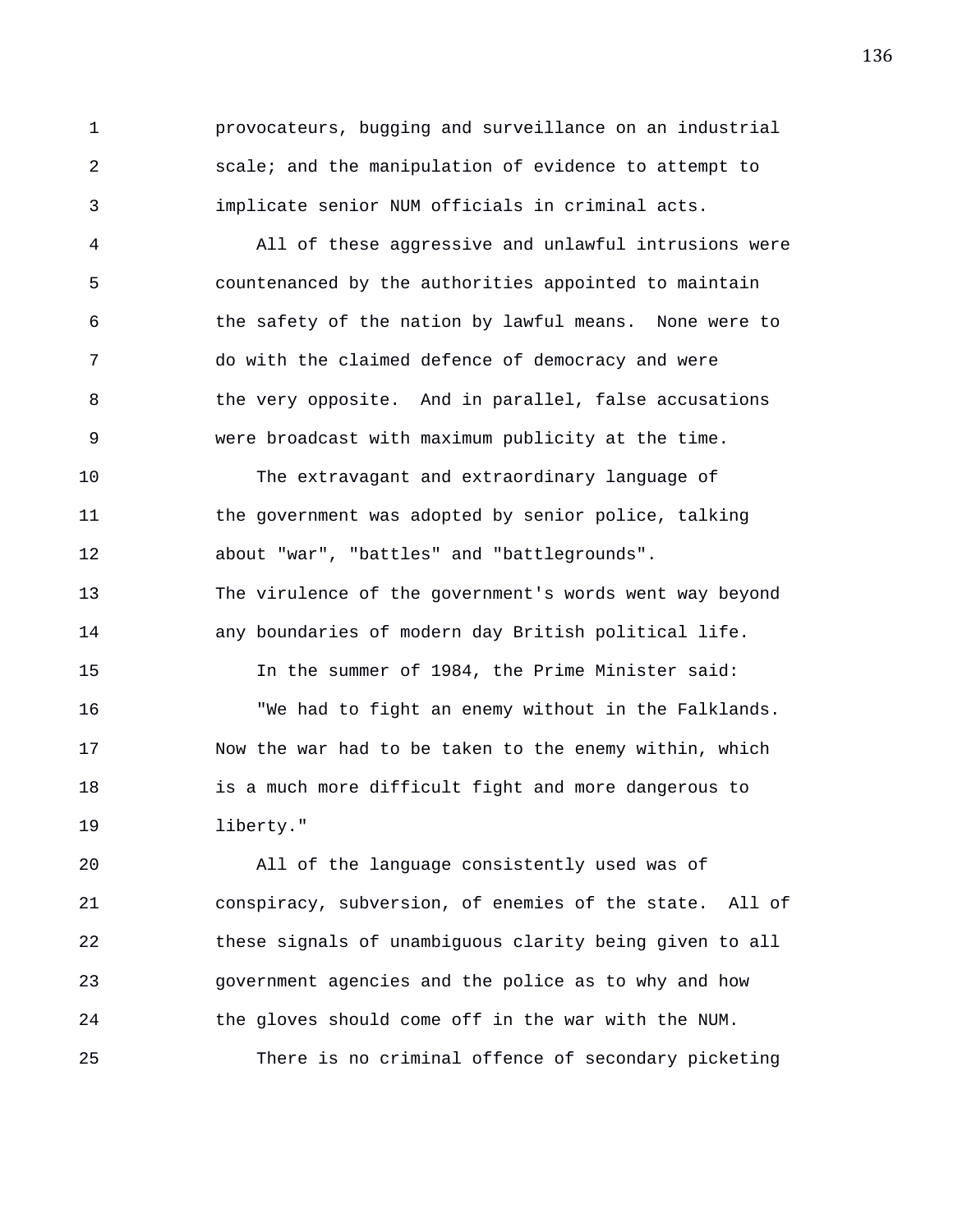1 with a gathering of large pickets, but police 2 intercepted vehicles, stopped pickets, dispersed what 3 they called "excessive numbers", claimed extended powers 4 to turn back miners on pain of arrest. Pit villages 5 were cordoned off; villages occupied often by police on 6 horseback in riot gear; imposing curfews; preventing 7 villagers from leaving. There is no possibility that 8 this constituted a lawful bar to freedom of movement or 9 expression of opinion.

10 Chief constables were lending each other officers, 11 creating de facto standing armies. 11,300 miners were 12 arrested in the course of the year-long strike; 7,000 13 miners were interested; 5,500 put on trial; 960 sacked 14 and 200 imprisoned.

15 The most exceptional manifestation of the war 16 happened at Orgreave. 95 miners arrested, almost 17 a third with riot, carrying up to life imprisonment, 18 the charge. But in the middle of the first trial, 19 the trial had to be abandoned, because evidence of mass 20 fabrication of evidence was too overwhelming for 21 the trial to continue. More than 100 police witnesses 22 had been instructed to sit in schoolrooms and have 23 statements dictated to them.

24 A significant number of officers could be shown from 25 photographic evidence never to have encountered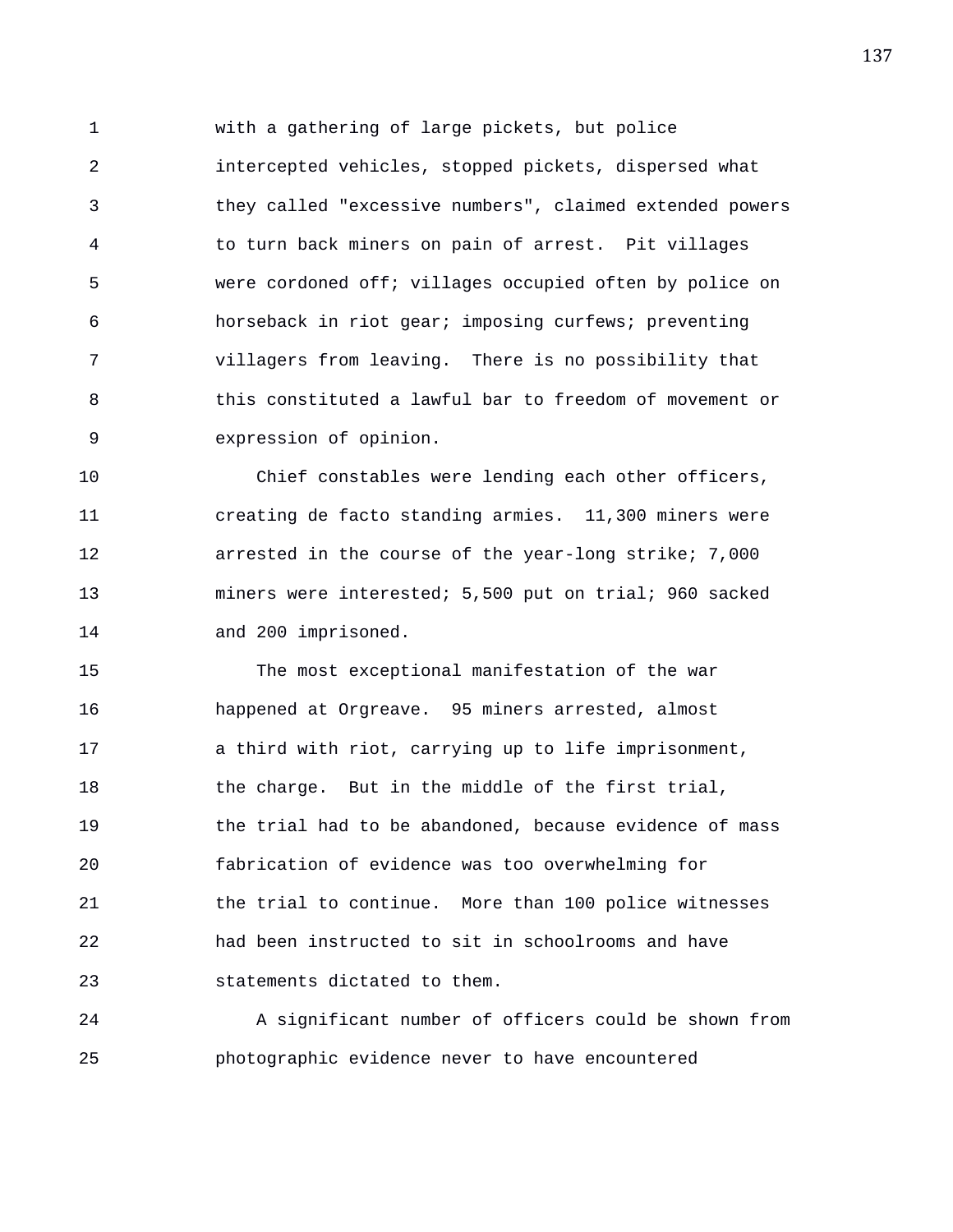1 the person they said they'd arrested and whom they'd 2 seen committing an offence. Notebooks disappeared; one 3 at a luncheon adjournment from the witness box.

4 But overall, a major question of why, when there was 5 severe limitations on picketing, were thousands 6 encouraged to attend Orgreave en masse that day?

7 A senior officer confirmed the police had assumed 8 exceptional powers never debated by Parliament and had 9 deployed militarised police, mounted police charging 10 into the crowd, followed by short shield police units 11 told to "incapacitate" demonstrators like a war movie. 12 Miners suffering life threatening injuries. Most 13 importantly, the senior officers claim that this was 14 a pre-elected "battleground of his choosing".

15 Sadly, this was not new. The floors of the cells in 16 Rotherham police station that night covered in blood and 17 vomit, miners with severe head injuries going in and out 18 of consciousness, needing urgent hospital treatment. It 19 was not greatly different from the experience of 20 Southall in 1979, where horses had charged into 21 a peaceful crowd objecting to the presence of 22 National Front in a borough near to London. Dozens of 23 head injuries, members of community groups in intensive 24 care and Blair Peach dead.

25 What was different in 1984 was that the police were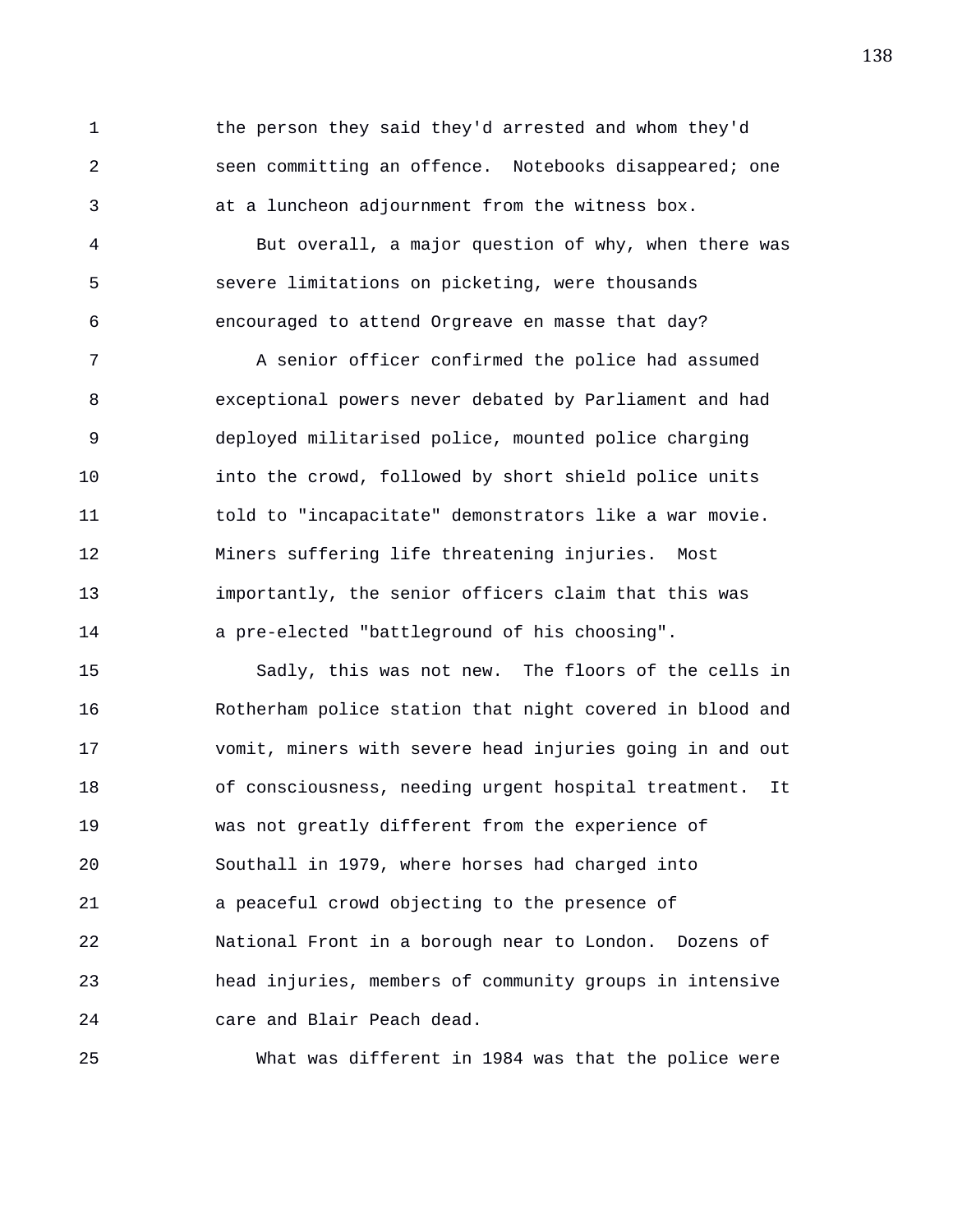1 part of a careful plan conceived of years before. As 2 one Welsh miner said, "We were like the Belgrano, there 3 to be sunk."

4 We were struck by some aspects of the contribution 5 of Mr Sanders on behalf of individual officers, and his 6 emphasis on the need and also the achievement of police 7 interventions, the concept that as yet unexplained 8 deployments were justified on the basis of spectres of 9 prevention of public disorder for protecting national 10 security.

11 11 It must be of importance, we suqqest, in 12 understanding how perceptions are generated and how 13 outrageous unlawful behaviour can follow and to 14 appreciate those connections. This is what happened 15 during the miners' strike.

16 The very recent part of the NUM's understanding is 17 as important. The second critical issue, beyond what 18 the police did, comes from cabinet papers released under 19 the 30-year rule.

20 Long suspected, not known, and the reason for 21 the strike was not to achieve greater pay or safer 22 conditions, but to protest against the suspected closure 23 of pits -- destroy the livelihood and the communities in 24 which that livelihood was sustained. Those communities 25 were, and still are, profoundly affected. Further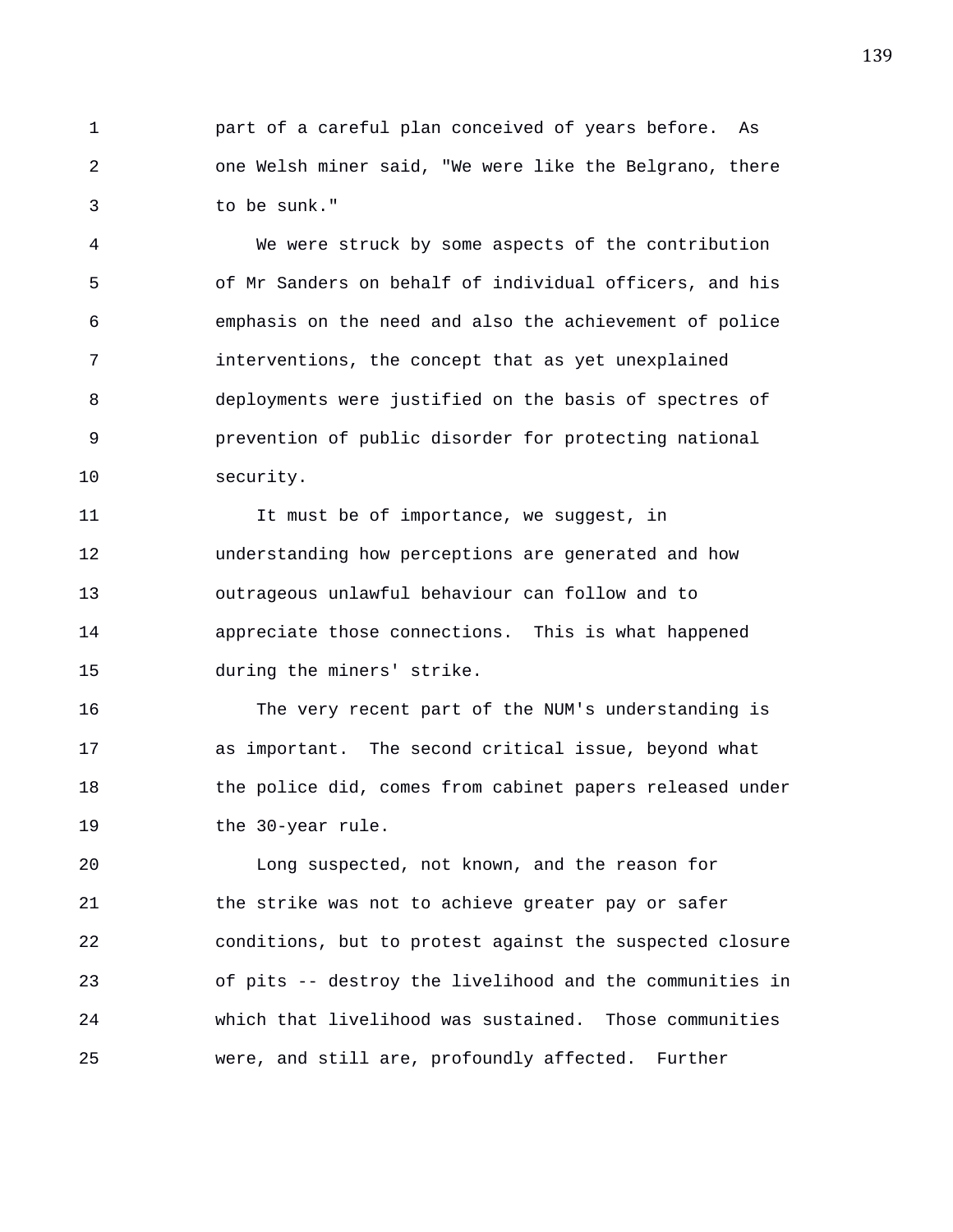1 brutality and determination of the exercise what we now 2 see was the plan. Nevertheless, it's still shocking to 3 read the minutes of secret meetings before the strike, 4 the confidential report of the new head of the NUM, 5 confirming an intention to close 75 pits.

6 The beginning of the plan required wholesale 7 secrecy. The 75 pits meaning the loss of 70,000 jobs 8 and decimating entire areas of South Wales, Scotland and 9 the North East. The minutes, the Prime Minister says -- 10 and all of this is there to be seen -- was to be kept to 11 a minimum or not at all. Oral meetings to be the order 12 of the day.

13 Equally shocking in the papers to be found at Kew, 14 the National Archives, is a letter, after the strike 15 wished for by the government had begun, is a letter sent 16 by Mr MacGregor and endorsed by the prime minister, 17 telling the miners that it was wholly untrue:

18 "Your leaders have told you the Coal Board is out to 19 butcher the coal industry and that we plan to do away 20 with 70,000 jobs, we plan to close 86 pits.

21 "If these were true, I would not blame miners for 22 getting angry and being worried. These things are 23 absolutely untrue. I categorically and solemnly say you 24 have been deliberately misled."

25 It's retrospectively through these minutes that the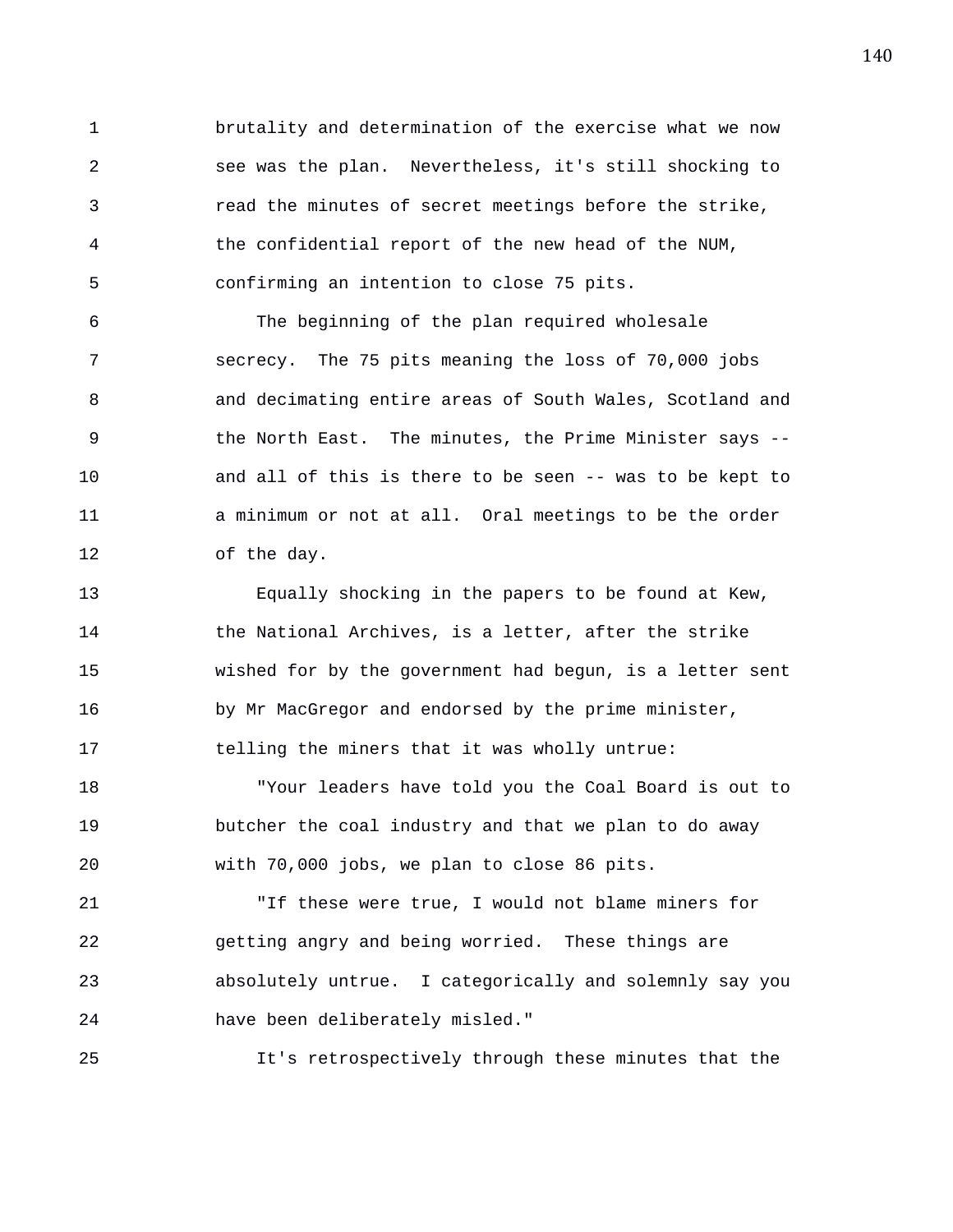1 presentation at the time of the police and their actions 2 can be properly and truthfully assessed. 3 There was a report from years before that planned 4 for the destruction of the union, talked about 5 selecting: 6 "Trying to provoke a battle in a non-vulnerable 7 industry ... A victory could win industries like 8 the railways ... the most likely area is coal ... 9 the chosen battleground could be the docks." 10 The plan considered what it would take, acknowledged 11 catastrophic implications, that there are whole towns 12 dependent on steelworks, coalmines which would severely 13 be deprived if the full efficiency policies are carried

15 But nevertheless, what was envisaged was a tactic of 16 starving the miners and their families, of withdrawing 17 all social security benefits, to ensure that they would 18 be brought into line. The plan was to destroy 19 the union. It was considered that it's there to be seen 20 in the NUM's statement lodged with the Inquiry. There 21 are extracts which are from those documents now to be 22 seen. Considered as necessary was to be, as well as 23 cutting off the supply of money to the strikers, was 24 the concept of fragmentation, of causing miner to go 25 against miner. Divisions between miners in safer mining

14 out.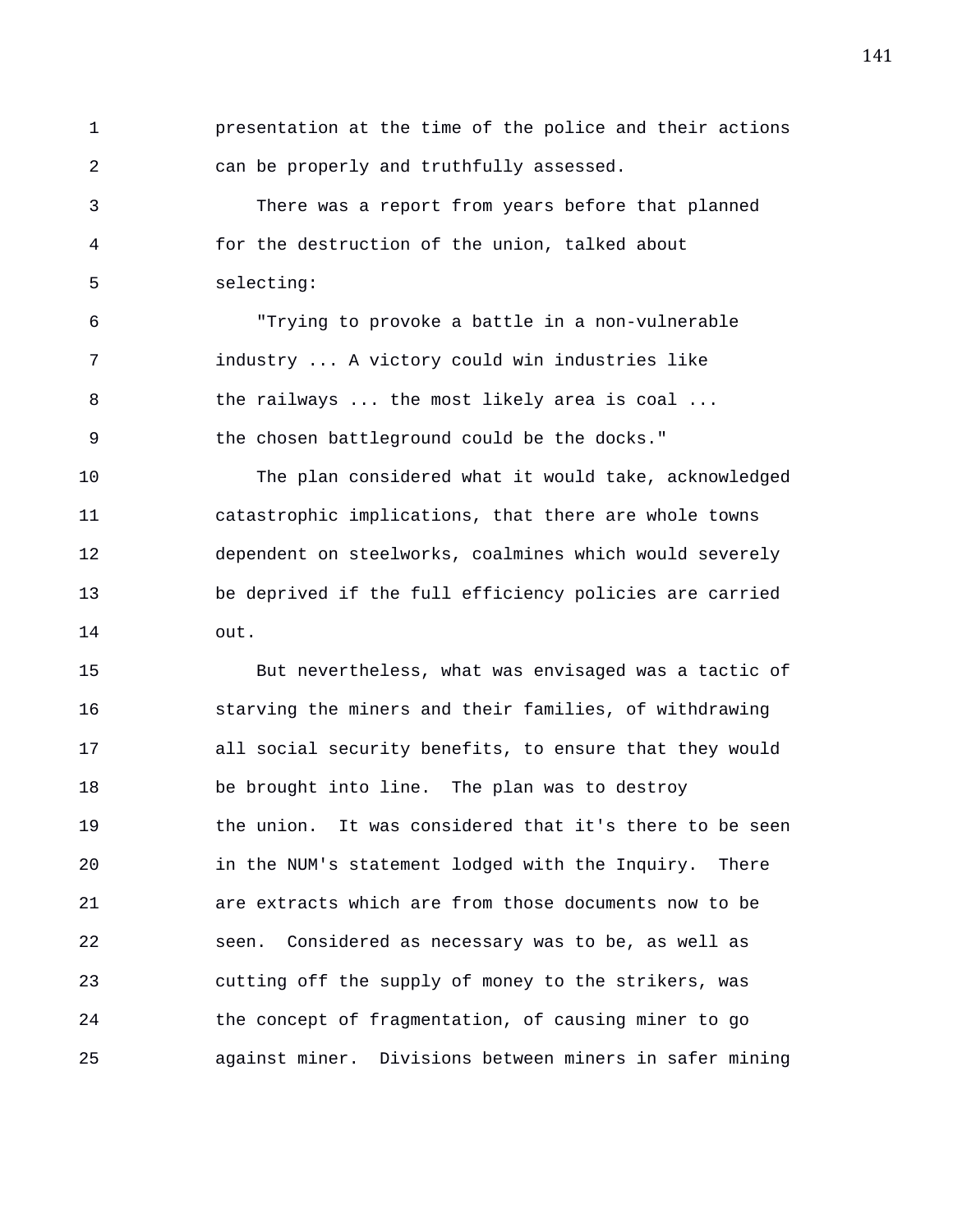1 areas with greater prospects of their pits continuing.

2 These policies, it was considered, should enable us 3 to succeed in the policy of fragmentation. "We must be 4 prepared to deal with the problem," and dealing with 5 the problem involved the police.

6 The stage being set for the strike, it was 7 the government who wanted the strike. It wanted 8 the strike by the miners union, and intended to 9 manipulate it. But what was presented throughout was 10 the police acting under their own discretion. We forget 11 that there's a limitation on time. Example after 12 example of these secret minutes, of the wish to 13 manipulate processing of arrests, the expressions of 14 dismay at police failures to make sufficient deemed 15 arrests, repeated references to the Prime Minister's 16 complaint, emphasising the need for severe sentencing to 17 be broadcast publicly, encouraging publicity for that.

18 And dissent with agreement with chief constables who 19 expressed concern about the quality of evidence and 20 wanting to delay trials, changing the minutes so that 21 the chief constables would wish for accelerates trials, 22 discussion of moving cases out of the Yorkshire area to 23 more friendly courts -- described the Old Bailey and 24 more friendly courts.

25 Ministers were told the line to take was that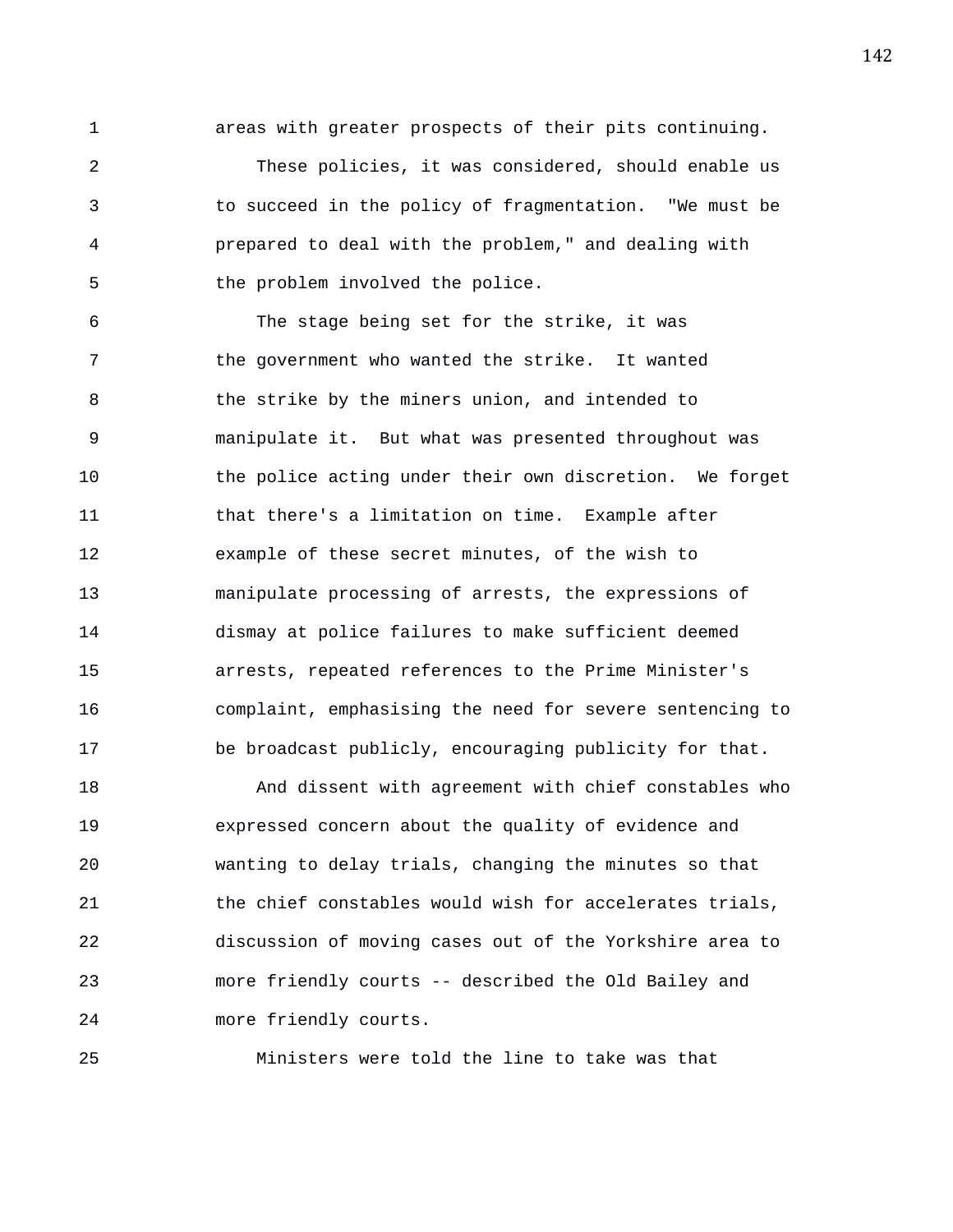1 the dispute should be seen as a matter of law and order 2 and that it's a matter for the police, entirely 3 the police discretion. Although, quick to condemn 4 claimed violence of miners and praise encouraged for 5 police for their efforts.

6 Even before Orgreave, concerns over police evidence 7 and the way the police were behaving was being raised 8 within the Cabinet. But the frequent references to 9 interaction between the courts, the necessity of 10 the government helping to create a climate of fear, in 11 which those arrested, including at Orgreave, and charged 12 with riot contemplated their future, created 13 the impression, perceived at the time by the miners, 14 that the courts and the legal process were being unduly, 15 inappropriately intertwined with perceived political 16 imperatives.

17 The NUM in its initial application drew attention of 18 the Inquiry to other initiatives which lead to suspicion 19 of the collusion, the secret and covert activities.

20 The NUM does not know if police from the squad that 21 is the subject matter of this Inquiry were deployed in 22 relation to its members. They have raised with 23 the Inquiry a number of their concerns, including 24 reference by a former chief constable to a meeting of 25 chief constables in the presence of a Home Office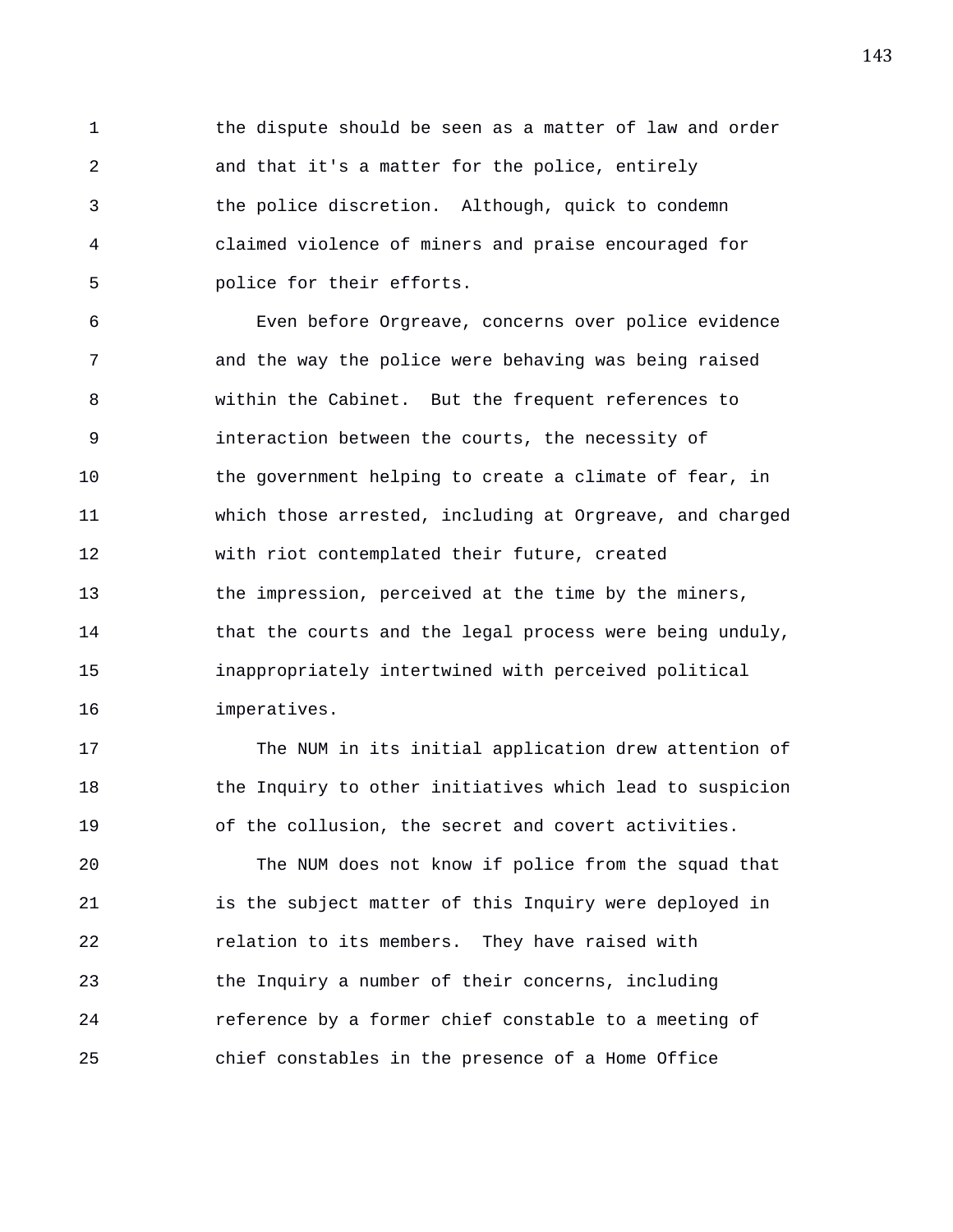1 representative bringing a personal message from 2 the Prime Minister convinced the official reporting that 3 a secret communist sell was orchestrating strike, 4 complaining "the fact the police could not prove this 5 conspiracy existed was because of the weakness of our 6 intelligence-gathering".

7 It was urged upon the police chiefs the necessity of 8 a secret public intelligence unit to infiltrate and 9 monitor groups that threatened order, to go beyond 10 Special Branch investigation of subversive groups 11 intended to concentrate on legitimate groups like 12 the NUM.

13 All of this leads to puzzlement and concern that 14 there is confusion as to roles, as to responsibilities, 15 as to definitions, as to lines that are drawn 16 artificially or not artificially.

17 For instance, the NUM noted in the run-up to 18 the miners' strike reports of MI5 giving Special Branch 19 officers advanced training in an MI5 school outside 20 Portsmouth. And criticisms by MPs at the time, 21 including Tam Dalziel, commenting on the lack of 22 definition of responsibility between police and the 23 secret service, freedom of manoeuvre of the secret 24 service expanding during the strike because of 25 the undefined division of responsibilities between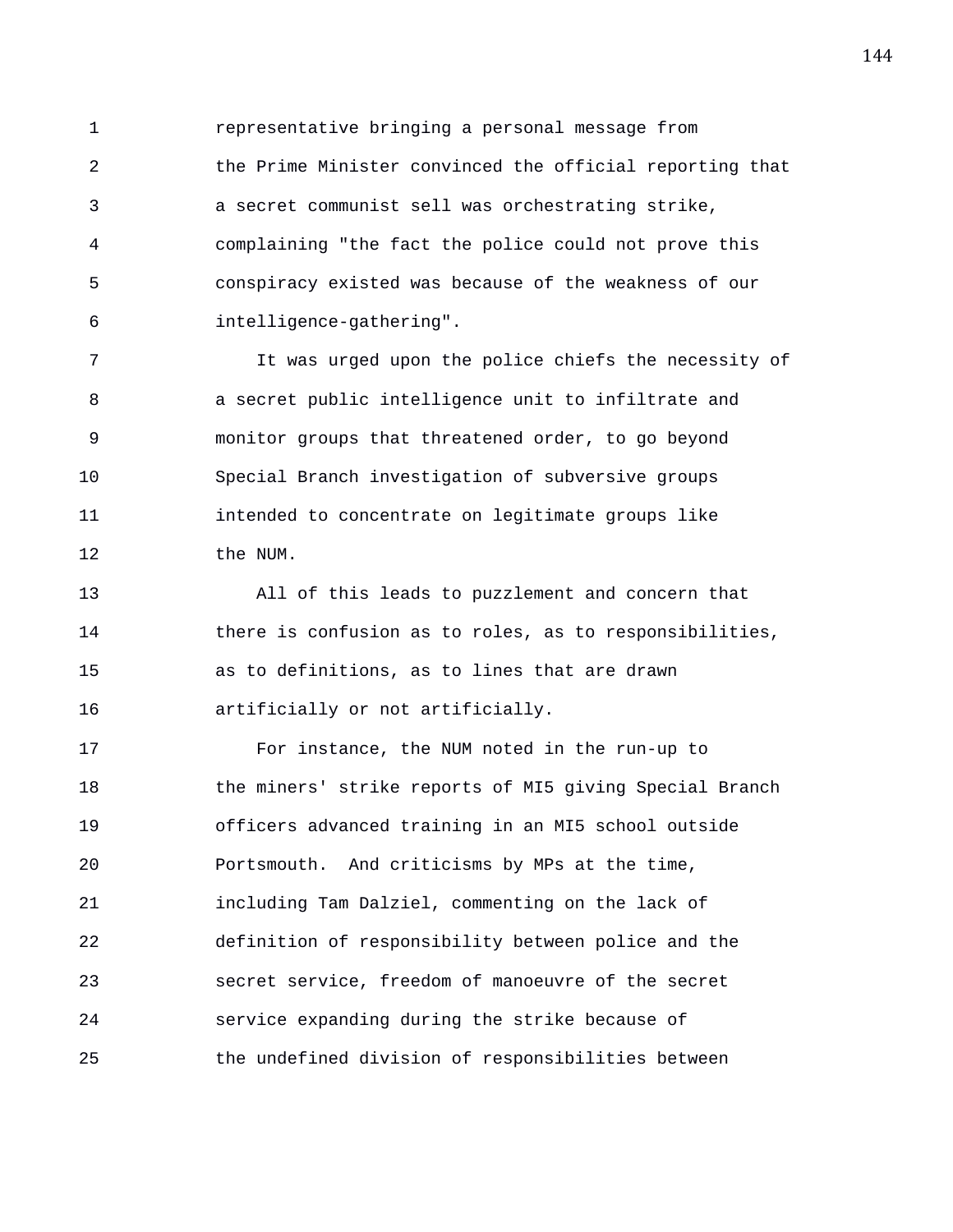1 the local police and others and deferring to the members 2 of the Special Branch described as "MI5's 3 foot-soldiers", running their own dirty tricks during 4 the strike. Reported as often singling out miners for 5 arrest and provoking violent incidents.

6 The NUM does not know any more than these fragmented 7 indications. And it thinks it of most importance to say 8 to the Inquiry what it can put before it in 9 the documents that have been released concerning their 10 industrial action and what was done to that is that 11 perhaps artificial divisions, divisions of 12 responsibility, are inappropriate, and that there is 13 a greater responsibility to be addressed to the state 14 itself.

15 Ironically, one of the cases, of many drawn to 16 the attention of the Inquiry -- the right to strike, 17 the right to protest, the right to freedom of 18 expression, the right to personal integrity -- the one 19 case that the NUM would like to draw to the Inquiry's 20 attention is a case from which we benefit, the freedom 21 of expression decided by the European Commission, 22 the European Court of Human Rights. It's the case of 23 Helen Steel and Dave Morris v UK. The case is 24 informative on the right to freedom of expression. 25 The irony, of course, amongst ironies, is that those 145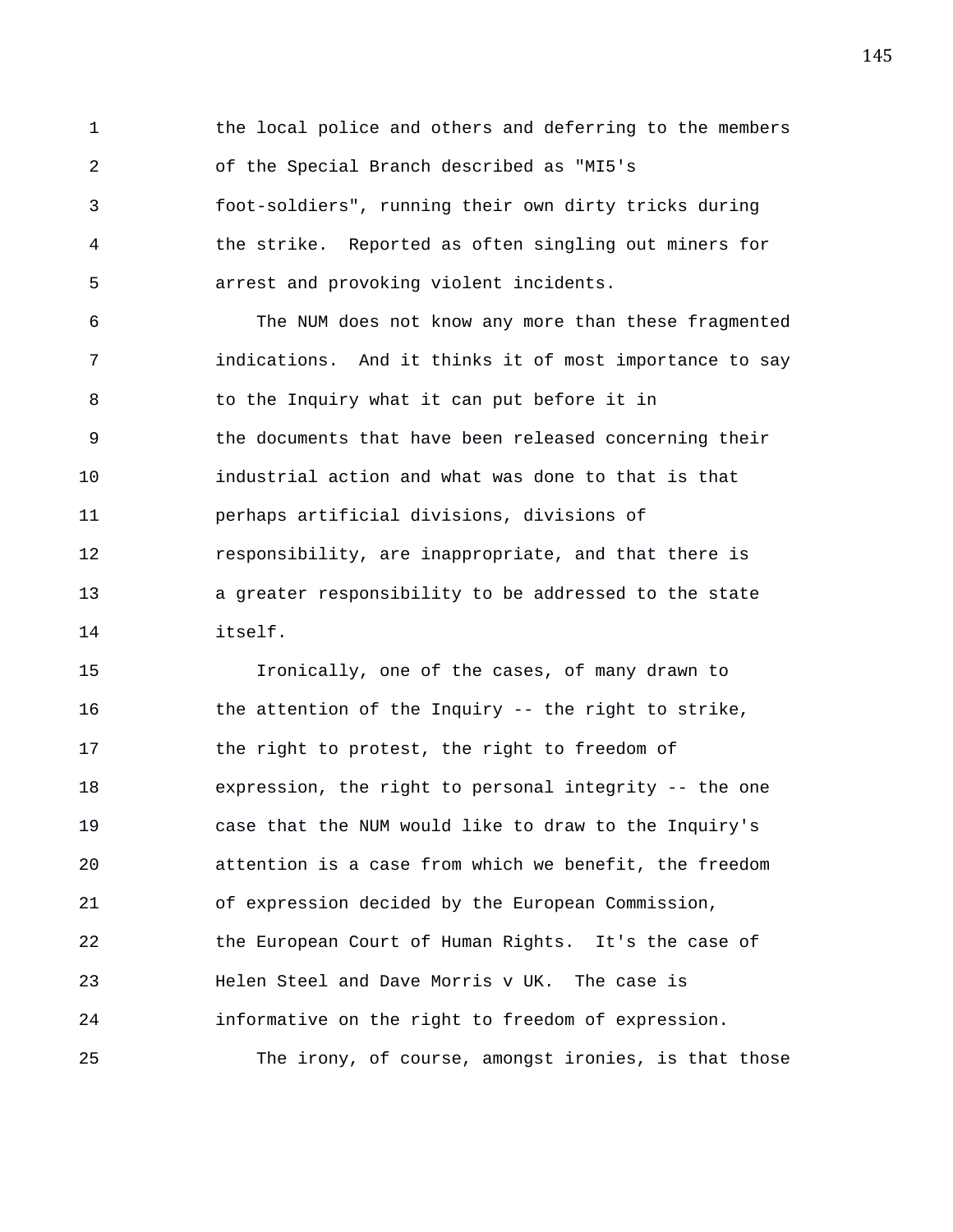1 two committed, dedicated protesters, fighting an action 2 by a global corporation over many years of their lives 3 for the publication of a pamphlet, discover years later 4 that it was contributed to by an undercover officer. 5 The point that we would make: what is the role of 6 the state? Who knew what about that factor? Who 7 thought it appropriate or not to reveal it? Who thought 8 it right to address the European Court, or not?

9 It's the contradictions and the clashes between 10 roles and decision-making and those who are on 11 the receiving end that are confusing in asking this 12 **Inquiry how to focus.** 

13 We believe that the experience of the NUM in 14 the early 1980s goes into the 1990s, but in space of 15 time today all we can consider is perhaps the worst of 16 the worst of the worst of years: 1984 and 1985.

17 What the NUM asks is that the Inquiry consider how 18 the actions of the police and covert investigation, or 19 covert consideration, extended not just to the 200 20 members at the time, or their families, or their support 21 groups, but in the never-ending ripple effect beyond, 22 into the whole of society.

23 The year of the strike was one of intense hardship. 24 The solidarity of the communities involved was 25 extraordinary. And it reached out to solidarity from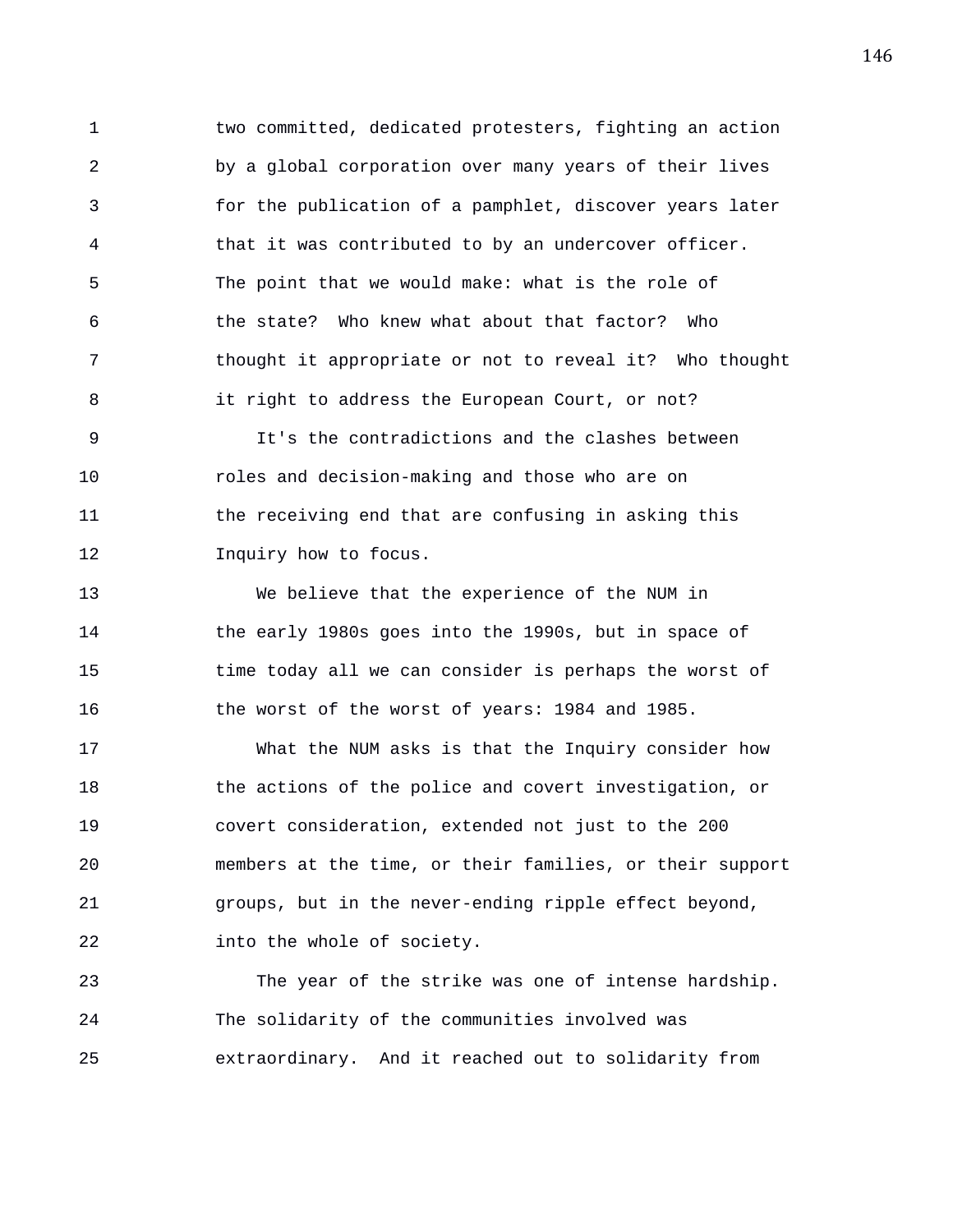1 beyond: the miners and their families had to be fed. 2 The right of miners to protest had to be supported 3 politically and morally, as well as legally. And yet 4 the undertone and the instructions were explicit. If 5 the miners were the enemy, all had volunteered on 6 the enemy side in the war.

7 We draw this -- these references and the deep 8 suspicions to the Inquiry, and to allow the disclosure 9 that might enable, not just the contacting of hundreds 10 of individuals whose memories could be searched, that's 11 fundamental, but those who reached out to groups and 12 welcomed them into soup kitchens, volunteers collecting 13 coal not dole and their privacy. Most of all, the right 14 to freedom of expression.

15 The NUM believes that every indication of what it 16 can put forward to this Inquiry shows that what happened 17 to the union was beyond the bounds of any justification 18 of lawfulness. It was a plan for national security and 19 public order, to be an excuse for the plan that was 20 wished for. And that plan was itself wholly, totally, 21 outrageously unlawful.

22 Thank you, Chair.

23 THE CHAIRMAN: Thank you, Ms Pierce.

24 That concludes our proceedings for today. We will 25 resume at 10 o'clock on Monday. But I should notify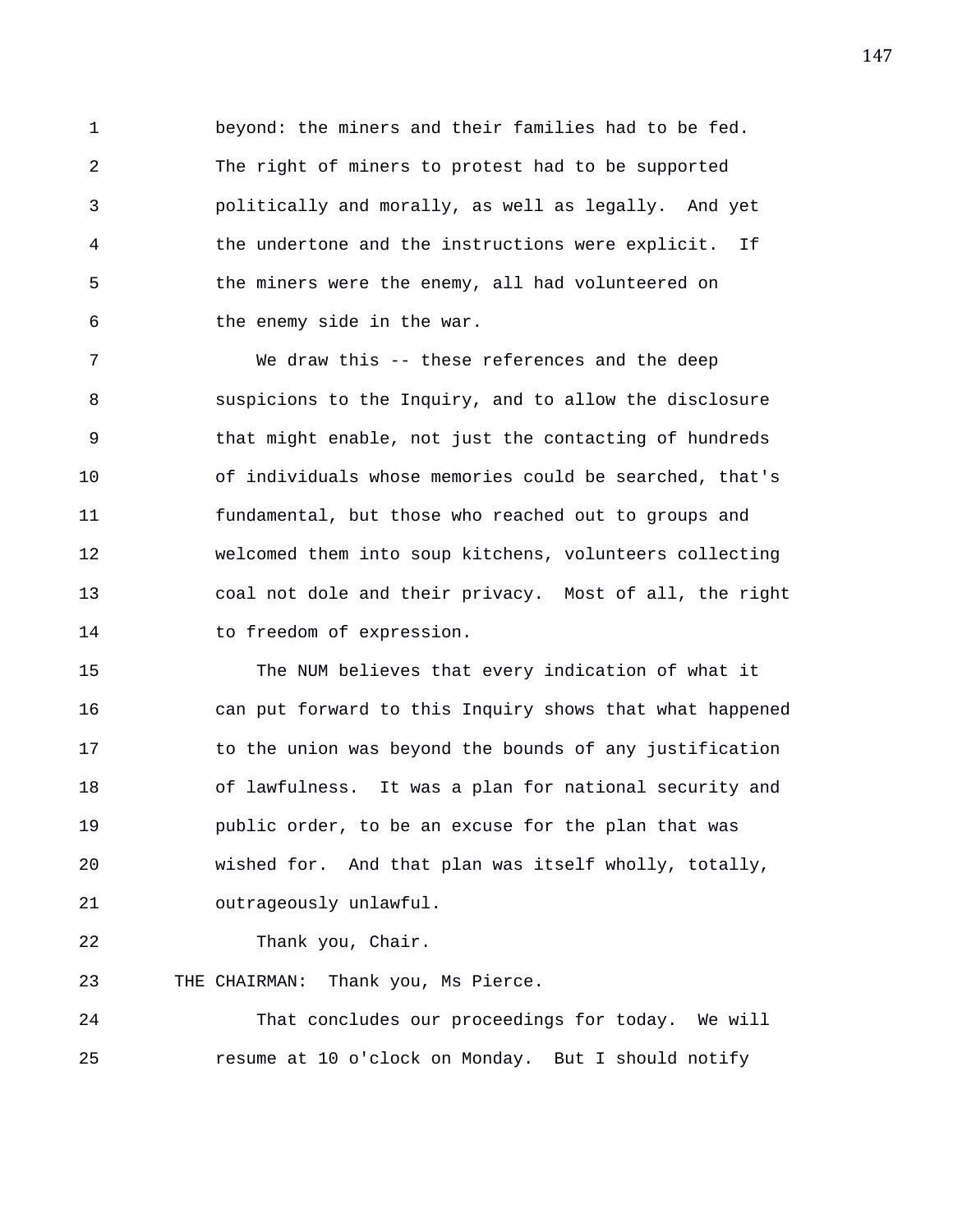| $\mathbf 1$    | everybody that there is a matter that I have to deal     |
|----------------|----------------------------------------------------------|
| $\overline{c}$ | with immediately before then that might mean we have     |
| 3              | a slightly later start, although I do not intend that we |
| 4              | should.                                                  |
| 5              | Thank you, Ms Pierce.                                    |
| 6              | Until 10 o'clock on Monday.                              |
| 7              | MS PURSER: Thank you, everyone. That concludes           |
| 8              | the hearings for today and for this week. We will        |
| 9              | resume on Monday, 9 November, at 10 am.                  |
| 10             | Thank you.                                               |
| 11             | $(4.16 \text{ pm})$                                      |
| 12             | (The hearing adjourned until 10.00 am                    |
| 13             | on Monday, 9 November 2020)                              |
| 14             |                                                          |
| 15             |                                                          |
| 16             |                                                          |
| 17             |                                                          |
| 18             |                                                          |
| 19             |                                                          |
| 20             |                                                          |
| 21             |                                                          |
| 22             |                                                          |
| 23             |                                                          |
| 24             |                                                          |
| 25             |                                                          |